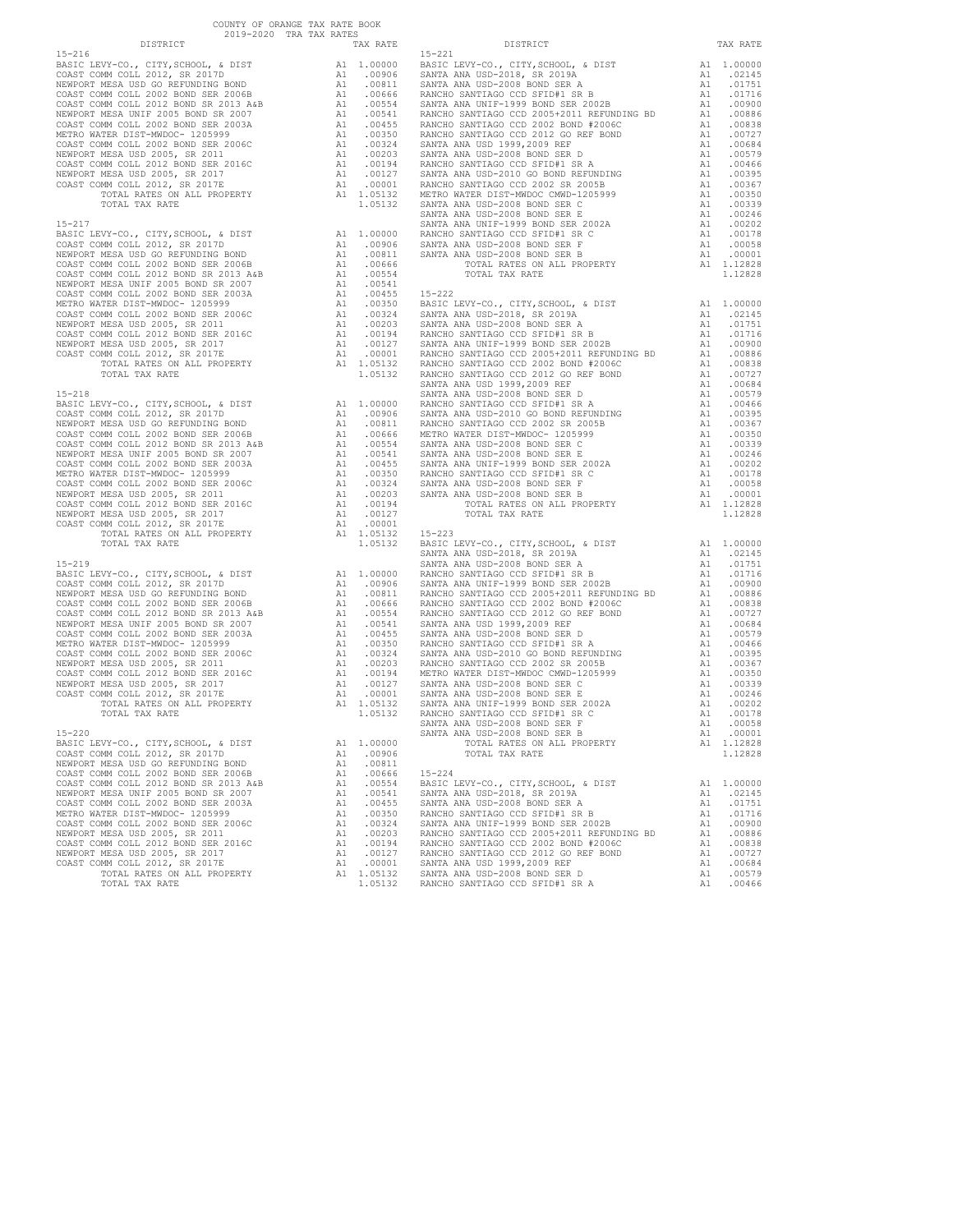|                                                                                                                     |          |                                                                                                                                                                                                                                                                                                                                                                                                              | NEWPORT |
|---------------------------------------------------------------------------------------------------------------------|----------|--------------------------------------------------------------------------------------------------------------------------------------------------------------------------------------------------------------------------------------------------------------------------------------------------------------------------------------------------------------------------------------------------------------|---------|
| $15 - 226$                                                                                                          |          |                                                                                                                                                                                                                                                                                                                                                                                                              | COAST C |
|                                                                                                                     |          |                                                                                                                                                                                                                                                                                                                                                                                                              |         |
|                                                                                                                     |          |                                                                                                                                                                                                                                                                                                                                                                                                              |         |
|                                                                                                                     |          |                                                                                                                                                                                                                                                                                                                                                                                                              |         |
|                                                                                                                     |          |                                                                                                                                                                                                                                                                                                                                                                                                              |         |
|                                                                                                                     |          |                                                                                                                                                                                                                                                                                                                                                                                                              |         |
|                                                                                                                     |          |                                                                                                                                                                                                                                                                                                                                                                                                              |         |
|                                                                                                                     |          |                                                                                                                                                                                                                                                                                                                                                                                                              |         |
|                                                                                                                     |          |                                                                                                                                                                                                                                                                                                                                                                                                              |         |
|                                                                                                                     |          |                                                                                                                                                                                                                                                                                                                                                                                                              |         |
|                                                                                                                     |          |                                                                                                                                                                                                                                                                                                                                                                                                              |         |
|                                                                                                                     |          |                                                                                                                                                                                                                                                                                                                                                                                                              |         |
|                                                                                                                     |          |                                                                                                                                                                                                                                                                                                                                                                                                              |         |
|                                                                                                                     |          |                                                                                                                                                                                                                                                                                                                                                                                                              |         |
|                                                                                                                     |          |                                                                                                                                                                                                                                                                                                                                                                                                              |         |
|                                                                                                                     |          |                                                                                                                                                                                                                                                                                                                                                                                                              |         |
|                                                                                                                     |          |                                                                                                                                                                                                                                                                                                                                                                                                              |         |
|                                                                                                                     |          |                                                                                                                                                                                                                                                                                                                                                                                                              |         |
|                                                                                                                     |          |                                                                                                                                                                                                                                                                                                                                                                                                              |         |
|                                                                                                                     |          |                                                                                                                                                                                                                                                                                                                                                                                                              |         |
|                                                                                                                     |          |                                                                                                                                                                                                                                                                                                                                                                                                              |         |
|                                                                                                                     |          |                                                                                                                                                                                                                                                                                                                                                                                                              |         |
|                                                                                                                     |          |                                                                                                                                                                                                                                                                                                                                                                                                              |         |
|                                                                                                                     |          |                                                                                                                                                                                                                                                                                                                                                                                                              |         |
|                                                                                                                     |          |                                                                                                                                                                                                                                                                                                                                                                                                              |         |
|                                                                                                                     |          |                                                                                                                                                                                                                                                                                                                                                                                                              |         |
|                                                                                                                     |          |                                                                                                                                                                                                                                                                                                                                                                                                              |         |
|                                                                                                                     |          |                                                                                                                                                                                                                                                                                                                                                                                                              |         |
|                                                                                                                     |          |                                                                                                                                                                                                                                                                                                                                                                                                              |         |
|                                                                                                                     |          |                                                                                                                                                                                                                                                                                                                                                                                                              |         |
|                                                                                                                     |          |                                                                                                                                                                                                                                                                                                                                                                                                              |         |
|                                                                                                                     |          |                                                                                                                                                                                                                                                                                                                                                                                                              |         |
|                                                                                                                     |          |                                                                                                                                                                                                                                                                                                                                                                                                              |         |
|                                                                                                                     |          |                                                                                                                                                                                                                                                                                                                                                                                                              |         |
|                                                                                                                     |          |                                                                                                                                                                                                                                                                                                                                                                                                              |         |
|                                                                                                                     |          |                                                                                                                                                                                                                                                                                                                                                                                                              |         |
|                                                                                                                     |          |                                                                                                                                                                                                                                                                                                                                                                                                              |         |
|                                                                                                                     |          |                                                                                                                                                                                                                                                                                                                                                                                                              |         |
|                                                                                                                     |          |                                                                                                                                                                                                                                                                                                                                                                                                              |         |
| $15 - 228$<br>BASIC LEVY-CO., CITY, SCHOOL, & DIST                                                                  |          | A1 1.00000                                                                                                                                                                                                                                                                                                                                                                                                   |         |
| COAST COMM COLL 2012, SR 2017D                                                                                      |          | A1 .00906                                                                                                                                                                                                                                                                                                                                                                                                    |         |
| NEWPORT MESA USD GO REFUNDING BOND                                                                                  |          |                                                                                                                                                                                                                                                                                                                                                                                                              |         |
| COAST COMM COLL 2002 BOND SER 2006B<br>COAST COMM COLL 2002 BOND SER 2006B<br>COAST COMM COLL 2012 BOND SR 2013 A&B |          |                                                                                                                                                                                                                                                                                                                                                                                                              |         |
| NEWPORT MESA UNIF 2005 BOND SR 2007                                                                                 |          |                                                                                                                                                                                                                                                                                                                                                                                                              |         |
| COAST COMM COLL 2002 BOND SER 2003A                                                                                 |          |                                                                                                                                                                                                                                                                                                                                                                                                              |         |
| METRO WATER DIST-MWDOC- 1205999                                                                                     |          |                                                                                                                                                                                                                                                                                                                                                                                                              |         |
| COAST COMM COLL 2002 BOND SER 2006C                                                                                 |          |                                                                                                                                                                                                                                                                                                                                                                                                              |         |
| NEWPORT MESA USD 2005, SR 2011<br>COAST COMM COLL 2012 BOND SER 2016C                                               |          |                                                                                                                                                                                                                                                                                                                                                                                                              |         |
| NEWPORT MESA USD 2005, SR 2017                                                                                      |          |                                                                                                                                                                                                                                                                                                                                                                                                              |         |
| COAST COMM COLL 2012, SR 2017E                                                                                      |          |                                                                                                                                                                                                                                                                                                                                                                                                              |         |
| TOTAL RATES ON ALL PROPERTY                                                                                         |          |                                                                                                                                                                                                                                                                                                                                                                                                              |         |
| TOTAL TAX RATE                                                                                                      |          | $\begin{tabular}{llllll} \texttt{A1} & .00906 \\ \texttt{A1} & .00811 & 15-234 \\ \texttt{A1} & .00666 & \texttt{BASIC L} \\ \texttt{A1} & .00554 & \texttt{COAST C} \\ \texttt{A1} & .00554 & \texttt{NEWPORT C} \\ \texttt{A1} & .00455 & \texttt{COAST C} \\ \texttt{A1} & .00350 & \texttt{COAST C} \\ \texttt{A1} & .00324 & \texttt{NEWPORT C} \\ \texttt{A1} & .00194 & \texttt{METRO W} \\ \texttt{$ | COAST C |
| $15 - 229$                                                                                                          |          |                                                                                                                                                                                                                                                                                                                                                                                                              |         |
| BASIC LEVY-CO., CITY, SCHOOL, & DIST COAST COMM COLL 2012, SR 2017D                                                 |          | A1 1.00000                                                                                                                                                                                                                                                                                                                                                                                                   |         |
|                                                                                                                     |          | A1 .00906                                                                                                                                                                                                                                                                                                                                                                                                    |         |
| NEWPORT MESA USD GO REFUNDING BOND                                                                                  | A1       | .00811                                                                                                                                                                                                                                                                                                                                                                                                       |         |
| COAST COMM COLL 2002 BOND SER 2006B                                                                                 | A1<br>A1 | .00666<br>.00554                                                                                                                                                                                                                                                                                                                                                                                             |         |
| COAST COMM COLL 2012 BOND SR 2013 A&B<br>NEWPORT MESA UNIF 2005 BOND SR 2007<br>NEWPORT MESA UNIF 2005 BOND SR 2007 | A1       | .00541                                                                                                                                                                                                                                                                                                                                                                                                       |         |
| COAST COMM COLL 2002 BOND SER 2003A                                                                                 | A1       | .00455                                                                                                                                                                                                                                                                                                                                                                                                       |         |
| METRO WATER DIST-MWDOC- 1205999<br>METRO WATER DIST-MWDOC- 1205999<br>COAST COMM COLL 2002 BOND SER 2006C           | A1       | .00350                                                                                                                                                                                                                                                                                                                                                                                                       |         |
| NEWPORT MESA USD 2005, SR 2011                                                                                      |          | A1 .00324<br>A1 .00203                                                                                                                                                                                                                                                                                                                                                                                       |         |
| COAST COMM COLL 2012 BOND SER 2016C                                                                                 | A1       | .00194                                                                                                                                                                                                                                                                                                                                                                                                       |         |
| NEWPORT MESA USD 2005, SR 2017                                                                                      | A1       | .00127                                                                                                                                                                                                                                                                                                                                                                                                       |         |
| COAST COMM COLL 2012, SR 2017E                                                                                      | A1       | .00001                                                                                                                                                                                                                                                                                                                                                                                                       |         |
| TOTAL RATES ON ALL PROPERTY<br>TOTAL TAX RATE                                                                       |          | A1 1.05132<br>1.05132                                                                                                                                                                                                                                                                                                                                                                                        |         |
|                                                                                                                     |          | $-152-$                                                                                                                                                                                                                                                                                                                                                                                                      |         |
|                                                                                                                     |          |                                                                                                                                                                                                                                                                                                                                                                                                              |         |

| COUNTY OF ORANGE TAX RATE BOOK<br>2019-2020 TRA TAX RATES |          |                                                                                                                                                                                                                                     |          |
|-----------------------------------------------------------|----------|-------------------------------------------------------------------------------------------------------------------------------------------------------------------------------------------------------------------------------------|----------|
| DISTRICT                                                  | TAX RATE | DISTRICT                                                                                                                                                                                                                            | TAX RATE |
|                                                           |          |                                                                                                                                                                                                                                     |          |
|                                                           |          |                                                                                                                                                                                                                                     |          |
|                                                           |          |                                                                                                                                                                                                                                     |          |
|                                                           |          |                                                                                                                                                                                                                                     |          |
|                                                           |          |                                                                                                                                                                                                                                     |          |
|                                                           |          |                                                                                                                                                                                                                                     |          |
|                                                           |          |                                                                                                                                                                                                                                     |          |
|                                                           |          |                                                                                                                                                                                                                                     |          |
|                                                           |          |                                                                                                                                                                                                                                     |          |
|                                                           |          |                                                                                                                                                                                                                                     |          |
|                                                           |          |                                                                                                                                                                                                                                     |          |
|                                                           |          |                                                                                                                                                                                                                                     |          |
|                                                           |          |                                                                                                                                                                                                                                     |          |
|                                                           |          |                                                                                                                                                                                                                                     |          |
|                                                           |          |                                                                                                                                                                                                                                     |          |
|                                                           |          |                                                                                                                                                                                                                                     |          |
|                                                           |          |                                                                                                                                                                                                                                     |          |
|                                                           |          |                                                                                                                                                                                                                                     |          |
|                                                           |          |                                                                                                                                                                                                                                     |          |
|                                                           |          |                                                                                                                                                                                                                                     |          |
|                                                           |          |                                                                                                                                                                                                                                     |          |
|                                                           |          |                                                                                                                                                                                                                                     |          |
|                                                           |          |                                                                                                                                                                                                                                     |          |
|                                                           |          |                                                                                                                                                                                                                                     |          |
|                                                           |          |                                                                                                                                                                                                                                     |          |
|                                                           |          |                                                                                                                                                                                                                                     |          |
|                                                           |          |                                                                                                                                                                                                                                     |          |
|                                                           |          |                                                                                                                                                                                                                                     |          |
|                                                           |          |                                                                                                                                                                                                                                     |          |
|                                                           |          |                                                                                                                                                                                                                                     |          |
|                                                           |          |                                                                                                                                                                                                                                     |          |
|                                                           |          |                                                                                                                                                                                                                                     |          |
|                                                           |          |                                                                                                                                                                                                                                     |          |
|                                                           |          |                                                                                                                                                                                                                                     |          |
|                                                           |          |                                                                                                                                                                                                                                     |          |
|                                                           |          |                                                                                                                                                                                                                                     |          |
|                                                           |          |                                                                                                                                                                                                                                     |          |
|                                                           |          |                                                                                                                                                                                                                                     |          |
|                                                           |          |                                                                                                                                                                                                                                     |          |
|                                                           |          |                                                                                                                                                                                                                                     |          |
|                                                           |          |                                                                                                                                                                                                                                     |          |
|                                                           |          |                                                                                                                                                                                                                                     |          |
|                                                           |          |                                                                                                                                                                                                                                     |          |
|                                                           |          |                                                                                                                                                                                                                                     |          |
|                                                           |          |                                                                                                                                                                                                                                     |          |
|                                                           |          |                                                                                                                                                                                                                                     |          |
|                                                           |          |                                                                                                                                                                                                                                     |          |
|                                                           |          |                                                                                                                                                                                                                                     |          |
|                                                           |          |                                                                                                                                                                                                                                     |          |
|                                                           |          |                                                                                                                                                                                                                                     |          |
|                                                           |          |                                                                                                                                                                                                                                     |          |
|                                                           |          |                                                                                                                                                                                                                                     |          |
|                                                           |          |                                                                                                                                                                                                                                     |          |
|                                                           |          |                                                                                                                                                                                                                                     |          |
|                                                           |          |                                                                                                                                                                                                                                     |          |
|                                                           |          |                                                                                                                                                                                                                                     |          |
|                                                           |          |                                                                                                                                                                                                                                     |          |
|                                                           |          |                                                                                                                                                                                                                                     |          |
|                                                           |          |                                                                                                                                                                                                                                     |          |
|                                                           |          |                                                                                                                                                                                                                                     |          |
|                                                           |          |                                                                                                                                                                                                                                     |          |
|                                                           |          |                                                                                                                                                                                                                                     |          |
|                                                           |          |                                                                                                                                                                                                                                     |          |
|                                                           |          |                                                                                                                                                                                                                                     |          |
|                                                           |          |                                                                                                                                                                                                                                     |          |
|                                                           |          |                                                                                                                                                                                                                                     |          |
|                                                           |          |                                                                                                                                                                                                                                     |          |
|                                                           |          |                                                                                                                                                                                                                                     |          |
|                                                           |          |                                                                                                                                                                                                                                     |          |
|                                                           |          |                                                                                                                                                                                                                                     |          |
|                                                           |          |                                                                                                                                                                                                                                     |          |
|                                                           |          |                                                                                                                                                                                                                                     |          |
|                                                           |          |                                                                                                                                                                                                                                     |          |
|                                                           |          |                                                                                                                                                                                                                                     |          |
|                                                           |          |                                                                                                                                                                                                                                     |          |
|                                                           |          |                                                                                                                                                                                                                                     |          |
|                                                           |          | SANTA AN INITE-1399 BOND SER 20028<br>SANTA DRIVING SANTIAGO OCE STIPM SER 20028<br>SANTA NA ILORDER SANTA DEL 2002 SOND SER AN 1.00012 METRO WATER DIST-PANCE COMP-1205399<br>SANTA NA ENCE DEVI-ORD SER DE SANTA DE SANTA DE SANT |          |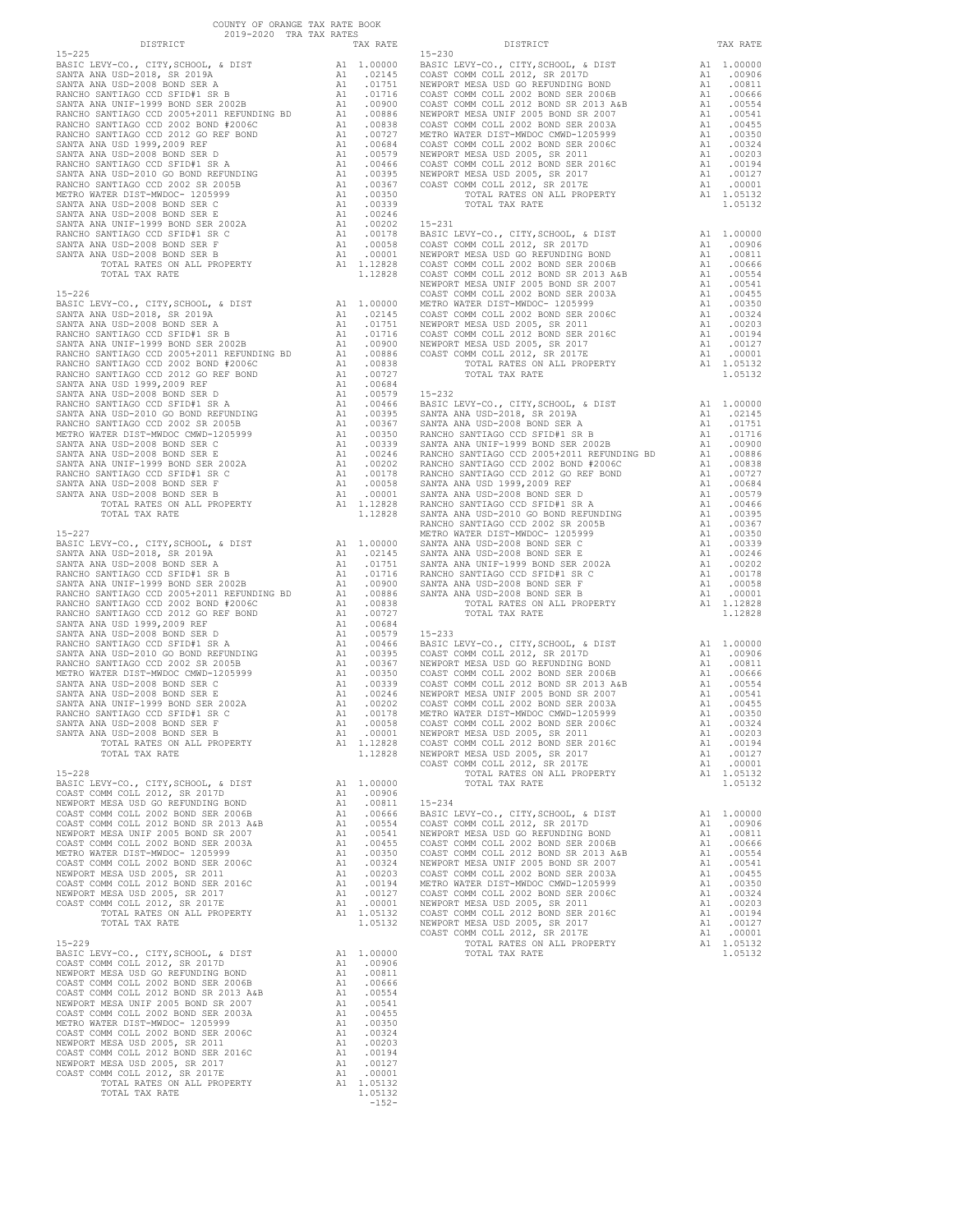DISTRICT TAX RATE DISTRICT TAX RATE  $\begin{tabular}{ c| c| c|c|c} \hline 15-235 & 15-241 & 1.00000 & 18-241 & 1.00000 & 18-241 & 1.00000 & 18-241 & 1.00000 & 18-241 & 1.00000 & 18-241 & 1.00000 & 18-241 & 1.00000 & 1.00000 & 1.00000 & 1.00000 & 1.00000 & 1.00000 & 1.00000 & 1.00000 & 1.00000 & 1$  15-238 15-245 15-239 15-246 15-240 15-247

 $\begin{tabular}{ c| c| c|c|c} \hline 15-236 & 15-243 & 1.00000 & 18-243 & 1.00000 & 18-243 & 1.00000 & 18-243 & 1.00000 & 18-243 & 1.00000 & 1.00000 & 1.00000 & 1.00000 & 1.00000 & 1.00000 & 1.00000 & 1.00000 & 1.00000 & 1.00000 & 1.00000 & 1.00000 & 1.00000 &$  $\begin{tabular}{cccccccc} 15-237 & 15-24 & 15-0000 & 15-24 & 100000 & 15-24 & 100000 & 15-24 & 100000 & 15-24 & 100000 & 15-24 & 100000 & 15-24 & 100000 & 15-24 & 100000 & 15-24 & 100000 & 15-24 & 100000 & 15-24 & 100000 & 15-24 & 100000 & 15-24 & 100000 & 15-24 &$  TOTAL TAX RATE 1.05132 TOTAL TAX RATE 1.05132 BASIC LEVY-CO., CITY,SCHOOL, & DIST A1 1.00000 BASIC LEVY-CO., CITY,SCHOOL, & DIST A1 1.00000 COAST COMM COLL 2012, SR 2017D A1 .00906 COAST COMM COLL 2012, SR 2017D A1 .00906 NEWPORT MESA USD GO REFUNDING BOND A1 .00811 NEWPORT MESA USD GO REFUNDING BOND A1 .00811 COAST COMM COLL 2002 BOND SER 2006B A1 .00666 COAST COMM COLL 2002 BOND SER 2006B A1 .00666 COAST COMM COLL 2012 BOND SR 2013 A&B A1 .00554 COAST COMM COLL 2012 BOND SR 2013 A&B A1 .00554 NEWPORT MESA UNIF 2005 BOND SR 2007 A1 .00541 NEWPORT MESA UNIF 2005 BOND SR 2007 A1 .00541 COAST COMM COLL 2002 BOND SER 2003A A1 .00455 COAST COMM COLL 2002 BOND SER 2003A A1 .00455 METRO WATER DIST-MWDOC CMWD-1205999 A1 .00350 METRO WATER DIST-MWDOC- 1205999 A1 .00350 COAST COMM COLL 2002 BOND SER 2006C A1 .00324 COAST COMM COLL 2002 BOND SER 2006C A1 .00324 NEWPORT MESA USD 2005, SR 2011 A1 .00203 NEWPORT MESA USD 2005, SR 2011 A1 .00203 COAST COMM COLL 2012 BOND SER 2016C A1 .00194 COAST COMM COLL 2012 BOND SER 2016C A1 .00194 NEWPORT MESA USD 2005, SR 2017 A1 .00127 NEWPORT MESA USD 2005, SR 2017 A1 .00127 COAST COMM COLL 2012, SR 2017E A1 .00001 COAST COMM COLL 2012, SR 2017E A1 .00001 TOTAL RATES ON ALL PROPERTY A1 1.05132 TOTAL RATES ON ALL PROPERTY A1 1.05132 TOTAL TAX RATE 1.05132 TOTAL TAX RATE 1.05132 BASIC LEVY-CO., CITY,SCHOOL, & DIST A1 1.00000 BASIC LEVY-CO., CITY,SCHOOL, & DIST A1 1.00000 COAST COMM COLL 2012, SR 2017D A1 .00906 COAST COMM COLL 2012, SR 2017D A1 .00906 NEWPORT MESA USD GO REFUNDING BOND A1 .00811 NEWPORT MESA USD GO REFUNDING BOND A1 .00811 COAST COMM COLL 2002 BOND SER 2006B A1 .00666 COAST COMM COLL 2002 BOND SER 2006B A1 .00666 COAST COMM COLL 2012 BOND SR 2013 A&B A1 .00554 COAST COMM COLL 2012 BOND SR 2013 A&B A1 .00554 NEWPORT MESA UNIF 2005 BOND SR 2007 A1 .00541 NEWPORT MESA UNIF 2005 BOND SR 2007 A1 .00541 COAST COMM COLL 2002 BOND SER 2003A A1 .00455 COAST COMM COLL 2002 BOND SER 2003A A1 .00455 METRO WATER DIST-MWDOC CMWD-1205999 A1 .00350 METRO WATER DIST-MWDOC CMWD-1205999 A1 .00350 COAST COMM COLL 2002 BOND SER 2006C A1 .00324 COAST COMM COLL 2002 BOND SER 2006C A1 .00324 NEWPORT MESA USD 2005, SR 2011 A1 .00203 NEWPORT MESA USD 2005, SR 2011 A1 .00203 COAST COMM COLL 2012 BOND SER 2016C A1 .00194 COAST COMM COLL 2012 BOND SER 2016C A1 .00194 NEWPORT MESA USD 2005, SR 2017 A1 .00127 NEWPORT MESA USD 2005, SR 2017 A1 .00127 COAST COMM COLL 2012, SR 2017E A1 .00001 COAST COMM COLL 2012, SR 2017E A1 .00001 TOTAL RATES ON ALL PROPERTY A1 1.05132 TOTAL RATES ON ALL PROPERTY A1 1.05132 TOTAL TAX RATE 1.05132 TOTAL TAX RATE 1.05132 BASIC LEVY-CO., CITY,SCHOOL, & DIST A1 1.00000 BASIC LEVY-CO., CITY,SCHOOL, & DIST A1 1.00000 COAST COMM COLL 2012, SR 2017D A1 .00906 COAST COMM COLL 2012, SR 2017D A1 .00906 NEWPORT MESA USD GO REFUNDING BOND A1 .00811 NEWPORT MESA USD GO REFUNDING BOND A1 .00811 COAST COMM COLL 2002 BOND SER 2006B A1 .00666 COAST COMM COLL 2002 BOND SER 2006B A1 .00666 COAST COMM COLL 2012 BOND SR 2013 A&B A1 .00554 COAST COMM COLL 2012 BOND SR 2013 A&B A1 .00554 NEWPORT MESA UNIF 2005 BOND SR 2007 A1 .00541 NEWPORT MESA UNIF 2005 BOND SR 2007 A1 .00541  $\begin{tabular}{l|c|c|c|c|c|c|c} \multicolumn{4}{c}{CCAST COM M COLL 2002 BOND SER 2004M 20LL 2002 BOND SER 2004M 20LL 2002 BOND SER 2004M 20LL 2002 BOND SER 2004M 20LL 2002 BOND SER 2004M 20LL 2002 BOND SER 2004M 20LL 2002 BOND SER 2004M 20LL 2002 BOND SER 2004M 20LL 2002 BOND SER 2004M 20LL 2002 BOND SER 2004M 20LL 20$ 

COUNTY OF ORANGE TAX RATE BOOK 2019-2020 TRA TAX RATES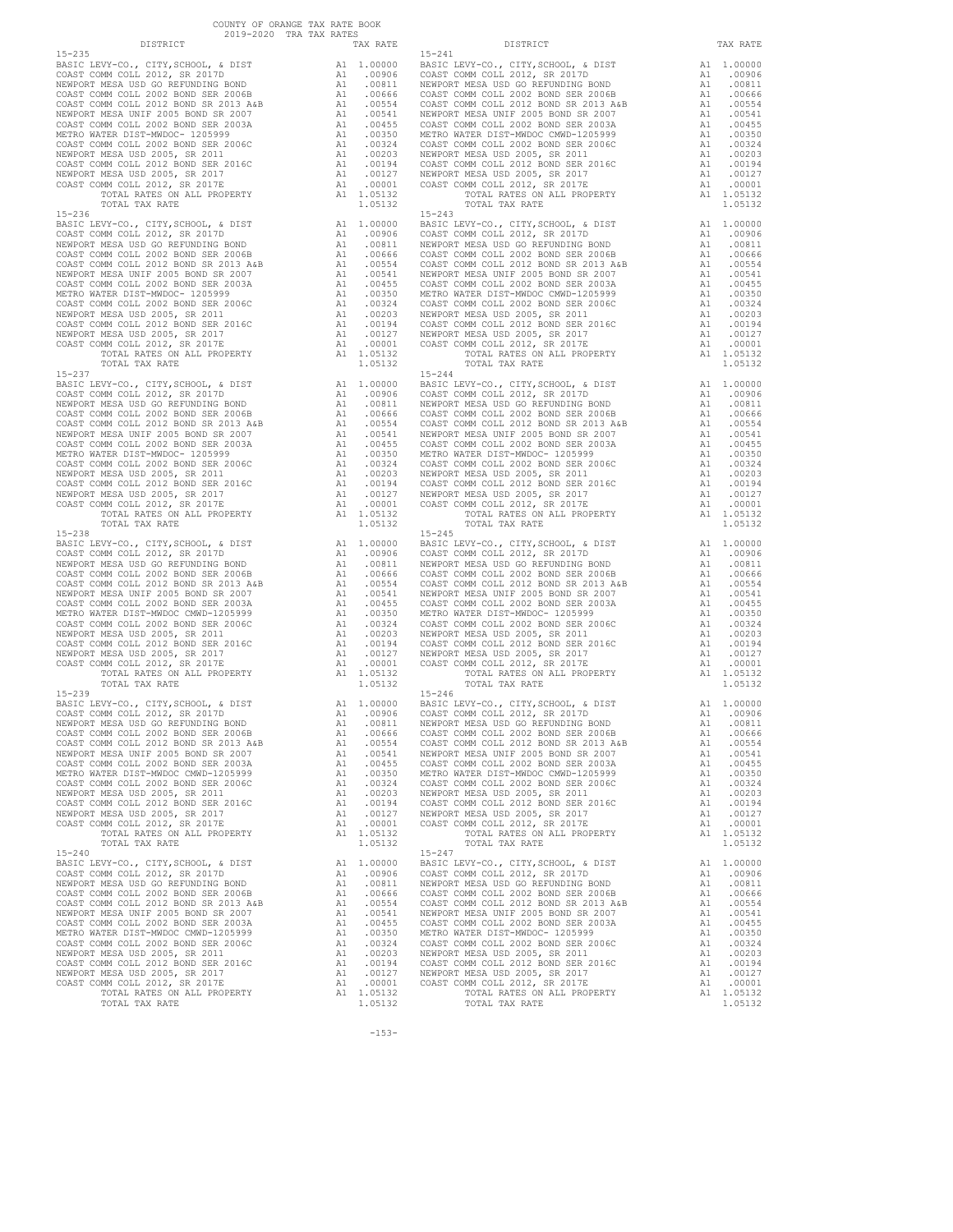-154-

| COUNTY OF ORANGE TAX RATE BOOK<br>2019-2020 TRA TAX RATES |  |                                                                                                                                                                                                                               |  |
|-----------------------------------------------------------|--|-------------------------------------------------------------------------------------------------------------------------------------------------------------------------------------------------------------------------------|--|
|                                                           |  |                                                                                                                                                                                                                               |  |
|                                                           |  |                                                                                                                                                                                                                               |  |
|                                                           |  |                                                                                                                                                                                                                               |  |
|                                                           |  |                                                                                                                                                                                                                               |  |
|                                                           |  |                                                                                                                                                                                                                               |  |
|                                                           |  |                                                                                                                                                                                                                               |  |
|                                                           |  |                                                                                                                                                                                                                               |  |
|                                                           |  |                                                                                                                                                                                                                               |  |
|                                                           |  |                                                                                                                                                                                                                               |  |
|                                                           |  |                                                                                                                                                                                                                               |  |
|                                                           |  |                                                                                                                                                                                                                               |  |
|                                                           |  |                                                                                                                                                                                                                               |  |
|                                                           |  |                                                                                                                                                                                                                               |  |
|                                                           |  |                                                                                                                                                                                                                               |  |
|                                                           |  |                                                                                                                                                                                                                               |  |
|                                                           |  |                                                                                                                                                                                                                               |  |
|                                                           |  |                                                                                                                                                                                                                               |  |
|                                                           |  |                                                                                                                                                                                                                               |  |
|                                                           |  |                                                                                                                                                                                                                               |  |
|                                                           |  |                                                                                                                                                                                                                               |  |
|                                                           |  |                                                                                                                                                                                                                               |  |
|                                                           |  |                                                                                                                                                                                                                               |  |
|                                                           |  |                                                                                                                                                                                                                               |  |
|                                                           |  |                                                                                                                                                                                                                               |  |
|                                                           |  |                                                                                                                                                                                                                               |  |
|                                                           |  |                                                                                                                                                                                                                               |  |
|                                                           |  |                                                                                                                                                                                                                               |  |
|                                                           |  |                                                                                                                                                                                                                               |  |
|                                                           |  |                                                                                                                                                                                                                               |  |
|                                                           |  |                                                                                                                                                                                                                               |  |
|                                                           |  |                                                                                                                                                                                                                               |  |
|                                                           |  |                                                                                                                                                                                                                               |  |
|                                                           |  |                                                                                                                                                                                                                               |  |
|                                                           |  |                                                                                                                                                                                                                               |  |
|                                                           |  |                                                                                                                                                                                                                               |  |
|                                                           |  |                                                                                                                                                                                                                               |  |
|                                                           |  |                                                                                                                                                                                                                               |  |
|                                                           |  |                                                                                                                                                                                                                               |  |
|                                                           |  |                                                                                                                                                                                                                               |  |
|                                                           |  |                                                                                                                                                                                                                               |  |
|                                                           |  |                                                                                                                                                                                                                               |  |
|                                                           |  |                                                                                                                                                                                                                               |  |
|                                                           |  |                                                                                                                                                                                                                               |  |
|                                                           |  |                                                                                                                                                                                                                               |  |
|                                                           |  |                                                                                                                                                                                                                               |  |
|                                                           |  |                                                                                                                                                                                                                               |  |
|                                                           |  |                                                                                                                                                                                                                               |  |
|                                                           |  |                                                                                                                                                                                                                               |  |
|                                                           |  |                                                                                                                                                                                                                               |  |
|                                                           |  |                                                                                                                                                                                                                               |  |
|                                                           |  |                                                                                                                                                                                                                               |  |
|                                                           |  |                                                                                                                                                                                                                               |  |
|                                                           |  |                                                                                                                                                                                                                               |  |
|                                                           |  |                                                                                                                                                                                                                               |  |
|                                                           |  |                                                                                                                                                                                                                               |  |
|                                                           |  |                                                                                                                                                                                                                               |  |
|                                                           |  |                                                                                                                                                                                                                               |  |
|                                                           |  |                                                                                                                                                                                                                               |  |
|                                                           |  |                                                                                                                                                                                                                               |  |
|                                                           |  |                                                                                                                                                                                                                               |  |
|                                                           |  |                                                                                                                                                                                                                               |  |
|                                                           |  |                                                                                                                                                                                                                               |  |
|                                                           |  |                                                                                                                                                                                                                               |  |
|                                                           |  |                                                                                                                                                                                                                               |  |
|                                                           |  |                                                                                                                                                                                                                               |  |
|                                                           |  |                                                                                                                                                                                                                               |  |
|                                                           |  |                                                                                                                                                                                                                               |  |
|                                                           |  |                                                                                                                                                                                                                               |  |
|                                                           |  |                                                                                                                                                                                                                               |  |
|                                                           |  |                                                                                                                                                                                                                               |  |
|                                                           |  |                                                                                                                                                                                                                               |  |
|                                                           |  |                                                                                                                                                                                                                               |  |
|                                                           |  |                                                                                                                                                                                                                               |  |
|                                                           |  |                                                                                                                                                                                                                               |  |
|                                                           |  | COAST COMM COLL 2002 9000 SER 2003 AL 1.00045 PARTIC LEVY-CO, (TY, SCHOOL AU 11, 00000 SER 2013 AL 1.00000 SER 2013 AL 1.00000 SER 2013 AL 1.00000 SER 2013 AL 1.00000 SER 2014 AL 1.00000 SER 2014 AL 1.00000 SER 2014 AL 1. |  |
|                                                           |  |                                                                                                                                                                                                                               |  |
|                                                           |  |                                                                                                                                                                                                                               |  |
|                                                           |  |                                                                                                                                                                                                                               |  |
|                                                           |  |                                                                                                                                                                                                                               |  |
|                                                           |  |                                                                                                                                                                                                                               |  |
|                                                           |  |                                                                                                                                                                                                                               |  |
|                                                           |  |                                                                                                                                                                                                                               |  |
|                                                           |  |                                                                                                                                                                                                                               |  |
|                                                           |  |                                                                                                                                                                                                                               |  |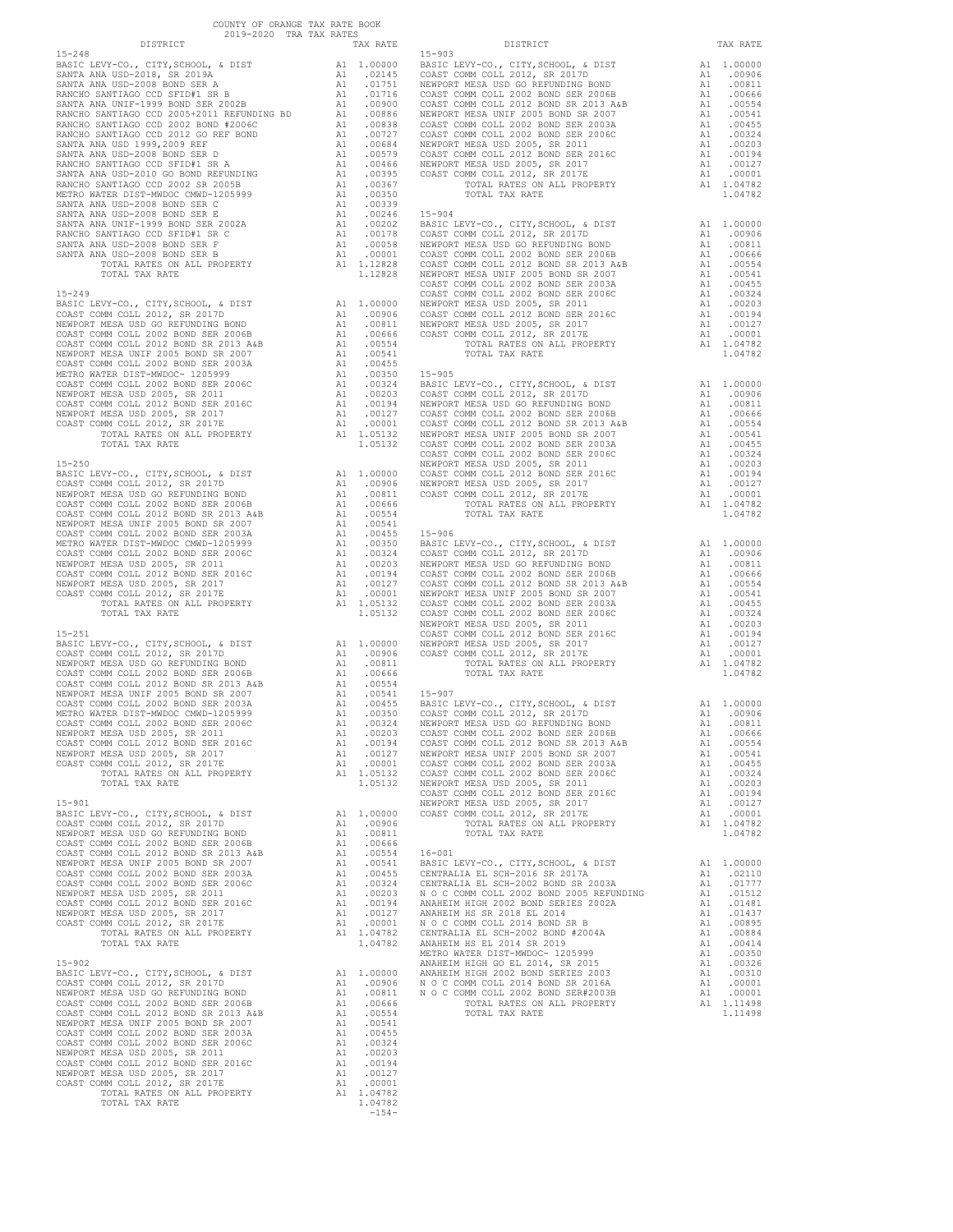| DISTRICT   | TAX RATE | DISTRICT<br>16-007 | TAX RATE |
|------------|----------|--------------------|----------|
| $16 - 002$ |          |                    |          |
|            |          |                    |          |
|            |          |                    |          |
|            |          |                    |          |
|            |          |                    |          |
|            |          |                    |          |
|            |          |                    |          |
|            |          |                    |          |
|            |          |                    |          |
|            |          |                    |          |
|            |          |                    |          |
|            |          |                    |          |
|            |          |                    |          |
|            |          |                    |          |
|            |          |                    |          |
|            |          |                    |          |
|            |          | $16 - 008$         |          |
|            |          |                    |          |
|            |          |                    |          |
|            |          |                    |          |
|            |          |                    |          |
|            |          |                    |          |
|            |          |                    |          |
|            |          |                    |          |
|            |          |                    |          |
|            |          |                    |          |
|            |          |                    |          |
|            |          |                    |          |
|            |          |                    |          |
|            |          |                    |          |
|            |          |                    |          |
|            |          |                    |          |
|            |          |                    |          |
|            |          |                    |          |
|            |          |                    |          |
|            |          |                    |          |
|            |          |                    |          |
|            |          |                    |          |
|            |          |                    |          |
|            |          |                    |          |
|            |          |                    |          |
|            |          |                    |          |
|            |          |                    |          |
|            |          |                    |          |
|            |          |                    |          |
|            |          |                    |          |
|            |          |                    |          |
|            |          |                    |          |
|            |          |                    |          |
|            |          |                    |          |
|            |          |                    |          |
|            |          |                    |          |
|            |          |                    |          |
|            |          |                    |          |
|            |          |                    |          |
|            |          |                    |          |
|            |          |                    |          |
|            |          |                    |          |
|            |          |                    |          |
|            |          |                    |          |
|            |          |                    |          |
|            |          |                    |          |
|            |          |                    |          |
|            |          |                    |          |
|            |          |                    |          |
|            |          |                    |          |
|            |          |                    |          |
|            |          |                    |          |
|            |          |                    |          |
|            |          |                    |          |
|            |          |                    |          |
|            |          |                    |          |
|            |          |                    |          |
|            |          |                    |          |
|            |          |                    |          |
|            |          |                    |          |
|            |          |                    |          |
|            |          |                    |          |
|            |          |                    |          |
|            |          |                    |          |
|            |          |                    |          |
|            |          |                    |          |
|            |          |                    |          |
|            |          |                    |          |
|            |          |                    |          |
|            |          |                    |          |
|            |          |                    |          |
|            |          |                    |          |
|            |          |                    |          |
|            |          |                    |          |
|            |          |                    |          |
|            |          |                    |          |
|            |          |                    |          |
|            |          |                    |          |

## $\begin{tabular}{l|c|c|c} \multicolumn{1}{c}{ARAHEIM HSE} & A1 & .00414 & .00414 \\ \multicolumn{1}{c}{MERRO WATER DIST-MWDOC- 1205999} & A1 & .00350 \\ \multicolumn{1}{c}{ANAHEM HIGH GO EL 2014, SR 2015} & A1 & .00326 \\ \multicolumn{1}{c}{ANAHEM HIGH GO EL 2014, SR 2015} & A1 & .00326 \\ \multicolumn{1}{c}{N O C COMM COLL 2014 BOND SREH 2003} & A1 & .00001 \\ \multicolumn{$

COUNTY OF ORANGE TAX RATE BOOK 2019-2020 TRA TAX RATES

- 
- $-155-$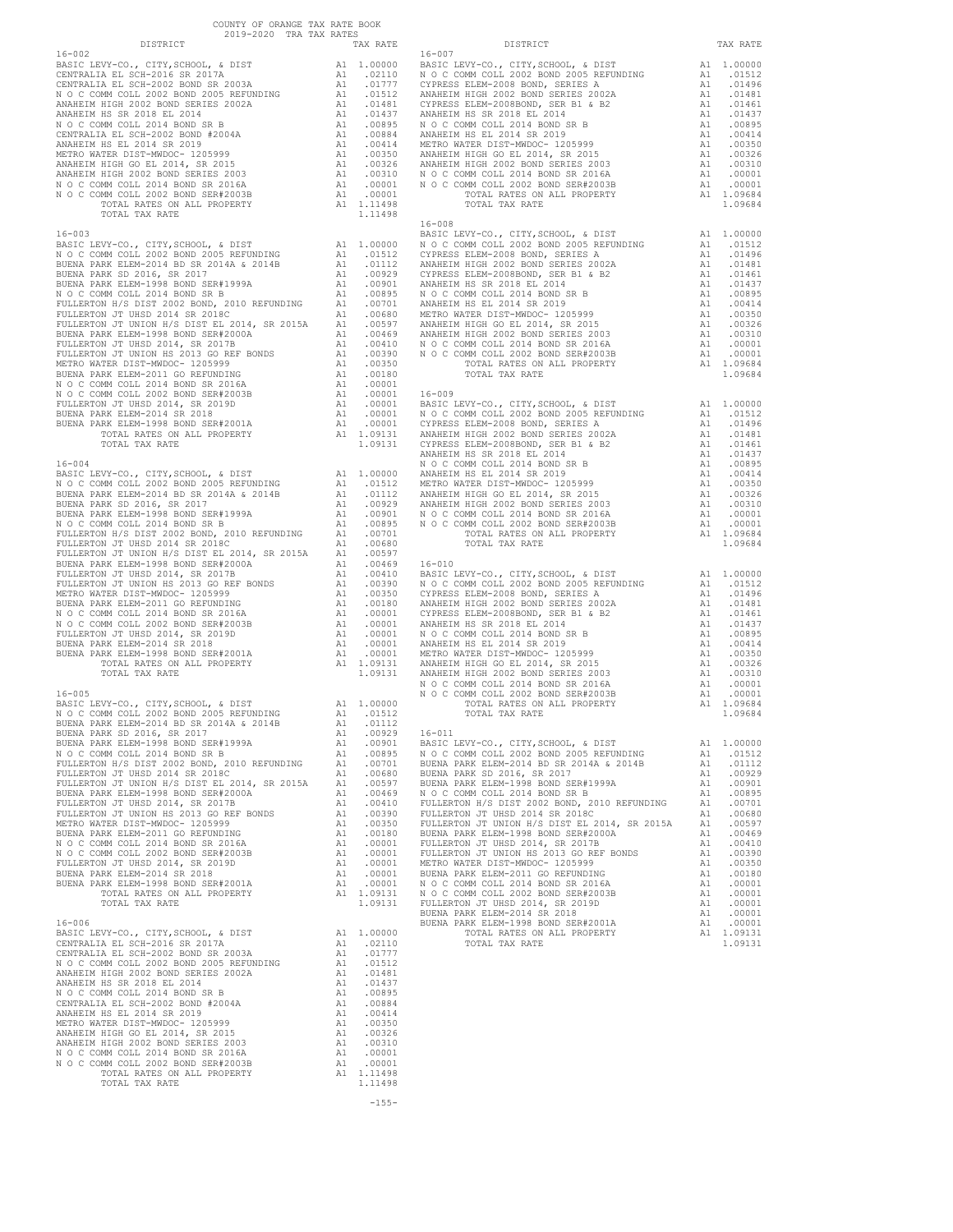| 2019-2020 TRA TAX RATES<br>DISTRICT                                                                                                                                                                                                 | TAX RATE | DISTRICT   | TAX RATE |
|-------------------------------------------------------------------------------------------------------------------------------------------------------------------------------------------------------------------------------------|----------|------------|----------|
| $16 - 012$                                                                                                                                                                                                                          |          | $16 - 017$ |          |
|                                                                                                                                                                                                                                     |          |            |          |
|                                                                                                                                                                                                                                     |          |            |          |
|                                                                                                                                                                                                                                     |          |            |          |
|                                                                                                                                                                                                                                     |          |            |          |
|                                                                                                                                                                                                                                     |          |            |          |
|                                                                                                                                                                                                                                     |          |            |          |
|                                                                                                                                                                                                                                     |          |            |          |
|                                                                                                                                                                                                                                     |          | $16 - 018$ |          |
|                                                                                                                                                                                                                                     |          |            |          |
|                                                                                                                                                                                                                                     |          |            |          |
|                                                                                                                                                                                                                                     |          |            |          |
|                                                                                                                                                                                                                                     |          |            |          |
|                                                                                                                                                                                                                                     |          |            |          |
|                                                                                                                                                                                                                                     |          |            |          |
|                                                                                                                                                                                                                                     |          |            |          |
|                                                                                                                                                                                                                                     |          |            |          |
|                                                                                                                                                                                                                                     |          |            |          |
|                                                                                                                                                                                                                                     |          | $16 - 019$ |          |
|                                                                                                                                                                                                                                     |          |            |          |
|                                                                                                                                                                                                                                     |          |            |          |
|                                                                                                                                                                                                                                     |          |            |          |
|                                                                                                                                                                                                                                     |          |            |          |
|                                                                                                                                                                                                                                     |          |            |          |
|                                                                                                                                                                                                                                     |          |            |          |
|                                                                                                                                                                                                                                     |          |            |          |
|                                                                                                                                                                                                                                     | 1.11498  |            |          |
| TOTAL TAX RATE                                                                                                                                                                                                                      |          |            |          |
|                                                                                                                                                                                                                                     |          |            |          |
|                                                                                                                                                                                                                                     |          |            |          |
|                                                                                                                                                                                                                                     |          |            |          |
|                                                                                                                                                                                                                                     |          |            |          |
|                                                                                                                                                                                                                                     |          |            |          |
|                                                                                                                                                                                                                                     |          |            |          |
|                                                                                                                                                                                                                                     |          |            |          |
|                                                                                                                                                                                                                                     |          |            |          |
|                                                                                                                                                                                                                                     |          |            |          |
|                                                                                                                                                                                                                                     |          |            |          |
|                                                                                                                                                                                                                                     |          |            |          |
|                                                                                                                                                                                                                                     |          |            |          |
|                                                                                                                                                                                                                                     |          |            |          |
|                                                                                                                                                                                                                                     |          |            |          |
|                                                                                                                                                                                                                                     |          |            |          |
|                                                                                                                                                                                                                                     |          |            |          |
|                                                                                                                                                                                                                                     |          |            |          |
|                                                                                                                                                                                                                                     |          |            |          |
|                                                                                                                                                                                                                                     |          |            |          |
|                                                                                                                                                                                                                                     |          |            |          |
| 102314 RARK ELEM-2013 (NORTHOLOGY) (1991)<br>102 COMM COLL 2014 ROBIN 2016, 2014 2016 (1992)<br>102 COMM COLL 2014 ROBIN 2016, 2016 (1992) (1992) (1992) (1992) (1992) (1992) (1993) (1993)<br>102 COMM COLL 2014 ROBIN 2018) (1993 |          |            |          |
|                                                                                                                                                                                                                                     |          |            |          |
|                                                                                                                                                                                                                                     |          |            |          |
|                                                                                                                                                                                                                                     |          |            |          |
|                                                                                                                                                                                                                                     |          |            |          |
|                                                                                                                                                                                                                                     |          |            |          |
|                                                                                                                                                                                                                                     |          |            |          |
|                                                                                                                                                                                                                                     |          |            |          |

## COUNTY OF ORANGE TAX RATE BOOK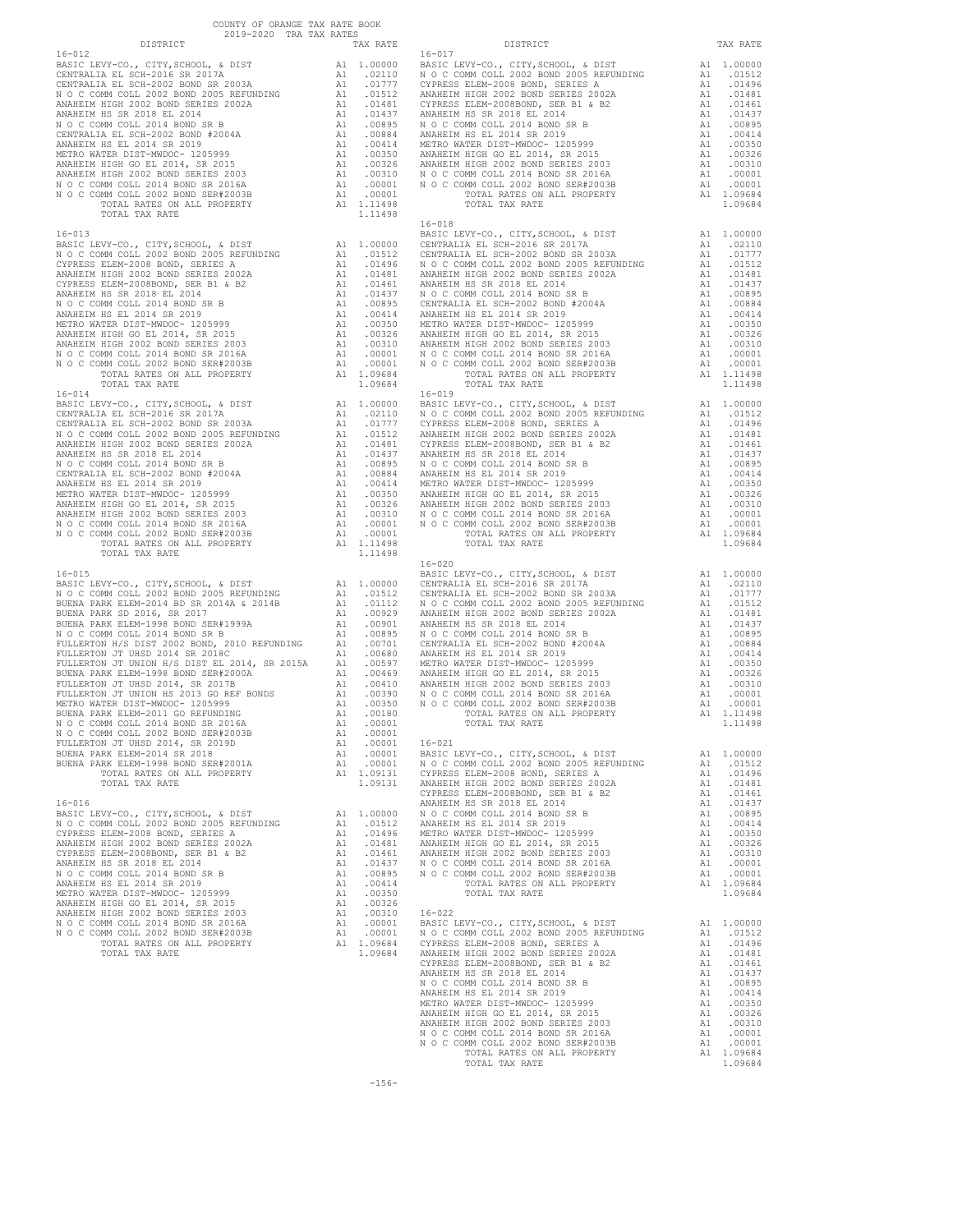| COUNTY OF ORANGE TAX RATE BOOK<br>2019-2020 TRA TAX RATES |  |                                         |          |
|-----------------------------------------------------------|--|-----------------------------------------|----------|
| DISTRICT                                                  |  | TRA TAX RATES<br>TAX RATE TAX PRESERICT | TAX RATE |
| $16 - 023$                                                |  | $16 - 030$                              |          |
|                                                           |  |                                         |          |
|                                                           |  |                                         |          |
| $16 - 025$                                                |  |                                         |          |
|                                                           |  |                                         |          |
|                                                           |  |                                         |          |
|                                                           |  |                                         |          |
|                                                           |  |                                         |          |
|                                                           |  |                                         |          |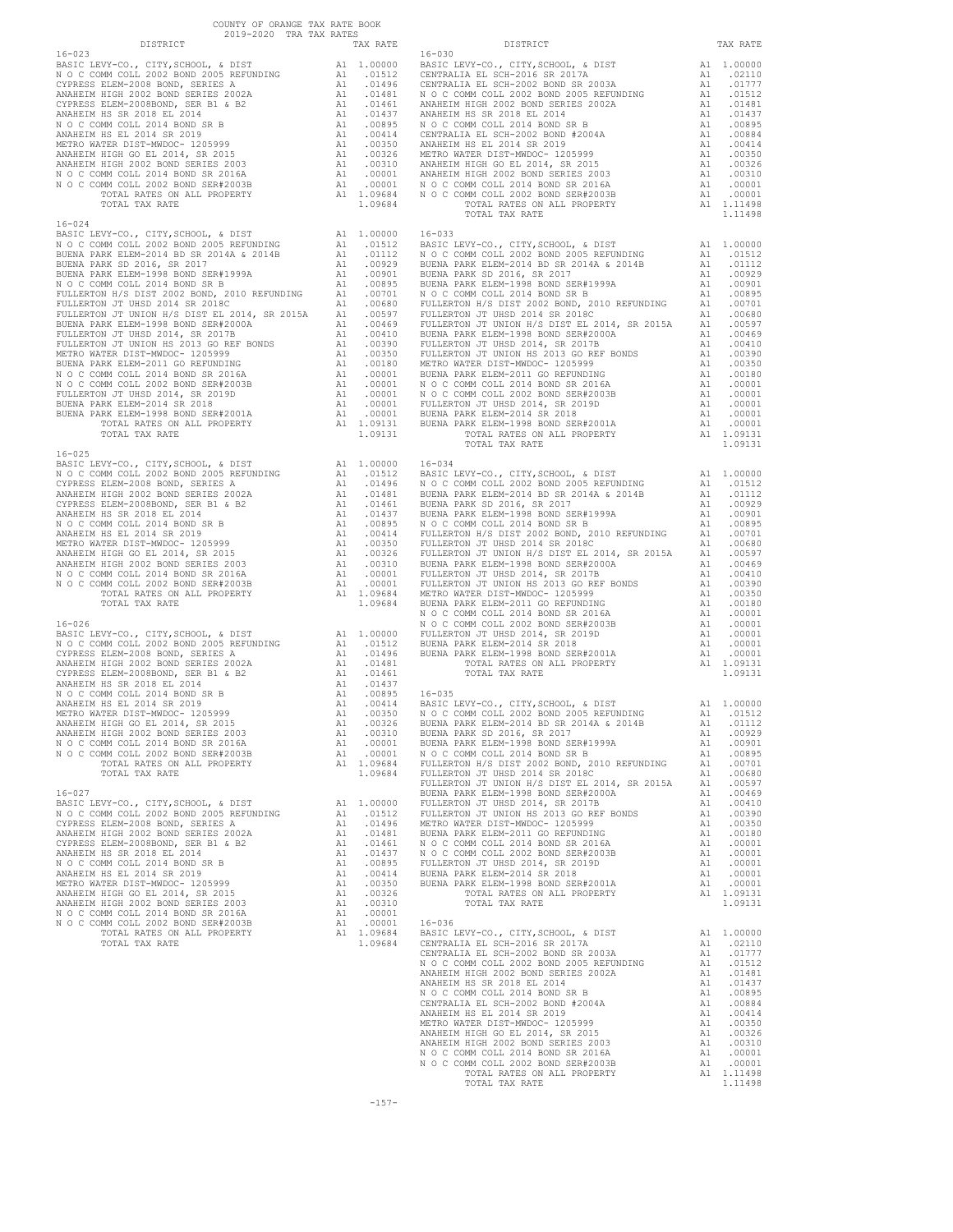| DISTRICT   |  | TAX RATE DISTRICT | TAX RATE |
|------------|--|-------------------|----------|
|            |  |                   |          |
|            |  |                   |          |
|            |  |                   |          |
|            |  |                   |          |
|            |  |                   |          |
|            |  |                   |          |
|            |  |                   |          |
|            |  |                   |          |
|            |  |                   |          |
|            |  |                   |          |
|            |  |                   |          |
|            |  |                   |          |
|            |  |                   |          |
|            |  |                   |          |
|            |  |                   |          |
|            |  |                   |          |
|            |  |                   |          |
|            |  |                   |          |
|            |  |                   |          |
|            |  |                   |          |
|            |  |                   |          |
| $16 - 039$ |  |                   |          |
|            |  |                   |          |
|            |  |                   |          |
|            |  |                   |          |
|            |  |                   |          |
|            |  |                   |          |
|            |  |                   |          |
|            |  |                   |          |
|            |  |                   |          |
|            |  |                   |          |
|            |  |                   |          |
|            |  |                   |          |
|            |  |                   |          |
|            |  |                   |          |
|            |  |                   |          |
|            |  |                   |          |
|            |  |                   |          |
|            |  |                   |          |
|            |  |                   |          |
|            |  |                   |          |
|            |  |                   |          |
|            |  |                   |          |
|            |  |                   |          |
|            |  |                   |          |
|            |  |                   |          |
|            |  |                   |          |
|            |  |                   |          |
|            |  |                   |          |
|            |  |                   |          |
|            |  |                   |          |
|            |  |                   |          |
|            |  |                   |          |
|            |  |                   |          |
|            |  |                   |          |
|            |  |                   |          |
|            |  |                   |          |
|            |  |                   |          |
|            |  |                   |          |
|            |  |                   |          |
|            |  |                   |          |
|            |  |                   |          |
|            |  |                   |          |
|            |  |                   |          |
|            |  |                   |          |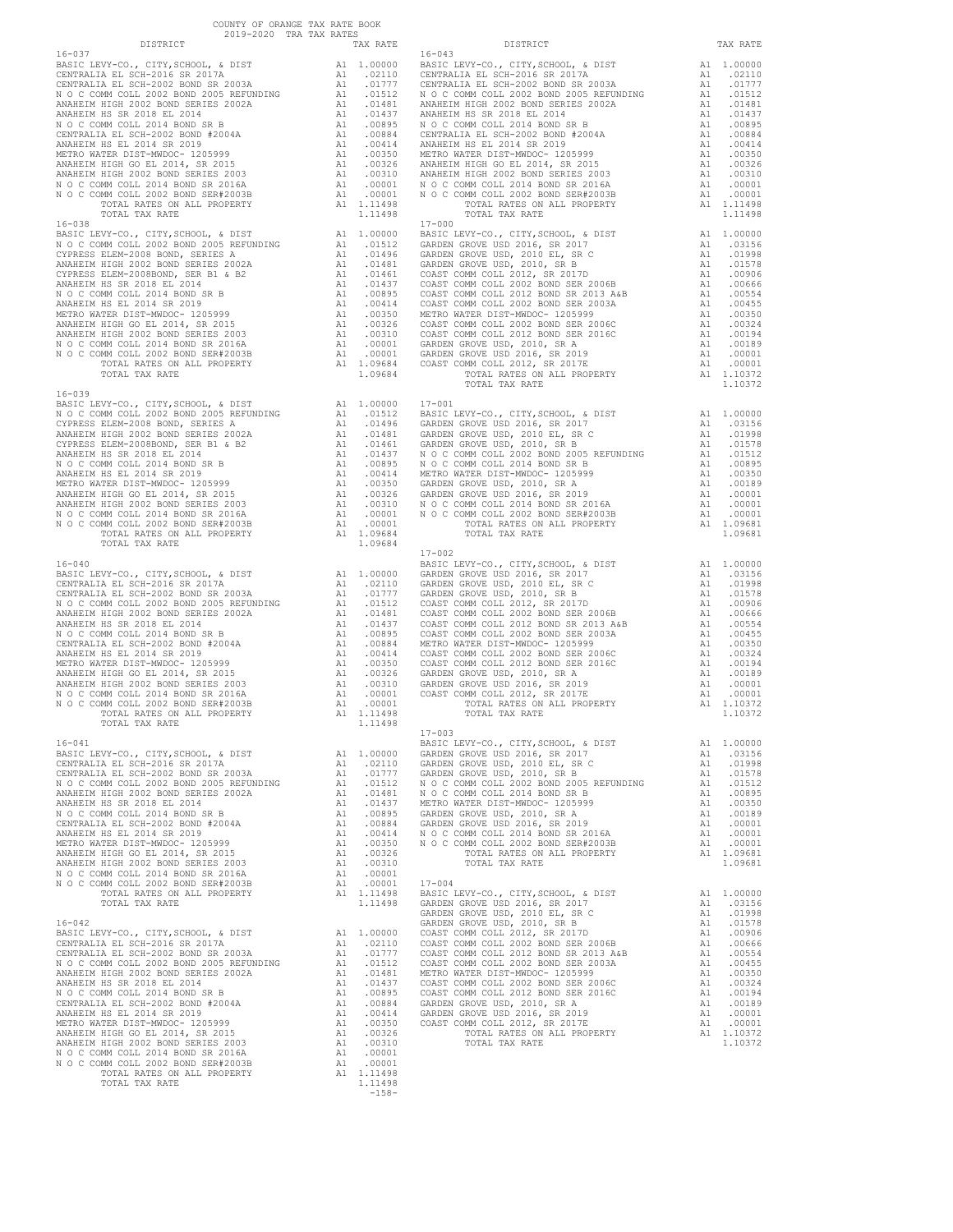|            | TOTAL TAX RATE | 1.09449 |
|------------|----------------|---------|
|            |                |         |
| $17 - 008$ |                |         |
|            |                |         |
|            |                |         |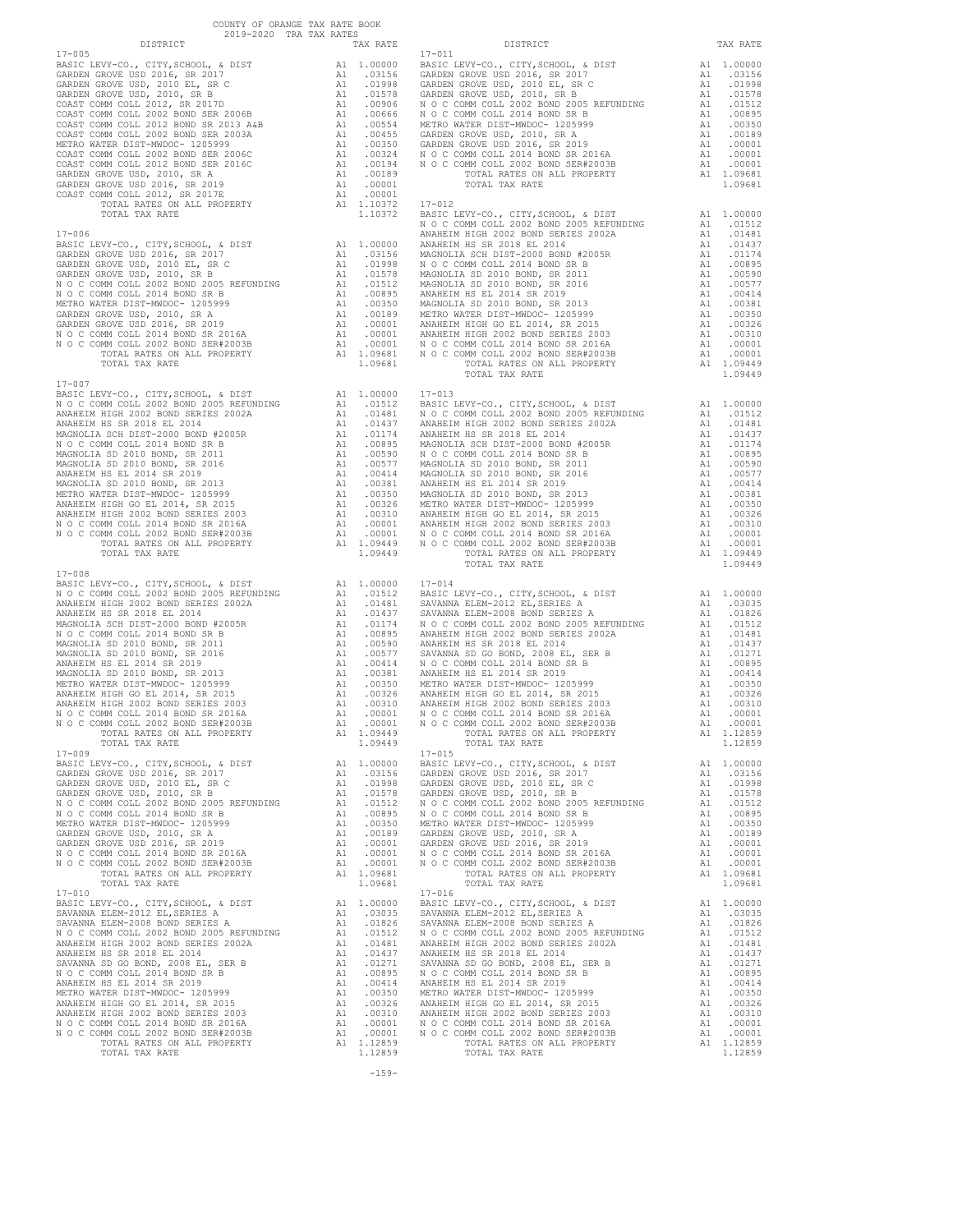| COUNTY OF ORANGE TAX RATE BOOK      |          |                                                                                                                                                                                                                                                                                                                                                                                                                                                |          |
|-------------------------------------|----------|------------------------------------------------------------------------------------------------------------------------------------------------------------------------------------------------------------------------------------------------------------------------------------------------------------------------------------------------------------------------------------------------------------------------------------------------|----------|
| 2019-2020 TRA TAX RATES<br>DISTRICT | TAX RATE | DISTRICT                                                                                                                                                                                                                                                                                                                                                                                                                                       | TAX RATE |
| $17 - 017$                          |          | $17 - 022$                                                                                                                                                                                                                                                                                                                                                                                                                                     |          |
|                                     |          |                                                                                                                                                                                                                                                                                                                                                                                                                                                |          |
|                                     |          |                                                                                                                                                                                                                                                                                                                                                                                                                                                |          |
| TOTAL TAX RATE                      | 1.12859  | $\begin{tabular}{l c c c c c c c c} \multicolumn{1}{c}{A} \multicolumn{1}{c}{A} \multicolumn{1}{c}{A} \multicolumn{1}{c}{A} \multicolumn{1}{c}{A} \multicolumn{1}{c}{A} \multicolumn{1}{c}{A} \multicolumn{1}{c}{A} \multicolumn{1}{c}{A} \multicolumn{1}{c}{A} \multicolumn{1}{c}{A} \multicolumn{1}{c}{A} \multicolumn{1}{c}{A} \multicolumn{1}{c}{A} \multicolumn{1}{c}{A} \multicolumn{1}{c}{A} \multicolumn{1}{c}{A} \multicolumn{1}{c}{$ |          |
|                                     |          | $17 - 026$                                                                                                                                                                                                                                                                                                                                                                                                                                     |          |

-160-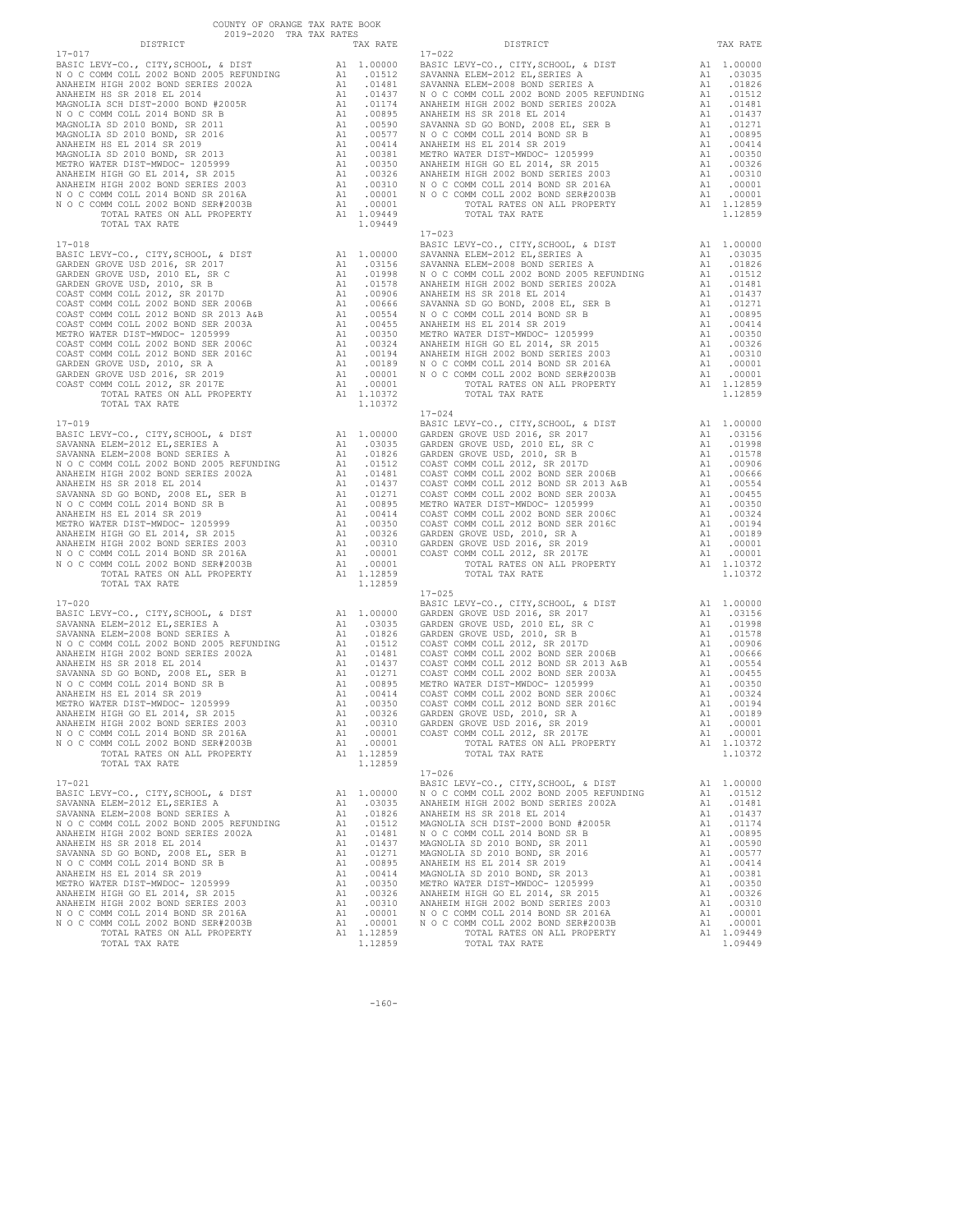| COUNTY OF ORANGE TAX RATE BOOK<br>2019-2020 TRA TAX RATES |  |  |
|-----------------------------------------------------------|--|--|
|                                                           |  |  |
|                                                           |  |  |
|                                                           |  |  |
|                                                           |  |  |
|                                                           |  |  |
|                                                           |  |  |
|                                                           |  |  |
|                                                           |  |  |
|                                                           |  |  |
|                                                           |  |  |
|                                                           |  |  |
|                                                           |  |  |
|                                                           |  |  |
|                                                           |  |  |
|                                                           |  |  |
|                                                           |  |  |
|                                                           |  |  |
|                                                           |  |  |
|                                                           |  |  |
|                                                           |  |  |
|                                                           |  |  |
|                                                           |  |  |
|                                                           |  |  |
|                                                           |  |  |
|                                                           |  |  |
|                                                           |  |  |
|                                                           |  |  |
|                                                           |  |  |
|                                                           |  |  |
|                                                           |  |  |
|                                                           |  |  |
|                                                           |  |  |
|                                                           |  |  |
|                                                           |  |  |
|                                                           |  |  |
|                                                           |  |  |
|                                                           |  |  |
|                                                           |  |  |
|                                                           |  |  |
|                                                           |  |  |
|                                                           |  |  |
|                                                           |  |  |
|                                                           |  |  |
|                                                           |  |  |
|                                                           |  |  |
|                                                           |  |  |
|                                                           |  |  |
|                                                           |  |  |
|                                                           |  |  |
|                                                           |  |  |
|                                                           |  |  |
|                                                           |  |  |
|                                                           |  |  |
|                                                           |  |  |
|                                                           |  |  |
|                                                           |  |  |
|                                                           |  |  |
|                                                           |  |  |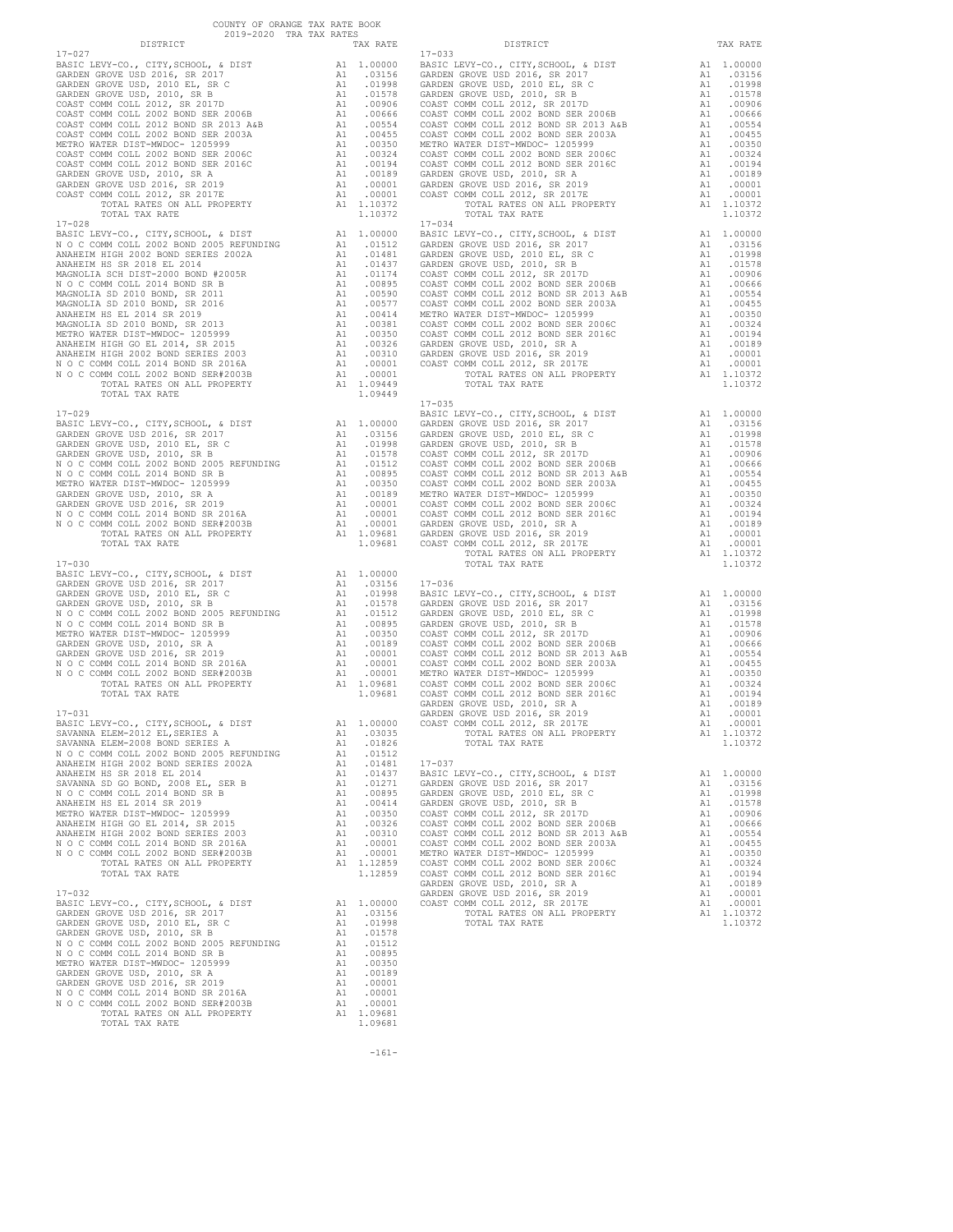|                                                                                                                                                                                                                                                                                                                                                                                                                                               | 17-044                          |  |
|-----------------------------------------------------------------------------------------------------------------------------------------------------------------------------------------------------------------------------------------------------------------------------------------------------------------------------------------------------------------------------------------------------------------------------------------------|---------------------------------|--|
|                                                                                                                                                                                                                                                                                                                                                                                                                                               |                                 |  |
|                                                                                                                                                                                                                                                                                                                                                                                                                                               |                                 |  |
|                                                                                                                                                                                                                                                                                                                                                                                                                                               |                                 |  |
|                                                                                                                                                                                                                                                                                                                                                                                                                                               |                                 |  |
|                                                                                                                                                                                                                                                                                                                                                                                                                                               |                                 |  |
|                                                                                                                                                                                                                                                                                                                                                                                                                                               |                                 |  |
|                                                                                                                                                                                                                                                                                                                                                                                                                                               |                                 |  |
|                                                                                                                                                                                                                                                                                                                                                                                                                                               |                                 |  |
|                                                                                                                                                                                                                                                                                                                                                                                                                                               |                                 |  |
|                                                                                                                                                                                                                                                                                                                                                                                                                                               |                                 |  |
|                                                                                                                                                                                                                                                                                                                                                                                                                                               |                                 |  |
|                                                                                                                                                                                                                                                                                                                                                                                                                                               |                                 |  |
|                                                                                                                                                                                                                                                                                                                                                                                                                                               |                                 |  |
|                                                                                                                                                                                                                                                                                                                                                                                                                                               |                                 |  |
| TOTAL TAX RATE                                                                                                                                                                                                                                                                                                                                                                                                                                | 1.09449                         |  |
|                                                                                                                                                                                                                                                                                                                                                                                                                                               | $17 - 045$                      |  |
| $17 - 039$                                                                                                                                                                                                                                                                                                                                                                                                                                    | BASIC L                         |  |
|                                                                                                                                                                                                                                                                                                                                                                                                                                               |                                 |  |
|                                                                                                                                                                                                                                                                                                                                                                                                                                               |                                 |  |
|                                                                                                                                                                                                                                                                                                                                                                                                                                               |                                 |  |
|                                                                                                                                                                                                                                                                                                                                                                                                                                               |                                 |  |
|                                                                                                                                                                                                                                                                                                                                                                                                                                               |                                 |  |
|                                                                                                                                                                                                                                                                                                                                                                                                                                               |                                 |  |
|                                                                                                                                                                                                                                                                                                                                                                                                                                               |                                 |  |
|                                                                                                                                                                                                                                                                                                                                                                                                                                               |                                 |  |
|                                                                                                                                                                                                                                                                                                                                                                                                                                               |                                 |  |
|                                                                                                                                                                                                                                                                                                                                                                                                                                               |                                 |  |
|                                                                                                                                                                                                                                                                                                                                                                                                                                               |                                 |  |
|                                                                                                                                                                                                                                                                                                                                                                                                                                               |                                 |  |
|                                                                                                                                                                                                                                                                                                                                                                                                                                               |                                 |  |
|                                                                                                                                                                                                                                                                                                                                                                                                                                               |                                 |  |
|                                                                                                                                                                                                                                                                                                                                                                                                                                               | GARDEN                          |  |
| $17 - 040$                                                                                                                                                                                                                                                                                                                                                                                                                                    | GARDEN                          |  |
|                                                                                                                                                                                                                                                                                                                                                                                                                                               |                                 |  |
|                                                                                                                                                                                                                                                                                                                                                                                                                                               |                                 |  |
|                                                                                                                                                                                                                                                                                                                                                                                                                                               |                                 |  |
|                                                                                                                                                                                                                                                                                                                                                                                                                                               |                                 |  |
|                                                                                                                                                                                                                                                                                                                                                                                                                                               |                                 |  |
|                                                                                                                                                                                                                                                                                                                                                                                                                                               |                                 |  |
|                                                                                                                                                                                                                                                                                                                                                                                                                                               |                                 |  |
|                                                                                                                                                                                                                                                                                                                                                                                                                                               |                                 |  |
|                                                                                                                                                                                                                                                                                                                                                                                                                                               |                                 |  |
|                                                                                                                                                                                                                                                                                                                                                                                                                                               |                                 |  |
|                                                                                                                                                                                                                                                                                                                                                                                                                                               |                                 |  |
|                                                                                                                                                                                                                                                                                                                                                                                                                                               |                                 |  |
|                                                                                                                                                                                                                                                                                                                                                                                                                                               |                                 |  |
|                                                                                                                                                                                                                                                                                                                                                                                                                                               |                                 |  |
| $17 - 041$                                                                                                                                                                                                                                                                                                                                                                                                                                    | GARDEN                          |  |
|                                                                                                                                                                                                                                                                                                                                                                                                                                               | GARDEN                          |  |
|                                                                                                                                                                                                                                                                                                                                                                                                                                               |                                 |  |
|                                                                                                                                                                                                                                                                                                                                                                                                                                               |                                 |  |
|                                                                                                                                                                                                                                                                                                                                                                                                                                               |                                 |  |
|                                                                                                                                                                                                                                                                                                                                                                                                                                               |                                 |  |
|                                                                                                                                                                                                                                                                                                                                                                                                                                               |                                 |  |
|                                                                                                                                                                                                                                                                                                                                                                                                                                               |                                 |  |
|                                                                                                                                                                                                                                                                                                                                                                                                                                               |                                 |  |
|                                                                                                                                                                                                                                                                                                                                                                                                                                               |                                 |  |
|                                                                                                                                                                                                                                                                                                                                                                                                                                               |                                 |  |
|                                                                                                                                                                                                                                                                                                                                                                                                                                               |                                 |  |
|                                                                                                                                                                                                                                                                                                                                                                                                                                               |                                 |  |
|                                                                                                                                                                                                                                                                                                                                                                                                                                               |                                 |  |
|                                                                                                                                                                                                                                                                                                                                                                                                                                               |                                 |  |
| A1 1.10372<br>TOTAL RATES ON ALL PROPERTY                                                                                                                                                                                                                                                                                                                                                                                                     |                                 |  |
| TOTAL TAX RATE                                                                                                                                                                                                                                                                                                                                                                                                                                | 1.10372 BASIC L<br>1.10372 NOCC |  |
| $17 - 042$                                                                                                                                                                                                                                                                                                                                                                                                                                    | ANAHEIM                         |  |
|                                                                                                                                                                                                                                                                                                                                                                                                                                               | ANAHEIM                         |  |
|                                                                                                                                                                                                                                                                                                                                                                                                                                               |                                 |  |
|                                                                                                                                                                                                                                                                                                                                                                                                                                               |                                 |  |
|                                                                                                                                                                                                                                                                                                                                                                                                                                               |                                 |  |
|                                                                                                                                                                                                                                                                                                                                                                                                                                               |                                 |  |
|                                                                                                                                                                                                                                                                                                                                                                                                                                               |                                 |  |
|                                                                                                                                                                                                                                                                                                                                                                                                                                               |                                 |  |
|                                                                                                                                                                                                                                                                                                                                                                                                                                               |                                 |  |
|                                                                                                                                                                                                                                                                                                                                                                                                                                               |                                 |  |
|                                                                                                                                                                                                                                                                                                                                                                                                                                               |                                 |  |
|                                                                                                                                                                                                                                                                                                                                                                                                                                               |                                 |  |
|                                                                                                                                                                                                                                                                                                                                                                                                                                               |                                 |  |
|                                                                                                                                                                                                                                                                                                                                                                                                                                               |                                 |  |
|                                                                                                                                                                                                                                                                                                                                                                                                                                               |                                 |  |
|                                                                                                                                                                                                                                                                                                                                                                                                                                               |                                 |  |
|                                                                                                                                                                                                                                                                                                                                                                                                                                               | GARDEN                          |  |
| $\begin{tabular}{l c c c c c} 17-042 & \multicolumn{1}{c}{AMABEM} \\ \hline \texttt{BASIC} & \multicolumn{1}{c}{AMABEM} & \multicolumn{1}{c}{AMABEM} \\ \hline \texttt{N} & \multicolumn{1}{c}{O} & \multicolumn{1}{c}{C} & \multicolumn{1}{c}{AMABEM} \\ \hline \texttt{N} & \multicolumn{1}{c}{O} & \multicolumn{1}{c}{C} & \multicolumn{1}{c}{O} \\ \hline \texttt{ANABEM} & \multicolumn{1}{c}{HIGH} & 2002 & \multicolumn{1}{c}{BOND} &$ |                                 |  |
|                                                                                                                                                                                                                                                                                                                                                                                                                                               |                                 |  |
|                                                                                                                                                                                                                                                                                                                                                                                                                                               |                                 |  |
|                                                                                                                                                                                                                                                                                                                                                                                                                                               |                                 |  |
|                                                                                                                                                                                                                                                                                                                                                                                                                                               |                                 |  |
|                                                                                                                                                                                                                                                                                                                                                                                                                                               |                                 |  |
|                                                                                                                                                                                                                                                                                                                                                                                                                                               |                                 |  |
|                                                                                                                                                                                                                                                                                                                                                                                                                                               |                                 |  |
|                                                                                                                                                                                                                                                                                                                                                                                                                                               |                                 |  |
|                                                                                                                                                                                                                                                                                                                                                                                                                                               |                                 |  |
|                                                                                                                                                                                                                                                                                                                                                                                                                                               |                                 |  |
|                                                                                                                                                                                                                                                                                                                                                                                                                                               |                                 |  |

| DISTRICT   | TAX RATE | DISTRICT   | TAX RATE |
|------------|----------|------------|----------|
| $17 - 038$ |          | $17 - 044$ |          |
|            |          |            |          |
|            |          |            |          |
|            |          |            |          |
|            |          |            |          |
|            |          |            |          |
|            |          |            |          |
|            |          |            |          |
|            |          |            |          |
|            |          |            |          |
|            |          |            |          |
|            |          |            |          |
|            |          |            |          |
|            |          |            |          |
|            |          |            |          |
|            |          |            |          |
|            |          |            |          |
|            |          |            |          |
|            |          | $17 - 045$ |          |
|            |          |            |          |
|            |          |            |          |
|            |          |            |          |
|            |          |            |          |
|            |          |            |          |
|            |          |            |          |
|            |          |            |          |
|            |          |            |          |
|            |          |            |          |
|            |          |            |          |
|            |          |            |          |
|            |          |            |          |
|            |          |            |          |
|            |          |            |          |
|            |          |            |          |
|            |          |            |          |
|            |          |            |          |
|            |          |            |          |
|            |          |            |          |
|            |          |            |          |
|            |          |            |          |
|            |          |            |          |
|            |          |            |          |
|            |          |            |          |
|            |          |            |          |
|            |          |            |          |
|            |          |            |          |
|            |          |            |          |
|            |          |            |          |
|            |          |            |          |
|            |          |            |          |
|            |          |            |          |
|            |          |            |          |
|            |          |            |          |
|            |          |            |          |
|            |          |            |          |
|            |          |            |          |
|            |          |            |          |
|            |          |            |          |
|            |          |            |          |
|            |          |            |          |
|            |          |            |          |
|            |          |            |          |
|            |          |            |          |
|            |          |            |          |
|            |          |            |          |
|            |          |            |          |
|            |          |            |          |
|            |          |            |          |
|            |          |            |          |
|            |          |            |          |
|            |          |            |          |
|            |          |            |          |
|            |          |            |          |
|            |          |            |          |
|            |          |            |          |
|            |          |            |          |
|            |          |            |          |
|            |          |            |          |
|            |          |            |          |
|            |          |            |          |
|            |          |            |          |
|            |          |            |          |
|            |          |            |          |
|            |          |            |          |
|            |          |            |          |
|            |          |            |          |
|            |          |            |          |
|            |          |            |          |
|            |          |            |          |
|            |          |            |          |
|            |          |            |          |
|            |          |            |          |
|            |          |            |          |
|            |          |            |          |
|            |          |            |          |
|            |          |            |          |
|            |          |            |          |
|            |          |            |          |
|            |          |            |          |
|            |          |            |          |
|            |          |            |          |
|            |          |            |          |
|            |          |            |          |
|            | $-162-$  |            |          |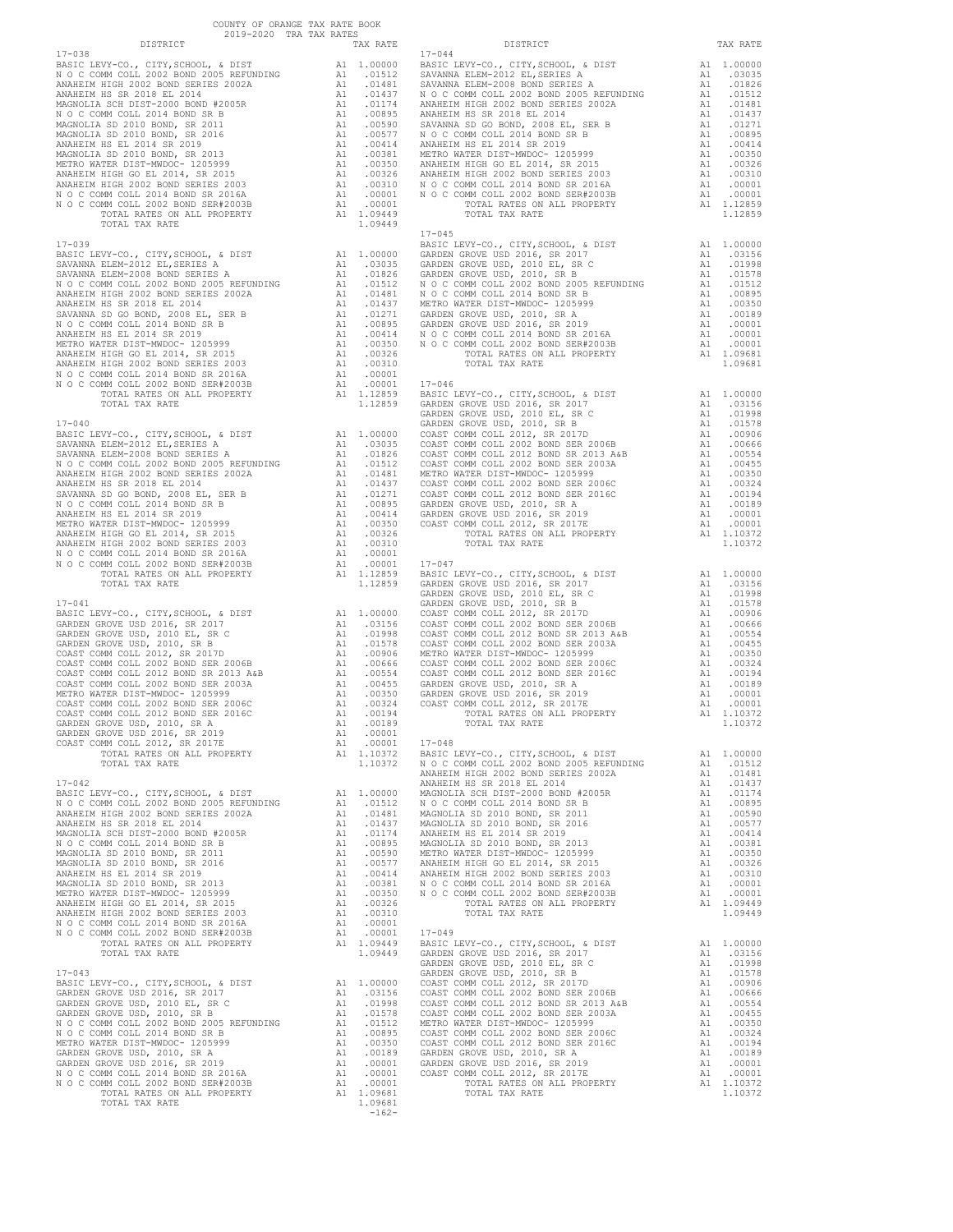| $17 - 050$                                                                                                                                                                                                                                                                                                                                                                                                                                                    |          |                                       | 17-055                                                          |
|---------------------------------------------------------------------------------------------------------------------------------------------------------------------------------------------------------------------------------------------------------------------------------------------------------------------------------------------------------------------------------------------------------------------------------------------------------------|----------|---------------------------------------|-----------------------------------------------------------------|
|                                                                                                                                                                                                                                                                                                                                                                                                                                                               |          |                                       |                                                                 |
|                                                                                                                                                                                                                                                                                                                                                                                                                                                               |          |                                       |                                                                 |
|                                                                                                                                                                                                                                                                                                                                                                                                                                                               |          |                                       |                                                                 |
|                                                                                                                                                                                                                                                                                                                                                                                                                                                               |          |                                       |                                                                 |
|                                                                                                                                                                                                                                                                                                                                                                                                                                                               |          |                                       |                                                                 |
|                                                                                                                                                                                                                                                                                                                                                                                                                                                               |          |                                       |                                                                 |
|                                                                                                                                                                                                                                                                                                                                                                                                                                                               |          |                                       |                                                                 |
|                                                                                                                                                                                                                                                                                                                                                                                                                                                               |          |                                       |                                                                 |
|                                                                                                                                                                                                                                                                                                                                                                                                                                                               |          |                                       |                                                                 |
|                                                                                                                                                                                                                                                                                                                                                                                                                                                               |          |                                       |                                                                 |
|                                                                                                                                                                                                                                                                                                                                                                                                                                                               |          |                                       |                                                                 |
|                                                                                                                                                                                                                                                                                                                                                                                                                                                               |          |                                       |                                                                 |
|                                                                                                                                                                                                                                                                                                                                                                                                                                                               |          |                                       |                                                                 |
|                                                                                                                                                                                                                                                                                                                                                                                                                                                               |          |                                       |                                                                 |
|                                                                                                                                                                                                                                                                                                                                                                                                                                                               |          |                                       |                                                                 |
|                                                                                                                                                                                                                                                                                                                                                                                                                                                               |          |                                       |                                                                 |
|                                                                                                                                                                                                                                                                                                                                                                                                                                                               |          |                                       | COAST C                                                         |
| $17 - 051$                                                                                                                                                                                                                                                                                                                                                                                                                                                    |          |                                       | COAST C                                                         |
|                                                                                                                                                                                                                                                                                                                                                                                                                                                               |          |                                       |                                                                 |
|                                                                                                                                                                                                                                                                                                                                                                                                                                                               |          |                                       |                                                                 |
|                                                                                                                                                                                                                                                                                                                                                                                                                                                               |          |                                       |                                                                 |
|                                                                                                                                                                                                                                                                                                                                                                                                                                                               |          |                                       |                                                                 |
|                                                                                                                                                                                                                                                                                                                                                                                                                                                               |          |                                       |                                                                 |
|                                                                                                                                                                                                                                                                                                                                                                                                                                                               |          |                                       |                                                                 |
|                                                                                                                                                                                                                                                                                                                                                                                                                                                               |          |                                       |                                                                 |
|                                                                                                                                                                                                                                                                                                                                                                                                                                                               |          |                                       |                                                                 |
|                                                                                                                                                                                                                                                                                                                                                                                                                                                               |          |                                       |                                                                 |
|                                                                                                                                                                                                                                                                                                                                                                                                                                                               |          |                                       |                                                                 |
|                                                                                                                                                                                                                                                                                                                                                                                                                                                               |          |                                       |                                                                 |
|                                                                                                                                                                                                                                                                                                                                                                                                                                                               |          |                                       |                                                                 |
|                                                                                                                                                                                                                                                                                                                                                                                                                                                               |          |                                       |                                                                 |
|                                                                                                                                                                                                                                                                                                                                                                                                                                                               |          |                                       |                                                                 |
|                                                                                                                                                                                                                                                                                                                                                                                                                                                               |          |                                       |                                                                 |
|                                                                                                                                                                                                                                                                                                                                                                                                                                                               |          |                                       |                                                                 |
|                                                                                                                                                                                                                                                                                                                                                                                                                                                               |          |                                       |                                                                 |
|                                                                                                                                                                                                                                                                                                                                                                                                                                                               |          |                                       | MAGNOLI                                                         |
| $17 - 052$<br>$\begin{tabular}{l c c c c} \multicolumn{1}{c}{17-052} & \multicolumn{1}{c}{\bf ANABEN} \\ \multicolumn{1}{c}{\bf BASIC LEVY-CO.}, & $\mathsf{CITY},\mathsf{SCROOL}, & $\mathsf{6}\text{ DIST}$ & \multicolumn{1}{c}{\bf ANABEN} \\ \multicolumn{1}{c}{\bf GARDEN GROVE USD}, & $\mathsf{2016},\mathsf{ SR 2017}$ & \multicolumn{1}{c}{\bf A1} & 0.03156 & \multicolumn{1}{c}{\bf METRO WACNOL} \\ \multicolumn{1}{c}{\bf GARDEN GROVE USD}, &$ |          |                                       | ANAHEIM                                                         |
|                                                                                                                                                                                                                                                                                                                                                                                                                                                               |          |                                       |                                                                 |
|                                                                                                                                                                                                                                                                                                                                                                                                                                                               |          |                                       |                                                                 |
|                                                                                                                                                                                                                                                                                                                                                                                                                                                               |          |                                       |                                                                 |
|                                                                                                                                                                                                                                                                                                                                                                                                                                                               |          |                                       |                                                                 |
|                                                                                                                                                                                                                                                                                                                                                                                                                                                               |          |                                       |                                                                 |
|                                                                                                                                                                                                                                                                                                                                                                                                                                                               |          |                                       |                                                                 |
|                                                                                                                                                                                                                                                                                                                                                                                                                                                               |          |                                       |                                                                 |
|                                                                                                                                                                                                                                                                                                                                                                                                                                                               |          |                                       |                                                                 |
|                                                                                                                                                                                                                                                                                                                                                                                                                                                               |          |                                       |                                                                 |
|                                                                                                                                                                                                                                                                                                                                                                                                                                                               |          |                                       |                                                                 |
|                                                                                                                                                                                                                                                                                                                                                                                                                                                               |          |                                       |                                                                 |
|                                                                                                                                                                                                                                                                                                                                                                                                                                                               |          |                                       |                                                                 |
|                                                                                                                                                                                                                                                                                                                                                                                                                                                               |          |                                       |                                                                 |
|                                                                                                                                                                                                                                                                                                                                                                                                                                                               |          |                                       | METRO W                                                         |
|                                                                                                                                                                                                                                                                                                                                                                                                                                                               |          |                                       |                                                                 |
| $\begin{tabular}{lllllllllllll} \textbf{17--053} & \textbf{GARDEN} & \textbf{GARDEN} \\ \textbf{BASIC LEVY-CO.}, & \textbf{CITY}, & \textbf{SCHOOL}, & \textbf{4} & \textbf{DIST} & \textbf{A1} & \textbf{1.00000} & \textbf{GARDEN} \\ \textbf{SAVANNA ELEM-2012 EL}, & \textbf{SERIES A} & \textbf{A1} & \textbf{03035} & \textbf{N} & \textbf{O} & \textbf{C} & \textbf{C} \\ \textbf{SAVANNA ELEM-2008 BOND SREIES A} & \$                                |          |                                       |                                                                 |
|                                                                                                                                                                                                                                                                                                                                                                                                                                                               |          |                                       |                                                                 |
|                                                                                                                                                                                                                                                                                                                                                                                                                                                               |          |                                       |                                                                 |
|                                                                                                                                                                                                                                                                                                                                                                                                                                                               |          |                                       |                                                                 |
|                                                                                                                                                                                                                                                                                                                                                                                                                                                               |          |                                       |                                                                 |
|                                                                                                                                                                                                                                                                                                                                                                                                                                                               |          |                                       |                                                                 |
|                                                                                                                                                                                                                                                                                                                                                                                                                                                               |          |                                       |                                                                 |
|                                                                                                                                                                                                                                                                                                                                                                                                                                                               |          |                                       |                                                                 |
| METRO WATER DIST-MWDOC- 1205999                                                                                                                                                                                                                                                                                                                                                                                                                               | A1 -     | .00350                                | GARDEN                                                          |
| ANAHEIM HIGH GO EL 2014, SR 2015                                                                                                                                                                                                                                                                                                                                                                                                                              | A1       | .00326                                | GARDEN                                                          |
| ANAHEIM HIGH 2002 BOND SERIES 2003                                                                                                                                                                                                                                                                                                                                                                                                                            | A1       | .00310                                | NOCC                                                            |
| N O C COMM COLL 2014 BOND SR 2016A<br>N O C COMM COLL 2002 BOND SER#2003B                                                                                                                                                                                                                                                                                                                                                                                     | A1<br>A1 | .00001<br>.00001                      | NOCC<br>METRO W                                                 |
| TOTAL RATES ON ALL PROPERTY                                                                                                                                                                                                                                                                                                                                                                                                                                   |          | A1 .00001 METROW<br>A1 1.12859 GARDEN |                                                                 |
| TOTAL TAX RATE                                                                                                                                                                                                                                                                                                                                                                                                                                                |          | 1.12859                               | GARDEN                                                          |
|                                                                                                                                                                                                                                                                                                                                                                                                                                                               |          |                                       | NOCC                                                            |
| $17 - 054$                                                                                                                                                                                                                                                                                                                                                                                                                                                    |          |                                       | NOCC                                                            |
| BASIC LEVY-CO., CITY, SCHOOL, & DIST                                                                                                                                                                                                                                                                                                                                                                                                                          | A1       | 1.00000                               |                                                                 |
| GARDEN GROVE USD 2016, SR 2017                                                                                                                                                                                                                                                                                                                                                                                                                                | A1       | .03156                                |                                                                 |
| GARDEN GROVE USD, 2010 EL, SR C<br>GARDEN GROVE USD, 2010, SR B                                                                                                                                                                                                                                                                                                                                                                                               | A1       | .01998                                |                                                                 |
|                                                                                                                                                                                                                                                                                                                                                                                                                                                               | A1       | .01578                                | $17 - 060$<br>17-060<br>BASIC L                                 |
| COAST COMM COLL 2012, SR 2017D<br>COAST COMM COLL 2002 BOND SER 2006B                                                                                                                                                                                                                                                                                                                                                                                         | A1       | A1 .00906                             |                                                                 |
| COAST COMM COLL 2012 BOND SR 2013 A&B                                                                                                                                                                                                                                                                                                                                                                                                                         | A1       |                                       | .00506 BASIC<br>.00666 NOCC<br>.00554 ANAHEIM<br>.00455 ANAHEIM |
| COAST COMM COLL 2002 BOND SER 2003A                                                                                                                                                                                                                                                                                                                                                                                                                           | A1       |                                       |                                                                 |
| METRO WATER DIST-MWDOC- 1205999                                                                                                                                                                                                                                                                                                                                                                                                                               | A1       | .00350                                | MAGNOLI                                                         |
| COAST COMM COLL 2002 BOND SER 2006C                                                                                                                                                                                                                                                                                                                                                                                                                           |          | 11 .00330 MHONOLI<br>A1 .00324 NOCC   |                                                                 |
| COAST COMM COLL 2012 BOND SER 2016C                                                                                                                                                                                                                                                                                                                                                                                                                           | A1       | .00194                                | MAGNOLI                                                         |
| GARDEN GROVE USD, 2010, SR A                                                                                                                                                                                                                                                                                                                                                                                                                                  |          | A1 .00189 MAGNOLI                     |                                                                 |

| OAST COMM COLL ZUIZ BOND SER ZUI6C |
|------------------------------------|
| ARDEN GROVE USD, 2010, SR A        |
| ARDEN GROVE USD 2016, SR 2019      |
| OAST COMM COLL 2012, SR 2017E      |
| TOTAL RATES ON ALL PROPERTY        |
| MORAT MAY DAMP                     |

| COUNTY OF ORANGE TAX RATE BOOK |  |  |
|--------------------------------|--|--|
|                                |  |  |
|                                |  |  |
|                                |  |  |
|                                |  |  |
|                                |  |  |
|                                |  |  |
|                                |  |  |
|                                |  |  |
|                                |  |  |
|                                |  |  |
|                                |  |  |
|                                |  |  |
|                                |  |  |
|                                |  |  |
|                                |  |  |
|                                |  |  |
|                                |  |  |
|                                |  |  |
|                                |  |  |
|                                |  |  |
|                                |  |  |
|                                |  |  |
|                                |  |  |
|                                |  |  |
|                                |  |  |
|                                |  |  |
|                                |  |  |
|                                |  |  |
|                                |  |  |
|                                |  |  |
|                                |  |  |
|                                |  |  |
|                                |  |  |
|                                |  |  |
|                                |  |  |
|                                |  |  |
|                                |  |  |
|                                |  |  |
|                                |  |  |
|                                |  |  |
|                                |  |  |
|                                |  |  |
|                                |  |  |
|                                |  |  |
|                                |  |  |
|                                |  |  |
|                                |  |  |
|                                |  |  |
|                                |  |  |
|                                |  |  |
|                                |  |  |
|                                |  |  |
|                                |  |  |
|                                |  |  |
|                                |  |  |
|                                |  |  |
|                                |  |  |
|                                |  |  |
|                                |  |  |
|                                |  |  |
|                                |  |  |
|                                |  |  |
|                                |  |  |
|                                |  |  |
|                                |  |  |
|                                |  |  |
|                                |  |  |
|                                |  |  |
|                                |  |  |
|                                |  |  |
|                                |  |  |
|                                |  |  |
|                                |  |  |
|                                |  |  |
|                                |  |  |
|                                |  |  |
|                                |  |  |
|                                |  |  |
|                                |  |  |
|                                |  |  |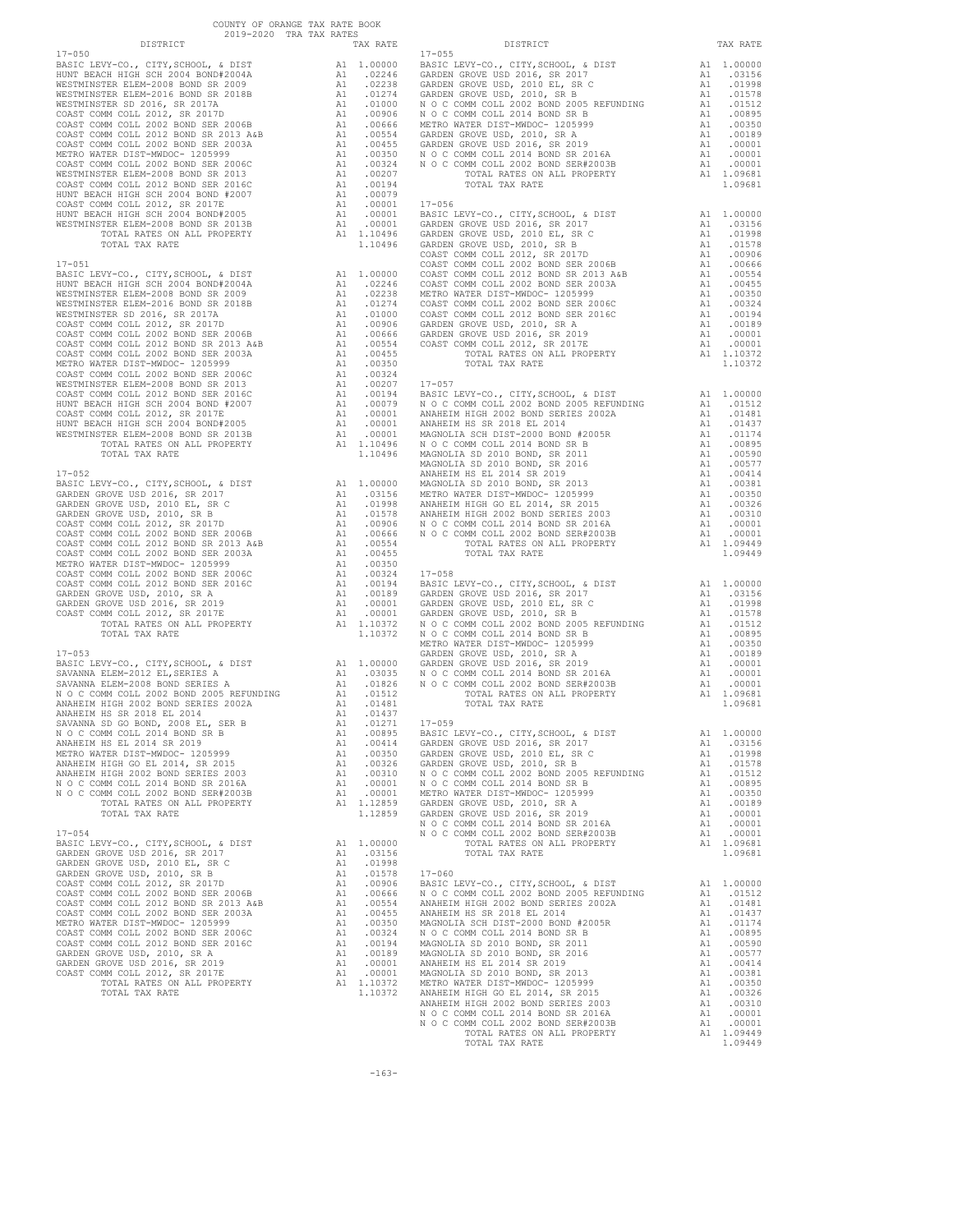| COUNTY OF ORANGE TAX RATE BOOK<br>2019-2020 TRA TAX RATES        |          |                |          |
|------------------------------------------------------------------|----------|----------------|----------|
| DISTRICT                                                         | TAX RATE | DISTRICT       | TAX RATE |
|                                                                  |          |                |          |
|                                                                  |          |                |          |
|                                                                  |          |                |          |
|                                                                  |          |                |          |
|                                                                  |          |                |          |
|                                                                  |          |                |          |
|                                                                  |          |                |          |
|                                                                  |          |                |          |
|                                                                  |          |                |          |
|                                                                  |          |                |          |
|                                                                  |          |                |          |
|                                                                  |          |                |          |
|                                                                  |          |                |          |
|                                                                  |          |                |          |
|                                                                  |          |                |          |
|                                                                  |          |                |          |
|                                                                  |          |                |          |
|                                                                  |          |                |          |
|                                                                  |          |                |          |
|                                                                  |          |                |          |
|                                                                  |          |                |          |
|                                                                  |          |                |          |
|                                                                  |          |                |          |
|                                                                  |          |                |          |
|                                                                  |          |                |          |
|                                                                  |          |                |          |
|                                                                  |          |                |          |
|                                                                  |          |                |          |
|                                                                  |          |                |          |
|                                                                  |          |                |          |
|                                                                  |          |                |          |
|                                                                  |          |                |          |
|                                                                  |          |                |          |
|                                                                  |          |                |          |
|                                                                  |          |                |          |
|                                                                  |          |                |          |
|                                                                  |          |                |          |
|                                                                  |          |                |          |
|                                                                  |          |                |          |
|                                                                  |          |                |          |
|                                                                  |          |                |          |
|                                                                  |          |                |          |
|                                                                  |          |                |          |
|                                                                  |          |                |          |
|                                                                  |          |                |          |
|                                                                  |          |                |          |
|                                                                  |          |                |          |
|                                                                  |          |                |          |
|                                                                  |          |                |          |
|                                                                  |          |                |          |
|                                                                  |          |                |          |
|                                                                  |          |                |          |
|                                                                  |          |                |          |
|                                                                  |          |                |          |
|                                                                  |          |                |          |
|                                                                  |          |                |          |
|                                                                  |          |                |          |
|                                                                  |          |                |          |
|                                                                  |          |                |          |
|                                                                  |          |                |          |
|                                                                  |          |                |          |
|                                                                  |          |                |          |
|                                                                  |          |                |          |
|                                                                  |          |                |          |
|                                                                  |          |                |          |
| TOTAL RATES ON ALL PROPERTY A1 1.09449<br>TOTAL TAX RATE 1.09449 |          | TOTAL TAX RATE | 1.10372  |
|                                                                  |          |                |          |
|                                                                  |          | 17-070         |          |
|                                                                  |          |                |          |
|                                                                  |          |                |          |
|                                                                  |          |                |          |
|                                                                  |          |                |          |
|                                                                  |          |                |          |
|                                                                  |          |                |          |
|                                                                  |          |                |          |
|                                                                  |          |                |          |
|                                                                  |          |                |          |
|                                                                  |          |                |          |
|                                                                  |          |                |          |
|                                                                  |          |                |          |
|                                                                  |          |                |          |
|                                                                  |          |                |          |

| <b>DISTMICT</b> | IAA RAIB | <b>DISIDIUI</b> | IAA RAIB |
|-----------------|----------|-----------------|----------|
|                 |          |                 |          |
|                 |          |                 |          |
|                 |          |                 |          |
|                 |          |                 |          |
|                 |          |                 |          |
|                 |          |                 |          |
|                 |          |                 |          |
|                 |          |                 |          |
|                 |          |                 |          |
|                 |          |                 |          |
|                 |          |                 |          |
|                 |          |                 |          |
|                 |          |                 |          |
|                 |          |                 |          |
|                 |          |                 |          |
|                 |          |                 |          |
|                 |          |                 |          |
|                 |          |                 |          |
|                 |          |                 |          |
|                 |          |                 |          |
|                 |          |                 |          |
|                 |          |                 |          |
|                 |          |                 |          |
|                 |          |                 |          |
|                 |          |                 |          |
|                 |          |                 |          |
|                 |          |                 |          |
|                 |          |                 |          |
|                 |          |                 |          |
|                 |          |                 |          |
|                 |          |                 |          |
|                 |          |                 |          |
|                 |          |                 |          |
|                 |          |                 |          |
|                 |          |                 |          |
|                 |          |                 |          |
|                 |          |                 |          |
|                 |          |                 |          |
|                 |          |                 |          |
|                 |          |                 |          |
|                 |          |                 |          |
|                 |          |                 |          |
|                 |          |                 |          |
|                 |          |                 |          |
|                 |          |                 |          |
|                 |          |                 |          |
|                 |          |                 |          |
|                 |          |                 |          |
|                 |          |                 |          |
|                 |          |                 |          |
|                 |          |                 |          |
|                 |          |                 |          |
|                 |          |                 |          |
|                 |          |                 |          |
|                 |          |                 |          |
|                 |          |                 |          |
|                 |          |                 |          |
|                 |          |                 |          |
|                 |          |                 |          |
|                 |          |                 |          |
|                 |          |                 |          |
|                 |          |                 |          |
|                 |          |                 |          |
|                 |          |                 |          |
|                 |          |                 |          |
|                 |          |                 |          |
|                 |          |                 |          |
|                 |          |                 |          |
|                 |          |                 |          |
|                 |          |                 |          |
|                 |          |                 |          |
|                 |          |                 |          |
|                 |          |                 |          |
|                 |          |                 |          |
|                 |          |                 |          |
|                 |          |                 |          |
|                 |          |                 |          |
|                 |          |                 |          |
|                 |          |                 |          |
|                 |          |                 |          |
|                 |          |                 |          |
|                 |          |                 |          |
|                 |          |                 |          |
|                 |          |                 |          |
|                 |          |                 |          |
|                 |          |                 |          |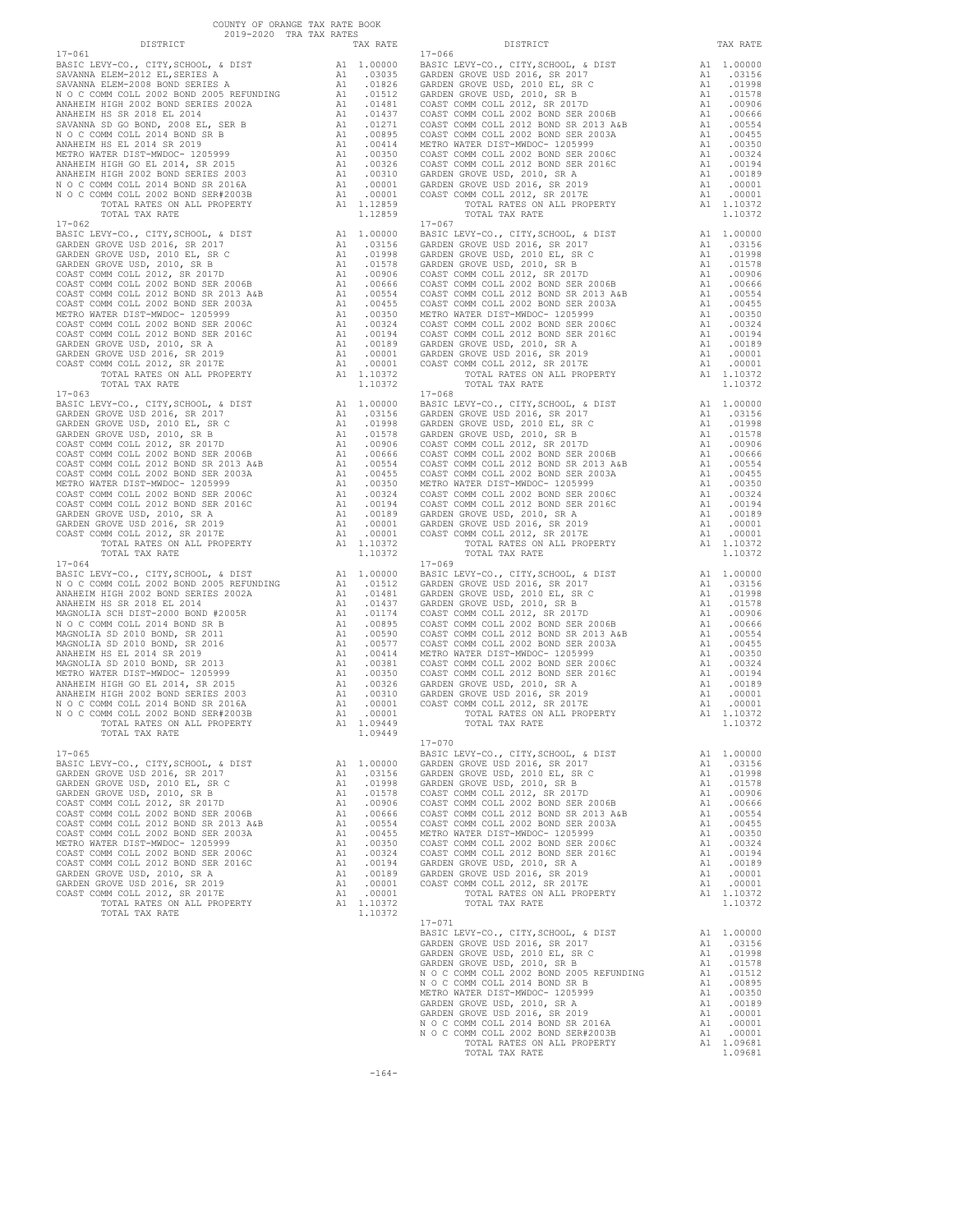17-072 17-077 17-073 17-078

 DISTRICT TAX RATE DISTRICT TAX RATE BASIC LEVY-CO., CITY,SCHOOL, & DIST A1 1.00000 BASIC LEVY-CO., CITY,SCHOOL, & DIST A1 1.00000 SAVANNA ELEM-2012 EL,SERIES A A1 .03035 GARDEN GROVE USD 2016, SR 2017 A1 .03156 SAVANNA ELEM-2008 BOND SERIES A A1 .01826 GARDEN GROVE USD, 2010 EL, SR C A1 .01998 N O C COMM COLL 2002 BOND 2005 REFUNDING A1 .01512 GARDEN GROVE USD, 2010, SR B A1 .01578 ANAHEIM HIGH 2002 BOND SERIES 2002A A1 .01481 COAST COMM COLL 2012, SR 2017D A1 .00906 ANAHEIM HS SR 2018 EL 2014 A1 .01437 COAST COMM COLL 2002 BOND SER 2006B A1 .00666 SAVANNA SD GO BOND, 2008 EL, SER B A1 .01271 COAST COMM COLL 2012 BOND SR 2013 A&B A1 .00554 N O C COMM COLL 2014 BOND SR B A1 .00895 COAST COMM COLL 2002 BOND SER 2003A A1 .00455 ANAHEIM HS EL 2014 SR 2019 A1 .00414 METRO WATER DIST-MWDOC- 1205999 A1 .00350 METRO WATER DIST-MWDOC- 1205999 A1 .00350 COAST COMM COLL 2002 BOND SER 2006C A1 .00324 ANAHEIM HIGH GO EL 2014, SR 2015 A1 .00326 COAST COMM COLL 2012 BOND SER 2016C A1 .00194 ANAHEIM HIGH 2002 BOND SERIES 2003 A1 .00310 GARDEN GROVE USD, 2010, SR A A1 .00189 N O C COMM COLL 2014 BOND SR 2016A A1 .00001 GARDEN GROVE USD 2016, SR 2019 A1 .00001 N O C COMM COLL 2002 BOND SER#2003B A1 .00001 COAST COMM COLL 2012, SR 2017E A1 .00001 TOTAL RATES ON ALL PROPERTY A1 1.12859 TOTAL RATES ON ALL PROPERTY A1 1.10372 TOTAL TAX RATE 1.12859 TOTAL TAX RATE 1.10372 RAGENCIENT (FOUTY, SCHOOL & DISTRIBATION BASIC LEVY-CO., CITY, SCHOOL & DATABELM HIGH 2002 BOND 2003 ANAHEIM HIGH 2002 BOND 2005 RETUNDING ANAHEIM HIGH 2002 BOND 2005 RETUNDING ANAHEIM HIGH 2002 BOND 2005 RETUNDING ANAHEIM 17-079 17-074 BASIC LEVY-CO., CITY,SCHOOL, & DIST A1 1.00000 BASIC LEVY-CO., CITY,SCHOOL, & DIST A1 1.00000 SAVANNA ELEM-2012 EL,SERIES A A1 .03035 GARDEN GROVE USD 2016, SR 2017 A1 .03156 SAVANNA ELEM-2008 BOND SERIES A A1 .01826 GARDEN GROVE USD, 2010 EL, SR C A1 .01998 N O C COMM COLL 2002 BOND 2005 REFUNDING A1 .01512 GARDEN GROVE USD, 2010, SR B A1 .01578 ANAHEIM HIGH 2002 BOND SERIES 2002A A1 .01481 COAST COMM COLL 2012, SR 2017D A1 .00906 ANAHEIM HS SR 2018 EL 2014 A1 .01437 COAST COMM COLL 2002 BOND SER 2006B A1 .00666 SAVANNA SD GO BOND, 2008 EL, SER B A1 .01271 COAST COMM COLL 2012 BOND SR 2013 A&B A1 .00554 N O C COMM COLL 2014 BOND SR B A1 .00895 COAST COMM COLL 2002 BOND SER 2003A A1 .00455 ANAHEIM HS EL 2014 SR 2019 A1 .00414 METRO WATER DIST-MWDOC- 1205999 A1 .00350 METRO WATER DIST-MWDOC- 1205999 A1 .00350 COAST COMM COLL 2002 BOND SER 2006C A1 .00324 ANAHEIM HIGH GO EL 2014, SR 2015 A1 .00326 COAST COMM COLL 2012 BOND SER 2016C A1 .00194 ANAHEIM HIGH 2002 BOND SERIES 2003 A1 .00310 GARDEN GROVE USD, 2010, SR A A1 .00189 N O C COMM COLL 2014 BOND SR 2016A A1 .00001 GARDEN GROVE USD 2016, SR 2019 A1 .00001 N O C COMM COLL 2002 BOND SER#2003B A1 .00001 COAST COMM COLL 2012, SR 2017E A1 .00001 TOTAL RATES ON ALL PROPERTY A1 1.12859 TOTAL RATES ON ALL PROPERTY A1 1.10372 TOTAL TAX RATE 1.12859 TOTAL TAX RATE 1.10372 17-080 17-075 BASIC LEVY-CO., CITY,SCHOOL, & DIST A1 1.00000 BASIC LEVY-CO., CITY,SCHOOL, & DIST A1 1.00000 N O C COMM COLL 2002 BOND 2005 REFUNDING A1 .01512 GARDEN GROVE USD 2016, SR 2017 A1 .03156 ANAHEIM HIGH 2002 BOND SERIES 2002A A1 .01481 GARDEN GROVE USD, 2010 EL, SR C A1 .01998 ANAHEIM HS SR 2018 EL 2014 A1 .01437 GARDEN GROVE USD, 2010, SR B A1 .01578 MAGNOLIA SCH DIST-2000 BOND #2005R A1 .01174 COAST COMM COLL 2012, SR 2017D A1 .00906 N O C COMM COLL 2014 BOND SR B A1 .00895 COAST COMM COLL 2002 BOND SER 2006B A1 .00666 MAGNOLIA SD 2010 BOND, SR 2011 A1 .00590 COAST COMM COLL 2012 BOND SR 2013 A&B A1 .00554 MAGNOLIA SD 2010 BOND, SR 2016 A1 .00577 COAST COMM COLL 2002 BOND SER 2003A A1 .00455 ANAHEIM HS EL 2014 SR 2019 A1 .00414 METRO WATER DIST-MWDOC- 1205999 A1 .00350 MAGNOLIA SD 2010 BOND, SR 2013 A1 .00381 COAST COMM COLL 2002 BOND SER 2006C A1 .00324 METRO WATER DIST-MWDOC- 1205999 A1 .00350 COAST COMM COLL 2012 BOND SER 2016C A1 .00194 ANAHEIM HIGH GO EL 2014, SR 2015 A1 .00326 GARDEN GROVE USD, 2010, SR A A1 .00189 ANAHEIM HIGH 2002 BOND SERIES 2003 A1 .00310 GARDEN GROVE USD 2016, SR 2019 A1 .00001 N O C COMM COLL 2014 BOND SR 2016A A1 .00001 COAST COMM COLL 2012, SR 2017E A1 .00001 N O C COMM COLL 2002 BOND SER#2003B A1 .00001 TOTAL RATES ON ALL PROPERTY A1 1.10372 TOTAL RATES ON ALL PROPERTY A1 1.09449 TOTAL TAX RATE 1.10372 TOTAL TAX RATE 1.09449 17-076 17-081 ABADEM GROF CLEV"-CO., CTTY, SCHOOL, A DISTORTION AND BASIC LEV"-CO., CTTY, SCHOOL, A DISTORTENT (AND AN ALL ORD AN AN ALL ORD AN AN ALL ORD AN ALL ORD AN AN ALL ORD AN AN ALL ORD AN AN ALL ORD AN AN ALL ORD AN AN ALL ORD BASIC LEVY-CO., CITY,SCHOOL, & DIST A1 1.00000 GARDEN GROVE USD 2016, SR 2017 A1 .03156 GARDEN GROVE USD, 2010 EL, SR C A1 .01998 GARDEN GROVE USD, 2010, SR B A1 .01578 N O C COMM COLL 2002 BOND 2005 REFUNDING A1 .01512 N O C COMM COLL 2014 BOND SR B A1 .00895 METRO WATER DIST-MWDOC- 1205999 A1 .00350 GARDEN GROVE USD, 2010, SR A A1 .00189 GARDEN GROVE USD 2016, SR 2019 A1 .00001 N O C COMM COLL 2014 BOND SR 2016A A1 .00001 N O C COMM COLL 2002 BOND SER#2003B A1 .00001 TOTAL RATES ON ALL PROPERTY A1 1.09681 TOTAL TAX RATE 1.09681 -165-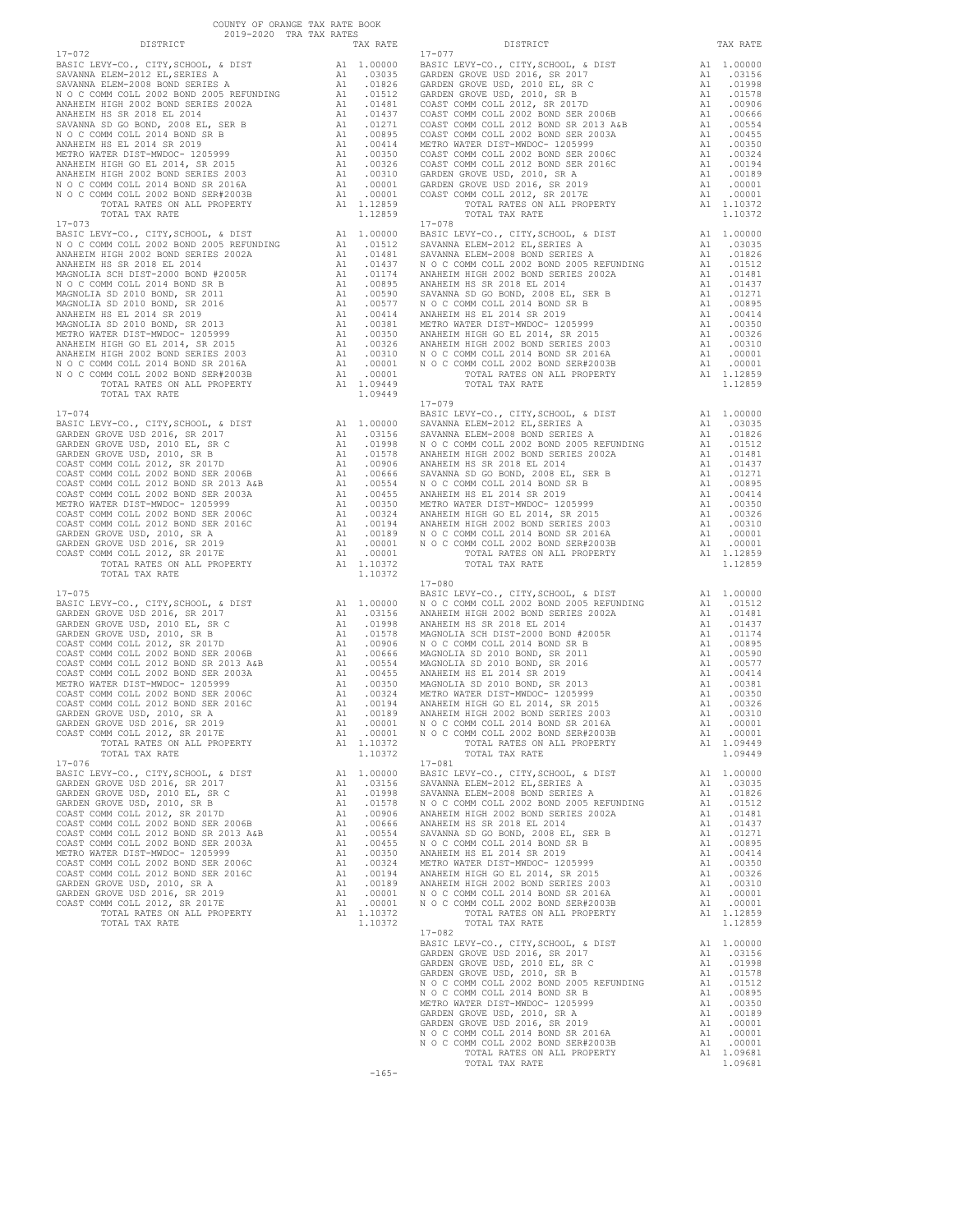17-083 17-089

 DISTRICT TAX RATE DISTRICT TAX RATE BASIC LEVY-CO., CITY, SCHOOL, & DIST<br>
SAVANNA ELEM-2008 BOND SERIES A<br>
Al 0.03035 GARDEN GROVE USD, 2010 EL, SR C<br>
Al 0.03035 GARDEN GROVE USD, 2010 EL, SR C<br>
ANAHEIM HIGH 2002 BOND SERIES 2002A<br>
ANAHEIM HIGH 2002 BOND SER  $\begin{tabular}{l|c|c|c|c|c} \multicolumn{1}{c}{\textbf{N} o C COMO COL} \multicolumn{1}{c}{\textbf{C} C COMO} \multicolumn{1}{c}{\textbf{C} C COMO} \multicolumn{1}{c}{\textbf{C} C COMO} \multicolumn{1}{c}{\textbf{C} C COMO} \multicolumn{1}{c}{\textbf{C} C COMO} \multicolumn{1}{c}{\textbf{C} C COMO} \multicolumn{1}{c}{\textbf{C} C COMO} \multicolumn{1}{c}{\textbf{C} C COMO} \multicolumn{1}{c}{\textbf{C} C COMO} \multicolumn{1}{c}{\$  SAVANNA ELEM-2012 EL,SERIES A A1 .03035 17-084 SAVANNA ELEM-2008 BOND SERIES A A1 .01826 BASIC LEVY-CO., CITY,SCHOOL, & DIST A1 1.00000 N O C COMM COLL 2002 BOND 2005 REFUNDING A1 .01512 GARDEN GROVE USD 2016, SR 2017 A1 .03156 ANAHEIM HIGH 2002 BOND SERIES 2002A A1 .01481 GARDEN GROVE USD, 2010 EL, SR C A1 .01998 ANAHEIM HS SR 2018 EL 2014 A1 .01437 GARDEN GROVE USD, 2010, SR B A1 .01578 SAVANNA SD GO BOND, 2008 EL, SER B A1 .01271 COAST COMM COLL 2012, SR 2017D A1 .00906 N O C COMM COLL 2014 BOND SR B A1 .00895 COAST COMM COLL 2002 BOND SER 2006B A1 .00666 ANAHEIM HS EL 2014 SR 2019 A1 .00414 COAST COMM COLL 2012 BOND SR 2013 A&B A1 .00554 METRO WATER DIST-MWDOC- 1205999 A1 .00350 COAST COMM COLL 2002 BOND SER 2003A A1 .00455 ANAHEIM HIGH GO EL 2014, SR 2015 A1 .00326 METRO WATER DIST-MWDOC- 1205999 A1 .00350 ANAHEIM HIGH 2002 BOND SERIES 2003 A1 .00310 COAST COMM COLL 2002 BOND SER 2006C A1 .00324 N O C COMM COLL 2014 BOND SR 2016A A1 .00001 COAST COMM COLL 2012 BOND SER 2016C A1 .00194 N O C COMM COLL 2002 BOND SER#2003B A1 .00001 GARDEN GROVE USD, 2010, SR A A1 .00189 TOTAL RATES ON ALL PROPERTY A1 1.12859 GARDEN GROVE USD 2016, SR 2019 A1 .00001 TOTAL TAX RATE 1.12859 COAST COMM COLL 2012, SR 2017E<br>TOTAL RATES ON ALL PROPERTY AN 1.10372 17-091<br>TOTAL TAX RATE NALL PROPERTY AN 1.10372 BASIC LEVY-CO., CITY,SCHOOL, & DIST A1 1.00000 GARDEN GROVE USD 2016, SR 2017 A1 .03156 17-085 GARDEN GROVE USD, 2010 EL, SR C A1 .01998 BASIC LEVY-CO., CITY,SCHOOL, & DIST A1 1.00000 GARDEN GROVE USD, 2010, SR B A1 .01578 GARDEN GROVE USD 2016, SR 2017 A1 .03156 COAST COMM COLL 2012, SR 2017D A1 .00906 GARDEN GROVE USD, 2010 EL, SR C A1 .01998 COAST COMM COLL 2002 BOND SER 2006B A1 .00666 GARDEN GROVE USD, 2010, SR B A1 .01578 COAST COMM COLL 2012 BOND SR 2013 A&B A1 .00554 N O C COMM COLL 2002 BOND 2005 REFUNDING A1 .01512 COAST COMM COLL 2002 BOND SER 2003A A1 .00455 N O C COMM COLL 2014 BOND SR B A1 .00895 METRO WATER DIST-MWDOC- 1205999 A1 .00350 METRO WATER DIST-MWDOC- 1205999 A1 .00350 COAST COMM COLL 2002 BOND SER 2006C A1 .00324 GARDEN GROVE USD, 2010, SR A A1 .00189 COAST COMM COLL 2012 BOND SER 2016C A1 .00194 GARDEN GROVE USD 2016, SR 2019 A1 .00001 GARDEN GROVE USD, 2010, SR A A1 .00189 N O C COMM COLL 2014 BOND SR 2016A A1 .00001 GARDEN GROVE USD 2016, SR 2019 A1 .00001 N O C COMM COLL 2002 BOND SER#2003B A1 .00001 COAST COMM COLL 2012, SR 2017E A1 .00001 TOTAL RATES ON ALL PROPERTY A1 1.09681 TOTAL RATES ON ALL PROPERTY A1 1.10372 TOTAL TAX RATE 1.09681 TOTAL TAX RATE 1.10372 17-086 17-092 BASIC LEVY-CO., CITY,SCHOOL, & DIST A1 1.00000 BASIC LEVY-CO., CITY,SCHOOL, & DIST A1 1.00000 GARDEN GROVE USD 2016, SR 2017 A1 .03156 GARDEN GROVE USD 2016, SR 2017 A1 .03156 GARDEN GROVE USD, 2010 EL, SR C A1 .01998 GARDEN GROVE USD, 2010 EL, SR C A1 .01998 GARDEN GROVE USD, 2010, SR B A1 .01578 GARDEN GROVE USD, 2010, SR B A1 .01578 COAST COMM COLL 2012, SR 2017D A1 .00906 COAST COMM COLL 2012, SR 2017D A1 .00906 COAST COMM COLL 2002 BOND SER 2006B A1 .00666 COAST COMM COLL 2002 BOND SER 2006B A1 .00666 COAST COMM COLL 2012 BOND SR 2013 A&B A1 .00554 COAST COMM COLL 2012 BOND SR 2013 A&B A1 .00554 COAST COMM COLL 2002 BOND SER 2003A A1 .00455 COAST COMM COLL 2002 BOND SER 2003A A1 .00455 METRO WATER DIST-MWDOC- 1205999 A1 .00350 METRO WATER DIST-MWDOC- 1205999 A1 .00350 COAST COMM COLL 2002 BOND SER 2006C A1 .00324 COAST COMM COLL 2002 BOND SER 2006C A1 .00324 COAST COMM COLL 2012 BOND SER 2016C A1 .00194 COAST COMM COLL 2012 BOND SER 2016C A1 .00194 GARDEN GROVE USD, 2010, SR A A1 .00189 GARDEN GROVE USD, 2010, SR A A1 .00189 GARDEN GROVE USD 2016, SR 2019 A1 .00001 GARDEN GROVE USD 2016, SR 2019 A1 .00001 COAST COMM COLL 2012, SR 2017E A1 .00001 COAST COMM COLL 2012, SR 2017E A1 .00001 TOTAL RATES ON ALL PROPERTY A1 1.10372 TOTAL RATES ON ALL PROPERTY A1 1.10372 TOTAL TAX RATE 1.10372 TOTAL TAX RATE 1.10372 17-087 17-093 AREY LEVY-CO, CITY, SCHOOL, & DIST<br>
NO COOM COLL 2002 BOND 2005 REFUNDING ALL 0.01502 GARDEN GROVE USD 2016, SR 2017 ALL 0.00000 BOND SERETIN HIGH 2002 BOND SERET 2002<br>
NAREIM HIGH 2002 BOND SERET 2002<br>
NAREIM HIGH 2002 BO 17-088 BASIC LEVY-CO., CITY,SCHOOL, & DIST A1 1.00000 BASIC LEVY-CO., CITY,SCHOOL, & DIST A1 1.00000 N O C COMM COLL 2002 BOND 2005 REFUNDING A1 .01512 GARDEN GROVE USD 2016, SR 2017 A1 .03156 ANAHEIM HIGH 2002 BOND SERIES 2002A A1 .01481 GARDEN GROVE USD, 2010 EL, SR C A1 .01998 ANAHEIM HS SR 2018 EL 2014 A1 .01437 GARDEN GROVE USD, 2010, SR B A1 .01578 MAGNOLIA SCH DIST-2000 BOND #2005R A1 .01174 N O C COMM COLL 2002 BOND 2005 REFUNDING A1 .01512 N O C COMM COLL 2014 BOND SR B A1 .00895 N O C COMM COLL 2014 BOND SR B A1 .00895 MAGNOLIA SD 2010 BOND, SR 2011 A1 .00590 METRO WATER DIST-MWDOC- 1205999 A1 .00350 MAGNOLIA SD 2010 BOND, SR 2016 A1 .00577 GARDEN GROVE USD, 2010, SR A A1 .00189 ANAHEIM HS EL 2014 SR 2019 A1 .00414 GARDEN GROVE USD 2016, SR 2019 A1 .00001 MAGNOLIA SD 2010 BOND, SR 2013 A1 .00381 N O C COMM COLL 2014 BOND SR 2016A A1 .00001 METRO WATER DIST-MWDOC- 1205999 A1 .00350 N O C COMM COLL 2002 BOND SER#2003B A1 .00001 ANAHEIM HIGH GO EL 2014, SR 2015 A1 .00326 TOTAL RATES ON ALL PROPERTY A1 1.09681 ANAHEIM HIGH 2002 BOND SERIES 2003 A1 .00310 TOTAL TAX RATE 1.09681 N O C COMM COLL 2014 BOND SR 2016A A1 .00001 N O C COMM COLL 2002 BOND SER#2003B A1 .00001 TOTAL RATES ON ALL PROPERTY A1 1.09449 TOTAL TAX RATE 1.09449 -166-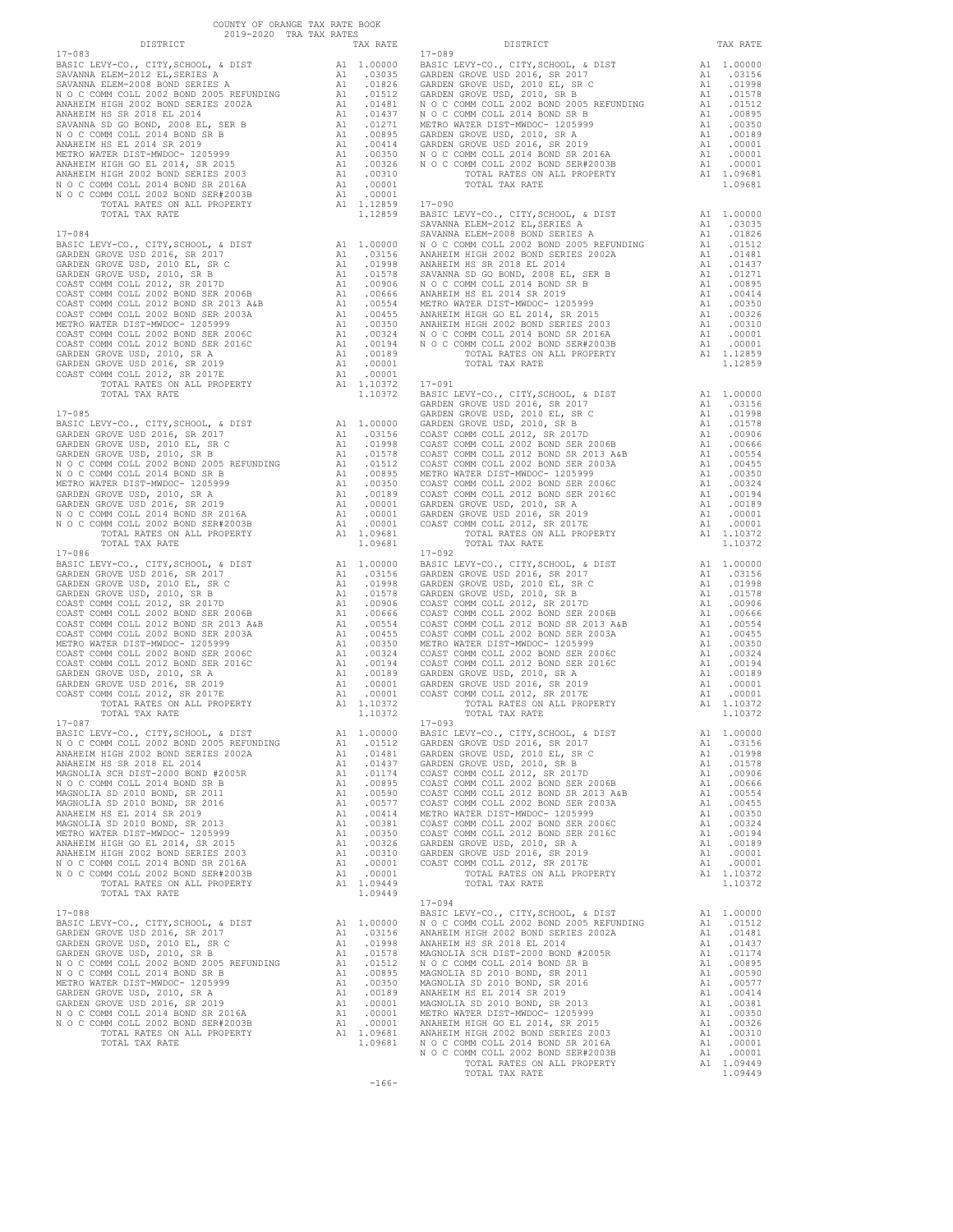| $17 - 095$                                                                   |               |                                                                                                                                                                                                                                                      | 17-101                    |
|------------------------------------------------------------------------------|---------------|------------------------------------------------------------------------------------------------------------------------------------------------------------------------------------------------------------------------------------------------------|---------------------------|
|                                                                              |               |                                                                                                                                                                                                                                                      |                           |
|                                                                              |               |                                                                                                                                                                                                                                                      |                           |
|                                                                              |               |                                                                                                                                                                                                                                                      |                           |
|                                                                              |               |                                                                                                                                                                                                                                                      |                           |
|                                                                              |               |                                                                                                                                                                                                                                                      |                           |
|                                                                              |               |                                                                                                                                                                                                                                                      |                           |
|                                                                              |               |                                                                                                                                                                                                                                                      |                           |
|                                                                              |               |                                                                                                                                                                                                                                                      |                           |
|                                                                              |               |                                                                                                                                                                                                                                                      |                           |
|                                                                              |               |                                                                                                                                                                                                                                                      |                           |
|                                                                              |               |                                                                                                                                                                                                                                                      |                           |
| TOTAL TAX RATE                                                               |               | 1.12859                                                                                                                                                                                                                                              |                           |
|                                                                              |               |                                                                                                                                                                                                                                                      |                           |
|                                                                              |               |                                                                                                                                                                                                                                                      |                           |
|                                                                              |               |                                                                                                                                                                                                                                                      |                           |
|                                                                              |               |                                                                                                                                                                                                                                                      |                           |
|                                                                              |               |                                                                                                                                                                                                                                                      |                           |
|                                                                              |               |                                                                                                                                                                                                                                                      |                           |
|                                                                              |               |                                                                                                                                                                                                                                                      |                           |
|                                                                              |               |                                                                                                                                                                                                                                                      |                           |
|                                                                              |               |                                                                                                                                                                                                                                                      |                           |
|                                                                              |               |                                                                                                                                                                                                                                                      |                           |
|                                                                              |               |                                                                                                                                                                                                                                                      |                           |
| TOTAL TAX RATE                                                               |               | 1,12859                                                                                                                                                                                                                                              |                           |
|                                                                              |               |                                                                                                                                                                                                                                                      |                           |
| $17 - 097$                                                                   |               |                                                                                                                                                                                                                                                      |                           |
|                                                                              |               |                                                                                                                                                                                                                                                      |                           |
|                                                                              |               |                                                                                                                                                                                                                                                      |                           |
|                                                                              |               |                                                                                                                                                                                                                                                      |                           |
|                                                                              |               |                                                                                                                                                                                                                                                      |                           |
|                                                                              |               |                                                                                                                                                                                                                                                      |                           |
|                                                                              |               |                                                                                                                                                                                                                                                      |                           |
|                                                                              |               |                                                                                                                                                                                                                                                      |                           |
|                                                                              |               |                                                                                                                                                                                                                                                      |                           |
|                                                                              |               |                                                                                                                                                                                                                                                      |                           |
|                                                                              |               |                                                                                                                                                                                                                                                      |                           |
|                                                                              |               |                                                                                                                                                                                                                                                      |                           |
| TOTAL TAX RATE                                                               |               | 1.12859 17-104<br>BASIC L                                                                                                                                                                                                                            |                           |
|                                                                              |               |                                                                                                                                                                                                                                                      |                           |
|                                                                              |               |                                                                                                                                                                                                                                                      |                           |
|                                                                              |               |                                                                                                                                                                                                                                                      |                           |
|                                                                              |               |                                                                                                                                                                                                                                                      |                           |
|                                                                              |               |                                                                                                                                                                                                                                                      |                           |
|                                                                              |               |                                                                                                                                                                                                                                                      |                           |
|                                                                              |               |                                                                                                                                                                                                                                                      |                           |
|                                                                              |               |                                                                                                                                                                                                                                                      |                           |
|                                                                              |               |                                                                                                                                                                                                                                                      |                           |
|                                                                              |               |                                                                                                                                                                                                                                                      |                           |
|                                                                              |               |                                                                                                                                                                                                                                                      |                           |
| $17 - 099$                                                                   |               |                                                                                                                                                                                                                                                      | BASIC L<br>$N$ O C C      |
| BASIC LEVY-CO., CITY, SCHOOL, & DIST                                         |               | A1 1.00000 ANAHEIM                                                                                                                                                                                                                                   |                           |
| GARDEN GROVE USD 2016, SR 2017                                               | A1            | .01998                                                                                                                                                                                                                                               | .03156 ANAHEIM<br>MAGNOLI |
| GARDEN GROVE USD, 2010 EL, SR C<br>GARDEN GROVE USD, 2010, SR B              | A1<br>A1      | .01578                                                                                                                                                                                                                                               | NOCC                      |
| COAST COMM COLL 2012, SR 2017D                                               |               |                                                                                                                                                                                                                                                      |                           |
| COAST COMM COLL 2002 BOND SER 2006B                                          |               |                                                                                                                                                                                                                                                      |                           |
| COAST COMM COLL 2012 BOND SR 2013 A&B<br>COAST COMM COLL 2002 BOND SER 2003A |               |                                                                                                                                                                                                                                                      |                           |
| METRO WATER DIST-MWDOC- 1205999                                              |               | A1 00578 NOCCOR<br>A1 00906 MAGNOLI<br>A1 00666 MAGNOLI<br>A1 00666 MAGNOLI<br>A1 00455 MAGNOLI<br>A1 00350 METRO W<br>A1 00324 ANAHEIM<br>A1 00194 ANAHEIM<br>A1 00189 NOCCOR                                                                       |                           |
| COAST COMM COLL 2002 BOND SER 2006C<br>COAST COMM COLL 2012 BOND SER 2016C   |               |                                                                                                                                                                                                                                                      |                           |
| GARDEN GROVE USD, 2010, SR A                                                 |               |                                                                                                                                                                                                                                                      |                           |
| GARDEN GROVE USD 2016, SR 2019                                               |               |                                                                                                                                                                                                                                                      |                           |
| COAST COMM COLL 2012, SR 2017E<br>TOTAL RATES ON ALL PROPERTY                | $\mathtt{Al}$ | .00001<br>A1 1.10372                                                                                                                                                                                                                                 |                           |
| TOTAL TAX RATE                                                               |               | 1.10372                                                                                                                                                                                                                                              |                           |
|                                                                              |               |                                                                                                                                                                                                                                                      | $17 - 106$                |
| $17 - 100$<br>BASIC LEVY-CO., CITY, SCHOOL, & DIST                           |               | A1 1.00000                                                                                                                                                                                                                                           | BASIC L<br>SAVANNA        |
| GARDEN GROVE USD 2016, SR 2017                                               |               |                                                                                                                                                                                                                                                      |                           |
| GARDEN GROVE USD, 2010 EL, SR C                                              |               |                                                                                                                                                                                                                                                      |                           |
| GARDEN GROVE USD, 2010, SR B<br>N O C COMM COLL 2002 BOND 2005 REFUNDING     |               |                                                                                                                                                                                                                                                      |                           |
| N O C COMM COLL 2014 BOND SR B                                               |               |                                                                                                                                                                                                                                                      |                           |
| METRO WATER DIST-MWDOC- 1205999                                              |               |                                                                                                                                                                                                                                                      |                           |
| GARDEN GROVE USD, 2010, SR A<br>GARDEN GROVE USD 2016, SR 2019               |               | A1 1.0000 SAVANNA<br>A1 .03156 SAVANNA<br>A1 .01578 NAMAEEM<br>A1 .01578 NAMAEEM<br>A1 .01512 NAMAEEM<br>A1 .00895 SAVANNA<br>A1 .00350 NOCC<br>A1 .00001 NAMAEEM<br>A1 .00001 NAMAEEM<br>A1 .00001 NAMAEEM<br>A1 .00001 NAMAEEM<br>A1 .00001 NAMAEE |                           |
| N O C COMM COLL 2014 BOND SR 2016A                                           |               |                                                                                                                                                                                                                                                      |                           |
| N O C COMM COLL 2002 BOND SER#2003B                                          |               |                                                                                                                                                                                                                                                      |                           |
| TOTAL RATES ON ALL PROPERTY<br>momer mass                                    |               | 00001                                                                                                                                                                                                                                                |                           |

| COUNTY OF ORANGE TAX RATE BOOK<br>2010-2020 - The Basic District Design<br>2019-2020 TRA TAX RATES                                                                                                                                                                                                                                                |  |                |         |
|---------------------------------------------------------------------------------------------------------------------------------------------------------------------------------------------------------------------------------------------------------------------------------------------------------------------------------------------------|--|----------------|---------|
|                                                                                                                                                                                                                                                                                                                                                   |  |                |         |
|                                                                                                                                                                                                                                                                                                                                                   |  |                |         |
|                                                                                                                                                                                                                                                                                                                                                   |  |                |         |
|                                                                                                                                                                                                                                                                                                                                                   |  |                |         |
|                                                                                                                                                                                                                                                                                                                                                   |  |                |         |
|                                                                                                                                                                                                                                                                                                                                                   |  |                |         |
|                                                                                                                                                                                                                                                                                                                                                   |  |                |         |
|                                                                                                                                                                                                                                                                                                                                                   |  |                |         |
|                                                                                                                                                                                                                                                                                                                                                   |  |                |         |
|                                                                                                                                                                                                                                                                                                                                                   |  |                |         |
|                                                                                                                                                                                                                                                                                                                                                   |  |                |         |
|                                                                                                                                                                                                                                                                                                                                                   |  |                |         |
|                                                                                                                                                                                                                                                                                                                                                   |  |                |         |
| $17 - 096$                                                                                                                                                                                                                                                                                                                                        |  | $17 - 102$     |         |
|                                                                                                                                                                                                                                                                                                                                                   |  |                |         |
|                                                                                                                                                                                                                                                                                                                                                   |  |                |         |
|                                                                                                                                                                                                                                                                                                                                                   |  |                |         |
|                                                                                                                                                                                                                                                                                                                                                   |  |                |         |
|                                                                                                                                                                                                                                                                                                                                                   |  |                |         |
|                                                                                                                                                                                                                                                                                                                                                   |  |                |         |
|                                                                                                                                                                                                                                                                                                                                                   |  |                |         |
|                                                                                                                                                                                                                                                                                                                                                   |  |                |         |
|                                                                                                                                                                                                                                                                                                                                                   |  |                |         |
|                                                                                                                                                                                                                                                                                                                                                   |  |                |         |
|                                                                                                                                                                                                                                                                                                                                                   |  |                |         |
|                                                                                                                                                                                                                                                                                                                                                   |  |                |         |
| $17 - 097$                                                                                                                                                                                                                                                                                                                                        |  |                |         |
|                                                                                                                                                                                                                                                                                                                                                   |  |                |         |
|                                                                                                                                                                                                                                                                                                                                                   |  |                |         |
|                                                                                                                                                                                                                                                                                                                                                   |  |                |         |
|                                                                                                                                                                                                                                                                                                                                                   |  |                |         |
|                                                                                                                                                                                                                                                                                                                                                   |  |                |         |
|                                                                                                                                                                                                                                                                                                                                                   |  |                |         |
|                                                                                                                                                                                                                                                                                                                                                   |  |                |         |
|                                                                                                                                                                                                                                                                                                                                                   |  |                |         |
|                                                                                                                                                                                                                                                                                                                                                   |  |                |         |
|                                                                                                                                                                                                                                                                                                                                                   |  |                |         |
|                                                                                                                                                                                                                                                                                                                                                   |  |                |         |
|                                                                                                                                                                                                                                                                                                                                                   |  |                |         |
|                                                                                                                                                                                                                                                                                                                                                   |  |                |         |
|                                                                                                                                                                                                                                                                                                                                                   |  |                |         |
|                                                                                                                                                                                                                                                                                                                                                   |  |                |         |
|                                                                                                                                                                                                                                                                                                                                                   |  |                |         |
|                                                                                                                                                                                                                                                                                                                                                   |  |                |         |
|                                                                                                                                                                                                                                                                                                                                                   |  |                |         |
|                                                                                                                                                                                                                                                                                                                                                   |  |                |         |
|                                                                                                                                                                                                                                                                                                                                                   |  |                |         |
|                                                                                                                                                                                                                                                                                                                                                   |  |                |         |
| $\begin{tabular}{cccc} \textbf{17--098} & \textbf{1.12859} & \textbf{1.12859} & \textbf{1.12859} & \textbf{1.12859} & \textbf{1.12859} & \textbf{1.12859} & \textbf{1.12859} & \textbf{1.12859} & \textbf{1.12859} & \textbf{1.12859} & \textbf{1.12859} & \textbf{1.12859} & \textbf{1.12859} & \textbf{1.12859} & \textbf{1.12859} & \textbf{1$ |  |                |         |
|                                                                                                                                                                                                                                                                                                                                                   |  |                |         |
|                                                                                                                                                                                                                                                                                                                                                   |  |                |         |
|                                                                                                                                                                                                                                                                                                                                                   |  |                |         |
|                                                                                                                                                                                                                                                                                                                                                   |  |                |         |
|                                                                                                                                                                                                                                                                                                                                                   |  |                |         |
|                                                                                                                                                                                                                                                                                                                                                   |  |                |         |
|                                                                                                                                                                                                                                                                                                                                                   |  |                |         |
|                                                                                                                                                                                                                                                                                                                                                   |  |                |         |
|                                                                                                                                                                                                                                                                                                                                                   |  |                |         |
|                                                                                                                                                                                                                                                                                                                                                   |  |                |         |
|                                                                                                                                                                                                                                                                                                                                                   |  |                |         |
|                                                                                                                                                                                                                                                                                                                                                   |  |                |         |
|                                                                                                                                                                                                                                                                                                                                                   |  |                |         |
|                                                                                                                                                                                                                                                                                                                                                   |  |                |         |
|                                                                                                                                                                                                                                                                                                                                                   |  |                |         |
|                                                                                                                                                                                                                                                                                                                                                   |  |                |         |
|                                                                                                                                                                                                                                                                                                                                                   |  |                |         |
|                                                                                                                                                                                                                                                                                                                                                   |  |                |         |
|                                                                                                                                                                                                                                                                                                                                                   |  |                |         |
|                                                                                                                                                                                                                                                                                                                                                   |  |                |         |
|                                                                                                                                                                                                                                                                                                                                                   |  |                |         |
|                                                                                                                                                                                                                                                                                                                                                   |  |                |         |
|                                                                                                                                                                                                                                                                                                                                                   |  |                |         |
|                                                                                                                                                                                                                                                                                                                                                   |  |                |         |
|                                                                                                                                                                                                                                                                                                                                                   |  | TOTAL TAX RATE | 1.12859 |
|                                                                                                                                                                                                                                                                                                                                                   |  |                |         |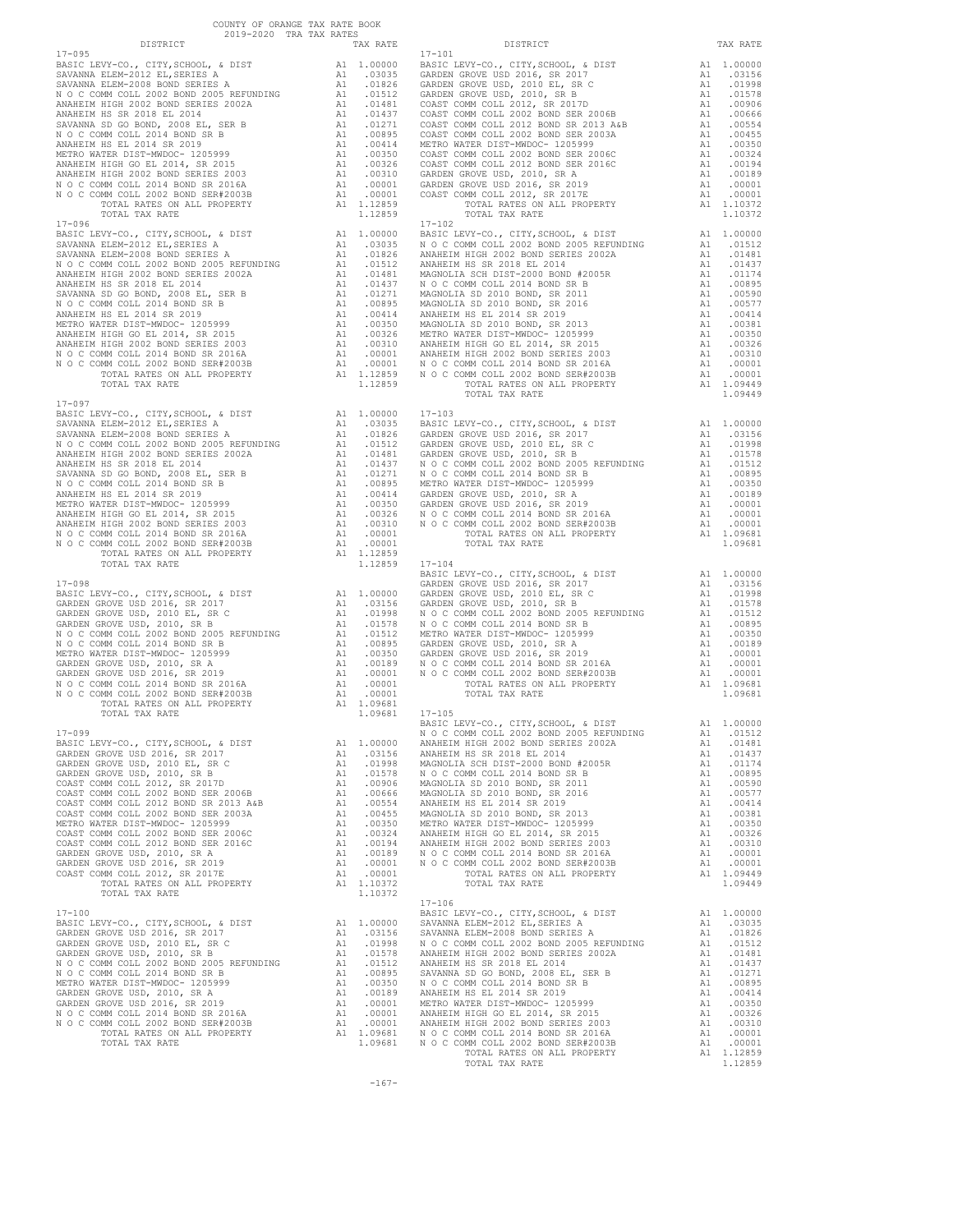| COUNTY OF ORANGE TAX RATE BOOK<br>$\begin{tabular}{ccccc} & $\textsc{1}$ & $\textsc{1}$ & $\textsc{1}$ & $\textsc{1}$ & $\textsc{1}$ & $\textsc{1}$ \\ & & & & & & & & \textsc{1}$ \\ \textsc{15} & & & & & & & \textsc{10} \\ \textsc{2019-2020} & \textsc{1} & \textsc{1} & \textsc{1} & \textsc{1} & \textsc{1} & \textsc{1} \\ \textsc{2019-2020} & \textsc{1} & \textsc{1} & \textsc{1} & \textsc{1} & \textsc{1} & \textsc{1} & \textsc{1} & \textsc{1} \\ \end{$ |            |                        |          |
|-------------------------------------------------------------------------------------------------------------------------------------------------------------------------------------------------------------------------------------------------------------------------------------------------------------------------------------------------------------------------------------------------------------------------------------------------------------------------|------------|------------------------|----------|
| $17 - 107$                                                                                                                                                                                                                                                                                                                                                                                                                                                              | A TAX RATE | DISTRICT<br>$17 - 113$ | TAX RATE |
|                                                                                                                                                                                                                                                                                                                                                                                                                                                                         |            |                        |          |
|                                                                                                                                                                                                                                                                                                                                                                                                                                                                         |            |                        |          |
|                                                                                                                                                                                                                                                                                                                                                                                                                                                                         |            |                        |          |
|                                                                                                                                                                                                                                                                                                                                                                                                                                                                         | 1.10372    |                        |          |
|                                                                                                                                                                                                                                                                                                                                                                                                                                                                         |            | $17 - 902$             |          |
|                                                                                                                                                                                                                                                                                                                                                                                                                                                                         |            |                        |          |

-168-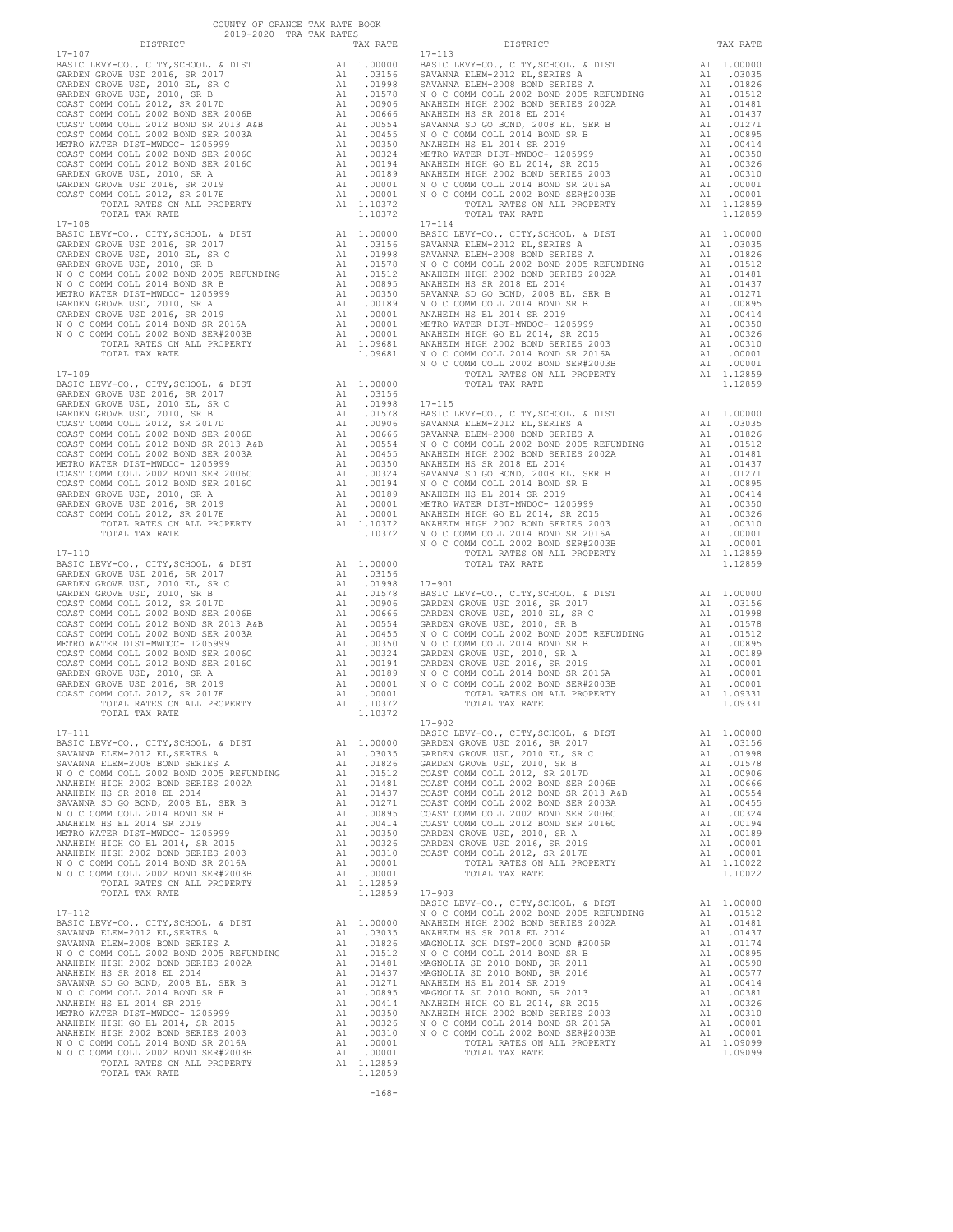| TAX RATE<br>DISTRICT                                                                                                                                                                                                                                                                                                                                                                                                   |         |
|------------------------------------------------------------------------------------------------------------------------------------------------------------------------------------------------------------------------------------------------------------------------------------------------------------------------------------------------------------------------------------------------------------------------|---------|
|                                                                                                                                                                                                                                                                                                                                                                                                                        |         |
|                                                                                                                                                                                                                                                                                                                                                                                                                        |         |
|                                                                                                                                                                                                                                                                                                                                                                                                                        |         |
|                                                                                                                                                                                                                                                                                                                                                                                                                        |         |
|                                                                                                                                                                                                                                                                                                                                                                                                                        |         |
|                                                                                                                                                                                                                                                                                                                                                                                                                        |         |
|                                                                                                                                                                                                                                                                                                                                                                                                                        |         |
|                                                                                                                                                                                                                                                                                                                                                                                                                        |         |
|                                                                                                                                                                                                                                                                                                                                                                                                                        |         |
|                                                                                                                                                                                                                                                                                                                                                                                                                        |         |
|                                                                                                                                                                                                                                                                                                                                                                                                                        |         |
|                                                                                                                                                                                                                                                                                                                                                                                                                        |         |
| $17 - 905$                                                                                                                                                                                                                                                                                                                                                                                                             |         |
|                                                                                                                                                                                                                                                                                                                                                                                                                        |         |
|                                                                                                                                                                                                                                                                                                                                                                                                                        |         |
|                                                                                                                                                                                                                                                                                                                                                                                                                        |         |
|                                                                                                                                                                                                                                                                                                                                                                                                                        |         |
|                                                                                                                                                                                                                                                                                                                                                                                                                        |         |
|                                                                                                                                                                                                                                                                                                                                                                                                                        |         |
|                                                                                                                                                                                                                                                                                                                                                                                                                        |         |
|                                                                                                                                                                                                                                                                                                                                                                                                                        |         |
|                                                                                                                                                                                                                                                                                                                                                                                                                        |         |
|                                                                                                                                                                                                                                                                                                                                                                                                                        |         |
|                                                                                                                                                                                                                                                                                                                                                                                                                        | ANAHEIM |
| $17 - 906$                                                                                                                                                                                                                                                                                                                                                                                                             | ANAHEIM |
|                                                                                                                                                                                                                                                                                                                                                                                                                        |         |
|                                                                                                                                                                                                                                                                                                                                                                                                                        |         |
|                                                                                                                                                                                                                                                                                                                                                                                                                        |         |
|                                                                                                                                                                                                                                                                                                                                                                                                                        |         |
|                                                                                                                                                                                                                                                                                                                                                                                                                        |         |
|                                                                                                                                                                                                                                                                                                                                                                                                                        |         |
|                                                                                                                                                                                                                                                                                                                                                                                                                        |         |
|                                                                                                                                                                                                                                                                                                                                                                                                                        |         |
|                                                                                                                                                                                                                                                                                                                                                                                                                        |         |
|                                                                                                                                                                                                                                                                                                                                                                                                                        |         |
|                                                                                                                                                                                                                                                                                                                                                                                                                        |         |
| $17 - 907$                                                                                                                                                                                                                                                                                                                                                                                                             | METRO W |
| $\begin{tabular}{l c c c c} \hline 17-907 & \text{METRO} & \text{METRO} \\ \hline \text{BASIC LEVY-CO.}, & \text{CITY, SCHOOL}, & \text{D IST} & \text{A1} & 1.00000 & \text{COAST C} \\ \text{GARDEN GROYE USD}, & \text{2010} & \text{EL}, & \text{SR} & \text{A1} & .03156 & \text{COAST C} \\ \text{GARDEN GROYE USD}, & \text{2010, SR B} & \text{A1} & .01998 & \text{GARDEN} \\ \text{COAST COMM COLL 2012, SR$ |         |
|                                                                                                                                                                                                                                                                                                                                                                                                                        |         |
|                                                                                                                                                                                                                                                                                                                                                                                                                        |         |
|                                                                                                                                                                                                                                                                                                                                                                                                                        |         |
|                                                                                                                                                                                                                                                                                                                                                                                                                        |         |
|                                                                                                                                                                                                                                                                                                                                                                                                                        |         |
|                                                                                                                                                                                                                                                                                                                                                                                                                        |         |
|                                                                                                                                                                                                                                                                                                                                                                                                                        |         |
|                                                                                                                                                                                                                                                                                                                                                                                                                        |         |
|                                                                                                                                                                                                                                                                                                                                                                                                                        |         |
|                                                                                                                                                                                                                                                                                                                                                                                                                        |         |
|                                                                                                                                                                                                                                                                                                                                                                                                                        | COAST C |
| $18 - 000$                                                                                                                                                                                                                                                                                                                                                                                                             | COAST C |
|                                                                                                                                                                                                                                                                                                                                                                                                                        |         |
|                                                                                                                                                                                                                                                                                                                                                                                                                        |         |
|                                                                                                                                                                                                                                                                                                                                                                                                                        |         |
|                                                                                                                                                                                                                                                                                                                                                                                                                        |         |
|                                                                                                                                                                                                                                                                                                                                                                                                                        |         |
|                                                                                                                                                                                                                                                                                                                                                                                                                        |         |
|                                                                                                                                                                                                                                                                                                                                                                                                                        |         |
|                                                                                                                                                                                                                                                                                                                                                                                                                        |         |
|                                                                                                                                                                                                                                                                                                                                                                                                                        |         |
|                                                                                                                                                                                                                                                                                                                                                                                                                        |         |
|                                                                                                                                                                                                                                                                                                                                                                                                                        |         |
|                                                                                                                                                                                                                                                                                                                                                                                                                        |         |
|                                                                                                                                                                                                                                                                                                                                                                                                                        | COAST C |
|                                                                                                                                                                                                                                                                                                                                                                                                                        |         |
|                                                                                                                                                                                                                                                                                                                                                                                                                        |         |
|                                                                                                                                                                                                                                                                                                                                                                                                                        |         |
|                                                                                                                                                                                                                                                                                                                                                                                                                        |         |
|                                                                                                                                                                                                                                                                                                                                                                                                                        |         |
|                                                                                                                                                                                                                                                                                                                                                                                                                        |         |
|                                                                                                                                                                                                                                                                                                                                                                                                                        |         |
|                                                                                                                                                                                                                                                                                                                                                                                                                        |         |
|                                                                                                                                                                                                                                                                                                                                                                                                                        |         |
|                                                                                                                                                                                                                                                                                                                                                                                                                        |         |
|                                                                                                                                                                                                                                                                                                                                                                                                                        |         |
|                                                                                                                                                                                                                                                                                                                                                                                                                        |         |
| $-169-$                                                                                                                                                                                                                                                                                                                                                                                                                |         |

| 2019-2020 TRA TAX RATES<br>DISTRICT | TAX RATE | DISTRICT   | TAX RATE |
|-------------------------------------|----------|------------|----------|
| $17 - 904$                          |          | $18 - 002$ |          |
|                                     |          |            |          |
|                                     |          |            |          |
|                                     |          |            |          |
|                                     |          |            |          |
|                                     |          |            |          |
|                                     |          |            |          |
|                                     |          |            |          |
|                                     |          |            |          |
|                                     |          |            |          |
|                                     |          |            |          |
|                                     |          |            |          |
|                                     |          |            |          |
|                                     |          |            |          |
|                                     |          |            |          |
|                                     |          |            |          |
|                                     |          |            |          |
|                                     |          |            |          |
|                                     |          |            |          |
|                                     |          |            |          |
|                                     |          |            |          |
|                                     |          |            |          |
|                                     |          |            |          |
|                                     |          |            |          |
|                                     |          |            |          |
|                                     |          |            |          |
|                                     |          |            |          |
|                                     |          |            |          |
|                                     |          |            |          |
|                                     |          |            |          |
|                                     |          |            |          |
|                                     |          |            |          |
|                                     |          |            |          |
|                                     |          |            |          |
|                                     |          |            |          |
|                                     |          |            |          |
|                                     |          |            |          |
|                                     |          |            |          |
|                                     |          |            |          |
|                                     |          |            |          |
|                                     |          |            |          |
|                                     |          |            |          |
|                                     |          |            |          |
|                                     |          |            |          |
|                                     |          |            |          |
|                                     |          |            |          |
|                                     |          |            |          |
|                                     |          |            |          |
|                                     |          |            |          |
|                                     |          |            |          |
|                                     |          |            |          |
|                                     |          |            |          |
|                                     |          |            |          |
|                                     |          |            |          |
|                                     |          |            |          |
|                                     |          |            |          |
|                                     |          |            |          |
|                                     |          |            |          |
|                                     |          |            |          |
|                                     |          |            |          |
|                                     |          |            |          |
|                                     |          |            |          |
|                                     |          |            |          |
|                                     |          |            |          |
|                                     |          |            |          |
|                                     |          |            |          |
|                                     |          |            |          |
|                                     |          |            |          |
|                                     |          |            |          |
|                                     |          |            |          |
|                                     |          |            |          |
|                                     |          |            |          |
|                                     |          |            |          |
|                                     |          |            |          |
|                                     |          |            |          |
|                                     |          |            |          |
|                                     |          |            |          |
|                                     |          |            |          |
|                                     |          |            |          |
|                                     |          |            |          |
|                                     |          |            |          |
|                                     |          |            |          |
|                                     |          |            |          |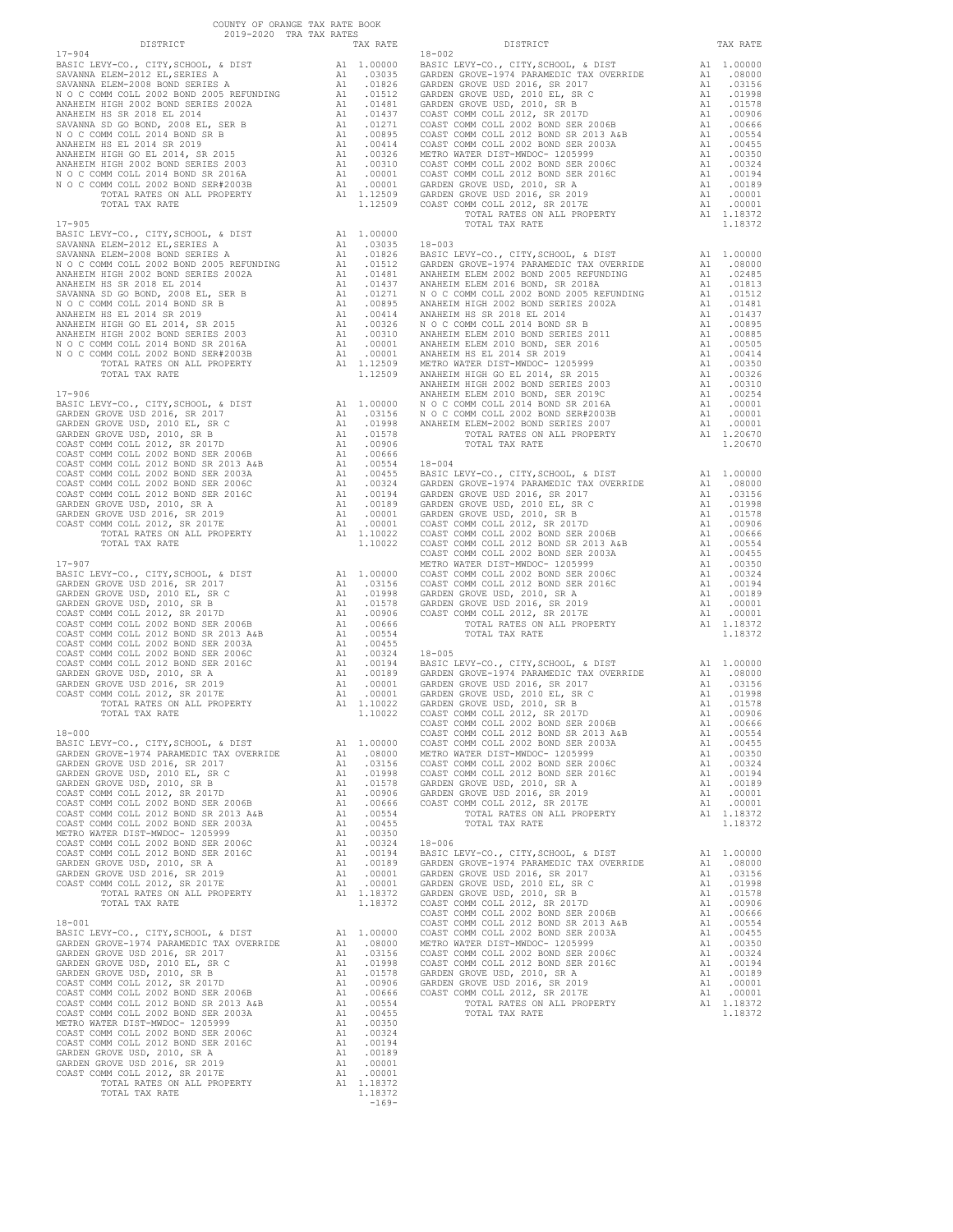| COUNTY OF ORANGE TAX RATE BOOK<br>$\begin{minipage}{0.5\textwidth} \begin{tabular}{c} \multicolumn{2}{c}{\textwidth} \begin{tabular}{c} $\color{red}\text{1} & $\color{red}\text{1} & $\color{red}\text{1} & $\color{red}\text{1} & $\color{blue}\text{1} & $\color{blue}\text{1} & $\color{blue}\text{1} & $\color{blue}\text{1} & $\color{blue}\text{1} & $\color{blue}\text{1} & $\color{blue}\text{1} & $\color{blue}\text{1} & $\color{blue}\text{1} & $\color{blue}\text{1} & $\color{blue}\text{1} & $\color{blue}\text{1} & $\color{blue}\text{1} & $\color{blue}\text{$ |  | RA TAX RATES<br>TAX RATE<br>DISTRICT | TAX RATE |
|----------------------------------------------------------------------------------------------------------------------------------------------------------------------------------------------------------------------------------------------------------------------------------------------------------------------------------------------------------------------------------------------------------------------------------------------------------------------------------------------------------------------------------------------------------------------------------|--|--------------------------------------|----------|
| $18 - 007$                                                                                                                                                                                                                                                                                                                                                                                                                                                                                                                                                                       |  | $18 - 012$                           |          |
|                                                                                                                                                                                                                                                                                                                                                                                                                                                                                                                                                                                  |  |                                      |          |
|                                                                                                                                                                                                                                                                                                                                                                                                                                                                                                                                                                                  |  |                                      |          |
|                                                                                                                                                                                                                                                                                                                                                                                                                                                                                                                                                                                  |  |                                      |          |
|                                                                                                                                                                                                                                                                                                                                                                                                                                                                                                                                                                                  |  |                                      |          |
|                                                                                                                                                                                                                                                                                                                                                                                                                                                                                                                                                                                  |  |                                      |          |
|                                                                                                                                                                                                                                                                                                                                                                                                                                                                                                                                                                                  |  |                                      |          |
|                                                                                                                                                                                                                                                                                                                                                                                                                                                                                                                                                                                  |  |                                      |          |
|                                                                                                                                                                                                                                                                                                                                                                                                                                                                                                                                                                                  |  |                                      |          |
|                                                                                                                                                                                                                                                                                                                                                                                                                                                                                                                                                                                  |  |                                      |          |
|                                                                                                                                                                                                                                                                                                                                                                                                                                                                                                                                                                                  |  |                                      |          |
|                                                                                                                                                                                                                                                                                                                                                                                                                                                                                                                                                                                  |  |                                      |          |
|                                                                                                                                                                                                                                                                                                                                                                                                                                                                                                                                                                                  |  |                                      |          |
|                                                                                                                                                                                                                                                                                                                                                                                                                                                                                                                                                                                  |  |                                      |          |
|                                                                                                                                                                                                                                                                                                                                                                                                                                                                                                                                                                                  |  |                                      |          |
|                                                                                                                                                                                                                                                                                                                                                                                                                                                                                                                                                                                  |  |                                      |          |
|                                                                                                                                                                                                                                                                                                                                                                                                                                                                                                                                                                                  |  |                                      |          |
|                                                                                                                                                                                                                                                                                                                                                                                                                                                                                                                                                                                  |  |                                      |          |
|                                                                                                                                                                                                                                                                                                                                                                                                                                                                                                                                                                                  |  |                                      |          |
|                                                                                                                                                                                                                                                                                                                                                                                                                                                                                                                                                                                  |  |                                      |          |
|                                                                                                                                                                                                                                                                                                                                                                                                                                                                                                                                                                                  |  |                                      |          |
|                                                                                                                                                                                                                                                                                                                                                                                                                                                                                                                                                                                  |  |                                      |          |
|                                                                                                                                                                                                                                                                                                                                                                                                                                                                                                                                                                                  |  |                                      |          |
|                                                                                                                                                                                                                                                                                                                                                                                                                                                                                                                                                                                  |  |                                      |          |
|                                                                                                                                                                                                                                                                                                                                                                                                                                                                                                                                                                                  |  |                                      |          |
|                                                                                                                                                                                                                                                                                                                                                                                                                                                                                                                                                                                  |  |                                      |          |
|                                                                                                                                                                                                                                                                                                                                                                                                                                                                                                                                                                                  |  |                                      |          |
|                                                                                                                                                                                                                                                                                                                                                                                                                                                                                                                                                                                  |  |                                      |          |
|                                                                                                                                                                                                                                                                                                                                                                                                                                                                                                                                                                                  |  |                                      |          |
|                                                                                                                                                                                                                                                                                                                                                                                                                                                                                                                                                                                  |  |                                      |          |
|                                                                                                                                                                                                                                                                                                                                                                                                                                                                                                                                                                                  |  |                                      |          |
|                                                                                                                                                                                                                                                                                                                                                                                                                                                                                                                                                                                  |  |                                      |          |
|                                                                                                                                                                                                                                                                                                                                                                                                                                                                                                                                                                                  |  |                                      |          |
|                                                                                                                                                                                                                                                                                                                                                                                                                                                                                                                                                                                  |  |                                      |          |
|                                                                                                                                                                                                                                                                                                                                                                                                                                                                                                                                                                                  |  |                                      |          |
|                                                                                                                                                                                                                                                                                                                                                                                                                                                                                                                                                                                  |  |                                      |          |
|                                                                                                                                                                                                                                                                                                                                                                                                                                                                                                                                                                                  |  |                                      |          |
|                                                                                                                                                                                                                                                                                                                                                                                                                                                                                                                                                                                  |  |                                      |          |
|                                                                                                                                                                                                                                                                                                                                                                                                                                                                                                                                                                                  |  |                                      |          |
|                                                                                                                                                                                                                                                                                                                                                                                                                                                                                                                                                                                  |  |                                      |          |
|                                                                                                                                                                                                                                                                                                                                                                                                                                                                                                                                                                                  |  |                                      |          |
|                                                                                                                                                                                                                                                                                                                                                                                                                                                                                                                                                                                  |  |                                      |          |
|                                                                                                                                                                                                                                                                                                                                                                                                                                                                                                                                                                                  |  |                                      |          |
|                                                                                                                                                                                                                                                                                                                                                                                                                                                                                                                                                                                  |  |                                      |          |
|                                                                                                                                                                                                                                                                                                                                                                                                                                                                                                                                                                                  |  |                                      |          |
|                                                                                                                                                                                                                                                                                                                                                                                                                                                                                                                                                                                  |  |                                      |          |
|                                                                                                                                                                                                                                                                                                                                                                                                                                                                                                                                                                                  |  |                                      |          |
|                                                                                                                                                                                                                                                                                                                                                                                                                                                                                                                                                                                  |  |                                      |          |
|                                                                                                                                                                                                                                                                                                                                                                                                                                                                                                                                                                                  |  |                                      |          |
|                                                                                                                                                                                                                                                                                                                                                                                                                                                                                                                                                                                  |  |                                      |          |
|                                                                                                                                                                                                                                                                                                                                                                                                                                                                                                                                                                                  |  |                                      |          |
|                                                                                                                                                                                                                                                                                                                                                                                                                                                                                                                                                                                  |  |                                      |          |
|                                                                                                                                                                                                                                                                                                                                                                                                                                                                                                                                                                                  |  |                                      |          |
|                                                                                                                                                                                                                                                                                                                                                                                                                                                                                                                                                                                  |  |                                      |          |
|                                                                                                                                                                                                                                                                                                                                                                                                                                                                                                                                                                                  |  |                                      |          |
|                                                                                                                                                                                                                                                                                                                                                                                                                                                                                                                                                                                  |  |                                      |          |
|                                                                                                                                                                                                                                                                                                                                                                                                                                                                                                                                                                                  |  |                                      |          |
|                                                                                                                                                                                                                                                                                                                                                                                                                                                                                                                                                                                  |  |                                      |          |
|                                                                                                                                                                                                                                                                                                                                                                                                                                                                                                                                                                                  |  |                                      |          |
|                                                                                                                                                                                                                                                                                                                                                                                                                                                                                                                                                                                  |  |                                      |          |
|                                                                                                                                                                                                                                                                                                                                                                                                                                                                                                                                                                                  |  |                                      |          |
|                                                                                                                                                                                                                                                                                                                                                                                                                                                                                                                                                                                  |  |                                      |          |
|                                                                                                                                                                                                                                                                                                                                                                                                                                                                                                                                                                                  |  |                                      |          |
|                                                                                                                                                                                                                                                                                                                                                                                                                                                                                                                                                                                  |  |                                      |          |
|                                                                                                                                                                                                                                                                                                                                                                                                                                                                                                                                                                                  |  |                                      |          |
|                                                                                                                                                                                                                                                                                                                                                                                                                                                                                                                                                                                  |  |                                      |          |
|                                                                                                                                                                                                                                                                                                                                                                                                                                                                                                                                                                                  |  |                                      |          |
|                                                                                                                                                                                                                                                                                                                                                                                                                                                                                                                                                                                  |  |                                      |          |
|                                                                                                                                                                                                                                                                                                                                                                                                                                                                                                                                                                                  |  |                                      |          |
|                                                                                                                                                                                                                                                                                                                                                                                                                                                                                                                                                                                  |  |                                      |          |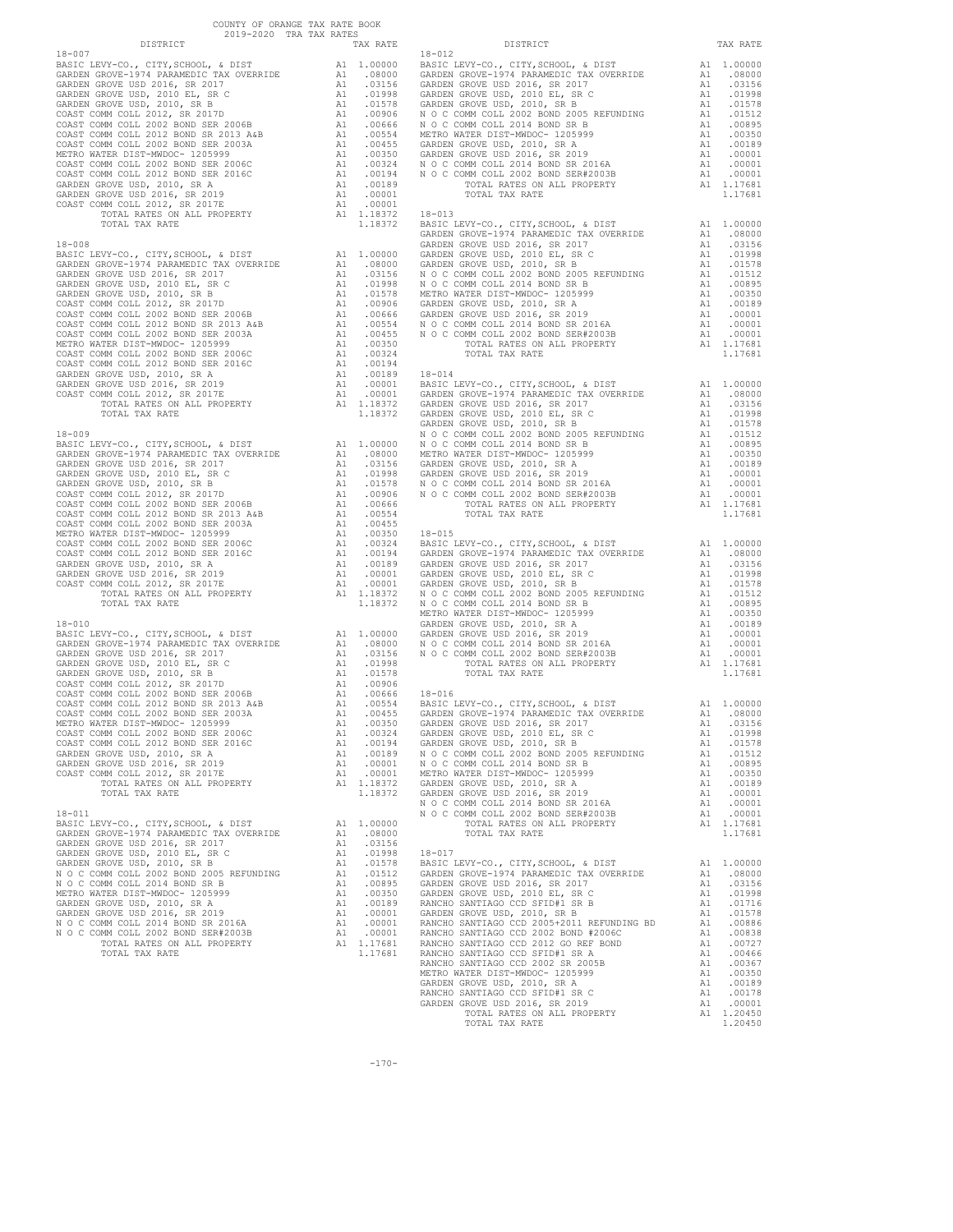| COUNTY OF ORANGE TAX RATE BOOK<br>2019-2020 TRA TAX RATES |          |                                                                                                                                                                                                                                                                    |          |
|-----------------------------------------------------------|----------|--------------------------------------------------------------------------------------------------------------------------------------------------------------------------------------------------------------------------------------------------------------------|----------|
| DISTRICT                                                  | TAX RATE | DISTRICT                                                                                                                                                                                                                                                           | TAX RATE |
| $18 - 018$                                                |          | $18 - 023$                                                                                                                                                                                                                                                         |          |
|                                                           |          |                                                                                                                                                                                                                                                                    |          |
|                                                           |          |                                                                                                                                                                                                                                                                    |          |
|                                                           |          |                                                                                                                                                                                                                                                                    |          |
|                                                           |          |                                                                                                                                                                                                                                                                    |          |
|                                                           |          |                                                                                                                                                                                                                                                                    |          |
| $18 - 020$                                                |          | $18 - 025$                                                                                                                                                                                                                                                         |          |
|                                                           |          |                                                                                                                                                                                                                                                                    |          |
|                                                           |          | $\begin{tabular}{cccc} 1.20450 & 1.20450 & 1.20450 & 1.20450 & 1.20450 & 1.20450 & 1.20450 & 1.20450 & 1.20450 & 1.20450 & 1.20450 & 1.20450 & 1.20450 & 1.20450 & 1.20450 & 1.20450 & 1.20450 & 1.20450 & 1.20450 & 1.20450 & 1.20450 & 1.20450 & 1.20450 & 1.20$ |          |
|                                                           |          |                                                                                                                                                                                                                                                                    |          |
|                                                           |          |                                                                                                                                                                                                                                                                    |          |
|                                                           |          |                                                                                                                                                                                                                                                                    |          |
|                                                           |          |                                                                                                                                                                                                                                                                    |          |
|                                                           |          |                                                                                                                                                                                                                                                                    |          |
|                                                           |          |                                                                                                                                                                                                                                                                    |          |

-171-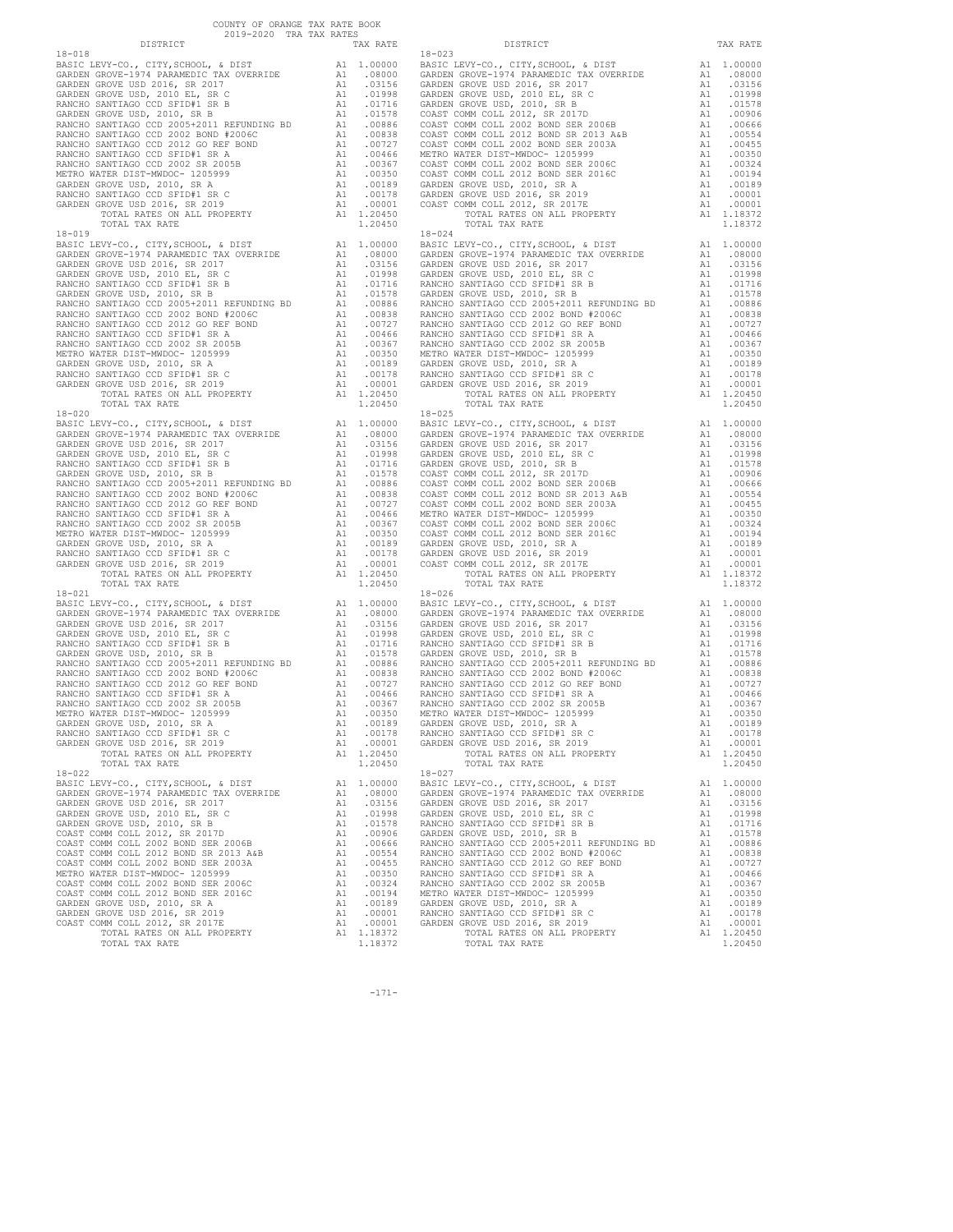| 2019-2020 TRA TAX RATES<br>DISTRICT | TAX RATE | DISTRICT                                                                                                                                                                                                                                                                                                         | TAX RATE |
|-------------------------------------|----------|------------------------------------------------------------------------------------------------------------------------------------------------------------------------------------------------------------------------------------------------------------------------------------------------------------------|----------|
|                                     |          |                                                                                                                                                                                                                                                                                                                  |          |
|                                     |          |                                                                                                                                                                                                                                                                                                                  |          |
|                                     |          |                                                                                                                                                                                                                                                                                                                  |          |
|                                     |          |                                                                                                                                                                                                                                                                                                                  |          |
|                                     |          |                                                                                                                                                                                                                                                                                                                  |          |
|                                     |          |                                                                                                                                                                                                                                                                                                                  |          |
|                                     |          |                                                                                                                                                                                                                                                                                                                  |          |
|                                     |          |                                                                                                                                                                                                                                                                                                                  |          |
|                                     |          |                                                                                                                                                                                                                                                                                                                  |          |
|                                     |          |                                                                                                                                                                                                                                                                                                                  |          |
|                                     |          |                                                                                                                                                                                                                                                                                                                  |          |
|                                     |          |                                                                                                                                                                                                                                                                                                                  |          |
|                                     |          |                                                                                                                                                                                                                                                                                                                  |          |
|                                     |          |                                                                                                                                                                                                                                                                                                                  |          |
|                                     |          |                                                                                                                                                                                                                                                                                                                  |          |
|                                     |          |                                                                                                                                                                                                                                                                                                                  |          |
|                                     |          |                                                                                                                                                                                                                                                                                                                  |          |
|                                     |          |                                                                                                                                                                                                                                                                                                                  |          |
|                                     |          |                                                                                                                                                                                                                                                                                                                  |          |
|                                     |          |                                                                                                                                                                                                                                                                                                                  |          |
|                                     |          |                                                                                                                                                                                                                                                                                                                  |          |
|                                     |          |                                                                                                                                                                                                                                                                                                                  |          |
|                                     |          |                                                                                                                                                                                                                                                                                                                  |          |
|                                     |          |                                                                                                                                                                                                                                                                                                                  |          |
|                                     |          |                                                                                                                                                                                                                                                                                                                  |          |
|                                     |          |                                                                                                                                                                                                                                                                                                                  |          |
|                                     |          |                                                                                                                                                                                                                                                                                                                  |          |
|                                     |          |                                                                                                                                                                                                                                                                                                                  |          |
|                                     |          |                                                                                                                                                                                                                                                                                                                  |          |
|                                     |          |                                                                                                                                                                                                                                                                                                                  |          |
|                                     |          |                                                                                                                                                                                                                                                                                                                  |          |
|                                     |          |                                                                                                                                                                                                                                                                                                                  |          |
|                                     |          |                                                                                                                                                                                                                                                                                                                  |          |
|                                     |          |                                                                                                                                                                                                                                                                                                                  |          |
|                                     |          |                                                                                                                                                                                                                                                                                                                  |          |
|                                     |          |                                                                                                                                                                                                                                                                                                                  |          |
|                                     |          |                                                                                                                                                                                                                                                                                                                  |          |
|                                     |          |                                                                                                                                                                                                                                                                                                                  |          |
|                                     |          |                                                                                                                                                                                                                                                                                                                  |          |
|                                     |          |                                                                                                                                                                                                                                                                                                                  |          |
|                                     |          |                                                                                                                                                                                                                                                                                                                  |          |
|                                     |          |                                                                                                                                                                                                                                                                                                                  |          |
|                                     |          |                                                                                                                                                                                                                                                                                                                  |          |
|                                     |          |                                                                                                                                                                                                                                                                                                                  |          |
|                                     |          |                                                                                                                                                                                                                                                                                                                  |          |
|                                     |          |                                                                                                                                                                                                                                                                                                                  |          |
|                                     |          |                                                                                                                                                                                                                                                                                                                  |          |
|                                     |          |                                                                                                                                                                                                                                                                                                                  |          |
|                                     |          |                                                                                                                                                                                                                                                                                                                  |          |
|                                     |          |                                                                                                                                                                                                                                                                                                                  |          |
|                                     |          |                                                                                                                                                                                                                                                                                                                  |          |
|                                     |          |                                                                                                                                                                                                                                                                                                                  |          |
|                                     |          |                                                                                                                                                                                                                                                                                                                  |          |
|                                     |          |                                                                                                                                                                                                                                                                                                                  |          |
|                                     |          |                                                                                                                                                                                                                                                                                                                  |          |
|                                     |          |                                                                                                                                                                                                                                                                                                                  |          |
|                                     |          |                                                                                                                                                                                                                                                                                                                  |          |
|                                     |          |                                                                                                                                                                                                                                                                                                                  |          |
|                                     |          |                                                                                                                                                                                                                                                                                                                  |          |
|                                     |          |                                                                                                                                                                                                                                                                                                                  |          |
|                                     |          |                                                                                                                                                                                                                                                                                                                  |          |
|                                     |          |                                                                                                                                                                                                                                                                                                                  |          |
|                                     |          |                                                                                                                                                                                                                                                                                                                  |          |
|                                     |          |                                                                                                                                                                                                                                                                                                                  |          |
|                                     |          |                                                                                                                                                                                                                                                                                                                  |          |
|                                     |          |                                                                                                                                                                                                                                                                                                                  |          |
|                                     |          |                                                                                                                                                                                                                                                                                                                  |          |
|                                     |          |                                                                                                                                                                                                                                                                                                                  |          |
|                                     |          |                                                                                                                                                                                                                                                                                                                  |          |
|                                     |          |                                                                                                                                                                                                                                                                                                                  |          |
|                                     |          |                                                                                                                                                                                                                                                                                                                  |          |
|                                     |          |                                                                                                                                                                                                                                                                                                                  |          |
|                                     |          |                                                                                                                                                                                                                                                                                                                  |          |
|                                     |          |                                                                                                                                                                                                                                                                                                                  |          |
|                                     |          |                                                                                                                                                                                                                                                                                                                  |          |
|                                     |          |                                                                                                                                                                                                                                                                                                                  |          |
|                                     |          | $\begin{tabular}{l cccccccc} \textbf{RAMER} GONR UMS & N.A. 0119 & N.O. COMM COL 100001 & N. 0119 & N. 0119 & N. 0119 & N. 0119 & N. 0119 & N. 0119 & N. 0119 & N. 0119 & N. 0119 & N. 0119 & N. 0119 & N. 0119 & N. 0119 & N. 0119 & N. 0119 & N. 0119 & N. 0119 & N. 0119 & N. 0119 & N. 0119 & N. 0119 & N. $ |          |
|                                     |          |                                                                                                                                                                                                                                                                                                                  |          |

COUNTY OF ORANGE TAX RATE BOOK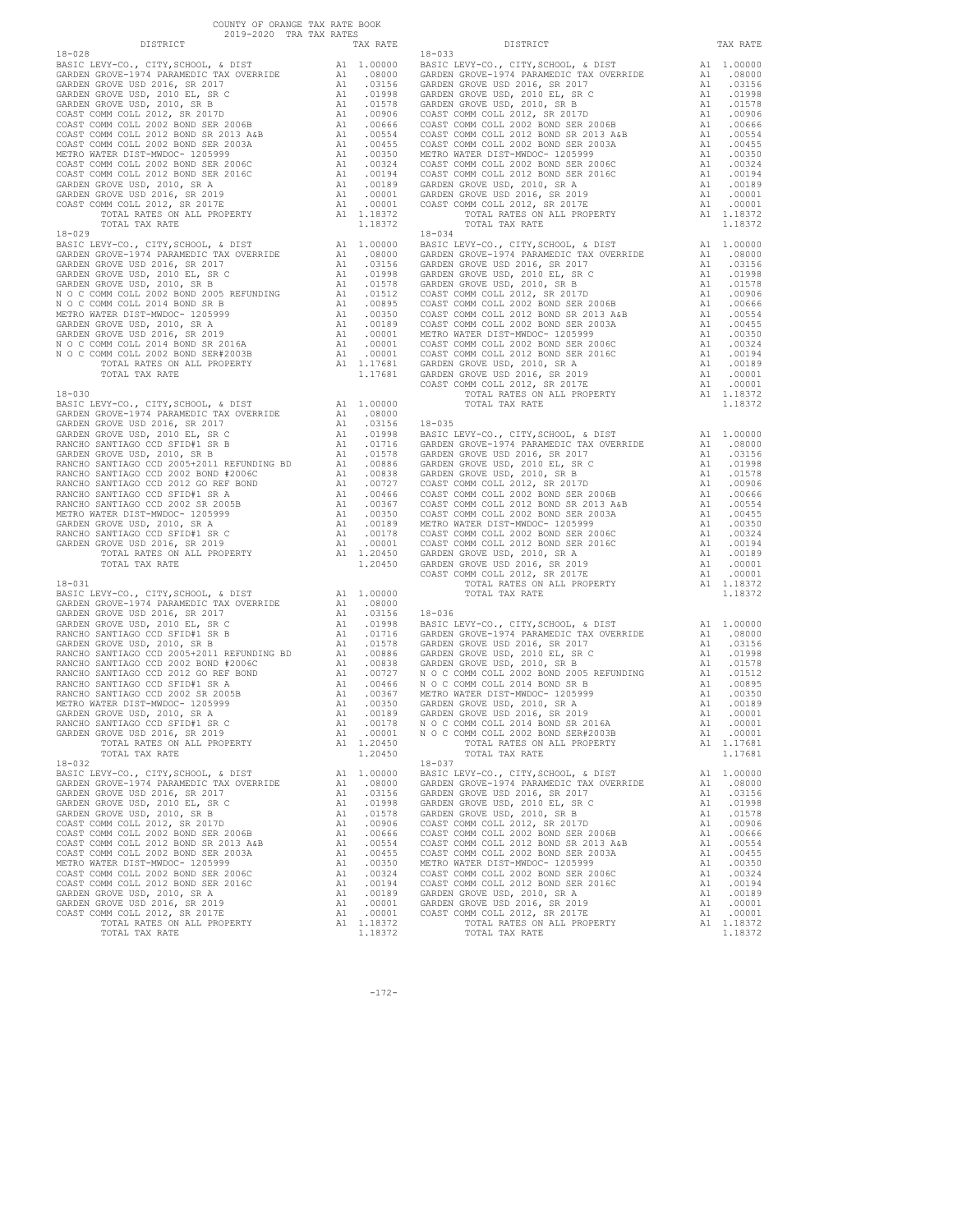| COUNTY OF ORANGE TAX RATE BOOK<br>2019-2020 TRA TAX RATES |                |         |
|-----------------------------------------------------------|----------------|---------|
|                                                           |                |         |
|                                                           | TOTAL TAX RATE | 1.18372 |
| $18 - 039$<br>$18 - 040$                                  | TOTAL TAX RATE | 1.18372 |
|                                                           |                |         |
| $18 - 041$                                                |                |         |
|                                                           |                |         |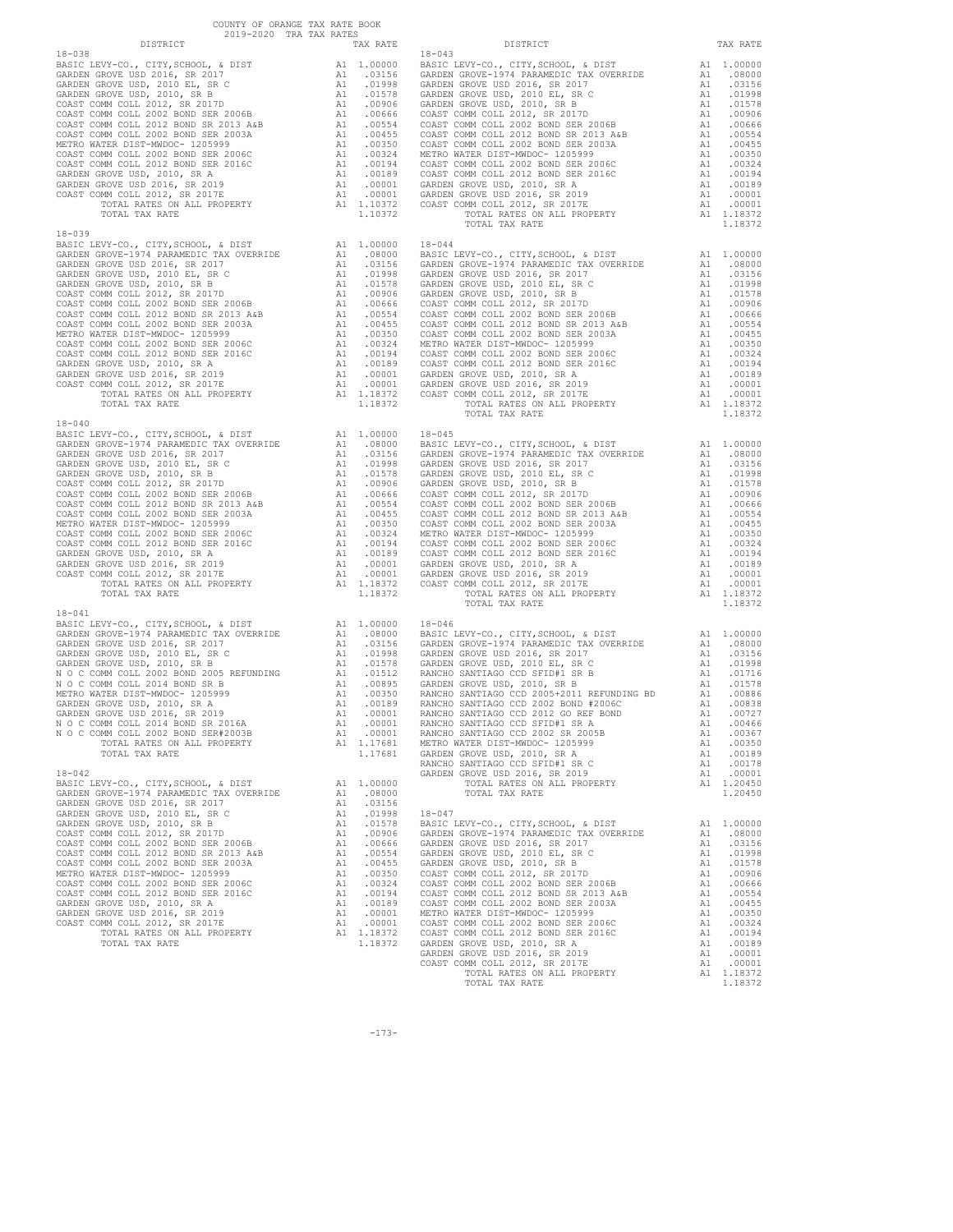| COUNTY OF ORANGE TAX RATE BOOK<br>2019-2020 TRA TAX RATES |          |                                                                                                                                                                                                                                                                                                      |          |  |
|-----------------------------------------------------------|----------|------------------------------------------------------------------------------------------------------------------------------------------------------------------------------------------------------------------------------------------------------------------------------------------------------|----------|--|
| DISTRICT                                                  | TAX RATE | DISTRICT                                                                                                                                                                                                                                                                                             | TAX RATE |  |
| $18 - 048$                                                |          | 18-053                                                                                                                                                                                                                                                                                               |          |  |
|                                                           |          |                                                                                                                                                                                                                                                                                                      |          |  |
|                                                           |          |                                                                                                                                                                                                                                                                                                      |          |  |
|                                                           |          |                                                                                                                                                                                                                                                                                                      |          |  |
|                                                           |          |                                                                                                                                                                                                                                                                                                      |          |  |
|                                                           |          |                                                                                                                                                                                                                                                                                                      |          |  |
|                                                           |          |                                                                                                                                                                                                                                                                                                      |          |  |
|                                                           |          |                                                                                                                                                                                                                                                                                                      |          |  |
|                                                           |          |                                                                                                                                                                                                                                                                                                      |          |  |
|                                                           |          |                                                                                                                                                                                                                                                                                                      |          |  |
|                                                           |          |                                                                                                                                                                                                                                                                                                      |          |  |
|                                                           |          |                                                                                                                                                                                                                                                                                                      |          |  |
|                                                           |          |                                                                                                                                                                                                                                                                                                      |          |  |
|                                                           |          |                                                                                                                                                                                                                                                                                                      |          |  |
|                                                           |          |                                                                                                                                                                                                                                                                                                      |          |  |
|                                                           |          |                                                                                                                                                                                                                                                                                                      |          |  |
|                                                           |          |                                                                                                                                                                                                                                                                                                      |          |  |
|                                                           |          |                                                                                                                                                                                                                                                                                                      |          |  |
|                                                           |          |                                                                                                                                                                                                                                                                                                      |          |  |
|                                                           |          |                                                                                                                                                                                                                                                                                                      |          |  |
|                                                           |          |                                                                                                                                                                                                                                                                                                      |          |  |
|                                                           |          |                                                                                                                                                                                                                                                                                                      |          |  |
|                                                           |          |                                                                                                                                                                                                                                                                                                      |          |  |
|                                                           |          |                                                                                                                                                                                                                                                                                                      |          |  |
|                                                           |          |                                                                                                                                                                                                                                                                                                      |          |  |
|                                                           |          |                                                                                                                                                                                                                                                                                                      |          |  |
|                                                           |          |                                                                                                                                                                                                                                                                                                      |          |  |
|                                                           |          |                                                                                                                                                                                                                                                                                                      |          |  |
|                                                           |          |                                                                                                                                                                                                                                                                                                      |          |  |
|                                                           |          |                                                                                                                                                                                                                                                                                                      |          |  |
|                                                           |          |                                                                                                                                                                                                                                                                                                      |          |  |
|                                                           |          |                                                                                                                                                                                                                                                                                                      |          |  |
|                                                           |          |                                                                                                                                                                                                                                                                                                      |          |  |
|                                                           |          |                                                                                                                                                                                                                                                                                                      |          |  |
|                                                           |          |                                                                                                                                                                                                                                                                                                      |          |  |
|                                                           |          |                                                                                                                                                                                                                                                                                                      |          |  |
|                                                           |          |                                                                                                                                                                                                                                                                                                      |          |  |
|                                                           |          |                                                                                                                                                                                                                                                                                                      |          |  |
|                                                           |          |                                                                                                                                                                                                                                                                                                      |          |  |
|                                                           |          |                                                                                                                                                                                                                                                                                                      |          |  |
|                                                           |          |                                                                                                                                                                                                                                                                                                      |          |  |
|                                                           |          |                                                                                                                                                                                                                                                                                                      |          |  |
|                                                           |          |                                                                                                                                                                                                                                                                                                      |          |  |
|                                                           |          |                                                                                                                                                                                                                                                                                                      |          |  |
|                                                           |          |                                                                                                                                                                                                                                                                                                      |          |  |
|                                                           |          |                                                                                                                                                                                                                                                                                                      |          |  |
|                                                           |          |                                                                                                                                                                                                                                                                                                      |          |  |
|                                                           |          |                                                                                                                                                                                                                                                                                                      |          |  |
|                                                           |          |                                                                                                                                                                                                                                                                                                      |          |  |
|                                                           |          |                                                                                                                                                                                                                                                                                                      |          |  |
|                                                           |          | $\begin{tabular}{cccccccc} TOTAL RATES ON ALL PROBERT & & & & & 1.20450 & 18-056 & & & & 1.20450 & 18-056 & & & & 1.20450 & 18-056 & & & & 1.20450 & 1.20450 & 1.20450 & 1.20450 & 1.20450 & 1.20450 & 1.20450 & 1.20450 & 1.20450 & 1.20450 & 1.20450 & 1.20450 & 1.20450 & 1.20450 & 1.20450 & 1.$ |          |  |
|                                                           |          |                                                                                                                                                                                                                                                                                                      |          |  |
|                                                           |          |                                                                                                                                                                                                                                                                                                      |          |  |
|                                                           |          |                                                                                                                                                                                                                                                                                                      |          |  |
|                                                           |          |                                                                                                                                                                                                                                                                                                      |          |  |
|                                                           |          |                                                                                                                                                                                                                                                                                                      |          |  |
|                                                           |          |                                                                                                                                                                                                                                                                                                      |          |  |
|                                                           |          |                                                                                                                                                                                                                                                                                                      |          |  |
|                                                           |          |                                                                                                                                                                                                                                                                                                      |          |  |
|                                                           |          |                                                                                                                                                                                                                                                                                                      |          |  |
|                                                           |          |                                                                                                                                                                                                                                                                                                      |          |  |
|                                                           |          |                                                                                                                                                                                                                                                                                                      |          |  |
|                                                           |          |                                                                                                                                                                                                                                                                                                      |          |  |
|                                                           |          | COAST COME COLL 2012 BORD BIR 20166 (2012 TONG SCART COME COAST COME SON SERVICE AND 1.00124 COAST COME COLL 2012 BORD BIR 20166 (2013 POND ERR 2016 2013 PORT COMES CORP. 12013 2016 2013 2016 (2013 2016 2014 2016 2014 201                                                                        |          |  |
|                                                           |          |                                                                                                                                                                                                                                                                                                      |          |  |
|                                                           |          |                                                                                                                                                                                                                                                                                                      |          |  |
|                                                           |          |                                                                                                                                                                                                                                                                                                      |          |  |
|                                                           |          |                                                                                                                                                                                                                                                                                                      |          |  |
|                                                           |          |                                                                                                                                                                                                                                                                                                      |          |  |
|                                                           |          |                                                                                                                                                                                                                                                                                                      |          |  |
|                                                           |          |                                                                                                                                                                                                                                                                                                      |          |  |
|                                                           |          |                                                                                                                                                                                                                                                                                                      |          |  |
|                                                           |          |                                                                                                                                                                                                                                                                                                      |          |  |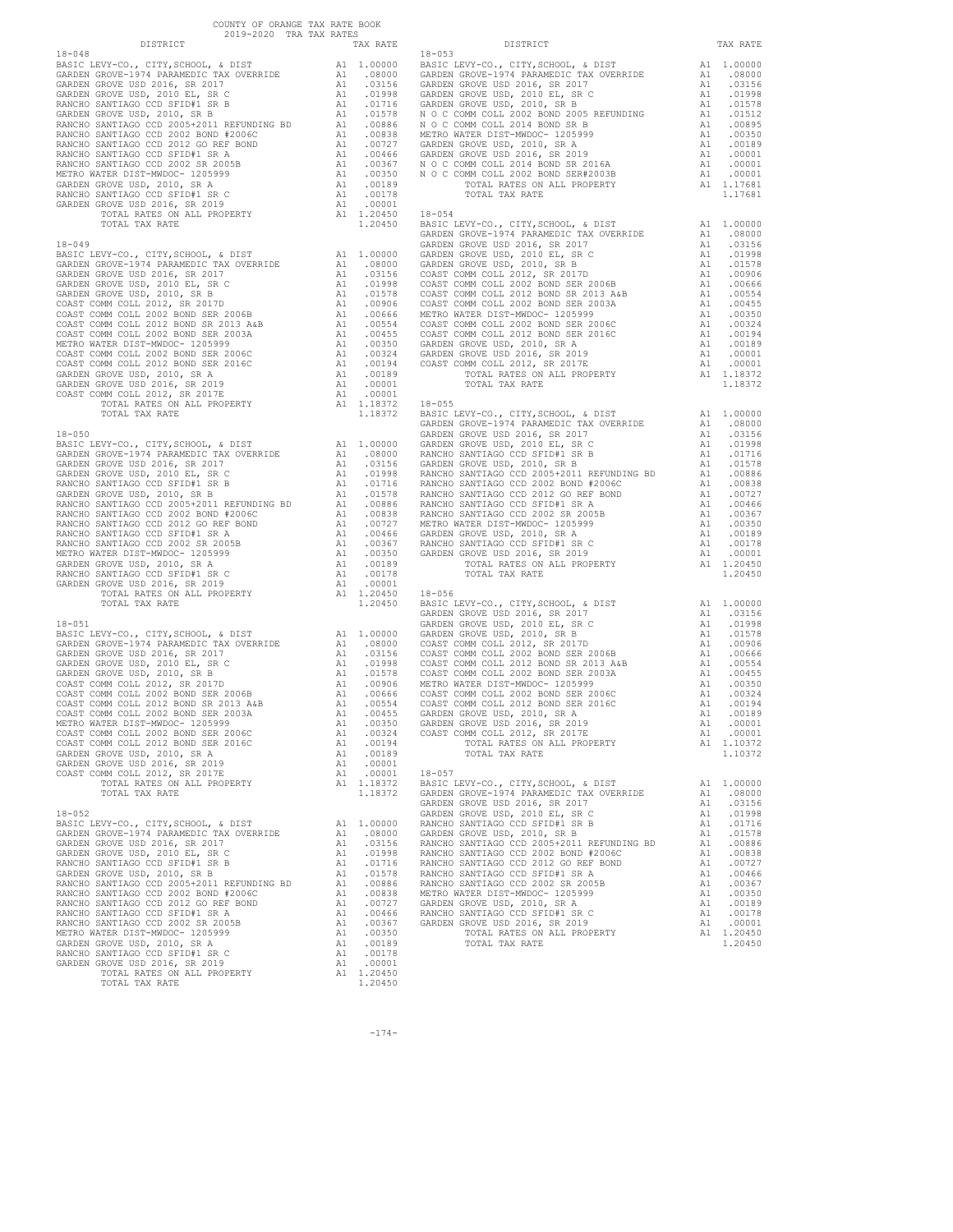| COUNTY OF ORANGE TAX RATE BOOK<br>2019-2020 TRA TAX RATES |  |                                                                                                                                                                                                                                     |  |
|-----------------------------------------------------------|--|-------------------------------------------------------------------------------------------------------------------------------------------------------------------------------------------------------------------------------------|--|
|                                                           |  |                                                                                                                                                                                                                                     |  |
|                                                           |  |                                                                                                                                                                                                                                     |  |
|                                                           |  |                                                                                                                                                                                                                                     |  |
|                                                           |  |                                                                                                                                                                                                                                     |  |
|                                                           |  |                                                                                                                                                                                                                                     |  |
|                                                           |  |                                                                                                                                                                                                                                     |  |
|                                                           |  |                                                                                                                                                                                                                                     |  |
|                                                           |  |                                                                                                                                                                                                                                     |  |
|                                                           |  |                                                                                                                                                                                                                                     |  |
|                                                           |  |                                                                                                                                                                                                                                     |  |
|                                                           |  |                                                                                                                                                                                                                                     |  |
|                                                           |  |                                                                                                                                                                                                                                     |  |
|                                                           |  |                                                                                                                                                                                                                                     |  |
|                                                           |  |                                                                                                                                                                                                                                     |  |
|                                                           |  |                                                                                                                                                                                                                                     |  |
|                                                           |  |                                                                                                                                                                                                                                     |  |
|                                                           |  |                                                                                                                                                                                                                                     |  |
|                                                           |  |                                                                                                                                                                                                                                     |  |
|                                                           |  |                                                                                                                                                                                                                                     |  |
|                                                           |  |                                                                                                                                                                                                                                     |  |
|                                                           |  |                                                                                                                                                                                                                                     |  |
|                                                           |  |                                                                                                                                                                                                                                     |  |
|                                                           |  |                                                                                                                                                                                                                                     |  |
|                                                           |  |                                                                                                                                                                                                                                     |  |
|                                                           |  |                                                                                                                                                                                                                                     |  |
|                                                           |  |                                                                                                                                                                                                                                     |  |
|                                                           |  |                                                                                                                                                                                                                                     |  |
|                                                           |  |                                                                                                                                                                                                                                     |  |
|                                                           |  |                                                                                                                                                                                                                                     |  |
|                                                           |  |                                                                                                                                                                                                                                     |  |
|                                                           |  |                                                                                                                                                                                                                                     |  |
|                                                           |  |                                                                                                                                                                                                                                     |  |
|                                                           |  |                                                                                                                                                                                                                                     |  |
|                                                           |  |                                                                                                                                                                                                                                     |  |
|                                                           |  |                                                                                                                                                                                                                                     |  |
|                                                           |  |                                                                                                                                                                                                                                     |  |
|                                                           |  |                                                                                                                                                                                                                                     |  |
|                                                           |  |                                                                                                                                                                                                                                     |  |
|                                                           |  |                                                                                                                                                                                                                                     |  |
|                                                           |  |                                                                                                                                                                                                                                     |  |
|                                                           |  |                                                                                                                                                                                                                                     |  |
|                                                           |  |                                                                                                                                                                                                                                     |  |
|                                                           |  |                                                                                                                                                                                                                                     |  |
|                                                           |  |                                                                                                                                                                                                                                     |  |
|                                                           |  |                                                                                                                                                                                                                                     |  |
|                                                           |  |                                                                                                                                                                                                                                     |  |
|                                                           |  |                                                                                                                                                                                                                                     |  |
|                                                           |  |                                                                                                                                                                                                                                     |  |
|                                                           |  |                                                                                                                                                                                                                                     |  |
|                                                           |  |                                                                                                                                                                                                                                     |  |
|                                                           |  |                                                                                                                                                                                                                                     |  |
|                                                           |  |                                                                                                                                                                                                                                     |  |
|                                                           |  |                                                                                                                                                                                                                                     |  |
|                                                           |  |                                                                                                                                                                                                                                     |  |
|                                                           |  |                                                                                                                                                                                                                                     |  |
|                                                           |  |                                                                                                                                                                                                                                     |  |
|                                                           |  |                                                                                                                                                                                                                                     |  |
|                                                           |  |                                                                                                                                                                                                                                     |  |
|                                                           |  |                                                                                                                                                                                                                                     |  |
|                                                           |  |                                                                                                                                                                                                                                     |  |
|                                                           |  |                                                                                                                                                                                                                                     |  |
|                                                           |  |                                                                                                                                                                                                                                     |  |
|                                                           |  |                                                                                                                                                                                                                                     |  |
|                                                           |  |                                                                                                                                                                                                                                     |  |
|                                                           |  |                                                                                                                                                                                                                                     |  |
|                                                           |  |                                                                                                                                                                                                                                     |  |
|                                                           |  |                                                                                                                                                                                                                                     |  |
|                                                           |  |                                                                                                                                                                                                                                     |  |
|                                                           |  |                                                                                                                                                                                                                                     |  |
|                                                           |  | COAST COME COLL 2013 AND 1930 11200011128 ALL 2000011128-066<br>WESTHINGER ELEM-COLL 2013 BAD 1000011128-066<br>WESTHINGER ELEM-COLL 2013 DRAMA AND 2013 2113 1000011128 ALL 2010016<br>TOTAL FAX RATE (EVA-COLL 2013 DRAMA AND 201 |  |
|                                                           |  |                                                                                                                                                                                                                                     |  |
|                                                           |  |                                                                                                                                                                                                                                     |  |
|                                                           |  |                                                                                                                                                                                                                                     |  |
|                                                           |  |                                                                                                                                                                                                                                     |  |
|                                                           |  |                                                                                                                                                                                                                                     |  |
|                                                           |  |                                                                                                                                                                                                                                     |  |
|                                                           |  |                                                                                                                                                                                                                                     |  |
|                                                           |  |                                                                                                                                                                                                                                     |  |

| 2019-2020 TRA TAX RATES |          |          |          |
|-------------------------|----------|----------|----------|
| DISTRICT                | TAX RATE | DISTRICT | TAX RATE |
|                         |          |          |          |
|                         |          |          |          |
|                         |          |          |          |
|                         |          |          |          |
|                         |          |          |          |
|                         |          |          |          |
|                         |          |          |          |
|                         |          |          |          |
|                         |          |          |          |
|                         |          |          |          |
|                         |          |          |          |
|                         |          |          |          |
|                         |          |          |          |
|                         |          |          |          |
|                         |          |          |          |
|                         |          |          |          |
|                         |          |          |          |
|                         |          |          |          |
|                         |          |          |          |
|                         |          |          |          |
|                         |          |          |          |
|                         |          |          |          |
|                         |          |          |          |
|                         |          |          |          |
|                         |          |          |          |
|                         |          |          |          |
|                         |          |          |          |
|                         |          |          |          |
|                         |          |          |          |
|                         |          |          |          |
|                         |          |          |          |
|                         |          |          |          |
|                         |          |          |          |
|                         |          |          |          |
|                         |          |          |          |
|                         |          |          |          |
|                         |          |          |          |
|                         |          |          |          |
|                         |          |          |          |
|                         |          |          |          |
|                         |          |          |          |
|                         |          |          |          |
|                         |          |          |          |
|                         |          |          |          |
|                         |          |          |          |
|                         |          |          |          |
|                         |          |          |          |
|                         |          |          |          |
|                         |          |          |          |
|                         |          |          |          |
|                         |          |          |          |
|                         |          |          |          |
|                         |          |          |          |
|                         |          |          |          |
|                         |          |          |          |
|                         |          |          |          |
|                         |          |          |          |
|                         |          |          |          |
|                         |          |          |          |
|                         |          |          |          |
|                         |          |          |          |
|                         |          |          |          |
|                         |          |          |          |
|                         |          |          |          |
|                         |          |          |          |
|                         |          |          |          |
|                         |          |          |          |
|                         |          |          |          |
|                         |          |          |          |
|                         |          |          |          |
|                         |          |          |          |
|                         |          |          |          |
|                         |          |          |          |
|                         |          |          |          |
|                         |          |          |          |
|                         |          |          |          |
|                         |          |          |          |
|                         |          |          |          |
|                         |          |          |          |
|                         |          |          |          |
|                         |          |          |          |
|                         | $-175-$  |          |          |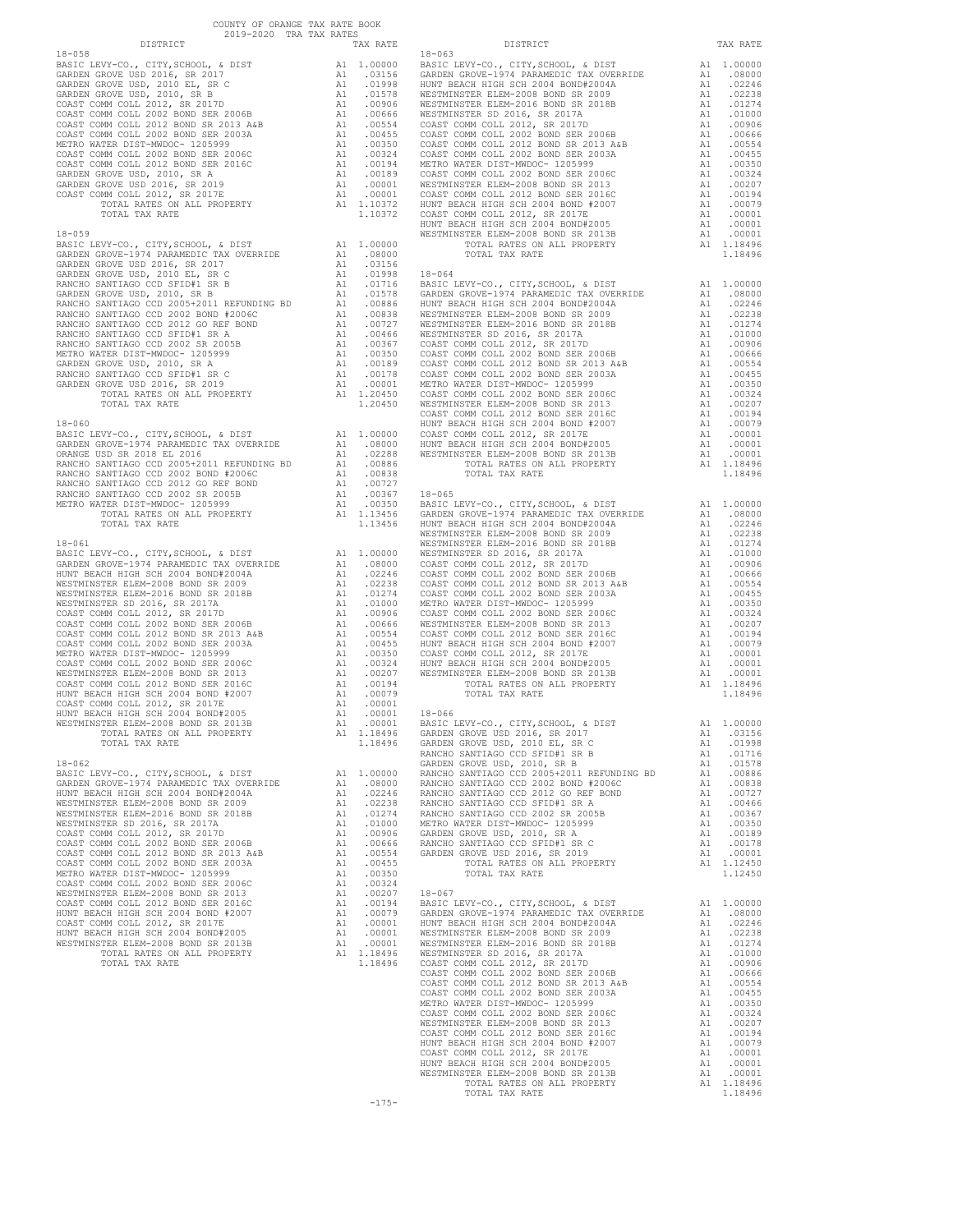| $-11111121$<br>2019-2020 TRA TAX RATES | $-1111$ |  |  |
|----------------------------------------|---------|--|--|
|                                        |         |  |  |
|                                        |         |  |  |
|                                        |         |  |  |
|                                        |         |  |  |
|                                        |         |  |  |
|                                        |         |  |  |
|                                        |         |  |  |
|                                        |         |  |  |
|                                        |         |  |  |
|                                        |         |  |  |
|                                        |         |  |  |
|                                        |         |  |  |
|                                        |         |  |  |
|                                        |         |  |  |
|                                        |         |  |  |
|                                        |         |  |  |
|                                        |         |  |  |
|                                        |         |  |  |
|                                        |         |  |  |
|                                        |         |  |  |
|                                        |         |  |  |
|                                        |         |  |  |
|                                        |         |  |  |
|                                        |         |  |  |
|                                        |         |  |  |
|                                        |         |  |  |
|                                        |         |  |  |
|                                        |         |  |  |
|                                        |         |  |  |
|                                        |         |  |  |
|                                        |         |  |  |
|                                        |         |  |  |
|                                        |         |  |  |
|                                        |         |  |  |
|                                        |         |  |  |
|                                        |         |  |  |
|                                        |         |  |  |
|                                        |         |  |  |
|                                        |         |  |  |
|                                        |         |  |  |
|                                        |         |  |  |
|                                        |         |  |  |
|                                        |         |  |  |
|                                        |         |  |  |
|                                        |         |  |  |
|                                        |         |  |  |
|                                        |         |  |  |
|                                        |         |  |  |
|                                        |         |  |  |
|                                        |         |  |  |
|                                        |         |  |  |
|                                        |         |  |  |
|                                        |         |  |  |
|                                        |         |  |  |
|                                        |         |  |  |
|                                        |         |  |  |
|                                        |         |  |  |
|                                        |         |  |  |
|                                        |         |  |  |
|                                        |         |  |  |
|                                        |         |  |  |
|                                        |         |  |  |
|                                        |         |  |  |
|                                        |         |  |  |
|                                        |         |  |  |
|                                        |         |  |  |
|                                        |         |  |  |
|                                        |         |  |  |
|                                        |         |  |  |
|                                        |         |  |  |
|                                        |         |  |  |
|                                        |         |  |  |
|                                        |         |  |  |
|                                        |         |  |  |
|                                        |         |  |  |
|                                        |         |  |  |
|                                        |         |  |  |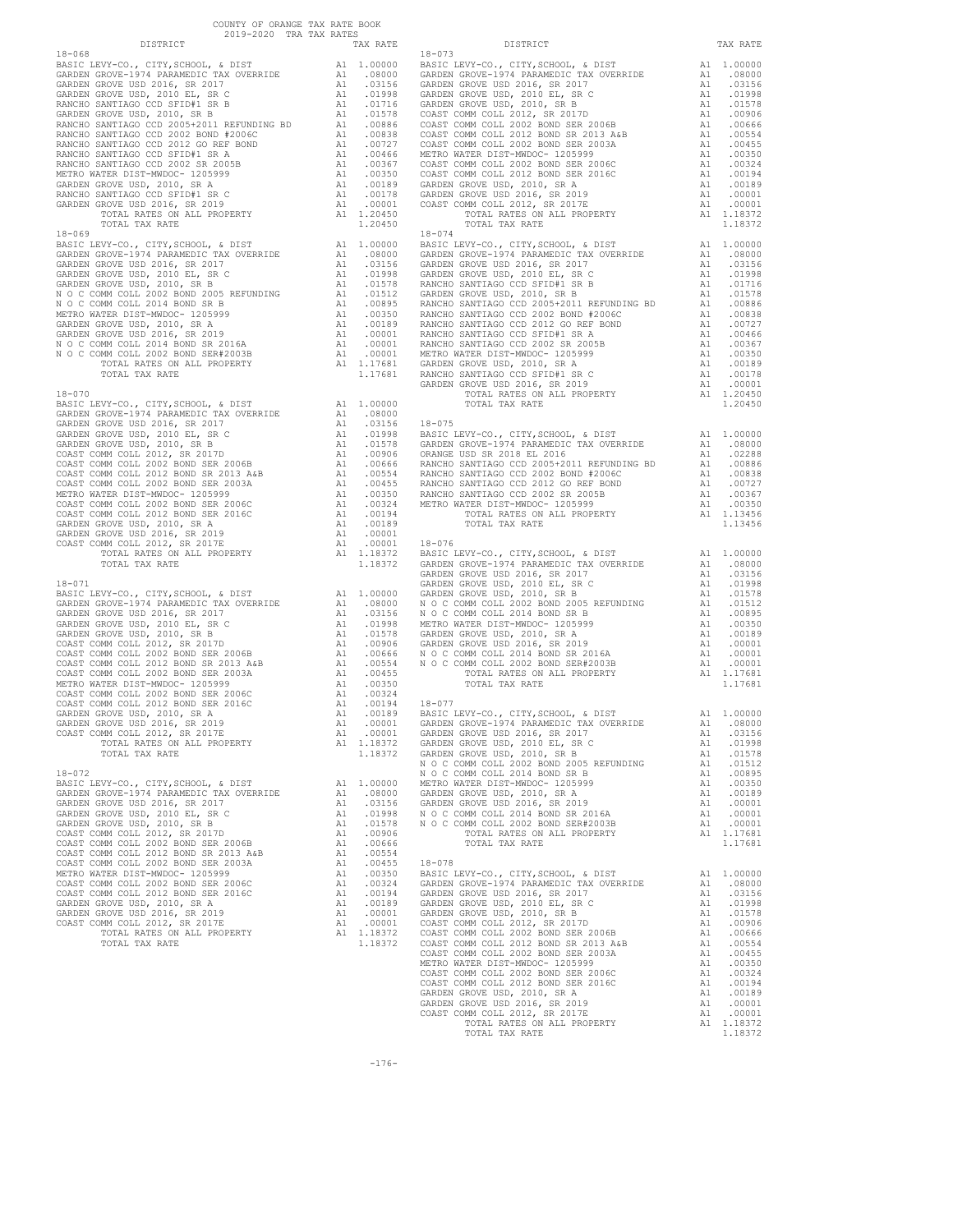| COUNTY OF ORANGE TAX RATE BOOK                                                                                                                                                                                                |         |  |
|-------------------------------------------------------------------------------------------------------------------------------------------------------------------------------------------------------------------------------|---------|--|
|                                                                                                                                                                                                                               |         |  |
|                                                                                                                                                                                                                               |         |  |
|                                                                                                                                                                                                                               |         |  |
|                                                                                                                                                                                                                               |         |  |
|                                                                                                                                                                                                                               |         |  |
|                                                                                                                                                                                                                               |         |  |
|                                                                                                                                                                                                                               |         |  |
|                                                                                                                                                                                                                               |         |  |
|                                                                                                                                                                                                                               |         |  |
|                                                                                                                                                                                                                               |         |  |
|                                                                                                                                                                                                                               |         |  |
|                                                                                                                                                                                                                               |         |  |
|                                                                                                                                                                                                                               |         |  |
|                                                                                                                                                                                                                               |         |  |
|                                                                                                                                                                                                                               |         |  |
|                                                                                                                                                                                                                               |         |  |
|                                                                                                                                                                                                                               |         |  |
|                                                                                                                                                                                                                               |         |  |
|                                                                                                                                                                                                                               |         |  |
|                                                                                                                                                                                                                               |         |  |
|                                                                                                                                                                                                                               |         |  |
|                                                                                                                                                                                                                               |         |  |
|                                                                                                                                                                                                                               |         |  |
|                                                                                                                                                                                                                               |         |  |
|                                                                                                                                                                                                                               |         |  |
|                                                                                                                                                                                                                               |         |  |
|                                                                                                                                                                                                                               |         |  |
|                                                                                                                                                                                                                               |         |  |
|                                                                                                                                                                                                                               |         |  |
|                                                                                                                                                                                                                               |         |  |
|                                                                                                                                                                                                                               |         |  |
|                                                                                                                                                                                                                               |         |  |
|                                                                                                                                                                                                                               |         |  |
|                                                                                                                                                                                                                               |         |  |
|                                                                                                                                                                                                                               |         |  |
|                                                                                                                                                                                                                               |         |  |
|                                                                                                                                                                                                                               |         |  |
|                                                                                                                                                                                                                               |         |  |
|                                                                                                                                                                                                                               |         |  |
|                                                                                                                                                                                                                               |         |  |
|                                                                                                                                                                                                                               |         |  |
|                                                                                                                                                                                                                               |         |  |
|                                                                                                                                                                                                                               |         |  |
|                                                                                                                                                                                                                               |         |  |
|                                                                                                                                                                                                                               |         |  |
|                                                                                                                                                                                                                               |         |  |
|                                                                                                                                                                                                                               |         |  |
|                                                                                                                                                                                                                               |         |  |
|                                                                                                                                                                                                                               |         |  |
|                                                                                                                                                                                                                               |         |  |
|                                                                                                                                                                                                                               |         |  |
|                                                                                                                                                                                                                               |         |  |
|                                                                                                                                                                                                                               |         |  |
|                                                                                                                                                                                                                               |         |  |
|                                                                                                                                                                                                                               |         |  |
|                                                                                                                                                                                                                               |         |  |
|                                                                                                                                                                                                                               |         |  |
|                                                                                                                                                                                                                               |         |  |
|                                                                                                                                                                                                                               |         |  |
| COAPT COMPARENT 2012 SERVI 30.000 12.0000 12.0000 12.0000 12.0000 12.0000 12.0000 12.0000 12.0000 12.0000 12.0000 12.0000 12.0000 12.0000 12.0000 12.0000 12.0000 12.0000 12.0000 12.0000 12.0000 12.0000 12.0000 12.0000 12. |         |  |
|                                                                                                                                                                                                                               |         |  |
|                                                                                                                                                                                                                               |         |  |
|                                                                                                                                                                                                                               |         |  |
|                                                                                                                                                                                                                               |         |  |
|                                                                                                                                                                                                                               |         |  |
|                                                                                                                                                                                                                               |         |  |
|                                                                                                                                                                                                                               |         |  |
|                                                                                                                                                                                                                               |         |  |
|                                                                                                                                                                                                                               |         |  |
|                                                                                                                                                                                                                               |         |  |
|                                                                                                                                                                                                                               |         |  |
|                                                                                                                                                                                                                               |         |  |
|                                                                                                                                                                                                                               |         |  |
|                                                                                                                                                                                                                               |         |  |
|                                                                                                                                                                                                                               |         |  |
|                                                                                                                                                                                                                               |         |  |
|                                                                                                                                                                                                                               |         |  |
|                                                                                                                                                                                                                               |         |  |
|                                                                                                                                                                                                                               |         |  |
|                                                                                                                                                                                                                               |         |  |
|                                                                                                                                                                                                                               |         |  |
|                                                                                                                                                                                                                               |         |  |
|                                                                                                                                                                                                                               |         |  |
| TOTAL TAX RATE                                                                                                                                                                                                                | 1.17681 |  |

-177-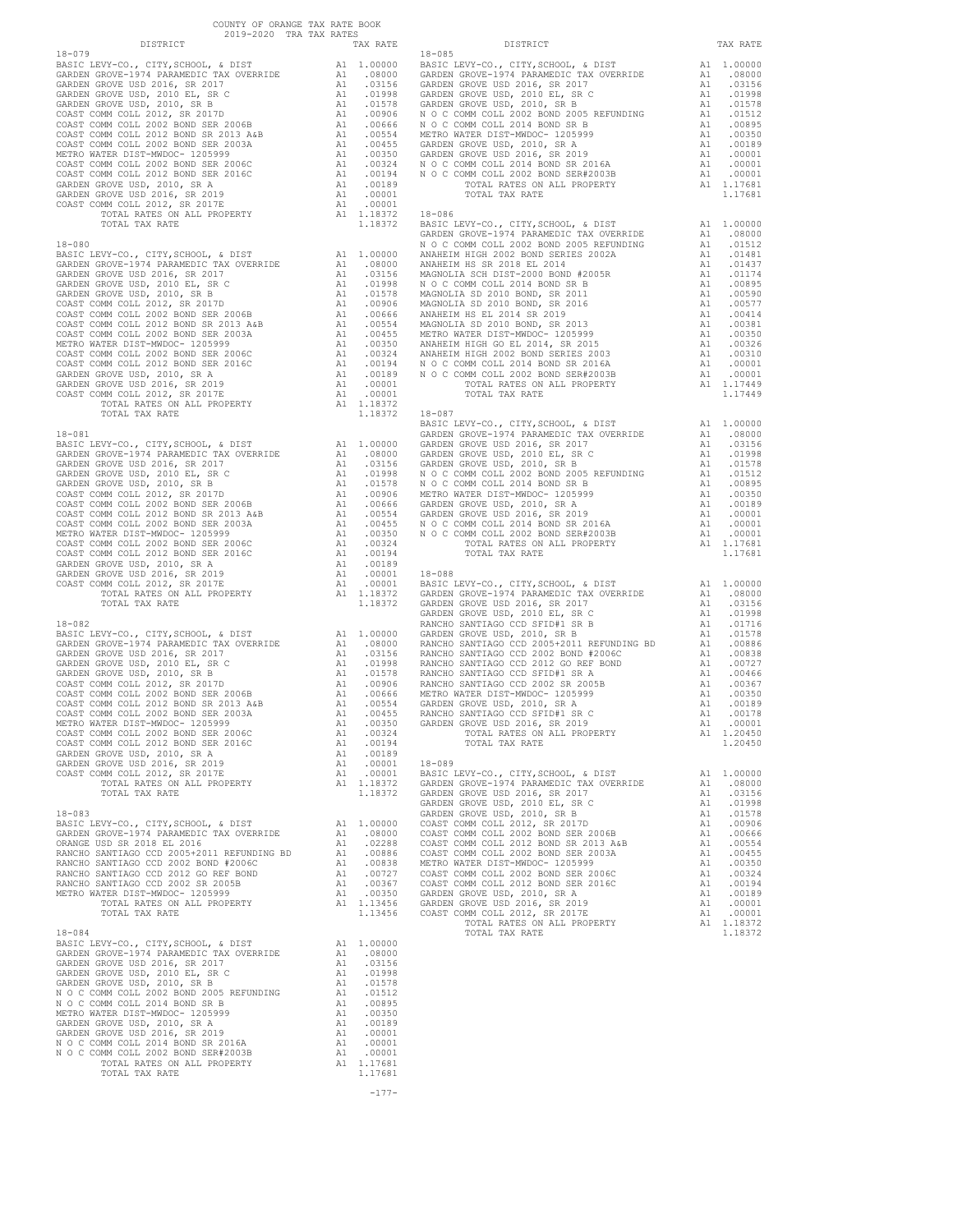| COUNTY OF ORANGE TAX RATE BOOK      |                |          |          |
|-------------------------------------|----------------|----------|----------|
| 2019-2020 TRA TAX RATES<br>DISTRICT | TAX RATE       | DISTRICT | TAX RATE |
| $18 - 090$                          |                | 18-095   |          |
| $18 - 091$                          |                |          |          |
| $18 - 092$                          |                |          |          |
| TOTAL TAX RATE                      | 1.18372 18-098 |          |          |
|                                     |                |          |          |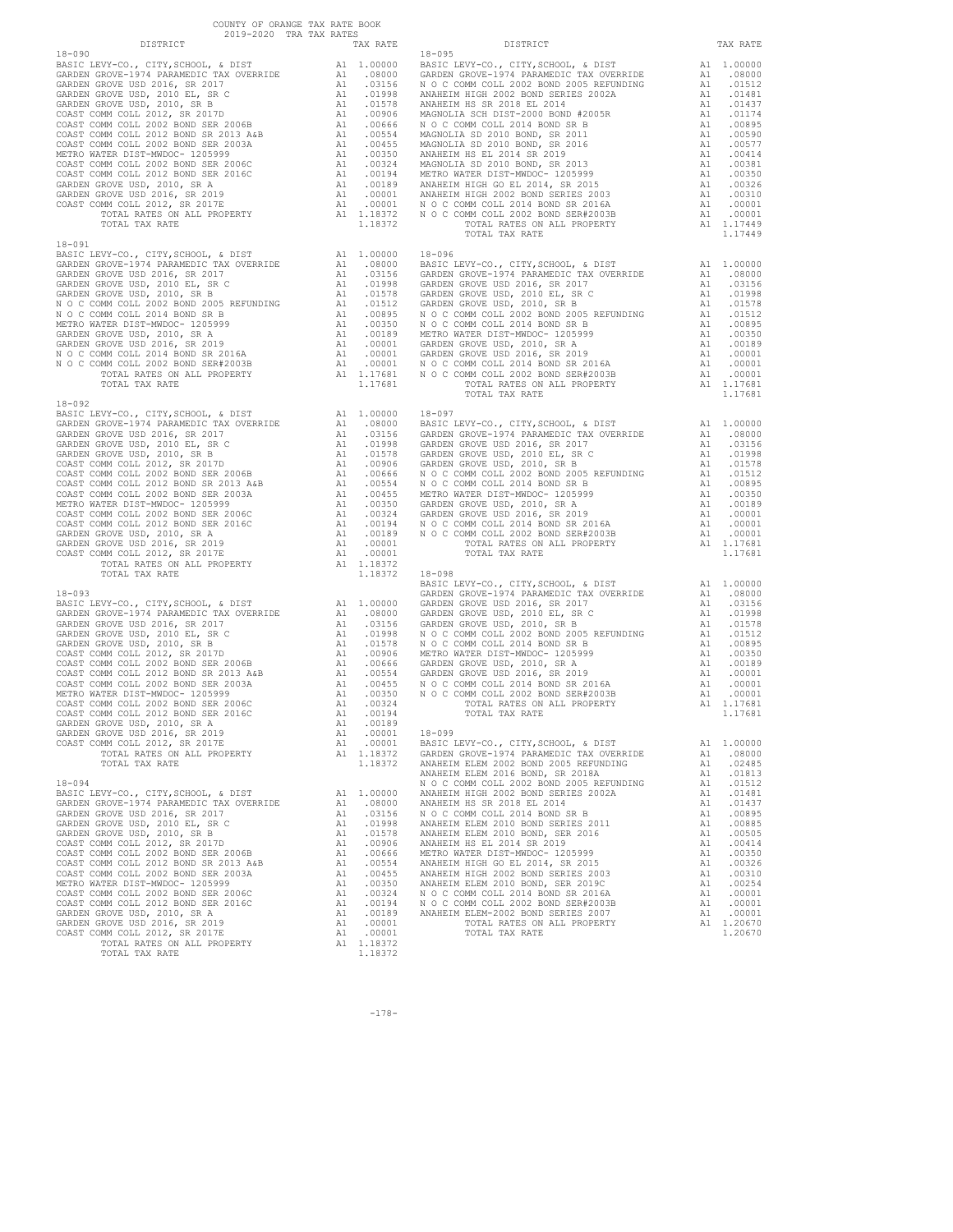| 2019-2020 TRA TAX RATES<br>DISTRICT | TAX RATE | DISTRICT | TAX RATE |
|-------------------------------------|----------|----------|----------|
|                                     |          |          |          |
|                                     |          |          |          |
|                                     |          |          |          |
|                                     |          |          |          |
|                                     |          |          |          |
|                                     |          |          |          |
|                                     |          |          |          |
|                                     |          |          |          |
|                                     |          |          |          |
|                                     |          |          |          |
|                                     |          |          |          |
|                                     |          |          |          |
|                                     |          |          |          |
|                                     |          |          |          |
|                                     |          |          |          |
|                                     |          |          |          |
|                                     |          |          |          |
|                                     |          |          |          |
|                                     |          |          |          |
|                                     |          |          |          |
|                                     |          |          |          |
|                                     |          |          |          |
|                                     |          |          |          |
|                                     |          |          |          |
|                                     |          |          |          |
|                                     |          |          |          |
|                                     |          |          |          |
|                                     |          |          |          |
|                                     |          |          |          |
|                                     |          |          |          |
|                                     |          |          |          |
|                                     |          |          |          |
|                                     |          |          |          |
|                                     |          |          |          |
|                                     |          |          |          |
|                                     |          |          |          |
|                                     |          |          |          |
|                                     |          |          |          |
|                                     |          |          |          |
|                                     |          |          |          |
|                                     |          |          |          |
|                                     |          |          |          |
|                                     |          |          |          |
|                                     |          |          |          |
|                                     |          |          |          |
|                                     |          |          |          |
|                                     |          |          |          |
|                                     |          |          |          |
|                                     |          |          |          |
|                                     |          |          |          |
|                                     |          |          |          |
|                                     |          |          |          |
|                                     |          |          |          |
|                                     |          |          |          |
|                                     |          |          |          |
|                                     |          |          |          |
|                                     |          |          |          |
|                                     |          |          |          |
|                                     |          |          |          |
|                                     |          |          |          |
|                                     |          |          |          |
|                                     |          |          |          |
|                                     |          |          |          |
|                                     |          |          |          |
|                                     |          |          |          |
|                                     |          |          |          |
|                                     |          |          |          |
|                                     |          |          |          |
|                                     |          |          |          |
|                                     |          |          |          |
|                                     |          |          |          |
|                                     |          |          |          |
|                                     |          |          |          |
|                                     |          |          |          |
|                                     |          |          |          |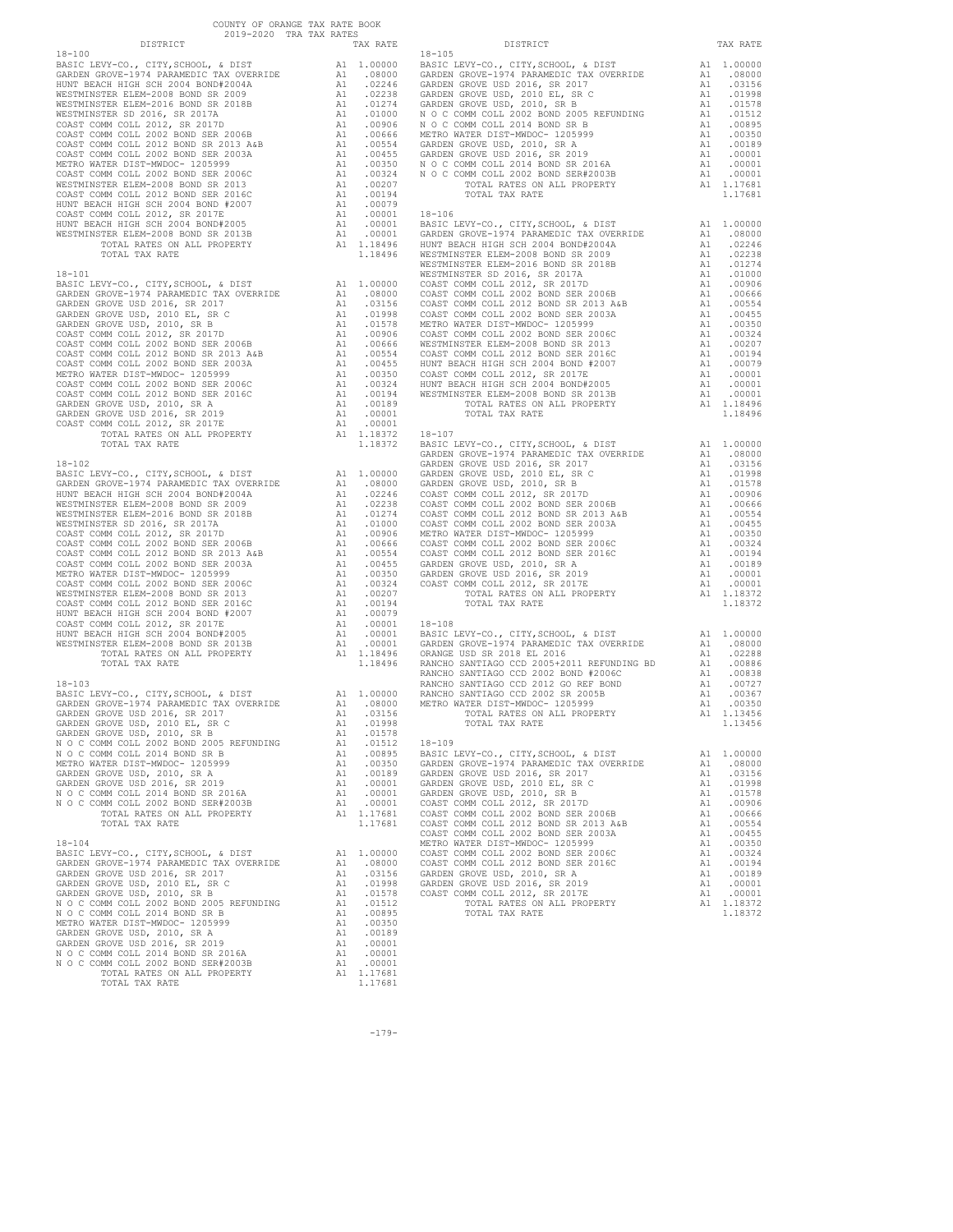| ---------<br>18-110                                                    |                                                                                            | TTTT TATTI                          | $18 - 115$        |
|------------------------------------------------------------------------|--------------------------------------------------------------------------------------------|-------------------------------------|-------------------|
|                                                                        |                                                                                            |                                     |                   |
|                                                                        |                                                                                            |                                     |                   |
|                                                                        |                                                                                            |                                     |                   |
|                                                                        |                                                                                            |                                     |                   |
|                                                                        |                                                                                            |                                     |                   |
|                                                                        |                                                                                            |                                     |                   |
|                                                                        |                                                                                            |                                     |                   |
|                                                                        |                                                                                            |                                     |                   |
|                                                                        |                                                                                            |                                     |                   |
|                                                                        |                                                                                            |                                     |                   |
|                                                                        |                                                                                            |                                     |                   |
|                                                                        |                                                                                            |                                     |                   |
|                                                                        |                                                                                            |                                     |                   |
| TOTAL TAX RATE                                                         |                                                                                            | 1.20670                             |                   |
|                                                                        |                                                                                            |                                     | $18 - 116$        |
|                                                                        |                                                                                            |                                     |                   |
|                                                                        |                                                                                            |                                     |                   |
|                                                                        |                                                                                            |                                     |                   |
|                                                                        |                                                                                            |                                     |                   |
|                                                                        |                                                                                            |                                     |                   |
|                                                                        |                                                                                            |                                     |                   |
|                                                                        |                                                                                            |                                     |                   |
|                                                                        |                                                                                            |                                     |                   |
|                                                                        |                                                                                            |                                     |                   |
|                                                                        |                                                                                            |                                     |                   |
|                                                                        |                                                                                            |                                     |                   |
|                                                                        |                                                                                            |                                     |                   |
|                                                                        |                                                                                            |                                     |                   |
|                                                                        |                                                                                            |                                     |                   |
|                                                                        |                                                                                            |                                     | GARDEN            |
| $18 - 112$                                                             |                                                                                            |                                     | GARDEN            |
|                                                                        |                                                                                            |                                     |                   |
|                                                                        |                                                                                            |                                     |                   |
|                                                                        |                                                                                            |                                     |                   |
|                                                                        |                                                                                            |                                     |                   |
|                                                                        |                                                                                            |                                     |                   |
|                                                                        |                                                                                            |                                     |                   |
|                                                                        |                                                                                            |                                     |                   |
|                                                                        |                                                                                            |                                     |                   |
|                                                                        |                                                                                            |                                     |                   |
|                                                                        |                                                                                            |                                     |                   |
|                                                                        |                                                                                            |                                     |                   |
|                                                                        |                                                                                            |                                     |                   |
|                                                                        |                                                                                            |                                     |                   |
|                                                                        |                                                                                            |                                     |                   |
|                                                                        |                                                                                            |                                     | RANCHO            |
|                                                                        |                                                                                            |                                     |                   |
|                                                                        |                                                                                            |                                     |                   |
|                                                                        |                                                                                            |                                     |                   |
|                                                                        |                                                                                            |                                     |                   |
|                                                                        |                                                                                            |                                     |                   |
| COAST COMM COLL 2012, SR 2017D<br>COAST COMM COLL 2002 BOND SER 2006B  | A1 .00906 mains .<br>A1 .00666 GARDEN<br>A1 .00554 RANCHO<br>A1 .00455 GARDEN<br>A1 .00350 |                                     |                   |
| COAST COMM COLL 2012 BOND SR 2013 A&B                                  |                                                                                            |                                     |                   |
| COAST COMM COLL 2002 BOND SER 2003A                                    |                                                                                            |                                     |                   |
| METRO WATER DIST-MWDOC- 1205999<br>COAST COMM COLL 2002 BOND SER 2006C |                                                                                            |                                     |                   |
| COAST COMM COLL 2012 BOND SER 2016C                                    |                                                                                            | A1 .00324<br>A1 .00194<br>A1 .00189 |                   |
| GARDEN GROVE USD, 2010, SR A<br>GARDEN GROVE USD 2016, SR 2019         |                                                                                            |                                     |                   |
| COAST COMM COLL 2012, SR 2017E                                         |                                                                                            |                                     |                   |
| TOTAL RATES ON ALL PROPERTY                                            |                                                                                            |                                     | GARDEN<br>GARDEN  |
| TOTAL TAX RATE                                                         |                                                                                            | 1.18372                             |                   |
| 18-114                                                                 |                                                                                            |                                     | GARDEN<br>COAST C |
|                                                                        |                                                                                            |                                     |                   |
|                                                                        |                                                                                            |                                     |                   |
|                                                                        |                                                                                            |                                     |                   |
|                                                                        |                                                                                            |                                     |                   |
|                                                                        |                                                                                            |                                     |                   |
|                                                                        |                                                                                            |                                     |                   |
|                                                                        |                                                                                            |                                     |                   |
| COAST COMM COLL 2002 BOND SER 2006C                                    |                                                                                            | A1.00324                            |                   |
| COAST COMM COLL 2012 BOND SER 2016C                                    |                                                                                            | A1.00194                            |                   |
| GARDEN GROVE USD, 2010, SR A<br>GARDEN GROVE USD 2016, SR 2019         | A1<br>A1                                                                                   | .00189<br>.00001                    |                   |
| COAST COMM COLL 2012, SR 2017E                                         | A1                                                                                         | .00001                              |                   |
| TOTAL RATES ON ALL PROPERTY                                            |                                                                                            | A1 1.18372                          |                   |
| TOTAL TAX RATE                                                         |                                                                                            | 1.18372                             |                   |

| COUNTY OF ORANGE TAX RATE BOOK |  |  |
|--------------------------------|--|--|
|                                |  |  |
|                                |  |  |
|                                |  |  |
|                                |  |  |
|                                |  |  |
|                                |  |  |
|                                |  |  |
|                                |  |  |
|                                |  |  |
|                                |  |  |
|                                |  |  |
|                                |  |  |
|                                |  |  |
|                                |  |  |
|                                |  |  |
|                                |  |  |
|                                |  |  |
|                                |  |  |
|                                |  |  |
|                                |  |  |
|                                |  |  |
|                                |  |  |
|                                |  |  |
|                                |  |  |
|                                |  |  |
|                                |  |  |
|                                |  |  |
|                                |  |  |
|                                |  |  |
|                                |  |  |
|                                |  |  |
|                                |  |  |
|                                |  |  |
|                                |  |  |
|                                |  |  |
|                                |  |  |
|                                |  |  |
|                                |  |  |
|                                |  |  |
|                                |  |  |
|                                |  |  |
|                                |  |  |
|                                |  |  |
|                                |  |  |
|                                |  |  |
|                                |  |  |
|                                |  |  |
|                                |  |  |
|                                |  |  |
|                                |  |  |
|                                |  |  |
|                                |  |  |
|                                |  |  |
|                                |  |  |
|                                |  |  |
|                                |  |  |
|                                |  |  |
|                                |  |  |
|                                |  |  |
|                                |  |  |
|                                |  |  |

-180-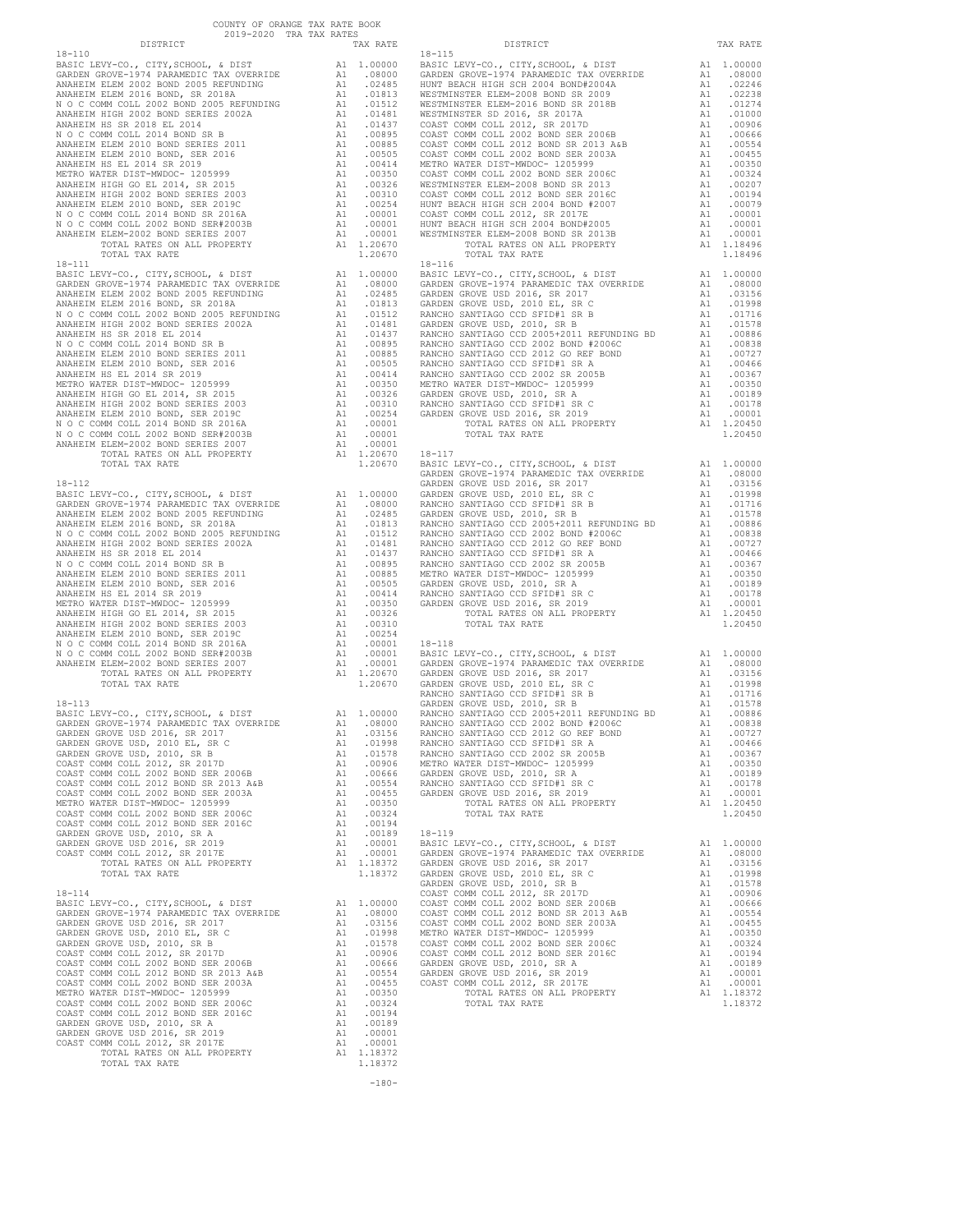| 2019-2020 TRA TAX RATES<br>DISTRICT | TAX RATE | DISTRICT                                                                                                                                                                                                                               | TAX RATE |
|-------------------------------------|----------|----------------------------------------------------------------------------------------------------------------------------------------------------------------------------------------------------------------------------------------|----------|
| $18 - 120$                          |          | $18 - 125$                                                                                                                                                                                                                             |          |
|                                     |          |                                                                                                                                                                                                                                        |          |
|                                     |          |                                                                                                                                                                                                                                        |          |
|                                     |          |                                                                                                                                                                                                                                        |          |
|                                     |          |                                                                                                                                                                                                                                        |          |
|                                     |          |                                                                                                                                                                                                                                        |          |
| TOTAL TAX RATE                      | 1.18372  | $18 - 126$                                                                                                                                                                                                                             |          |
|                                     |          |                                                                                                                                                                                                                                        |          |
|                                     |          |                                                                                                                                                                                                                                        |          |
|                                     |          |                                                                                                                                                                                                                                        |          |
|                                     |          |                                                                                                                                                                                                                                        |          |
|                                     |          |                                                                                                                                                                                                                                        |          |
|                                     |          |                                                                                                                                                                                                                                        |          |
|                                     |          |                                                                                                                                                                                                                                        |          |
|                                     |          |                                                                                                                                                                                                                                        |          |
|                                     |          |                                                                                                                                                                                                                                        |          |
| $18 - 122$                          |          |                                                                                                                                                                                                                                        |          |
|                                     |          |                                                                                                                                                                                                                                        |          |
|                                     |          |                                                                                                                                                                                                                                        |          |
|                                     |          |                                                                                                                                                                                                                                        |          |
|                                     |          |                                                                                                                                                                                                                                        |          |
|                                     |          |                                                                                                                                                                                                                                        |          |
|                                     |          |                                                                                                                                                                                                                                        |          |
|                                     |          |                                                                                                                                                                                                                                        |          |
|                                     |          |                                                                                                                                                                                                                                        |          |
|                                     |          |                                                                                                                                                                                                                                        |          |
|                                     |          |                                                                                                                                                                                                                                        |          |
|                                     |          |                                                                                                                                                                                                                                        |          |
|                                     |          |                                                                                                                                                                                                                                        |          |
|                                     |          |                                                                                                                                                                                                                                        |          |
|                                     |          |                                                                                                                                                                                                                                        |          |
|                                     |          |                                                                                                                                                                                                                                        |          |
|                                     |          |                                                                                                                                                                                                                                        |          |
|                                     |          |                                                                                                                                                                                                                                        |          |
|                                     |          |                                                                                                                                                                                                                                        |          |
|                                     |          |                                                                                                                                                                                                                                        |          |
|                                     |          |                                                                                                                                                                                                                                        |          |
|                                     |          |                                                                                                                                                                                                                                        |          |
|                                     |          |                                                                                                                                                                                                                                        |          |
|                                     |          |                                                                                                                                                                                                                                        |          |
|                                     |          | METRO MATRIC DESISSES (1993)<br>COAST COME COLL 2010 2 BANCO AND SER 2010 1200 2 BANCO SANTAGO CCD 2010 2 BANCO SANTAGO COLL 2012<br>COAST COME COLL 2012 2 BANCO SANTAGO COLL 2012 2 BANCO SANTAGO COLL 2013<br>CABREM GEOVE USING IN |          |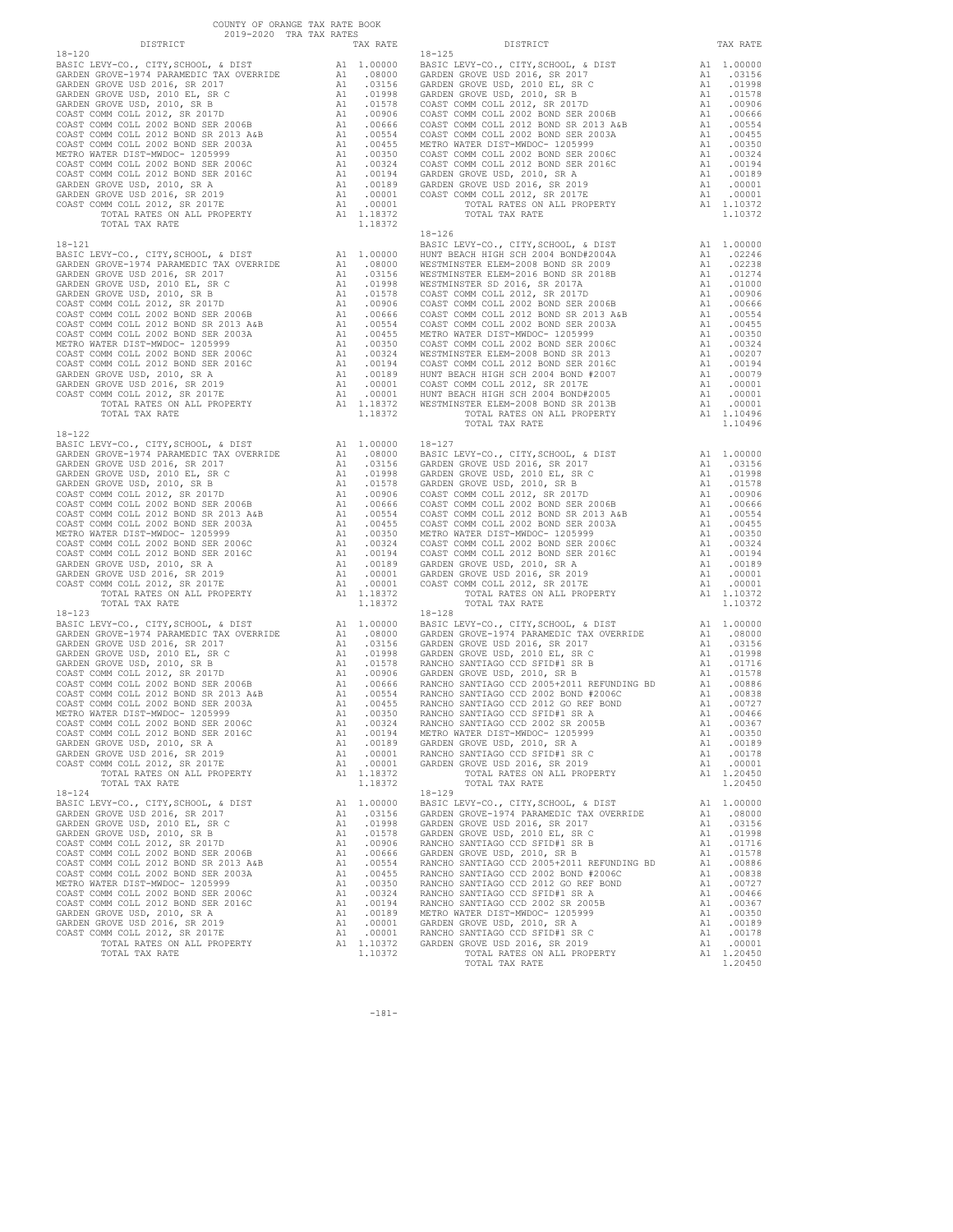| 2019-2020 TRA TAX RATES<br>DISTRICT | TAX RATE | DISTRICT   | TAX RATE |
|-------------------------------------|----------|------------|----------|
| $18 - 130$                          |          | $18 - 135$ |          |
|                                     |          |            |          |
|                                     |          |            |          |
|                                     |          |            |          |
|                                     |          |            |          |
|                                     |          |            |          |
|                                     |          |            |          |
|                                     |          |            |          |
|                                     |          |            |          |
|                                     |          |            |          |
|                                     |          |            |          |
|                                     |          |            |          |
|                                     |          |            |          |
|                                     |          |            |          |
|                                     |          |            |          |
|                                     |          |            |          |
|                                     |          |            |          |
|                                     |          |            |          |
|                                     |          |            |          |
|                                     |          |            |          |
|                                     |          |            |          |
|                                     |          |            |          |
|                                     |          |            |          |
|                                     |          |            |          |
|                                     |          |            |          |
|                                     |          |            |          |
|                                     |          |            |          |
|                                     |          |            |          |
|                                     |          |            |          |
|                                     |          |            |          |
|                                     |          |            |          |
|                                     |          |            |          |
|                                     |          |            |          |
|                                     |          |            |          |
|                                     |          |            |          |
|                                     |          |            |          |
|                                     |          |            |          |
|                                     |          |            |          |
|                                     |          |            |          |
|                                     |          |            |          |
|                                     |          |            |          |
|                                     |          |            |          |
|                                     |          |            |          |
|                                     |          |            |          |
|                                     |          |            |          |
|                                     |          |            |          |
|                                     |          |            |          |
|                                     |          |            |          |
|                                     |          |            |          |
|                                     |          |            |          |
|                                     |          |            |          |
|                                     |          |            |          |
|                                     |          |            |          |
|                                     |          |            |          |
|                                     |          |            |          |
|                                     |          |            |          |
|                                     |          |            |          |
|                                     |          |            |          |
|                                     |          |            |          |
|                                     |          |            |          |
|                                     |          |            |          |
|                                     |          |            |          |
|                                     |          |            |          |
|                                     |          |            |          |
|                                     |          |            |          |
|                                     |          |            |          |
|                                     |          |            |          |
|                                     |          |            |          |
|                                     |          |            |          |
|                                     |          |            |          |
|                                     |          |            |          |
|                                     |          |            |          |
|                                     |          |            |          |
|                                     |          |            |          |
|                                     |          |            |          |
|                                     |          |            |          |
|                                     |          |            |          |
|                                     |          |            |          |
|                                     |          |            |          |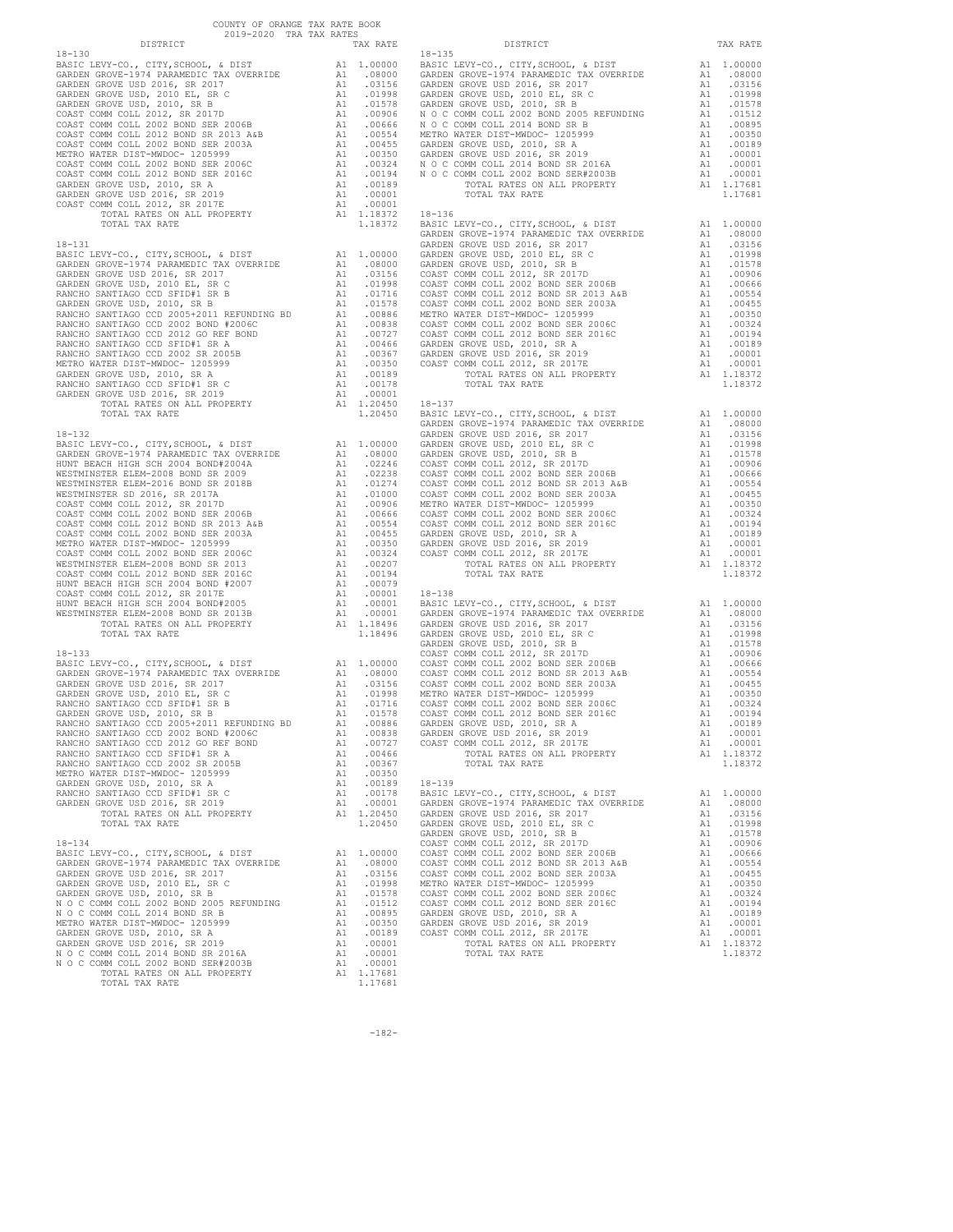| DISTRICT                                                                                                                                                                                                                      | TAX RATE | DISTRICT | TAX RATE |
|-------------------------------------------------------------------------------------------------------------------------------------------------------------------------------------------------------------------------------|----------|----------|----------|
|                                                                                                                                                                                                                               |          |          |          |
|                                                                                                                                                                                                                               |          |          |          |
|                                                                                                                                                                                                                               |          |          |          |
|                                                                                                                                                                                                                               |          |          |          |
|                                                                                                                                                                                                                               |          |          |          |
|                                                                                                                                                                                                                               |          |          |          |
|                                                                                                                                                                                                                               |          |          |          |
|                                                                                                                                                                                                                               |          |          |          |
|                                                                                                                                                                                                                               |          |          |          |
|                                                                                                                                                                                                                               |          |          |          |
|                                                                                                                                                                                                                               |          |          |          |
|                                                                                                                                                                                                                               |          |          |          |
|                                                                                                                                                                                                                               |          |          |          |
|                                                                                                                                                                                                                               |          |          |          |
|                                                                                                                                                                                                                               |          |          |          |
|                                                                                                                                                                                                                               |          |          |          |
|                                                                                                                                                                                                                               |          |          |          |
|                                                                                                                                                                                                                               |          |          |          |
|                                                                                                                                                                                                                               |          |          |          |
|                                                                                                                                                                                                                               |          |          |          |
|                                                                                                                                                                                                                               |          |          |          |
|                                                                                                                                                                                                                               |          |          |          |
|                                                                                                                                                                                                                               |          |          |          |
|                                                                                                                                                                                                                               |          |          |          |
|                                                                                                                                                                                                                               |          |          |          |
|                                                                                                                                                                                                                               |          |          |          |
|                                                                                                                                                                                                                               |          |          |          |
|                                                                                                                                                                                                                               |          |          |          |
|                                                                                                                                                                                                                               |          |          |          |
|                                                                                                                                                                                                                               |          |          |          |
|                                                                                                                                                                                                                               |          |          |          |
|                                                                                                                                                                                                                               |          |          |          |
|                                                                                                                                                                                                                               |          |          |          |
|                                                                                                                                                                                                                               |          |          |          |
|                                                                                                                                                                                                                               |          |          |          |
|                                                                                                                                                                                                                               |          |          |          |
|                                                                                                                                                                                                                               |          |          |          |
|                                                                                                                                                                                                                               |          |          |          |
|                                                                                                                                                                                                                               |          |          |          |
|                                                                                                                                                                                                                               |          |          |          |
|                                                                                                                                                                                                                               |          |          |          |
|                                                                                                                                                                                                                               |          |          |          |
|                                                                                                                                                                                                                               |          |          |          |
|                                                                                                                                                                                                                               |          |          |          |
|                                                                                                                                                                                                                               |          |          |          |
|                                                                                                                                                                                                                               |          |          |          |
|                                                                                                                                                                                                                               |          |          |          |
|                                                                                                                                                                                                                               |          |          |          |
|                                                                                                                                                                                                                               |          |          |          |
|                                                                                                                                                                                                                               |          |          |          |
|                                                                                                                                                                                                                               |          |          |          |
|                                                                                                                                                                                                                               |          |          |          |
|                                                                                                                                                                                                                               |          |          |          |
|                                                                                                                                                                                                                               |          |          |          |
|                                                                                                                                                                                                                               |          |          |          |
|                                                                                                                                                                                                                               |          |          |          |
|                                                                                                                                                                                                                               |          |          |          |
|                                                                                                                                                                                                                               |          |          |          |
|                                                                                                                                                                                                                               |          |          |          |
|                                                                                                                                                                                                                               |          |          |          |
|                                                                                                                                                                                                                               |          |          |          |
|                                                                                                                                                                                                                               |          |          |          |
|                                                                                                                                                                                                                               |          |          |          |
|                                                                                                                                                                                                                               |          |          |          |
|                                                                                                                                                                                                                               |          |          |          |
|                                                                                                                                                                                                                               |          |          |          |
|                                                                                                                                                                                                                               |          |          |          |
|                                                                                                                                                                                                                               |          |          |          |
|                                                                                                                                                                                                                               |          |          |          |
|                                                                                                                                                                                                                               |          |          |          |
|                                                                                                                                                                                                                               |          |          |          |
|                                                                                                                                                                                                                               |          |          |          |
|                                                                                                                                                                                                                               |          |          |          |
|                                                                                                                                                                                                                               |          |          |          |
|                                                                                                                                                                                                                               |          |          |          |
|                                                                                                                                                                                                                               |          |          |          |
|                                                                                                                                                                                                                               |          |          |          |
|                                                                                                                                                                                                                               |          |          |          |
|                                                                                                                                                                                                                               |          |          |          |
|                                                                                                                                                                                                                               |          |          |          |
|                                                                                                                                                                                                                               |          |          |          |
|                                                                                                                                                                                                                               |          |          |          |
|                                                                                                                                                                                                                               |          |          |          |
|                                                                                                                                                                                                                               |          |          |          |
|                                                                                                                                                                                                                               |          |          |          |
|                                                                                                                                                                                                                               |          |          |          |
|                                                                                                                                                                                                                               |          |          |          |
|                                                                                                                                                                                                                               |          |          |          |
|                                                                                                                                                                                                                               |          |          |          |
|                                                                                                                                                                                                                               |          |          |          |
|                                                                                                                                                                                                                               |          |          |          |
|                                                                                                                                                                                                                               |          |          |          |
| 18–140 (1971) (1971) (1972) (1972) (1972) (1972) (1972) (1972) (1972) (1972) (1972) (1972) (1972) (1972) (1972) (1972) (1972) (1972) (1972) (1972) (1972) (1972) (1972) (1972) (1972) (1972) (1972) (1972) (1972) (1972) (197 |          |          |          |
|                                                                                                                                                                                                                               |          |          |          |
|                                                                                                                                                                                                                               |          |          |          |
|                                                                                                                                                                                                                               |          |          |          |
|                                                                                                                                                                                                                               |          |          |          |

COUNTY OF ORANGE TAX RATE BOOK 2019-2020 TRA TAX RATES

-183-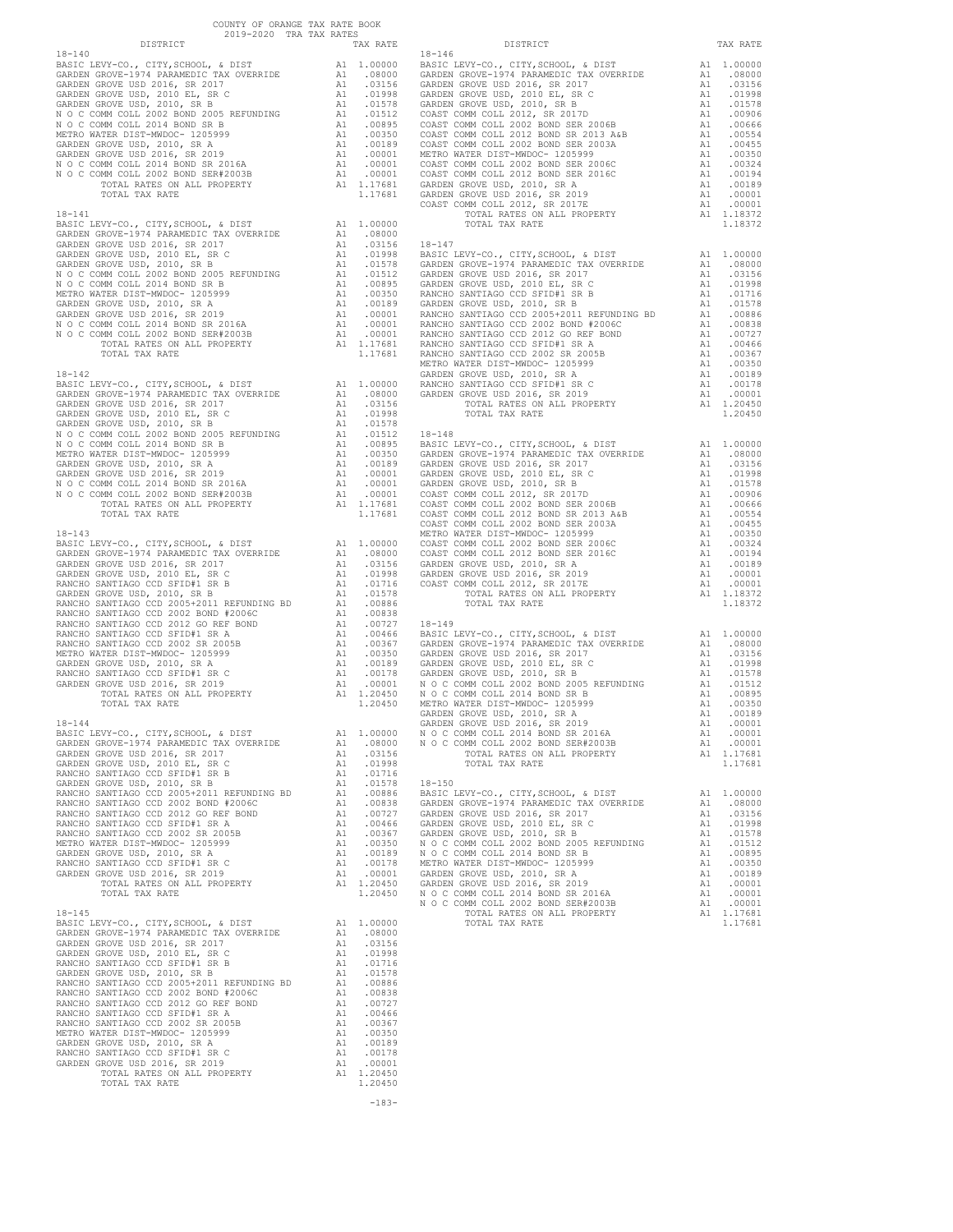| COUNTY OF ORANGE TAX RATE BOOK<br>2019-2020 TRA TAX RATES |          |          |          |
|-----------------------------------------------------------|----------|----------|----------|
| DISTRICT                                                  | TAX RATE | DISTRICT | TAX RATE |
|                                                           |          |          |          |
|                                                           |          |          |          |
|                                                           |          |          |          |
|                                                           |          |          |          |
|                                                           |          |          |          |
|                                                           |          |          |          |
|                                                           |          |          |          |
|                                                           |          |          |          |
|                                                           |          |          |          |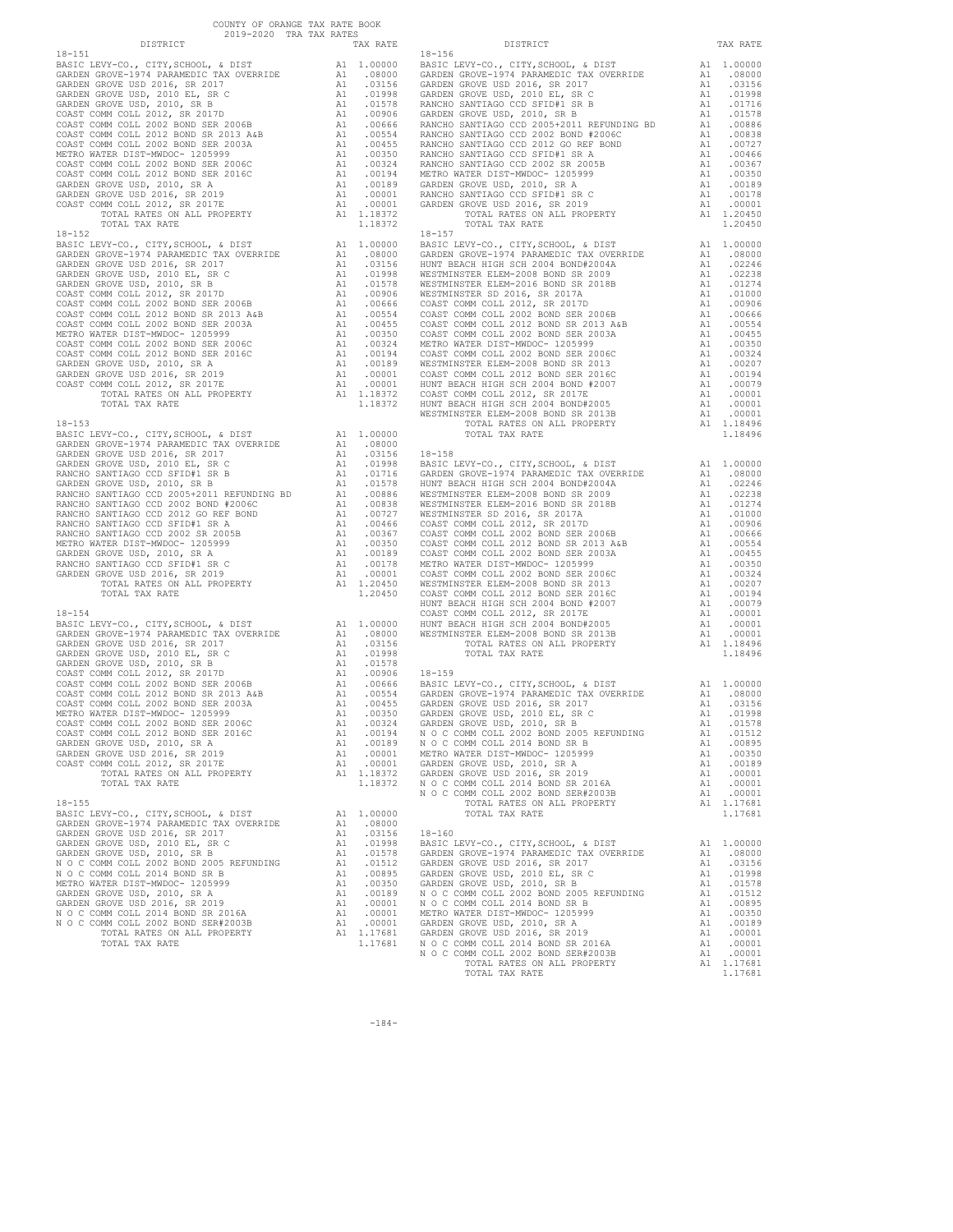| COUNTY OF ORANGE TAX RATE BOOK<br>2019-2020 TRA TAX RATES |          |                                                                                                                                                                                                                                                                                                                    |          |
|-----------------------------------------------------------|----------|--------------------------------------------------------------------------------------------------------------------------------------------------------------------------------------------------------------------------------------------------------------------------------------------------------------------|----------|
| DISTRICT<br>$18 - 161$                                    | TAX RATE | DISTRICT<br>18-166                                                                                                                                                                                                                                                                                                 | TAX RATE |
|                                                           |          |                                                                                                                                                                                                                                                                                                                    |          |
|                                                           |          |                                                                                                                                                                                                                                                                                                                    |          |
|                                                           |          |                                                                                                                                                                                                                                                                                                                    |          |
|                                                           |          |                                                                                                                                                                                                                                                                                                                    |          |
|                                                           |          |                                                                                                                                                                                                                                                                                                                    |          |
|                                                           |          |                                                                                                                                                                                                                                                                                                                    |          |
|                                                           |          |                                                                                                                                                                                                                                                                                                                    |          |
|                                                           |          |                                                                                                                                                                                                                                                                                                                    |          |
|                                                           |          |                                                                                                                                                                                                                                                                                                                    |          |
|                                                           |          |                                                                                                                                                                                                                                                                                                                    |          |
|                                                           |          |                                                                                                                                                                                                                                                                                                                    |          |
|                                                           |          |                                                                                                                                                                                                                                                                                                                    |          |
|                                                           |          |                                                                                                                                                                                                                                                                                                                    |          |
|                                                           |          |                                                                                                                                                                                                                                                                                                                    |          |
|                                                           |          |                                                                                                                                                                                                                                                                                                                    |          |
|                                                           |          |                                                                                                                                                                                                                                                                                                                    |          |
|                                                           |          |                                                                                                                                                                                                                                                                                                                    |          |
|                                                           |          |                                                                                                                                                                                                                                                                                                                    |          |
|                                                           |          |                                                                                                                                                                                                                                                                                                                    |          |
|                                                           |          |                                                                                                                                                                                                                                                                                                                    |          |
|                                                           |          |                                                                                                                                                                                                                                                                                                                    |          |
|                                                           |          |                                                                                                                                                                                                                                                                                                                    |          |
|                                                           |          |                                                                                                                                                                                                                                                                                                                    |          |
|                                                           |          |                                                                                                                                                                                                                                                                                                                    |          |
|                                                           |          |                                                                                                                                                                                                                                                                                                                    |          |
|                                                           |          |                                                                                                                                                                                                                                                                                                                    |          |
|                                                           |          |                                                                                                                                                                                                                                                                                                                    |          |
|                                                           |          |                                                                                                                                                                                                                                                                                                                    |          |
|                                                           |          |                                                                                                                                                                                                                                                                                                                    |          |
|                                                           |          |                                                                                                                                                                                                                                                                                                                    |          |
|                                                           |          |                                                                                                                                                                                                                                                                                                                    |          |
|                                                           |          | $\begin{tabular}{cccccc} TOTAL RATES ON ALL PROBERTY & & & & & 1.18372 & 18-169 & & & & 1.18372 & 18-169 & & & & 1.18372 & 18-169 & & & & 1.100000 & 18-164 & & & & 1.00000 & 18-164 & & & & 1.00000 & 18-164 & & & & 1.00000 & 18-164 & & & & 1.00000 & 18-164 & & & & 1.00000 & 18-164 & & & & 1.00000 & 18-164$ |          |
|                                                           |          |                                                                                                                                                                                                                                                                                                                    |          |
|                                                           |          |                                                                                                                                                                                                                                                                                                                    |          |
|                                                           |          |                                                                                                                                                                                                                                                                                                                    |          |
|                                                           |          |                                                                                                                                                                                                                                                                                                                    |          |
|                                                           |          |                                                                                                                                                                                                                                                                                                                    |          |
|                                                           |          |                                                                                                                                                                                                                                                                                                                    |          |
|                                                           |          |                                                                                                                                                                                                                                                                                                                    |          |
|                                                           |          |                                                                                                                                                                                                                                                                                                                    |          |
|                                                           |          |                                                                                                                                                                                                                                                                                                                    |          |
|                                                           |          |                                                                                                                                                                                                                                                                                                                    |          |
|                                                           |          |                                                                                                                                                                                                                                                                                                                    |          |
|                                                           |          |                                                                                                                                                                                                                                                                                                                    |          |
|                                                           |          |                                                                                                                                                                                                                                                                                                                    |          |
|                                                           |          |                                                                                                                                                                                                                                                                                                                    |          |
|                                                           |          |                                                                                                                                                                                                                                                                                                                    |          |
|                                                           |          |                                                                                                                                                                                                                                                                                                                    |          |
|                                                           |          |                                                                                                                                                                                                                                                                                                                    |          |
|                                                           |          |                                                                                                                                                                                                                                                                                                                    |          |
|                                                           |          |                                                                                                                                                                                                                                                                                                                    |          |
|                                                           |          |                                                                                                                                                                                                                                                                                                                    |          |
|                                                           |          |                                                                                                                                                                                                                                                                                                                    |          |
|                                                           |          |                                                                                                                                                                                                                                                                                                                    |          |
|                                                           |          |                                                                                                                                                                                                                                                                                                                    |          |
|                                                           |          |                                                                                                                                                                                                                                                                                                                    |          |
|                                                           |          |                                                                                                                                                                                                                                                                                                                    |          |
|                                                           |          |                                                                                                                                                                                                                                                                                                                    |          |
|                                                           |          |                                                                                                                                                                                                                                                                                                                    |          |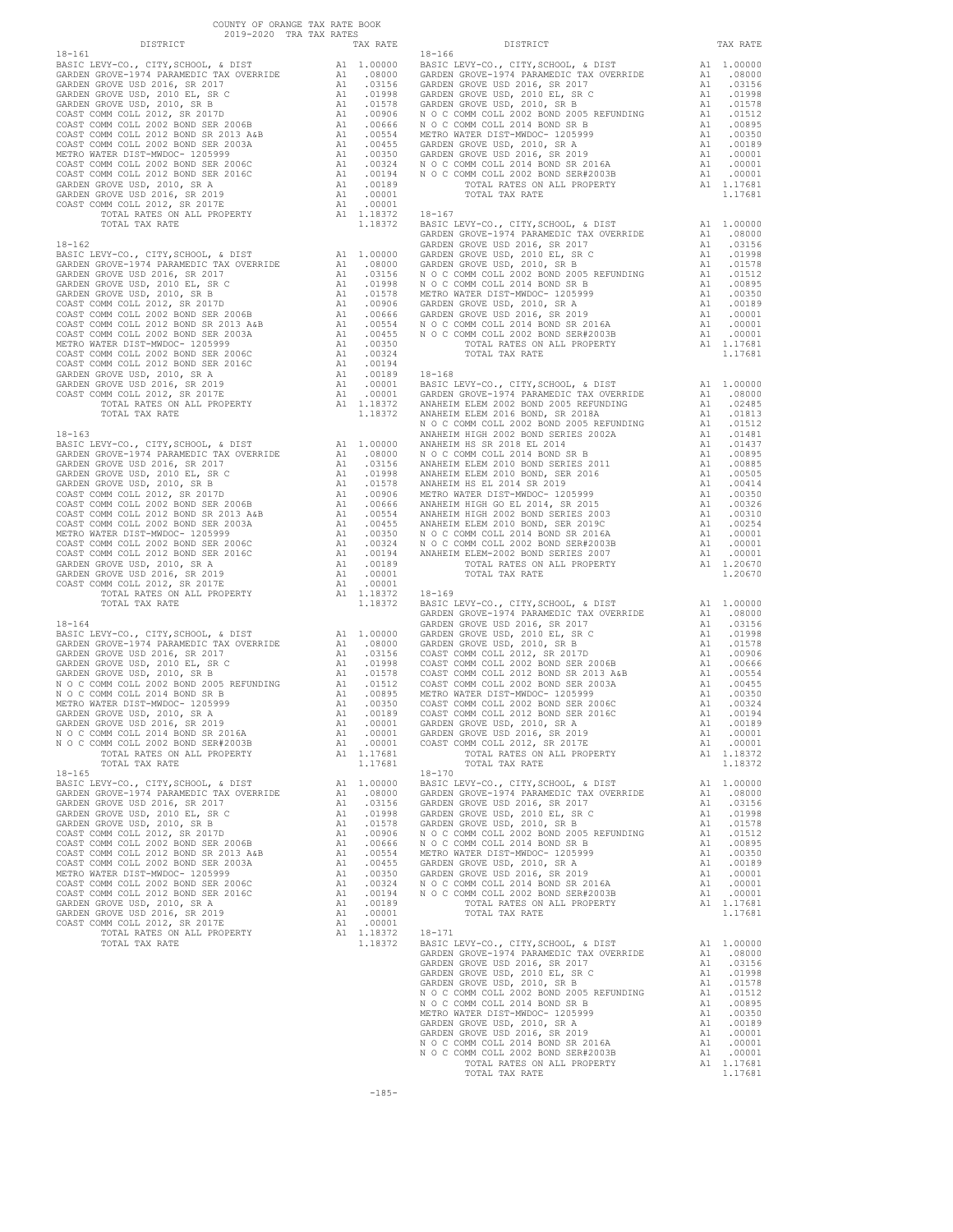| DISTRICT   | 2019-2020 TRA TAX RATES | TAX RATE | DISTRICT   | TAX RATE |
|------------|-------------------------|----------|------------|----------|
| $18 - 172$ |                         |          | $18 - 177$ |          |
|            |                         |          |            |          |
|            |                         |          |            |          |
|            |                         |          |            |          |
|            |                         |          |            |          |
|            |                         |          |            |          |
|            |                         |          |            |          |
|            |                         |          |            |          |
|            |                         |          |            |          |
|            |                         |          |            |          |
|            |                         |          |            |          |
|            |                         |          |            |          |
|            |                         |          |            |          |
|            |                         |          |            |          |
|            |                         |          |            |          |
|            |                         |          |            |          |
|            |                         |          |            |          |
|            |                         |          |            |          |
|            |                         |          |            |          |
|            |                         |          |            |          |
|            |                         |          |            |          |
|            |                         |          |            |          |
|            |                         |          |            |          |
|            |                         |          |            |          |
|            |                         |          |            |          |
|            |                         |          |            |          |
|            |                         |          |            |          |
|            |                         |          |            |          |
|            |                         |          |            |          |
|            |                         |          |            |          |
|            |                         |          |            |          |
|            |                         |          |            |          |
|            |                         |          |            |          |
|            |                         |          |            |          |
|            |                         |          |            |          |
|            |                         |          |            |          |
|            |                         |          |            |          |
|            |                         |          |            |          |
|            |                         |          |            |          |
|            |                         |          |            |          |
|            |                         |          |            |          |
|            |                         |          |            |          |
|            |                         |          |            |          |
|            |                         |          |            |          |
|            |                         |          |            |          |
|            |                         |          |            |          |
|            |                         |          |            |          |
|            |                         |          |            |          |
|            |                         |          |            |          |
|            |                         |          |            |          |
|            |                         |          |            |          |
|            |                         |          |            |          |
|            |                         |          |            |          |
|            |                         |          |            |          |
|            |                         |          |            |          |
|            |                         |          |            |          |
|            |                         |          |            |          |
|            |                         |          |            |          |
|            |                         |          |            |          |
|            |                         |          |            |          |
|            |                         |          |            |          |
|            |                         |          |            |          |
|            |                         |          |            |          |
|            |                         |          |            |          |
|            |                         |          |            |          |
|            |                         |          |            |          |
|            |                         |          |            |          |
|            |                         |          |            |          |
|            |                         |          |            |          |
|            |                         |          |            |          |
|            |                         |          |            |          |
|            |                         |          |            |          |
|            |                         |          |            |          |
|            |                         |          |            |          |
|            |                         |          |            |          |
|            |                         |          |            |          |
|            |                         |          |            |          |
|            |                         |          |            |          |
|            |                         |          |            |          |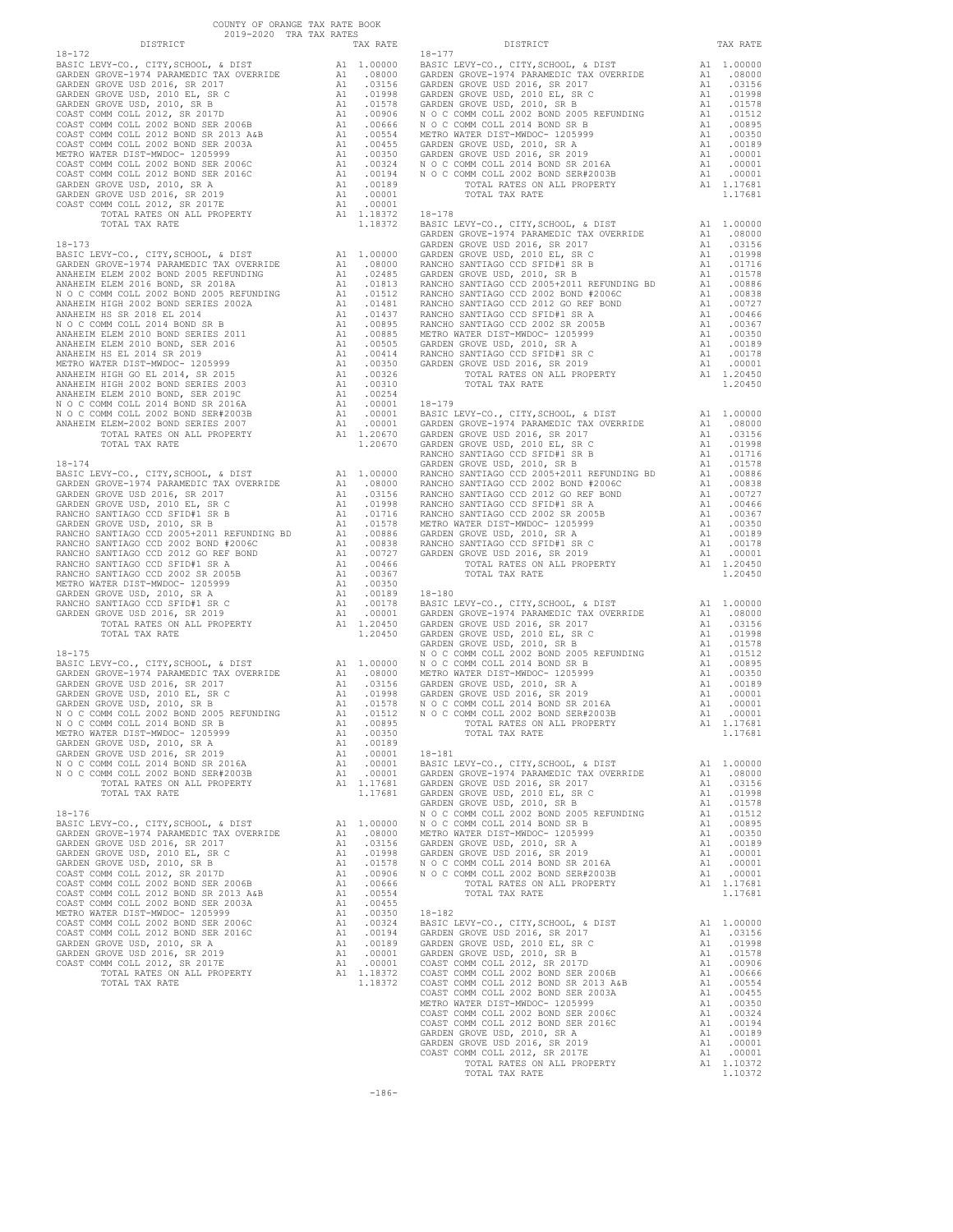| COUNTY OF ORANGE TAX RATE BOOK<br>2019-2020 TRA TAX RATES |  |  |  |
|-----------------------------------------------------------|--|--|--|
|                                                           |  |  |  |
|                                                           |  |  |  |
|                                                           |  |  |  |
|                                                           |  |  |  |
|                                                           |  |  |  |
|                                                           |  |  |  |
|                                                           |  |  |  |
|                                                           |  |  |  |
|                                                           |  |  |  |
|                                                           |  |  |  |
|                                                           |  |  |  |
|                                                           |  |  |  |
|                                                           |  |  |  |
|                                                           |  |  |  |
|                                                           |  |  |  |
|                                                           |  |  |  |
|                                                           |  |  |  |
|                                                           |  |  |  |
|                                                           |  |  |  |
|                                                           |  |  |  |
|                                                           |  |  |  |
|                                                           |  |  |  |
|                                                           |  |  |  |
|                                                           |  |  |  |
|                                                           |  |  |  |
|                                                           |  |  |  |
|                                                           |  |  |  |
|                                                           |  |  |  |
|                                                           |  |  |  |
|                                                           |  |  |  |
|                                                           |  |  |  |
|                                                           |  |  |  |
|                                                           |  |  |  |
|                                                           |  |  |  |
|                                                           |  |  |  |
|                                                           |  |  |  |
|                                                           |  |  |  |
|                                                           |  |  |  |
|                                                           |  |  |  |
|                                                           |  |  |  |
|                                                           |  |  |  |
|                                                           |  |  |  |
|                                                           |  |  |  |
|                                                           |  |  |  |
|                                                           |  |  |  |
|                                                           |  |  |  |
|                                                           |  |  |  |
|                                                           |  |  |  |
|                                                           |  |  |  |
|                                                           |  |  |  |
|                                                           |  |  |  |
|                                                           |  |  |  |
|                                                           |  |  |  |
|                                                           |  |  |  |
|                                                           |  |  |  |
|                                                           |  |  |  |
|                                                           |  |  |  |
|                                                           |  |  |  |
|                                                           |  |  |  |
|                                                           |  |  |  |
|                                                           |  |  |  |
|                                                           |  |  |  |
|                                                           |  |  |  |
|                                                           |  |  |  |
|                                                           |  |  |  |
|                                                           |  |  |  |
|                                                           |  |  |  |
|                                                           |  |  |  |
|                                                           |  |  |  |
|                                                           |  |  |  |
|                                                           |  |  |  |
|                                                           |  |  |  |
|                                                           |  |  |  |
|                                                           |  |  |  |
|                                                           |  |  |  |
|                                                           |  |  |  |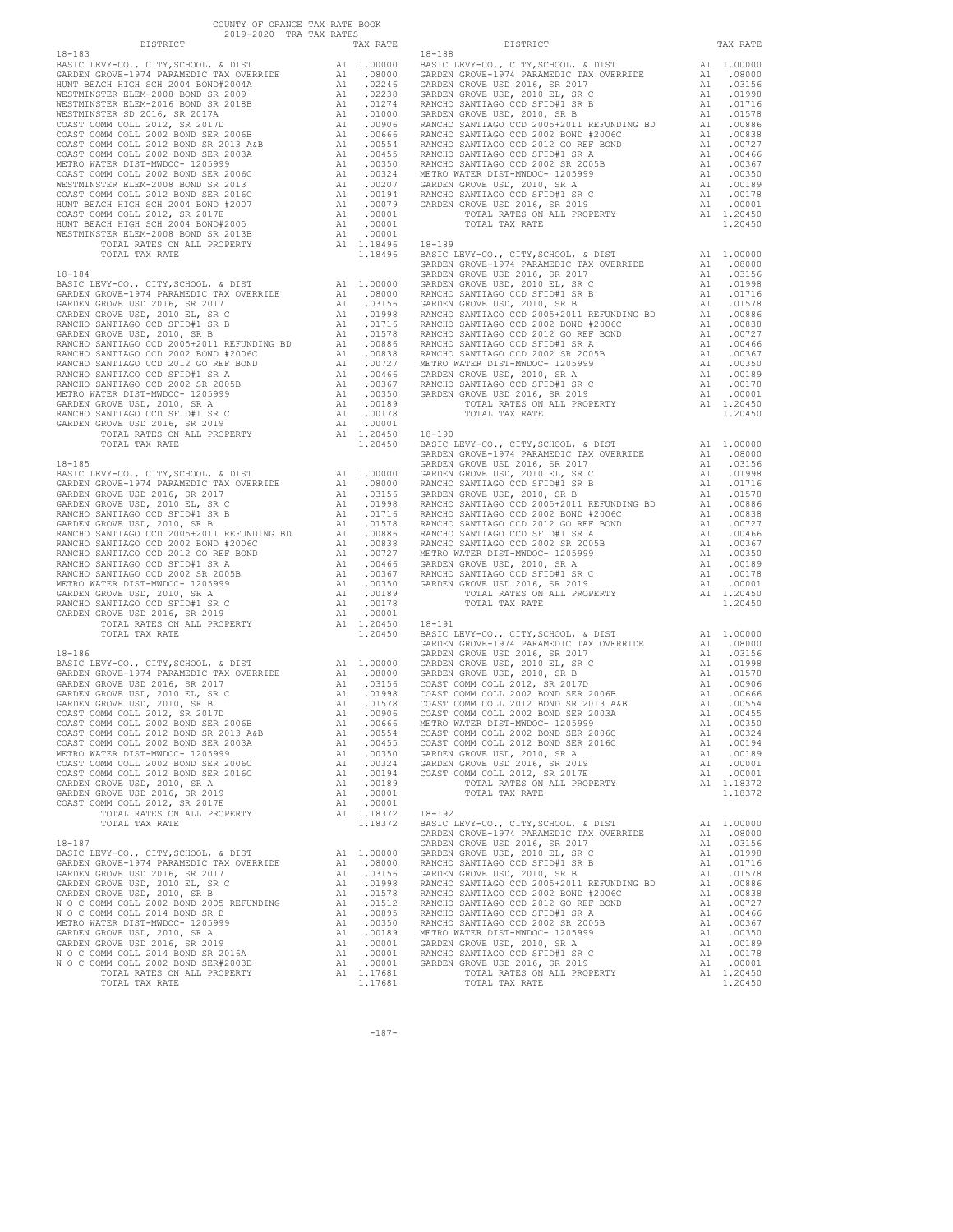| COUNTY OF ORANGE TAX RATE BOOK |  |                                                                                                                                                                                                                                                                                                                                                                                                                        |  |
|--------------------------------|--|------------------------------------------------------------------------------------------------------------------------------------------------------------------------------------------------------------------------------------------------------------------------------------------------------------------------------------------------------------------------------------------------------------------------|--|
|                                |  |                                                                                                                                                                                                                                                                                                                                                                                                                        |  |
|                                |  |                                                                                                                                                                                                                                                                                                                                                                                                                        |  |
|                                |  |                                                                                                                                                                                                                                                                                                                                                                                                                        |  |
|                                |  |                                                                                                                                                                                                                                                                                                                                                                                                                        |  |
|                                |  |                                                                                                                                                                                                                                                                                                                                                                                                                        |  |
|                                |  |                                                                                                                                                                                                                                                                                                                                                                                                                        |  |
|                                |  |                                                                                                                                                                                                                                                                                                                                                                                                                        |  |
|                                |  |                                                                                                                                                                                                                                                                                                                                                                                                                        |  |
|                                |  |                                                                                                                                                                                                                                                                                                                                                                                                                        |  |
|                                |  |                                                                                                                                                                                                                                                                                                                                                                                                                        |  |
|                                |  |                                                                                                                                                                                                                                                                                                                                                                                                                        |  |
|                                |  |                                                                                                                                                                                                                                                                                                                                                                                                                        |  |
|                                |  |                                                                                                                                                                                                                                                                                                                                                                                                                        |  |
|                                |  |                                                                                                                                                                                                                                                                                                                                                                                                                        |  |
|                                |  |                                                                                                                                                                                                                                                                                                                                                                                                                        |  |
|                                |  |                                                                                                                                                                                                                                                                                                                                                                                                                        |  |
|                                |  |                                                                                                                                                                                                                                                                                                                                                                                                                        |  |
|                                |  |                                                                                                                                                                                                                                                                                                                                                                                                                        |  |
|                                |  |                                                                                                                                                                                                                                                                                                                                                                                                                        |  |
|                                |  |                                                                                                                                                                                                                                                                                                                                                                                                                        |  |
|                                |  |                                                                                                                                                                                                                                                                                                                                                                                                                        |  |
|                                |  |                                                                                                                                                                                                                                                                                                                                                                                                                        |  |
|                                |  |                                                                                                                                                                                                                                                                                                                                                                                                                        |  |
|                                |  |                                                                                                                                                                                                                                                                                                                                                                                                                        |  |
|                                |  |                                                                                                                                                                                                                                                                                                                                                                                                                        |  |
|                                |  |                                                                                                                                                                                                                                                                                                                                                                                                                        |  |
|                                |  |                                                                                                                                                                                                                                                                                                                                                                                                                        |  |
|                                |  |                                                                                                                                                                                                                                                                                                                                                                                                                        |  |
|                                |  |                                                                                                                                                                                                                                                                                                                                                                                                                        |  |
|                                |  |                                                                                                                                                                                                                                                                                                                                                                                                                        |  |
|                                |  |                                                                                                                                                                                                                                                                                                                                                                                                                        |  |
|                                |  |                                                                                                                                                                                                                                                                                                                                                                                                                        |  |
|                                |  |                                                                                                                                                                                                                                                                                                                                                                                                                        |  |
|                                |  |                                                                                                                                                                                                                                                                                                                                                                                                                        |  |
|                                |  |                                                                                                                                                                                                                                                                                                                                                                                                                        |  |
|                                |  |                                                                                                                                                                                                                                                                                                                                                                                                                        |  |
|                                |  |                                                                                                                                                                                                                                                                                                                                                                                                                        |  |
|                                |  |                                                                                                                                                                                                                                                                                                                                                                                                                        |  |
|                                |  |                                                                                                                                                                                                                                                                                                                                                                                                                        |  |
|                                |  |                                                                                                                                                                                                                                                                                                                                                                                                                        |  |
|                                |  |                                                                                                                                                                                                                                                                                                                                                                                                                        |  |
|                                |  |                                                                                                                                                                                                                                                                                                                                                                                                                        |  |
|                                |  |                                                                                                                                                                                                                                                                                                                                                                                                                        |  |
|                                |  |                                                                                                                                                                                                                                                                                                                                                                                                                        |  |
|                                |  |                                                                                                                                                                                                                                                                                                                                                                                                                        |  |
|                                |  |                                                                                                                                                                                                                                                                                                                                                                                                                        |  |
|                                |  |                                                                                                                                                                                                                                                                                                                                                                                                                        |  |
|                                |  |                                                                                                                                                                                                                                                                                                                                                                                                                        |  |
|                                |  |                                                                                                                                                                                                                                                                                                                                                                                                                        |  |
|                                |  |                                                                                                                                                                                                                                                                                                                                                                                                                        |  |
|                                |  |                                                                                                                                                                                                                                                                                                                                                                                                                        |  |
|                                |  |                                                                                                                                                                                                                                                                                                                                                                                                                        |  |
|                                |  |                                                                                                                                                                                                                                                                                                                                                                                                                        |  |
|                                |  |                                                                                                                                                                                                                                                                                                                                                                                                                        |  |
|                                |  |                                                                                                                                                                                                                                                                                                                                                                                                                        |  |
|                                |  |                                                                                                                                                                                                                                                                                                                                                                                                                        |  |
|                                |  |                                                                                                                                                                                                                                                                                                                                                                                                                        |  |
|                                |  |                                                                                                                                                                                                                                                                                                                                                                                                                        |  |
|                                |  |                                                                                                                                                                                                                                                                                                                                                                                                                        |  |
|                                |  |                                                                                                                                                                                                                                                                                                                                                                                                                        |  |
|                                |  |                                                                                                                                                                                                                                                                                                                                                                                                                        |  |
|                                |  |                                                                                                                                                                                                                                                                                                                                                                                                                        |  |
|                                |  |                                                                                                                                                                                                                                                                                                                                                                                                                        |  |
|                                |  | $\begin{array}{cccccccc} \text{RAMCGC SARTING CCT2 O02, COMD 42006-0.50085} & \text{AA} & 0.00538 & \text{GAMDR} & \text{GAMDR} & \text{GAMDR} & \text{GAMDR} & \text{GAMDR} & \text{GAMDR} & \text{GAMDR} & \text{GAMDR} & \text{GAMDR} & \text{GAMDR} & \text{GAMDR} & \text{GAMDR} & \text{GAMDR} & \text{GAMDR} & \text{GAMDR} & \text{GAMDR} & \text{GAMDR} & \text{GAMDR} & \text{GAMDR} & \text{GAMDR} & \text$ |  |
|                                |  |                                                                                                                                                                                                                                                                                                                                                                                                                        |  |
|                                |  |                                                                                                                                                                                                                                                                                                                                                                                                                        |  |
|                                |  |                                                                                                                                                                                                                                                                                                                                                                                                                        |  |
|                                |  |                                                                                                                                                                                                                                                                                                                                                                                                                        |  |
|                                |  |                                                                                                                                                                                                                                                                                                                                                                                                                        |  |
|                                |  |                                                                                                                                                                                                                                                                                                                                                                                                                        |  |
|                                |  |                                                                                                                                                                                                                                                                                                                                                                                                                        |  |
|                                |  |                                                                                                                                                                                                                                                                                                                                                                                                                        |  |
|                                |  |                                                                                                                                                                                                                                                                                                                                                                                                                        |  |
|                                |  |                                                                                                                                                                                                                                                                                                                                                                                                                        |  |
|                                |  |                                                                                                                                                                                                                                                                                                                                                                                                                        |  |
|                                |  |                                                                                                                                                                                                                                                                                                                                                                                                                        |  |
|                                |  |                                                                                                                                                                                                                                                                                                                                                                                                                        |  |
|                                |  |                                                                                                                                                                                                                                                                                                                                                                                                                        |  |
|                                |  |                                                                                                                                                                                                                                                                                                                                                                                                                        |  |
|                                |  |                                                                                                                                                                                                                                                                                                                                                                                                                        |  |
|                                |  |                                                                                                                                                                                                                                                                                                                                                                                                                        |  |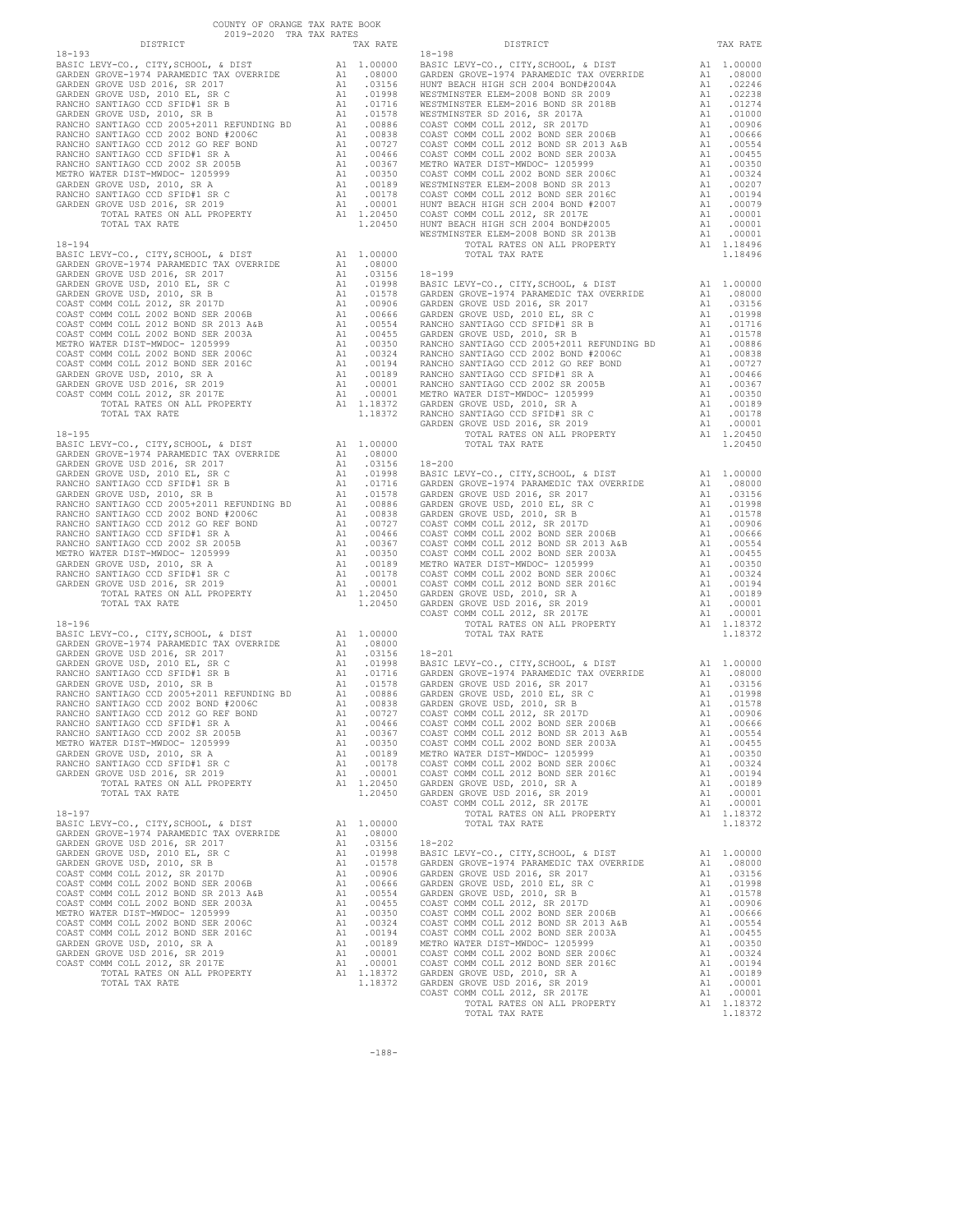| COUNTY OF ORANGE TAX RATE BOOK<br>2019-2020 TRA TAX RATES |          |                                                                                                                                                                                                                                          |          |
|-----------------------------------------------------------|----------|------------------------------------------------------------------------------------------------------------------------------------------------------------------------------------------------------------------------------------------|----------|
| DISTRICT<br>$18 - 203$                                    | TAX RATE | DISTRICT<br>$18 - 208$                                                                                                                                                                                                                   | TAX RATE |
|                                                           |          |                                                                                                                                                                                                                                          |          |
|                                                           |          |                                                                                                                                                                                                                                          |          |
|                                                           |          |                                                                                                                                                                                                                                          |          |
|                                                           |          |                                                                                                                                                                                                                                          |          |
|                                                           |          | METRO WATER DIST-198020-1 2005999<br>COART COME COLL 2002 DOND SER 2016<br>COART COME COLL 2002 DOND SER 2016<br>CARDER GEORE (2003 DOND SER 2016)<br>CARDER GEORE (2003 DOND SER 2019<br>CARDER GEORE (2003 DOND SER 2019<br>COART COME |          |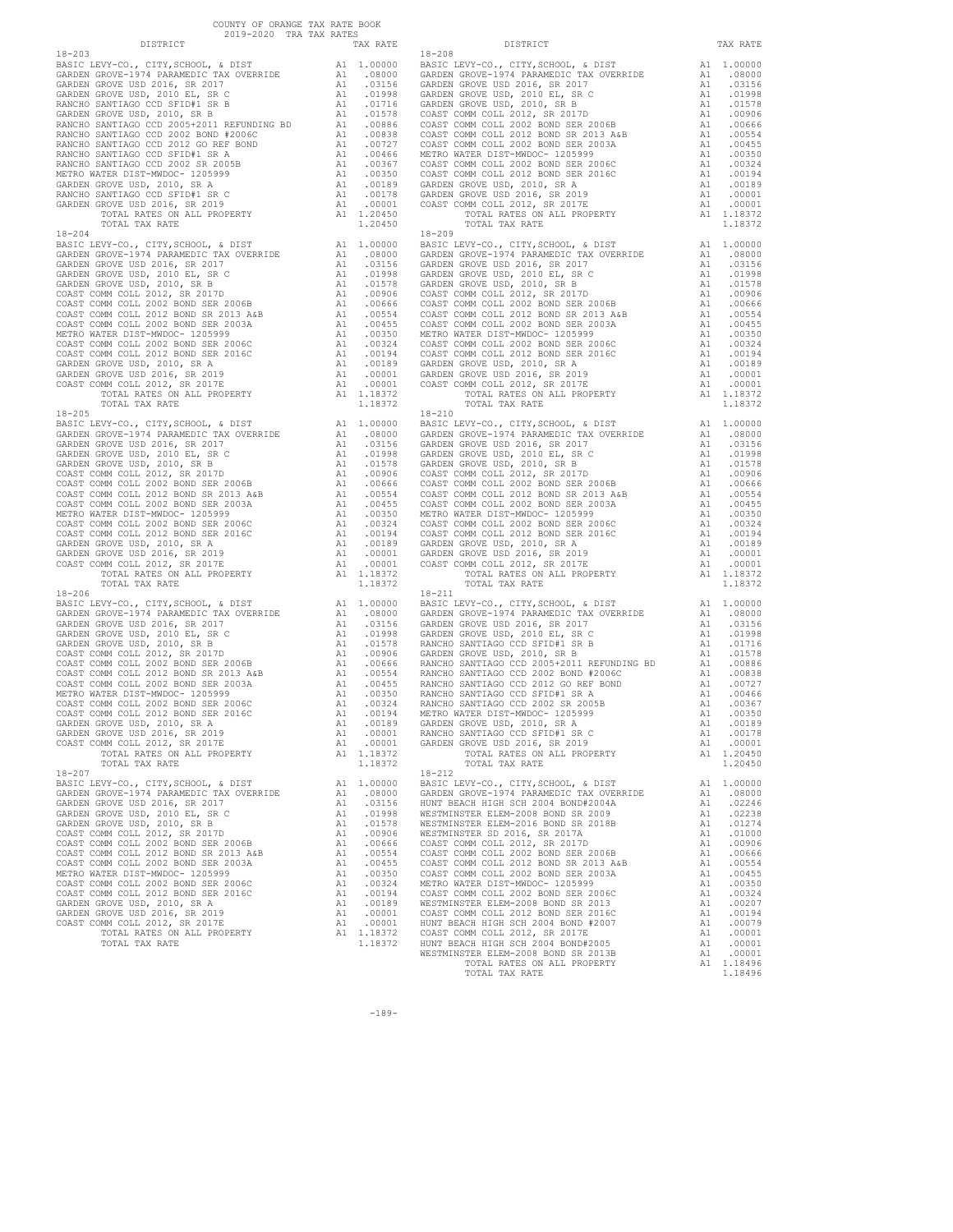| COUNTY OF ORANGE TAX RATE BOOK |  |                                                                                                                                                                                                                                                                                                                                                                                                                        |  |
|--------------------------------|--|------------------------------------------------------------------------------------------------------------------------------------------------------------------------------------------------------------------------------------------------------------------------------------------------------------------------------------------------------------------------------------------------------------------------|--|
|                                |  |                                                                                                                                                                                                                                                                                                                                                                                                                        |  |
|                                |  |                                                                                                                                                                                                                                                                                                                                                                                                                        |  |
|                                |  |                                                                                                                                                                                                                                                                                                                                                                                                                        |  |
|                                |  |                                                                                                                                                                                                                                                                                                                                                                                                                        |  |
|                                |  |                                                                                                                                                                                                                                                                                                                                                                                                                        |  |
|                                |  |                                                                                                                                                                                                                                                                                                                                                                                                                        |  |
|                                |  |                                                                                                                                                                                                                                                                                                                                                                                                                        |  |
|                                |  |                                                                                                                                                                                                                                                                                                                                                                                                                        |  |
|                                |  |                                                                                                                                                                                                                                                                                                                                                                                                                        |  |
|                                |  |                                                                                                                                                                                                                                                                                                                                                                                                                        |  |
|                                |  |                                                                                                                                                                                                                                                                                                                                                                                                                        |  |
|                                |  |                                                                                                                                                                                                                                                                                                                                                                                                                        |  |
|                                |  |                                                                                                                                                                                                                                                                                                                                                                                                                        |  |
|                                |  |                                                                                                                                                                                                                                                                                                                                                                                                                        |  |
|                                |  |                                                                                                                                                                                                                                                                                                                                                                                                                        |  |
|                                |  |                                                                                                                                                                                                                                                                                                                                                                                                                        |  |
|                                |  |                                                                                                                                                                                                                                                                                                                                                                                                                        |  |
|                                |  |                                                                                                                                                                                                                                                                                                                                                                                                                        |  |
|                                |  |                                                                                                                                                                                                                                                                                                                                                                                                                        |  |
|                                |  |                                                                                                                                                                                                                                                                                                                                                                                                                        |  |
|                                |  |                                                                                                                                                                                                                                                                                                                                                                                                                        |  |
|                                |  |                                                                                                                                                                                                                                                                                                                                                                                                                        |  |
|                                |  |                                                                                                                                                                                                                                                                                                                                                                                                                        |  |
|                                |  |                                                                                                                                                                                                                                                                                                                                                                                                                        |  |
|                                |  |                                                                                                                                                                                                                                                                                                                                                                                                                        |  |
|                                |  |                                                                                                                                                                                                                                                                                                                                                                                                                        |  |
|                                |  |                                                                                                                                                                                                                                                                                                                                                                                                                        |  |
|                                |  |                                                                                                                                                                                                                                                                                                                                                                                                                        |  |
|                                |  |                                                                                                                                                                                                                                                                                                                                                                                                                        |  |
|                                |  |                                                                                                                                                                                                                                                                                                                                                                                                                        |  |
|                                |  |                                                                                                                                                                                                                                                                                                                                                                                                                        |  |
|                                |  |                                                                                                                                                                                                                                                                                                                                                                                                                        |  |
|                                |  |                                                                                                                                                                                                                                                                                                                                                                                                                        |  |
|                                |  |                                                                                                                                                                                                                                                                                                                                                                                                                        |  |
|                                |  |                                                                                                                                                                                                                                                                                                                                                                                                                        |  |
|                                |  |                                                                                                                                                                                                                                                                                                                                                                                                                        |  |
|                                |  |                                                                                                                                                                                                                                                                                                                                                                                                                        |  |
|                                |  |                                                                                                                                                                                                                                                                                                                                                                                                                        |  |
|                                |  |                                                                                                                                                                                                                                                                                                                                                                                                                        |  |
|                                |  |                                                                                                                                                                                                                                                                                                                                                                                                                        |  |
|                                |  |                                                                                                                                                                                                                                                                                                                                                                                                                        |  |
|                                |  |                                                                                                                                                                                                                                                                                                                                                                                                                        |  |
|                                |  |                                                                                                                                                                                                                                                                                                                                                                                                                        |  |
|                                |  |                                                                                                                                                                                                                                                                                                                                                                                                                        |  |
|                                |  |                                                                                                                                                                                                                                                                                                                                                                                                                        |  |
|                                |  |                                                                                                                                                                                                                                                                                                                                                                                                                        |  |
|                                |  |                                                                                                                                                                                                                                                                                                                                                                                                                        |  |
|                                |  |                                                                                                                                                                                                                                                                                                                                                                                                                        |  |
|                                |  |                                                                                                                                                                                                                                                                                                                                                                                                                        |  |
|                                |  | $\begin{array}{cccccccccccc} \textbf{CMSR} & \textbf{CMSR} & \textbf{SMSR} & \textbf{SMSR} & \textbf{SMSR} & \textbf{SMSR} & \textbf{SMSR} & \textbf{SMSR} & \textbf{SMSR} & \textbf{SMSR} & \textbf{SMSR} & \textbf{SMSR} & \textbf{SMSR} & \textbf{SMSR} & \textbf{SMSR} & \textbf{SMSR} & \textbf{SMSR} & \textbf{SMSR} & \textbf{SMSR} & \textbf{SMSR} & \textbf{SMSR} & \textbf{SMSR} & \textbf{SMSR} & \textbf{$ |  |
|                                |  |                                                                                                                                                                                                                                                                                                                                                                                                                        |  |
|                                |  |                                                                                                                                                                                                                                                                                                                                                                                                                        |  |
|                                |  |                                                                                                                                                                                                                                                                                                                                                                                                                        |  |
|                                |  |                                                                                                                                                                                                                                                                                                                                                                                                                        |  |
|                                |  |                                                                                                                                                                                                                                                                                                                                                                                                                        |  |
|                                |  |                                                                                                                                                                                                                                                                                                                                                                                                                        |  |
|                                |  |                                                                                                                                                                                                                                                                                                                                                                                                                        |  |
|                                |  |                                                                                                                                                                                                                                                                                                                                                                                                                        |  |
|                                |  |                                                                                                                                                                                                                                                                                                                                                                                                                        |  |
|                                |  |                                                                                                                                                                                                                                                                                                                                                                                                                        |  |
|                                |  |                                                                                                                                                                                                                                                                                                                                                                                                                        |  |
|                                |  |                                                                                                                                                                                                                                                                                                                                                                                                                        |  |
|                                |  |                                                                                                                                                                                                                                                                                                                                                                                                                        |  |
|                                |  |                                                                                                                                                                                                                                                                                                                                                                                                                        |  |
|                                |  |                                                                                                                                                                                                                                                                                                                                                                                                                        |  |
|                                |  |                                                                                                                                                                                                                                                                                                                                                                                                                        |  |
|                                |  |                                                                                                                                                                                                                                                                                                                                                                                                                        |  |
|                                |  |                                                                                                                                                                                                                                                                                                                                                                                                                        |  |
|                                |  |                                                                                                                                                                                                                                                                                                                                                                                                                        |  |
|                                |  |                                                                                                                                                                                                                                                                                                                                                                                                                        |  |
|                                |  |                                                                                                                                                                                                                                                                                                                                                                                                                        |  |
|                                |  |                                                                                                                                                                                                                                                                                                                                                                                                                        |  |
|                                |  |                                                                                                                                                                                                                                                                                                                                                                                                                        |  |
|                                |  |                                                                                                                                                                                                                                                                                                                                                                                                                        |  |
|                                |  |                                                                                                                                                                                                                                                                                                                                                                                                                        |  |
|                                |  |                                                                                                                                                                                                                                                                                                                                                                                                                        |  |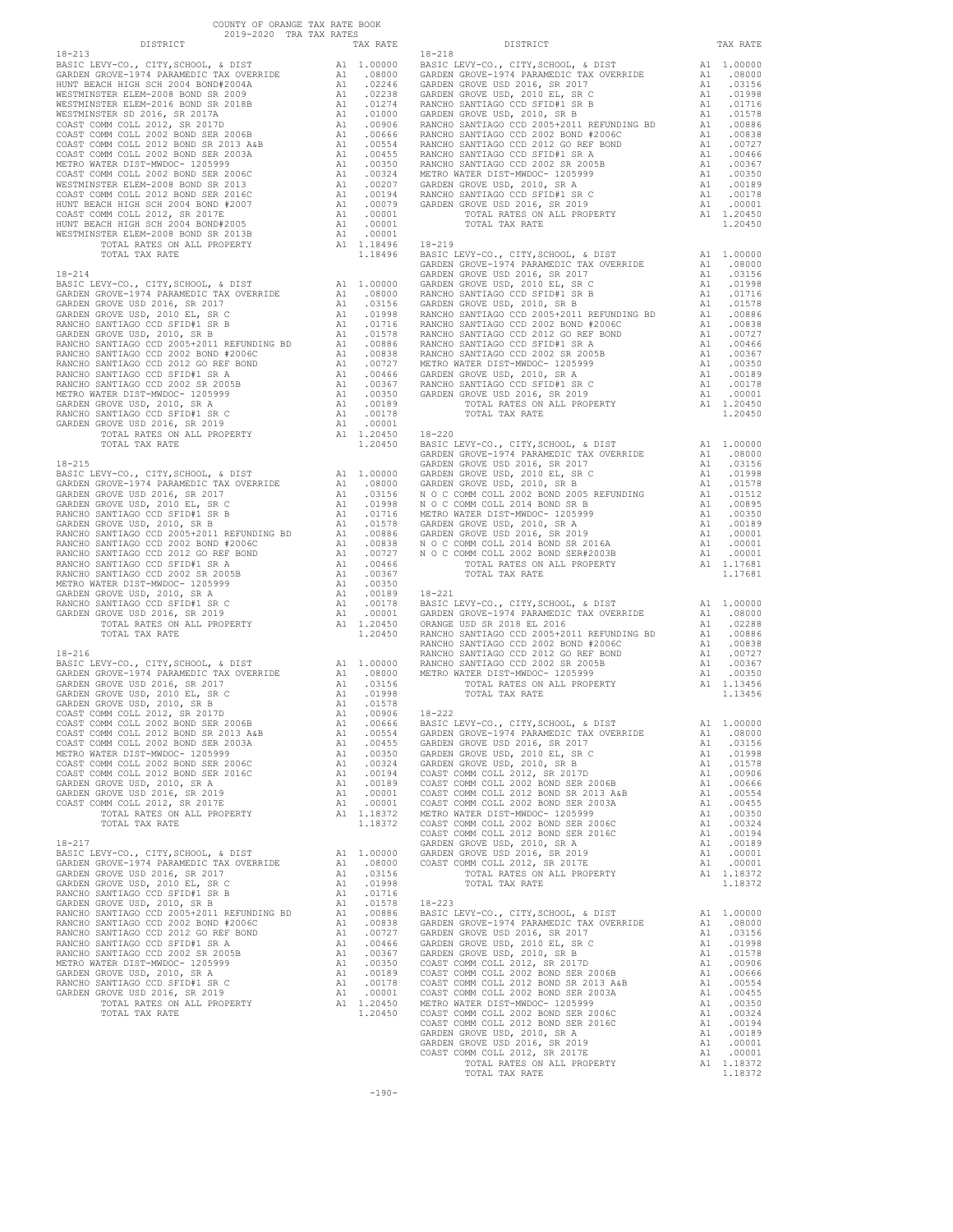| COUNTY OF ORANGE TAX RATE BOOK<br>2019-2020 TRA TAX RATES |          |                                                                                                                                                                                                                                     |          |
|-----------------------------------------------------------|----------|-------------------------------------------------------------------------------------------------------------------------------------------------------------------------------------------------------------------------------------|----------|
| DISTRICT<br>$18 - 224$                                    | TAX RATE | DISTRICT<br>$18 - 229$                                                                                                                                                                                                              | TAX RATE |
|                                                           |          |                                                                                                                                                                                                                                     |          |
|                                                           |          |                                                                                                                                                                                                                                     |          |
|                                                           |          |                                                                                                                                                                                                                                     |          |
|                                                           |          |                                                                                                                                                                                                                                     |          |
|                                                           |          |                                                                                                                                                                                                                                     |          |
|                                                           |          |                                                                                                                                                                                                                                     |          |
|                                                           |          |                                                                                                                                                                                                                                     |          |
|                                                           |          |                                                                                                                                                                                                                                     |          |
|                                                           |          |                                                                                                                                                                                                                                     |          |
|                                                           |          |                                                                                                                                                                                                                                     |          |
|                                                           |          |                                                                                                                                                                                                                                     |          |
|                                                           |          |                                                                                                                                                                                                                                     |          |
|                                                           |          |                                                                                                                                                                                                                                     |          |
|                                                           |          |                                                                                                                                                                                                                                     |          |
|                                                           |          |                                                                                                                                                                                                                                     |          |
|                                                           |          |                                                                                                                                                                                                                                     |          |
|                                                           |          |                                                                                                                                                                                                                                     |          |
|                                                           |          |                                                                                                                                                                                                                                     |          |
|                                                           |          |                                                                                                                                                                                                                                     |          |
|                                                           |          |                                                                                                                                                                                                                                     |          |
|                                                           |          |                                                                                                                                                                                                                                     |          |
|                                                           |          |                                                                                                                                                                                                                                     |          |
|                                                           |          |                                                                                                                                                                                                                                     |          |
|                                                           |          |                                                                                                                                                                                                                                     |          |
|                                                           |          |                                                                                                                                                                                                                                     |          |
|                                                           |          |                                                                                                                                                                                                                                     |          |
|                                                           |          |                                                                                                                                                                                                                                     |          |
|                                                           |          |                                                                                                                                                                                                                                     |          |
|                                                           |          |                                                                                                                                                                                                                                     |          |
|                                                           |          |                                                                                                                                                                                                                                     |          |
|                                                           |          |                                                                                                                                                                                                                                     |          |
|                                                           |          |                                                                                                                                                                                                                                     |          |
|                                                           |          |                                                                                                                                                                                                                                     |          |
|                                                           |          |                                                                                                                                                                                                                                     |          |
|                                                           |          |                                                                                                                                                                                                                                     |          |
|                                                           |          |                                                                                                                                                                                                                                     |          |
|                                                           |          |                                                                                                                                                                                                                                     |          |
|                                                           |          |                                                                                                                                                                                                                                     |          |
|                                                           |          |                                                                                                                                                                                                                                     |          |
|                                                           |          |                                                                                                                                                                                                                                     |          |
|                                                           |          |                                                                                                                                                                                                                                     |          |
|                                                           |          |                                                                                                                                                                                                                                     |          |
|                                                           |          |                                                                                                                                                                                                                                     |          |
|                                                           |          |                                                                                                                                                                                                                                     |          |
|                                                           |          |                                                                                                                                                                                                                                     |          |
|                                                           |          |                                                                                                                                                                                                                                     |          |
|                                                           |          |                                                                                                                                                                                                                                     |          |
|                                                           |          |                                                                                                                                                                                                                                     |          |
|                                                           |          |                                                                                                                                                                                                                                     |          |
|                                                           |          |                                                                                                                                                                                                                                     |          |
|                                                           |          |                                                                                                                                                                                                                                     |          |
|                                                           |          |                                                                                                                                                                                                                                     |          |
|                                                           |          |                                                                                                                                                                                                                                     |          |
|                                                           |          |                                                                                                                                                                                                                                     |          |
|                                                           |          |                                                                                                                                                                                                                                     |          |
|                                                           |          |                                                                                                                                                                                                                                     |          |
|                                                           |          |                                                                                                                                                                                                                                     |          |
|                                                           |          |                                                                                                                                                                                                                                     |          |
|                                                           |          |                                                                                                                                                                                                                                     |          |
|                                                           |          |                                                                                                                                                                                                                                     |          |
|                                                           |          |                                                                                                                                                                                                                                     |          |
|                                                           |          |                                                                                                                                                                                                                                     |          |
|                                                           |          |                                                                                                                                                                                                                                     |          |
|                                                           |          |                                                                                                                                                                                                                                     |          |
|                                                           |          |                                                                                                                                                                                                                                     |          |
|                                                           |          |                                                                                                                                                                                                                                     |          |
|                                                           |          |                                                                                                                                                                                                                                     |          |
|                                                           |          |                                                                                                                                                                                                                                     |          |
|                                                           |          |                                                                                                                                                                                                                                     |          |
|                                                           |          |                                                                                                                                                                                                                                     |          |
|                                                           |          |                                                                                                                                                                                                                                     |          |
|                                                           |          | ARACHO SUNTIFICATION COLORIZOR (1991) 1120000<br>MARCHO SUNTIFICATION COLORIZOR (1991) 11200000<br>MARCHO SUNTIFICATION COLORIZOR (1991) 2003 (1991) 2003 (1992) 2003 (1992) 2003 (1993) 2003 (1993)<br>MARCHO SUNTIFICATION COLORI |          |
|                                                           |          |                                                                                                                                                                                                                                     |          |
|                                                           |          |                                                                                                                                                                                                                                     |          |
|                                                           |          |                                                                                                                                                                                                                                     |          |
|                                                           |          |                                                                                                                                                                                                                                     |          |
|                                                           |          |                                                                                                                                                                                                                                     |          |
|                                                           |          |                                                                                                                                                                                                                                     |          |
|                                                           |          |                                                                                                                                                                                                                                     |          |
|                                                           |          |                                                                                                                                                                                                                                     |          |
|                                                           |          | TOTAL TAX RATE                                                                                                                                                                                                                      | 1.20450  |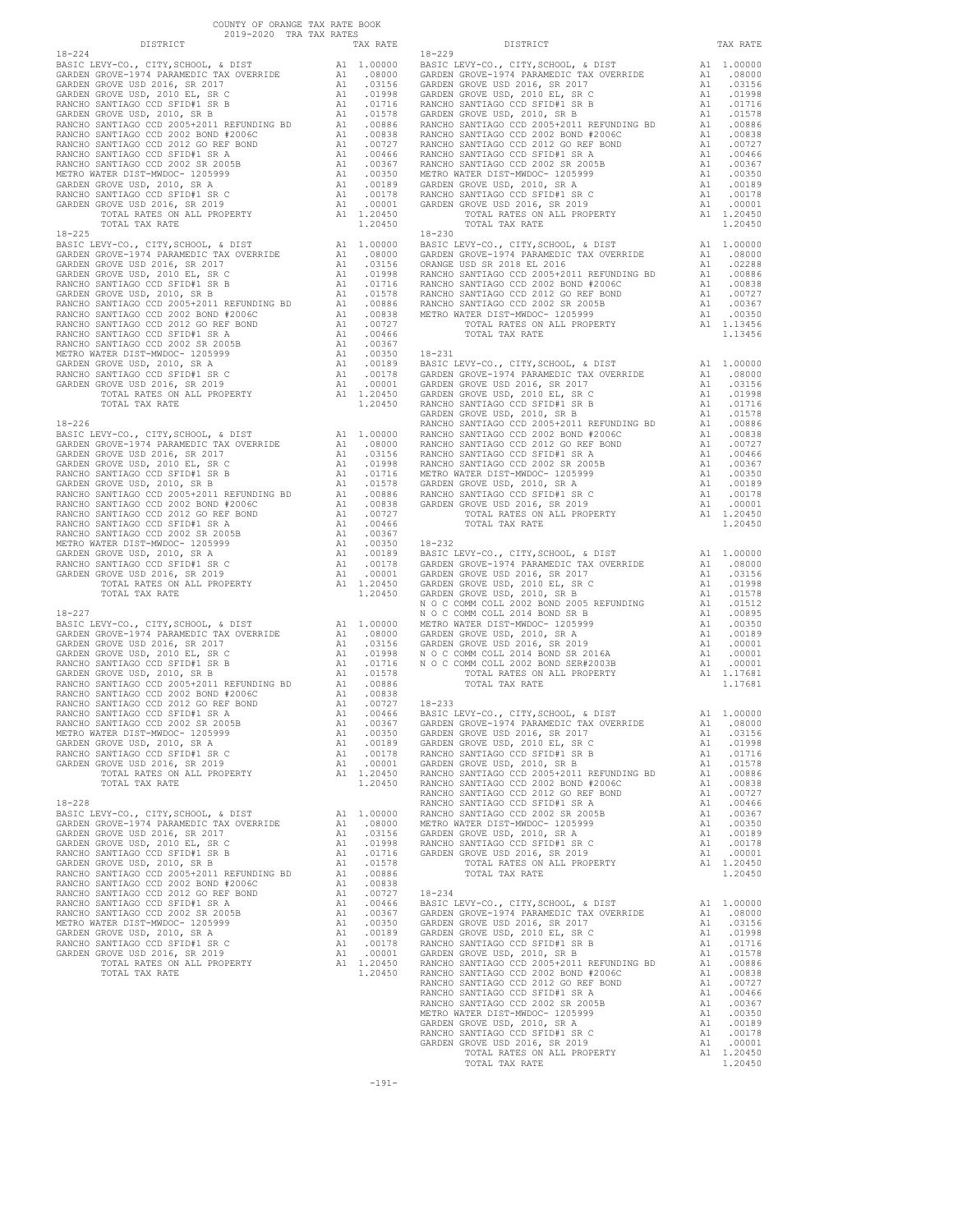| <b>CONTROLL OF A SUPER CONTROLL OF A SUPER CONTROLL OF A SUPER CONTROLL OF A SUPER CONTROLL OF A SUPER CONTROLL OF A SUPER CONTROLL OF A SUPER CONTROLL OF A SUPER CONTROLL OF A SUPER CONTROLL OF A SUPER CONTROLL OF A SUPER </b> |  |  |
|-------------------------------------------------------------------------------------------------------------------------------------------------------------------------------------------------------------------------------------|--|--|
|                                                                                                                                                                                                                                     |  |  |
|                                                                                                                                                                                                                                     |  |  |
|                                                                                                                                                                                                                                     |  |  |
|                                                                                                                                                                                                                                     |  |  |
|                                                                                                                                                                                                                                     |  |  |
|                                                                                                                                                                                                                                     |  |  |
|                                                                                                                                                                                                                                     |  |  |
|                                                                                                                                                                                                                                     |  |  |
|                                                                                                                                                                                                                                     |  |  |
|                                                                                                                                                                                                                                     |  |  |
|                                                                                                                                                                                                                                     |  |  |
|                                                                                                                                                                                                                                     |  |  |
|                                                                                                                                                                                                                                     |  |  |
|                                                                                                                                                                                                                                     |  |  |
|                                                                                                                                                                                                                                     |  |  |
|                                                                                                                                                                                                                                     |  |  |
|                                                                                                                                                                                                                                     |  |  |
|                                                                                                                                                                                                                                     |  |  |
|                                                                                                                                                                                                                                     |  |  |
|                                                                                                                                                                                                                                     |  |  |
|                                                                                                                                                                                                                                     |  |  |
|                                                                                                                                                                                                                                     |  |  |
|                                                                                                                                                                                                                                     |  |  |
|                                                                                                                                                                                                                                     |  |  |
|                                                                                                                                                                                                                                     |  |  |
|                                                                                                                                                                                                                                     |  |  |
|                                                                                                                                                                                                                                     |  |  |
|                                                                                                                                                                                                                                     |  |  |
|                                                                                                                                                                                                                                     |  |  |
|                                                                                                                                                                                                                                     |  |  |
|                                                                                                                                                                                                                                     |  |  |
|                                                                                                                                                                                                                                     |  |  |
|                                                                                                                                                                                                                                     |  |  |
|                                                                                                                                                                                                                                     |  |  |
|                                                                                                                                                                                                                                     |  |  |
|                                                                                                                                                                                                                                     |  |  |
|                                                                                                                                                                                                                                     |  |  |
|                                                                                                                                                                                                                                     |  |  |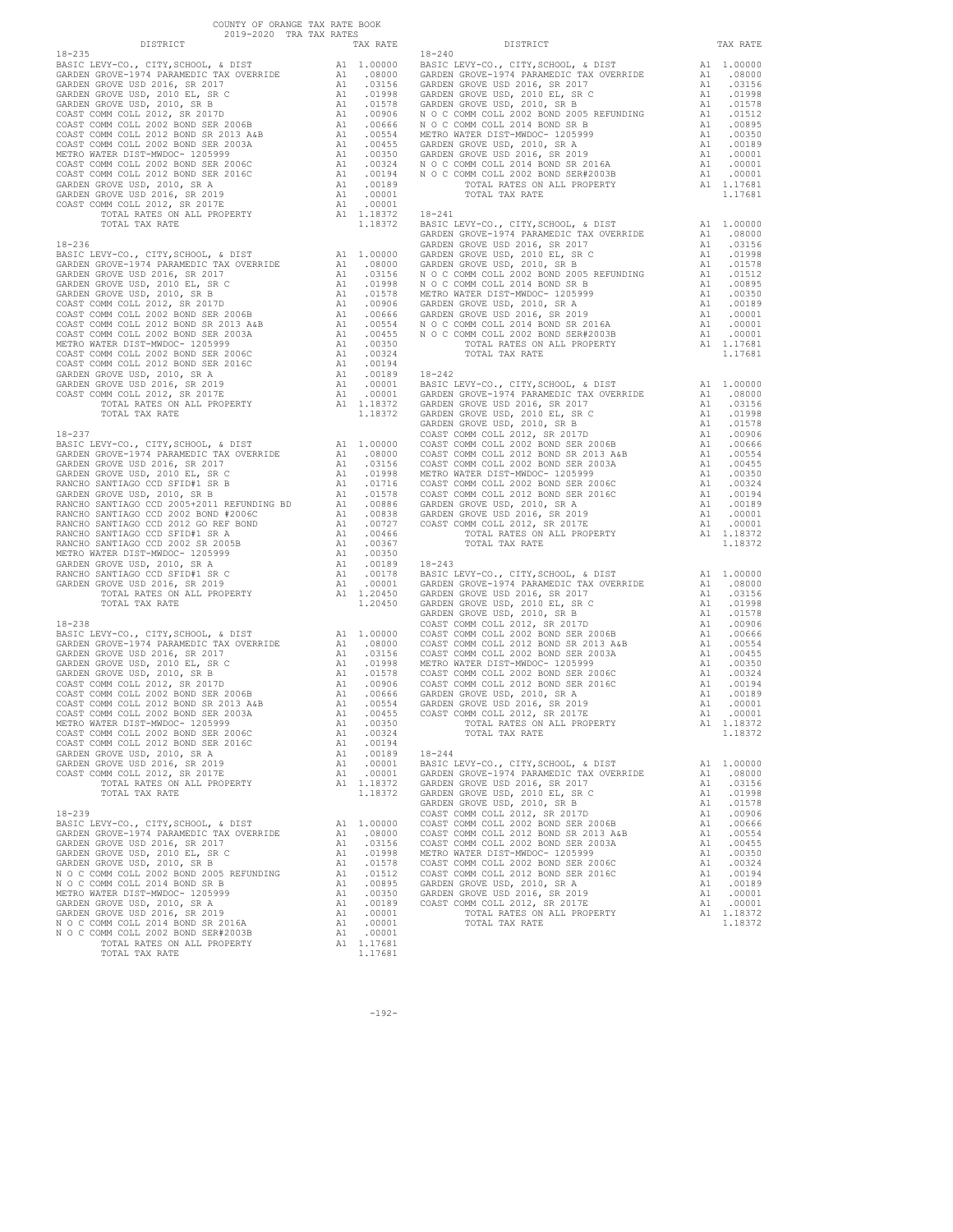| COUNTY OF ORANGE TAX RATE BOOK<br>2019-2020 TRA TAX RATES |          |            |          |
|-----------------------------------------------------------|----------|------------|----------|
| DISTRICT                                                  | TAX RATE | DISTRICT   | TAX RATE |
| $18 - 245$                                                |          | 18-250     |          |
|                                                           |          |            |          |
|                                                           |          |            |          |
|                                                           |          |            |          |
|                                                           |          |            |          |
|                                                           |          |            |          |
|                                                           |          |            |          |
|                                                           |          |            |          |
|                                                           |          |            |          |
|                                                           |          |            |          |
|                                                           |          |            |          |
|                                                           |          |            |          |
|                                                           |          |            |          |
|                                                           |          |            |          |
|                                                           |          |            |          |
|                                                           |          |            |          |
|                                                           |          |            |          |
|                                                           |          |            |          |
|                                                           |          |            |          |
|                                                           |          |            |          |
|                                                           |          |            |          |
|                                                           |          |            |          |
|                                                           |          |            |          |
|                                                           |          | $18 - 252$ |          |
|                                                           |          |            |          |
|                                                           |          |            |          |
|                                                           |          |            |          |
|                                                           |          |            |          |
|                                                           |          |            |          |
|                                                           |          |            |          |
|                                                           |          |            |          |
|                                                           |          |            |          |
|                                                           |          |            |          |
|                                                           |          |            |          |
|                                                           |          |            |          |
|                                                           |          |            |          |
|                                                           |          |            |          |
|                                                           |          |            |          |
|                                                           |          |            |          |
|                                                           |          |            |          |
|                                                           |          |            |          |
|                                                           |          |            |          |
|                                                           |          |            |          |
|                                                           |          |            |          |
|                                                           |          |            |          |
|                                                           |          |            |          |
|                                                           |          |            |          |
|                                                           |          |            |          |
|                                                           |          |            |          |
|                                                           |          |            |          |
|                                                           |          |            |          |
|                                                           |          |            |          |
|                                                           |          |            |          |
|                                                           |          |            |          |
|                                                           |          |            |          |
|                                                           |          |            |          |
|                                                           |          |            |          |
|                                                           |          |            |          |
|                                                           |          |            |          |
|                                                           |          |            |          |

-193-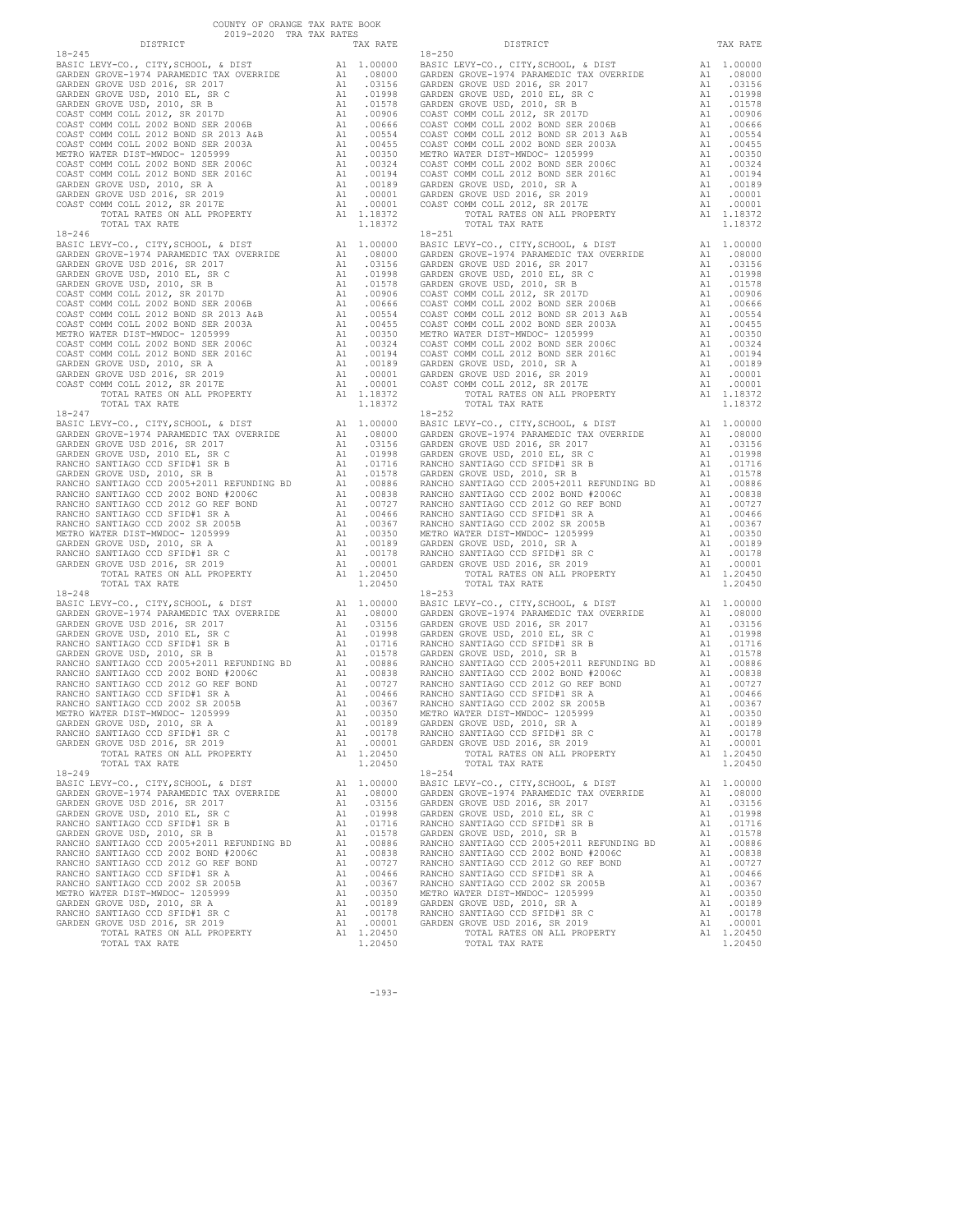| COUNTY OF ORANGE TAX RATE BOOK<br>2019-2020 TRA TAX RATES |          |          |          |
|-----------------------------------------------------------|----------|----------|----------|
| DISTRICT                                                  | TAX RATE | DISTRICT | TAX RATE |
| $18 - 255$                                                |          | 18-260   |          |
|                                                           |          |          |          |
|                                                           |          |          |          |
|                                                           |          |          |          |
|                                                           |          |          |          |
|                                                           |          |          |          |
|                                                           |          |          |          |
|                                                           |          |          |          |
|                                                           |          |          |          |
|                                                           |          |          |          |
|                                                           |          |          |          |
|                                                           |          |          |          |
|                                                           |          |          |          |
|                                                           |          |          |          |
|                                                           |          |          |          |

-194-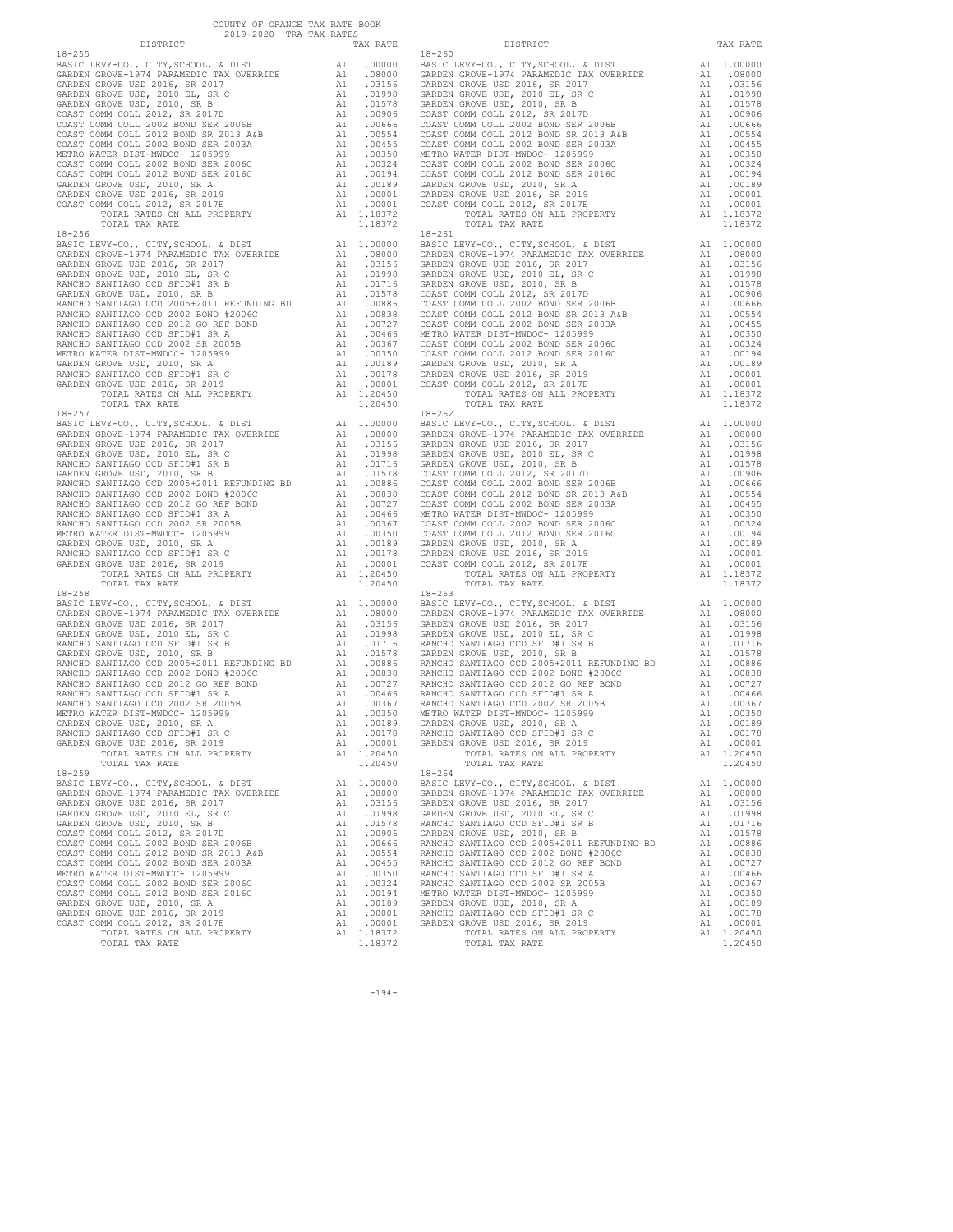| COUNTY OF ORANGE TAX RATE BOOK<br>2019-2020 TRA TAX RATES |          |                                                                                                                                                                                                                                         |          |
|-----------------------------------------------------------|----------|-----------------------------------------------------------------------------------------------------------------------------------------------------------------------------------------------------------------------------------------|----------|
| DISTRICT                                                  | TAX RATE | DISTRICT                                                                                                                                                                                                                                | TAX RATE |
|                                                           |          | $18 - 271$                                                                                                                                                                                                                              |          |
|                                                           |          |                                                                                                                                                                                                                                         |          |
|                                                           |          |                                                                                                                                                                                                                                         |          |
|                                                           |          |                                                                                                                                                                                                                                         |          |
|                                                           |          |                                                                                                                                                                                                                                         |          |
|                                                           |          |                                                                                                                                                                                                                                         |          |
|                                                           |          |                                                                                                                                                                                                                                         |          |
|                                                           |          |                                                                                                                                                                                                                                         |          |
|                                                           |          |                                                                                                                                                                                                                                         |          |
|                                                           |          |                                                                                                                                                                                                                                         |          |
|                                                           |          |                                                                                                                                                                                                                                         |          |
|                                                           |          |                                                                                                                                                                                                                                         |          |
|                                                           |          |                                                                                                                                                                                                                                         |          |
|                                                           |          |                                                                                                                                                                                                                                         |          |
|                                                           |          |                                                                                                                                                                                                                                         |          |
|                                                           |          |                                                                                                                                                                                                                                         |          |
|                                                           |          |                                                                                                                                                                                                                                         |          |
|                                                           |          |                                                                                                                                                                                                                                         |          |
|                                                           |          |                                                                                                                                                                                                                                         |          |
|                                                           |          |                                                                                                                                                                                                                                         |          |
|                                                           |          |                                                                                                                                                                                                                                         |          |
|                                                           |          |                                                                                                                                                                                                                                         |          |
|                                                           |          |                                                                                                                                                                                                                                         |          |
|                                                           |          |                                                                                                                                                                                                                                         |          |
|                                                           |          |                                                                                                                                                                                                                                         |          |
|                                                           |          |                                                                                                                                                                                                                                         |          |
|                                                           |          |                                                                                                                                                                                                                                         |          |
|                                                           |          |                                                                                                                                                                                                                                         |          |
|                                                           |          |                                                                                                                                                                                                                                         |          |
|                                                           |          |                                                                                                                                                                                                                                         |          |
|                                                           |          |                                                                                                                                                                                                                                         |          |
|                                                           |          |                                                                                                                                                                                                                                         |          |
|                                                           |          |                                                                                                                                                                                                                                         |          |
|                                                           |          |                                                                                                                                                                                                                                         |          |
|                                                           |          |                                                                                                                                                                                                                                         |          |
|                                                           |          |                                                                                                                                                                                                                                         |          |
|                                                           |          |                                                                                                                                                                                                                                         |          |
|                                                           |          |                                                                                                                                                                                                                                         |          |
|                                                           |          |                                                                                                                                                                                                                                         |          |
|                                                           |          |                                                                                                                                                                                                                                         |          |
|                                                           |          |                                                                                                                                                                                                                                         |          |
|                                                           |          |                                                                                                                                                                                                                                         |          |
|                                                           |          |                                                                                                                                                                                                                                         |          |
|                                                           |          |                                                                                                                                                                                                                                         |          |
|                                                           |          |                                                                                                                                                                                                                                         |          |
|                                                           |          |                                                                                                                                                                                                                                         |          |
|                                                           |          |                                                                                                                                                                                                                                         |          |
|                                                           |          |                                                                                                                                                                                                                                         |          |
|                                                           |          |                                                                                                                                                                                                                                         |          |
|                                                           |          |                                                                                                                                                                                                                                         |          |
|                                                           |          |                                                                                                                                                                                                                                         |          |
|                                                           |          |                                                                                                                                                                                                                                         |          |
|                                                           |          |                                                                                                                                                                                                                                         |          |
|                                                           |          |                                                                                                                                                                                                                                         |          |
|                                                           |          |                                                                                                                                                                                                                                         |          |
|                                                           |          |                                                                                                                                                                                                                                         |          |
|                                                           |          |                                                                                                                                                                                                                                         |          |
|                                                           |          |                                                                                                                                                                                                                                         |          |
|                                                           |          |                                                                                                                                                                                                                                         |          |
|                                                           |          |                                                                                                                                                                                                                                         |          |
|                                                           |          |                                                                                                                                                                                                                                         |          |
|                                                           |          |                                                                                                                                                                                                                                         |          |
|                                                           |          |                                                                                                                                                                                                                                         |          |
|                                                           |          |                                                                                                                                                                                                                                         |          |
|                                                           |          |                                                                                                                                                                                                                                         |          |
|                                                           |          |                                                                                                                                                                                                                                         |          |
|                                                           |          |                                                                                                                                                                                                                                         |          |
|                                                           |          |                                                                                                                                                                                                                                         |          |
|                                                           |          | MERIN ANTRE DISPINSIONER AND A 1,00359<br>COART COME COLL 2002 BOND SER 20050<br>CARDER GEORET CON COLL 2013 BOND SER 2015<br>CARDER GEORET COLL 2013 BOND SER 2015<br>CARDER GEORET COLL 2015 BOND SER 2015<br>COART COME COLL 2015 BO |          |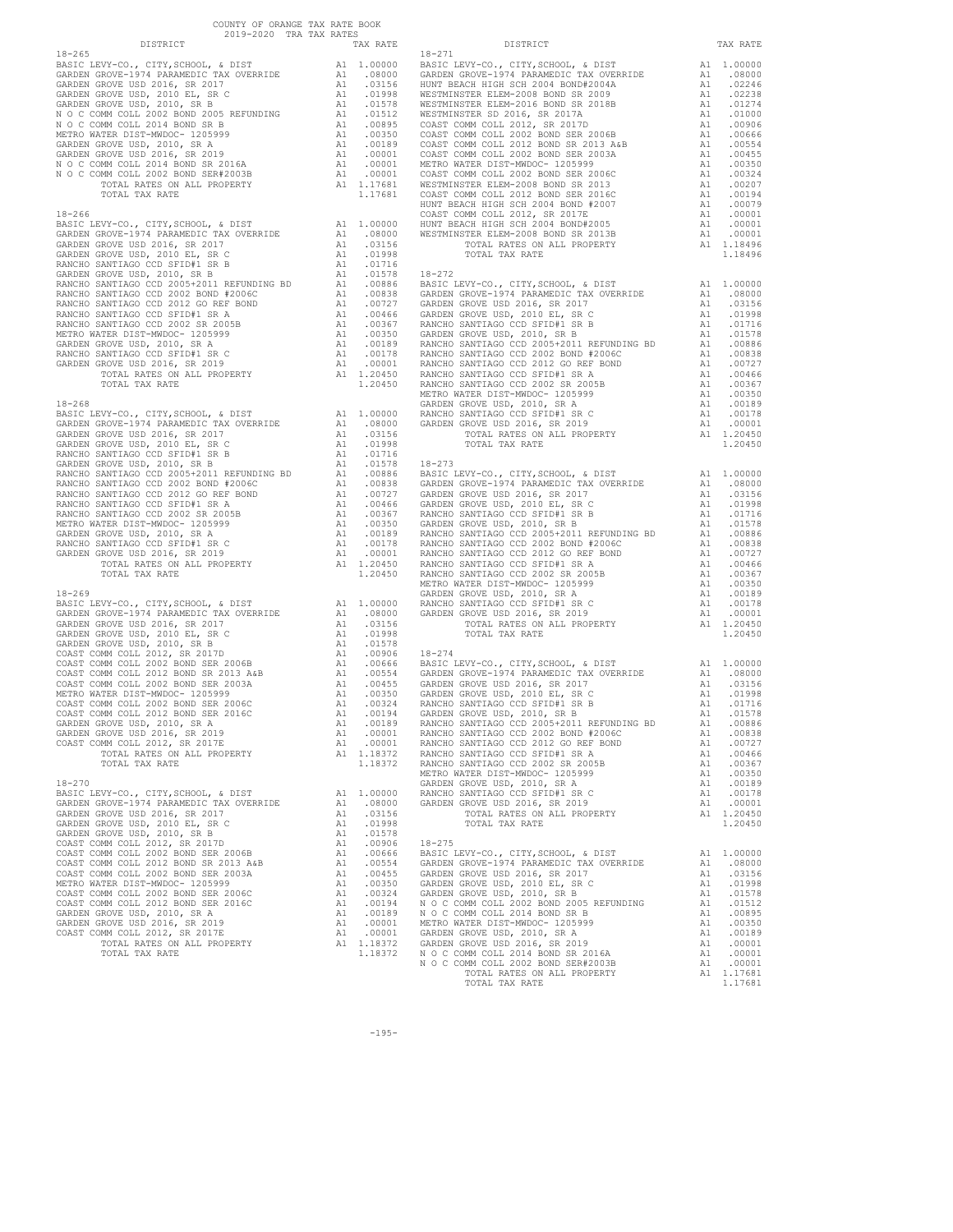| 2019-2020 TRA TAX RATES |                                                                                                                                                                                                                                         |  |
|-------------------------|-----------------------------------------------------------------------------------------------------------------------------------------------------------------------------------------------------------------------------------------|--|
|                         |                                                                                                                                                                                                                                         |  |
|                         |                                                                                                                                                                                                                                         |  |
|                         |                                                                                                                                                                                                                                         |  |
|                         |                                                                                                                                                                                                                                         |  |
|                         |                                                                                                                                                                                                                                         |  |
|                         |                                                                                                                                                                                                                                         |  |
|                         |                                                                                                                                                                                                                                         |  |
|                         |                                                                                                                                                                                                                                         |  |
|                         |                                                                                                                                                                                                                                         |  |
|                         |                                                                                                                                                                                                                                         |  |
|                         |                                                                                                                                                                                                                                         |  |
|                         |                                                                                                                                                                                                                                         |  |
|                         |                                                                                                                                                                                                                                         |  |
|                         |                                                                                                                                                                                                                                         |  |
|                         |                                                                                                                                                                                                                                         |  |
|                         |                                                                                                                                                                                                                                         |  |
|                         |                                                                                                                                                                                                                                         |  |
|                         |                                                                                                                                                                                                                                         |  |
|                         |                                                                                                                                                                                                                                         |  |
|                         |                                                                                                                                                                                                                                         |  |
|                         |                                                                                                                                                                                                                                         |  |
|                         |                                                                                                                                                                                                                                         |  |
|                         |                                                                                                                                                                                                                                         |  |
|                         |                                                                                                                                                                                                                                         |  |
|                         |                                                                                                                                                                                                                                         |  |
|                         |                                                                                                                                                                                                                                         |  |
|                         |                                                                                                                                                                                                                                         |  |
|                         |                                                                                                                                                                                                                                         |  |
|                         |                                                                                                                                                                                                                                         |  |
|                         |                                                                                                                                                                                                                                         |  |
|                         |                                                                                                                                                                                                                                         |  |
|                         |                                                                                                                                                                                                                                         |  |
|                         |                                                                                                                                                                                                                                         |  |
|                         |                                                                                                                                                                                                                                         |  |
|                         |                                                                                                                                                                                                                                         |  |
|                         |                                                                                                                                                                                                                                         |  |
|                         |                                                                                                                                                                                                                                         |  |
|                         |                                                                                                                                                                                                                                         |  |
|                         |                                                                                                                                                                                                                                         |  |
|                         |                                                                                                                                                                                                                                         |  |
|                         |                                                                                                                                                                                                                                         |  |
|                         |                                                                                                                                                                                                                                         |  |
|                         |                                                                                                                                                                                                                                         |  |
|                         |                                                                                                                                                                                                                                         |  |
|                         |                                                                                                                                                                                                                                         |  |
|                         |                                                                                                                                                                                                                                         |  |
|                         |                                                                                                                                                                                                                                         |  |
|                         |                                                                                                                                                                                                                                         |  |
|                         |                                                                                                                                                                                                                                         |  |
|                         |                                                                                                                                                                                                                                         |  |
|                         |                                                                                                                                                                                                                                         |  |
|                         |                                                                                                                                                                                                                                         |  |
|                         |                                                                                                                                                                                                                                         |  |
|                         |                                                                                                                                                                                                                                         |  |
|                         |                                                                                                                                                                                                                                         |  |
|                         |                                                                                                                                                                                                                                         |  |
|                         |                                                                                                                                                                                                                                         |  |
|                         |                                                                                                                                                                                                                                         |  |
|                         |                                                                                                                                                                                                                                         |  |
|                         |                                                                                                                                                                                                                                         |  |
|                         |                                                                                                                                                                                                                                         |  |
|                         |                                                                                                                                                                                                                                         |  |
|                         |                                                                                                                                                                                                                                         |  |
|                         |                                                                                                                                                                                                                                         |  |
|                         |                                                                                                                                                                                                                                         |  |
|                         |                                                                                                                                                                                                                                         |  |
|                         |                                                                                                                                                                                                                                         |  |
|                         |                                                                                                                                                                                                                                         |  |
|                         |                                                                                                                                                                                                                                         |  |
|                         |                                                                                                                                                                                                                                         |  |
|                         |                                                                                                                                                                                                                                         |  |
|                         |                                                                                                                                                                                                                                         |  |
|                         |                                                                                                                                                                                                                                         |  |
|                         |                                                                                                                                                                                                                                         |  |
|                         |                                                                                                                                                                                                                                         |  |
|                         |                                                                                                                                                                                                                                         |  |
|                         |                                                                                                                                                                                                                                         |  |
|                         |                                                                                                                                                                                                                                         |  |
|                         |                                                                                                                                                                                                                                         |  |
|                         |                                                                                                                                                                                                                                         |  |
|                         |                                                                                                                                                                                                                                         |  |
|                         | COART COME COLE 2003 BOND BER 2006<br>COART COME COLE 2012 BOND BER 2016<br>COART COME COLE 2012 BOND BER 2016<br>CARDEM GROUND AT 1.00124<br>COART COME (2012 BOND BER 2016)<br>COART COME (2012 SR AD 100131 BANCHO SANTIAGO COD 2012 |  |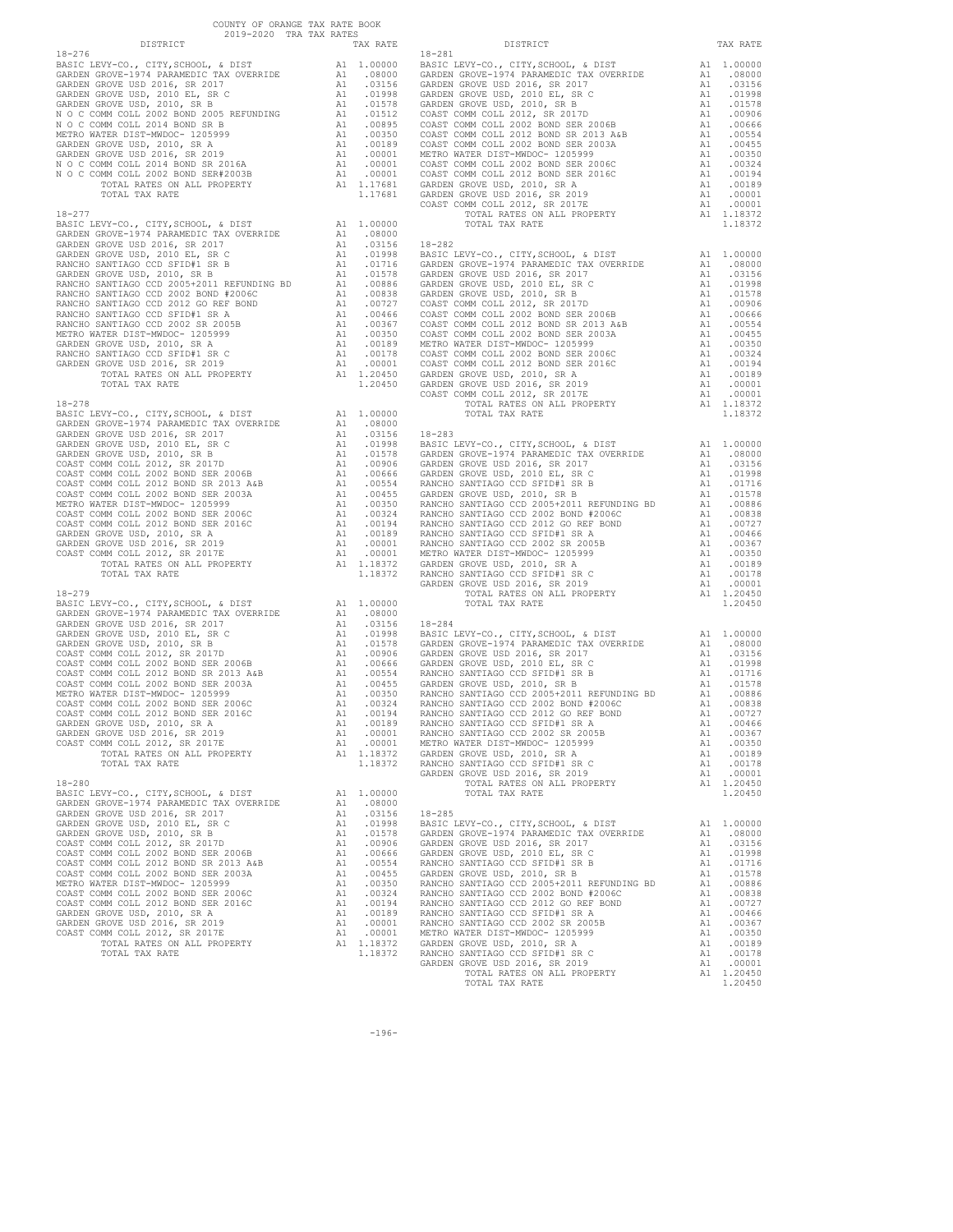| COUNTY OF ORANGE TAX RATE BOOK<br>2019-2020 TRA TAX RATES |  |  |
|-----------------------------------------------------------|--|--|
|                                                           |  |  |
|                                                           |  |  |
|                                                           |  |  |
|                                                           |  |  |
|                                                           |  |  |
|                                                           |  |  |
|                                                           |  |  |
|                                                           |  |  |
|                                                           |  |  |
|                                                           |  |  |
|                                                           |  |  |
|                                                           |  |  |
|                                                           |  |  |
|                                                           |  |  |
|                                                           |  |  |
|                                                           |  |  |
|                                                           |  |  |
|                                                           |  |  |
|                                                           |  |  |
|                                                           |  |  |
|                                                           |  |  |
|                                                           |  |  |
|                                                           |  |  |
|                                                           |  |  |
|                                                           |  |  |
|                                                           |  |  |
|                                                           |  |  |
|                                                           |  |  |
|                                                           |  |  |
|                                                           |  |  |
|                                                           |  |  |
|                                                           |  |  |
|                                                           |  |  |
|                                                           |  |  |
|                                                           |  |  |
|                                                           |  |  |
|                                                           |  |  |
|                                                           |  |  |
|                                                           |  |  |
|                                                           |  |  |
|                                                           |  |  |
|                                                           |  |  |
|                                                           |  |  |
|                                                           |  |  |
|                                                           |  |  |
|                                                           |  |  |
|                                                           |  |  |
|                                                           |  |  |
|                                                           |  |  |
|                                                           |  |  |
|                                                           |  |  |
|                                                           |  |  |
|                                                           |  |  |
|                                                           |  |  |
|                                                           |  |  |
|                                                           |  |  |
|                                                           |  |  |
|                                                           |  |  |
|                                                           |  |  |
|                                                           |  |  |
|                                                           |  |  |
|                                                           |  |  |
|                                                           |  |  |
|                                                           |  |  |
|                                                           |  |  |
|                                                           |  |  |
|                                                           |  |  |
|                                                           |  |  |
|                                                           |  |  |
|                                                           |  |  |
|                                                           |  |  |
|                                                           |  |  |
|                                                           |  |  |
|                                                           |  |  |
|                                                           |  |  |
|                                                           |  |  |
|                                                           |  |  |
|                                                           |  |  |
|                                                           |  |  |
|                                                           |  |  |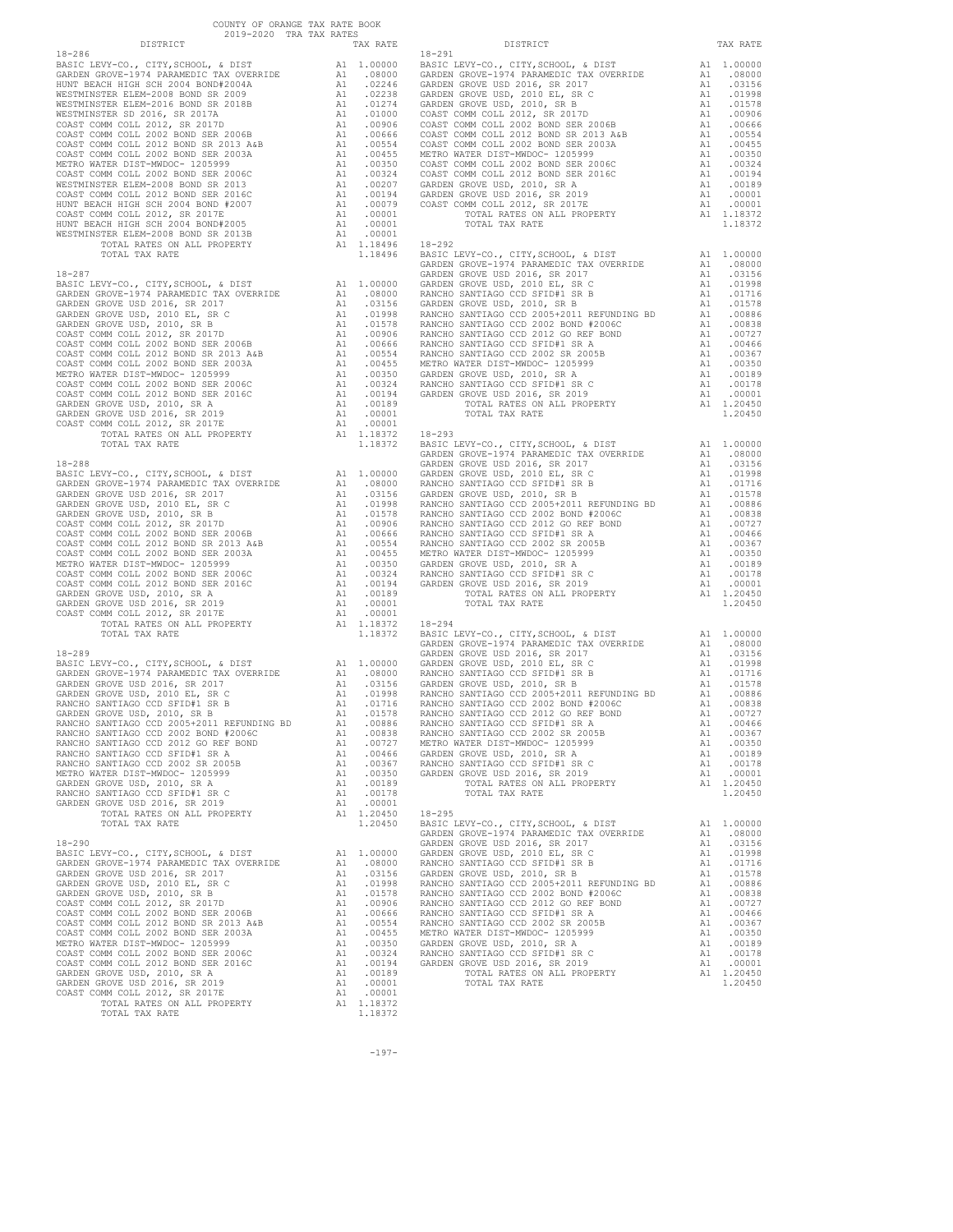| COUNTY OF ORANGE TAX RATE BOOK                                                                                                                                                                                                                                                                                                                                                                                                                                                     |  |  |
|------------------------------------------------------------------------------------------------------------------------------------------------------------------------------------------------------------------------------------------------------------------------------------------------------------------------------------------------------------------------------------------------------------------------------------------------------------------------------------|--|--|
|                                                                                                                                                                                                                                                                                                                                                                                                                                                                                    |  |  |
|                                                                                                                                                                                                                                                                                                                                                                                                                                                                                    |  |  |
|                                                                                                                                                                                                                                                                                                                                                                                                                                                                                    |  |  |
|                                                                                                                                                                                                                                                                                                                                                                                                                                                                                    |  |  |
|                                                                                                                                                                                                                                                                                                                                                                                                                                                                                    |  |  |
|                                                                                                                                                                                                                                                                                                                                                                                                                                                                                    |  |  |
|                                                                                                                                                                                                                                                                                                                                                                                                                                                                                    |  |  |
|                                                                                                                                                                                                                                                                                                                                                                                                                                                                                    |  |  |
|                                                                                                                                                                                                                                                                                                                                                                                                                                                                                    |  |  |
|                                                                                                                                                                                                                                                                                                                                                                                                                                                                                    |  |  |
|                                                                                                                                                                                                                                                                                                                                                                                                                                                                                    |  |  |
|                                                                                                                                                                                                                                                                                                                                                                                                                                                                                    |  |  |
|                                                                                                                                                                                                                                                                                                                                                                                                                                                                                    |  |  |
|                                                                                                                                                                                                                                                                                                                                                                                                                                                                                    |  |  |
|                                                                                                                                                                                                                                                                                                                                                                                                                                                                                    |  |  |
|                                                                                                                                                                                                                                                                                                                                                                                                                                                                                    |  |  |
|                                                                                                                                                                                                                                                                                                                                                                                                                                                                                    |  |  |
|                                                                                                                                                                                                                                                                                                                                                                                                                                                                                    |  |  |
|                                                                                                                                                                                                                                                                                                                                                                                                                                                                                    |  |  |
|                                                                                                                                                                                                                                                                                                                                                                                                                                                                                    |  |  |
|                                                                                                                                                                                                                                                                                                                                                                                                                                                                                    |  |  |
|                                                                                                                                                                                                                                                                                                                                                                                                                                                                                    |  |  |
|                                                                                                                                                                                                                                                                                                                                                                                                                                                                                    |  |  |
|                                                                                                                                                                                                                                                                                                                                                                                                                                                                                    |  |  |
|                                                                                                                                                                                                                                                                                                                                                                                                                                                                                    |  |  |
|                                                                                                                                                                                                                                                                                                                                                                                                                                                                                    |  |  |
|                                                                                                                                                                                                                                                                                                                                                                                                                                                                                    |  |  |
|                                                                                                                                                                                                                                                                                                                                                                                                                                                                                    |  |  |
|                                                                                                                                                                                                                                                                                                                                                                                                                                                                                    |  |  |
|                                                                                                                                                                                                                                                                                                                                                                                                                                                                                    |  |  |
|                                                                                                                                                                                                                                                                                                                                                                                                                                                                                    |  |  |
|                                                                                                                                                                                                                                                                                                                                                                                                                                                                                    |  |  |
|                                                                                                                                                                                                                                                                                                                                                                                                                                                                                    |  |  |
|                                                                                                                                                                                                                                                                                                                                                                                                                                                                                    |  |  |
|                                                                                                                                                                                                                                                                                                                                                                                                                                                                                    |  |  |
|                                                                                                                                                                                                                                                                                                                                                                                                                                                                                    |  |  |
|                                                                                                                                                                                                                                                                                                                                                                                                                                                                                    |  |  |
|                                                                                                                                                                                                                                                                                                                                                                                                                                                                                    |  |  |
|                                                                                                                                                                                                                                                                                                                                                                                                                                                                                    |  |  |
|                                                                                                                                                                                                                                                                                                                                                                                                                                                                                    |  |  |
|                                                                                                                                                                                                                                                                                                                                                                                                                                                                                    |  |  |
|                                                                                                                                                                                                                                                                                                                                                                                                                                                                                    |  |  |
|                                                                                                                                                                                                                                                                                                                                                                                                                                                                                    |  |  |
|                                                                                                                                                                                                                                                                                                                                                                                                                                                                                    |  |  |
|                                                                                                                                                                                                                                                                                                                                                                                                                                                                                    |  |  |
|                                                                                                                                                                                                                                                                                                                                                                                                                                                                                    |  |  |
|                                                                                                                                                                                                                                                                                                                                                                                                                                                                                    |  |  |
|                                                                                                                                                                                                                                                                                                                                                                                                                                                                                    |  |  |
|                                                                                                                                                                                                                                                                                                                                                                                                                                                                                    |  |  |
|                                                                                                                                                                                                                                                                                                                                                                                                                                                                                    |  |  |
|                                                                                                                                                                                                                                                                                                                                                                                                                                                                                    |  |  |
|                                                                                                                                                                                                                                                                                                                                                                                                                                                                                    |  |  |
|                                                                                                                                                                                                                                                                                                                                                                                                                                                                                    |  |  |
|                                                                                                                                                                                                                                                                                                                                                                                                                                                                                    |  |  |
|                                                                                                                                                                                                                                                                                                                                                                                                                                                                                    |  |  |
|                                                                                                                                                                                                                                                                                                                                                                                                                                                                                    |  |  |
|                                                                                                                                                                                                                                                                                                                                                                                                                                                                                    |  |  |
|                                                                                                                                                                                                                                                                                                                                                                                                                                                                                    |  |  |
|                                                                                                                                                                                                                                                                                                                                                                                                                                                                                    |  |  |
|                                                                                                                                                                                                                                                                                                                                                                                                                                                                                    |  |  |
| $\begin{tabular}{@{}c@{}}\hline \multicolumn{3}{c}{\textbf{RAREC}} \hline \multicolumn{3}{c}{\textbf{RAREC}} \hline \multicolumn{3}{c}{\textbf{RAREC}} \hline \multicolumn{3}{c}{\textbf{RAREC}} \hline \multicolumn{3}{c}{\textbf{RAREC}} \hline \multicolumn{3}{c}{\textbf{RAREC}} \hline \multicolumn{3}{c}{\textbf{RAREC}} \hline \multicolumn{3}{c}{\textbf{RAREC}} \hline \multicolumn{3}{c}{\textbf{RAREC}} \hline \multicolumn{3}{c}{\textbf{RAREC}} \hline \multicolumn{$ |  |  |
|                                                                                                                                                                                                                                                                                                                                                                                                                                                                                    |  |  |
|                                                                                                                                                                                                                                                                                                                                                                                                                                                                                    |  |  |
|                                                                                                                                                                                                                                                                                                                                                                                                                                                                                    |  |  |
|                                                                                                                                                                                                                                                                                                                                                                                                                                                                                    |  |  |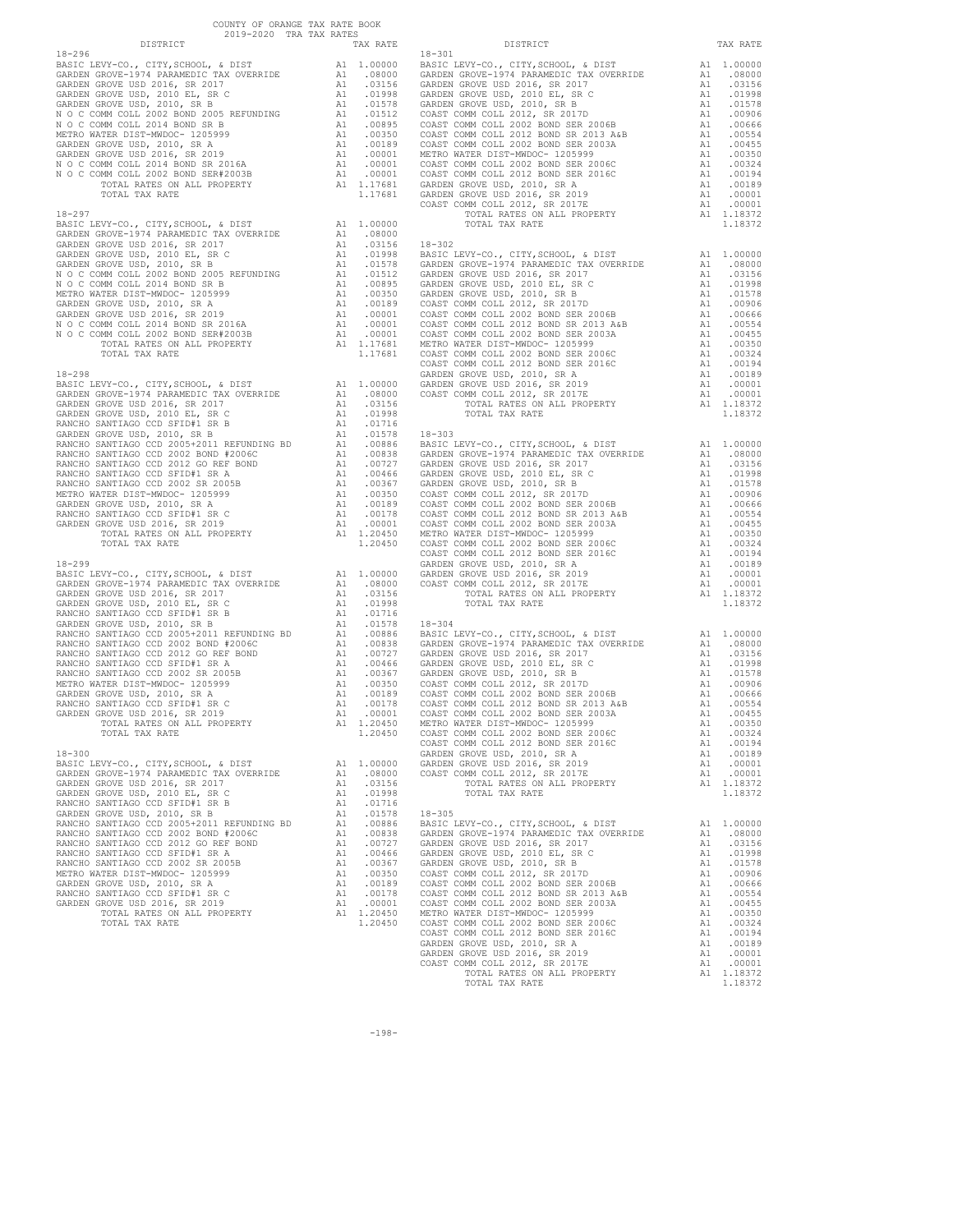|            | DISTRICT                                                        |    | TAX RATE                                                                |                                                   |
|------------|-----------------------------------------------------------------|----|-------------------------------------------------------------------------|---------------------------------------------------|
|            |                                                                 |    |                                                                         |                                                   |
|            |                                                                 |    |                                                                         |                                                   |
|            |                                                                 |    |                                                                         |                                                   |
|            |                                                                 |    |                                                                         |                                                   |
|            |                                                                 |    |                                                                         |                                                   |
|            |                                                                 |    |                                                                         |                                                   |
|            |                                                                 |    |                                                                         |                                                   |
|            |                                                                 |    |                                                                         |                                                   |
|            |                                                                 |    |                                                                         |                                                   |
|            |                                                                 |    |                                                                         |                                                   |
|            |                                                                 |    |                                                                         |                                                   |
|            |                                                                 |    |                                                                         |                                                   |
|            |                                                                 |    |                                                                         |                                                   |
|            |                                                                 |    |                                                                         |                                                   |
|            |                                                                 |    |                                                                         |                                                   |
| $18 - 307$ |                                                                 |    |                                                                         | 18-312                                            |
|            |                                                                 |    |                                                                         |                                                   |
|            |                                                                 |    |                                                                         |                                                   |
|            |                                                                 |    |                                                                         |                                                   |
|            |                                                                 |    |                                                                         |                                                   |
|            |                                                                 |    |                                                                         |                                                   |
|            |                                                                 |    |                                                                         |                                                   |
|            |                                                                 |    |                                                                         |                                                   |
|            |                                                                 |    |                                                                         |                                                   |
|            |                                                                 |    |                                                                         |                                                   |
|            |                                                                 |    |                                                                         |                                                   |
|            |                                                                 |    |                                                                         |                                                   |
|            |                                                                 |    |                                                                         |                                                   |
|            |                                                                 |    |                                                                         |                                                   |
|            |                                                                 |    |                                                                         |                                                   |
|            |                                                                 |    |                                                                         |                                                   |
|            |                                                                 |    |                                                                         |                                                   |
|            |                                                                 |    |                                                                         |                                                   |
| $18 - 308$ |                                                                 |    |                                                                         | $18 - 313$                                        |
|            |                                                                 |    |                                                                         |                                                   |
|            |                                                                 |    |                                                                         |                                                   |
|            |                                                                 |    |                                                                         |                                                   |
|            |                                                                 |    |                                                                         |                                                   |
|            |                                                                 |    |                                                                         |                                                   |
|            |                                                                 |    |                                                                         |                                                   |
|            |                                                                 |    |                                                                         |                                                   |
|            |                                                                 |    |                                                                         |                                                   |
|            |                                                                 |    |                                                                         |                                                   |
|            |                                                                 |    |                                                                         |                                                   |
|            |                                                                 |    |                                                                         |                                                   |
|            |                                                                 |    |                                                                         |                                                   |
|            |                                                                 |    |                                                                         |                                                   |
|            |                                                                 |    |                                                                         |                                                   |
|            |                                                                 |    |                                                                         |                                                   |
|            |                                                                 |    |                                                                         |                                                   |
|            | TOTAL TAX RATE                                                  |    | 1.18372                                                                 |                                                   |
| $18 - 309$ |                                                                 |    |                                                                         | $18 - 314$                                        |
|            |                                                                 |    |                                                                         |                                                   |
|            |                                                                 |    |                                                                         |                                                   |
|            |                                                                 |    |                                                                         |                                                   |
|            |                                                                 |    |                                                                         |                                                   |
|            |                                                                 |    |                                                                         |                                                   |
|            |                                                                 |    |                                                                         |                                                   |
|            |                                                                 |    |                                                                         |                                                   |
|            |                                                                 |    |                                                                         |                                                   |
|            |                                                                 |    |                                                                         |                                                   |
|            |                                                                 |    |                                                                         |                                                   |
|            |                                                                 |    |                                                                         |                                                   |
|            |                                                                 |    |                                                                         |                                                   |
|            |                                                                 |    |                                                                         |                                                   |
|            |                                                                 |    |                                                                         |                                                   |
|            |                                                                 |    |                                                                         |                                                   |
|            |                                                                 |    |                                                                         |                                                   |
|            |                                                                 |    |                                                                         |                                                   |
| 18-310     |                                                                 |    |                                                                         | $18 - 315$                                        |
|            | BASIC LEVY-CO., CITY, SCHOOL, & DIST                            | A1 | 1.00000                                                                 | BASIC L                                           |
|            | GARDEN GROVE-1974 PARAMEDIC TAX OVERRIDE                        |    | A1 .08000                                                               | GARDEN                                            |
|            | GARDEN GROVE USD 2016, SR 2017                                  | A1 | .03156                                                                  | GARDEN                                            |
|            |                                                                 | A1 | .01998                                                                  | GARDEN                                            |
|            | GARDEN GROVE USD, 2010 EL, SR C<br>GARDEN GROVE USD, 2010, SR B |    |                                                                         |                                                   |
|            | COAST COMM COLL 2012, SR 2017D                                  |    |                                                                         |                                                   |
|            | COAST COMM COLL 2002 BOND SER 2006B                             |    | A1 .01578 GARDEN<br>A1 .00906 COAST C<br>A1 .00666 COAST C<br>A1 .00666 |                                                   |
|            | COAST COMM COLL 2012 BOND SR 2013 A&B                           | A1 | .00554                                                                  | COAST C                                           |
|            | COAST COMM COLL 2002 BOND SER 2003A                             | A1 | .00455                                                                  | COAST C                                           |
|            | METRO WATER DIST-MWDOC- 1205999                                 | A1 | .00350                                                                  | METRO W                                           |
|            | COAST COMM COLL 2002 BOND SER 2006C                             | A1 |                                                                         | .00324 COAST C<br>.00194 COAST C<br>.00189 GARDEN |
|            | COAST COMM COLL 2012 BOND SER 2016C                             |    | A1 .00194                                                               |                                                   |
|            | GARDEN GROVE USD, 2010, SR A                                    | A1 |                                                                         |                                                   |
|            | GARDEN GROVE USD 2016, SR 2019                                  | A1 |                                                                         |                                                   |
|            | COAST COMM COLL 2012, SR 2017E                                  | A1 |                                                                         | .00001 GARDEN<br>.00001 COAST C                   |
|            | TOTAL RATES ON ALL PROPERTY                                     |    | A1 1.18372                                                              |                                                   |
|            | TOTAL TAX RATE                                                  |    | 1.18372                                                                 |                                                   |

| COUNTY OF ORANGE TAX RATE BOOK<br>2019-2020 TRA TAX RATES |          |          |          |
|-----------------------------------------------------------|----------|----------|----------|
| DISTRICT                                                  | TAX RATE | DISTRICT | TAX RATE |
|                                                           |          |          |          |
|                                                           |          |          |          |
|                                                           |          |          |          |
|                                                           |          |          |          |
|                                                           |          |          |          |
|                                                           |          |          |          |
| $18 - 310$                                                |          |          |          |
|                                                           |          |          |          |

-199-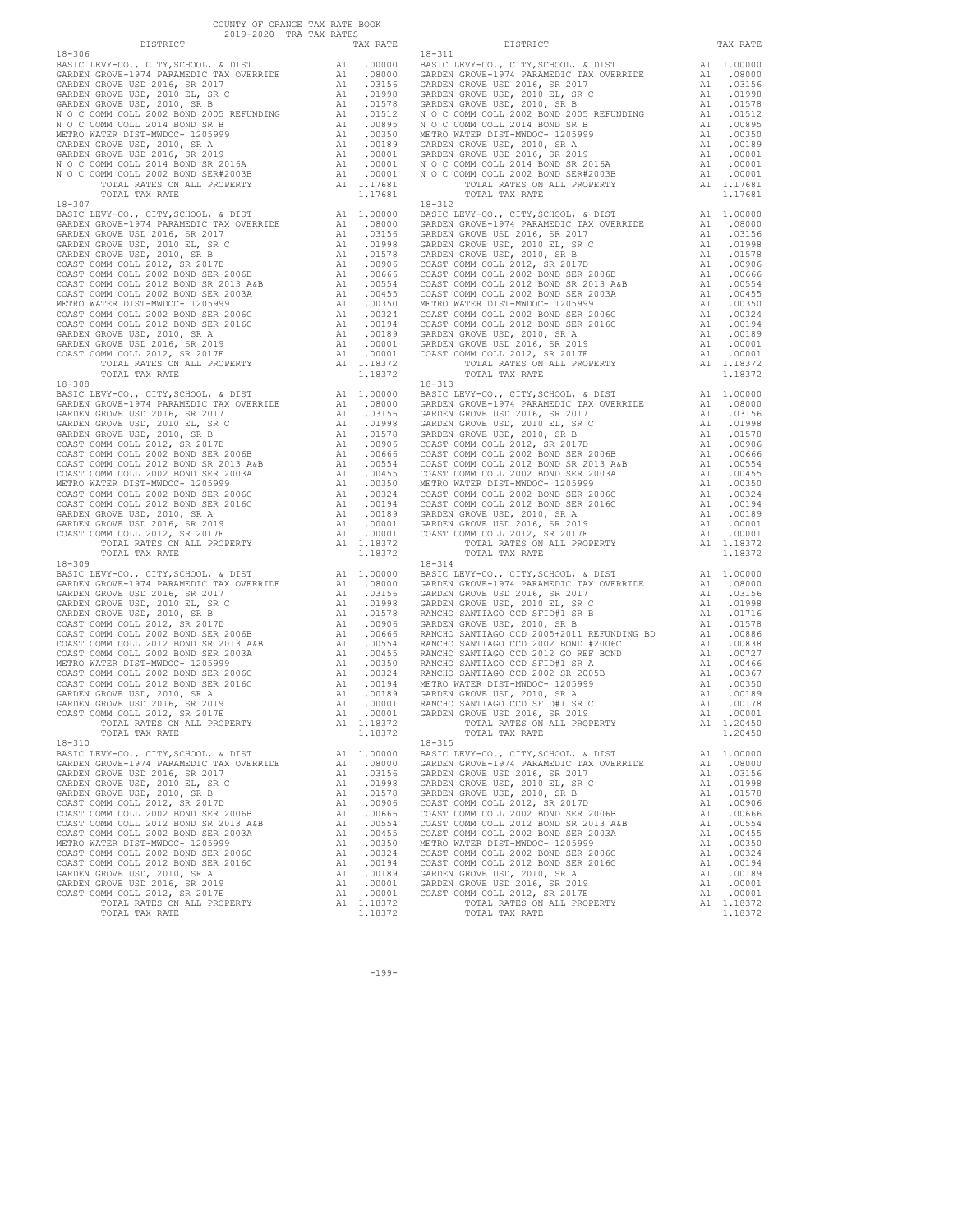| COUNTY OF ORANGE TAX RATE BOOK      |                    |          |          |
|-------------------------------------|--------------------|----------|----------|
| 2019-2020 TRA TAX RATES<br>DISTRICT |                    | DISTRICT | TAX RATE |
|                                     | TAX RATE<br>18-321 |          |          |
|                                     |                    |          |          |
|                                     |                    |          |          |
|                                     |                    |          |          |
|                                     |                    |          |          |
|                                     |                    |          |          |
|                                     |                    |          |          |
|                                     |                    |          |          |
|                                     |                    |          |          |
|                                     |                    |          |          |
|                                     |                    |          |          |
|                                     |                    |          |          |
|                                     |                    |          |          |
|                                     |                    |          |          |
|                                     |                    |          |          |
|                                     |                    |          |          |
|                                     |                    |          |          |
|                                     |                    |          |          |
|                                     |                    |          |          |
|                                     |                    |          |          |
|                                     |                    |          |          |
|                                     |                    |          |          |
|                                     |                    |          |          |
|                                     |                    |          |          |
|                                     |                    |          |          |
|                                     |                    |          |          |
|                                     |                    |          |          |
|                                     |                    |          |          |
|                                     |                    |          |          |
|                                     |                    |          |          |
|                                     |                    |          |          |
|                                     |                    |          |          |
|                                     |                    |          |          |
|                                     |                    |          |          |
|                                     |                    |          |          |
|                                     |                    |          |          |
|                                     |                    |          |          |
|                                     |                    |          |          |
|                                     |                    |          |          |
|                                     |                    |          |          |
|                                     |                    |          |          |
|                                     |                    |          |          |
|                                     |                    |          |          |
|                                     |                    |          |          |
|                                     |                    |          |          |
|                                     |                    |          |          |
|                                     |                    |          |          |
|                                     |                    |          |          |
|                                     |                    |          |          |
|                                     |                    |          |          |
|                                     |                    |          |          |
|                                     |                    |          |          |
|                                     |                    |          |          |
|                                     |                    |          |          |
|                                     |                    |          |          |
|                                     |                    |          |          |
|                                     |                    |          |          |
|                                     |                    |          |          |
|                                     |                    |          |          |
|                                     |                    |          |          |
|                                     |                    |          |          |
|                                     |                    |          |          |
|                                     |                    |          |          |
|                                     |                    |          |          |
|                                     |                    |          |          |

-200-

TOTAL TAX RATE 1.20450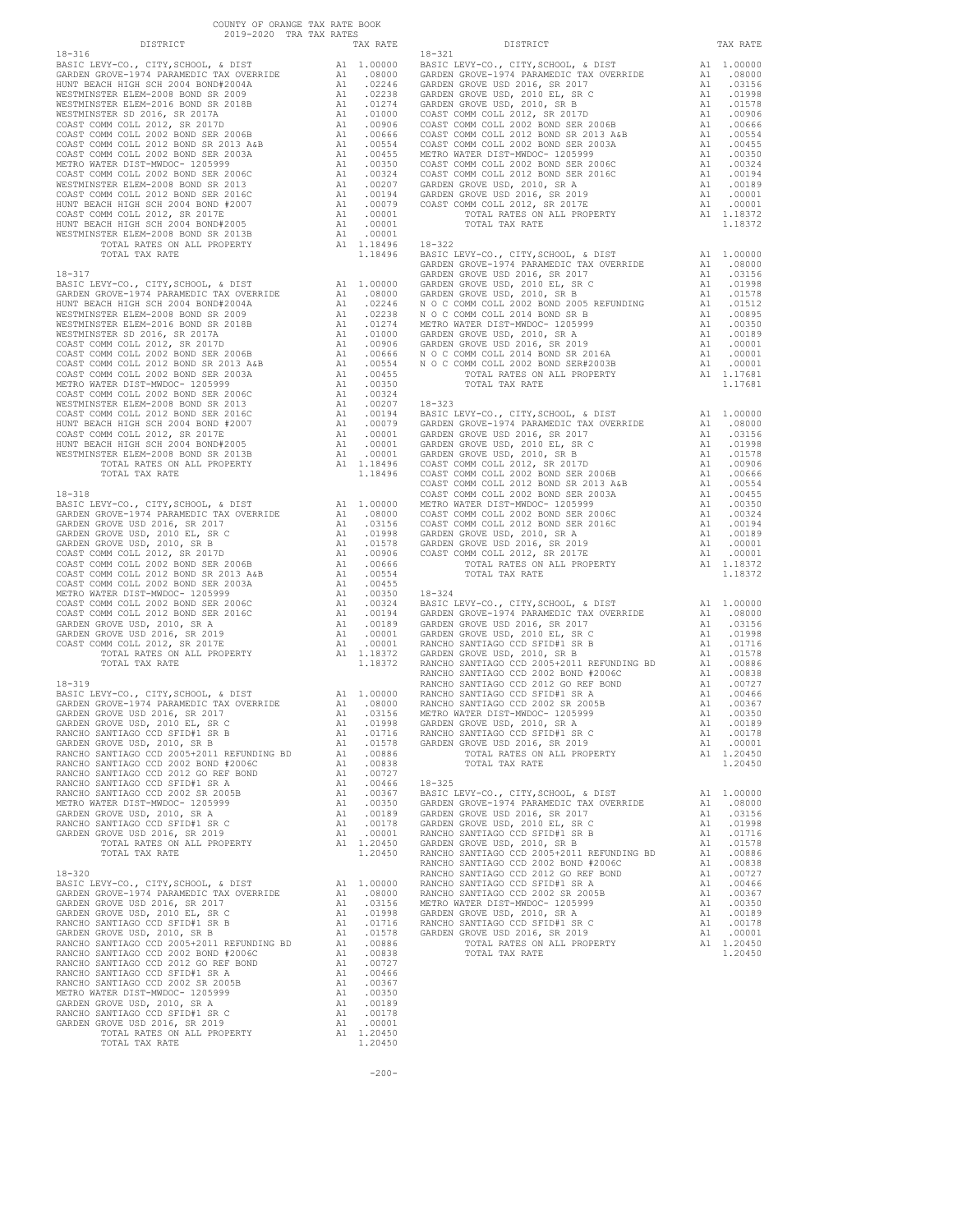| COUNTY OF ORANGE TAX RATE BOOK<br>2019-2020 TRA TAX RATES |          |          |          |
|-----------------------------------------------------------|----------|----------|----------|
| DISTRICT                                                  | TAX RATE | DISTRICT | TAX RATE |
| $18 - 326$                                                |          | 18-331   |          |
|                                                           |          |          |          |
|                                                           |          |          |          |
|                                                           |          |          |          |
|                                                           |          |          |          |
|                                                           |          |          |          |
|                                                           |          |          |          |
|                                                           |          |          |          |
|                                                           |          |          |          |
|                                                           |          |          |          |
|                                                           |          |          |          |
|                                                           |          |          |          |
|                                                           |          |          |          |
|                                                           |          |          |          |
|                                                           |          |          |          |
|                                                           |          |          |          |
|                                                           |          |          |          |
|                                                           |          |          |          |
|                                                           |          |          |          |
|                                                           |          |          |          |
|                                                           |          |          |          |
|                                                           |          |          |          |
|                                                           |          |          |          |
|                                                           |          |          |          |
|                                                           |          |          |          |
|                                                           |          |          |          |
|                                                           |          |          |          |
|                                                           |          |          |          |
|                                                           |          |          |          |
|                                                           |          |          |          |
|                                                           |          |          |          |
|                                                           |          |          |          |
|                                                           |          |          |          |
|                                                           |          |          |          |
|                                                           |          |          |          |
|                                                           |          |          |          |
|                                                           |          |          |          |
|                                                           |          |          |          |
|                                                           |          |          |          |
|                                                           |          |          |          |
|                                                           |          |          |          |
|                                                           |          |          |          |
|                                                           |          |          |          |
|                                                           |          |          |          |
|                                                           |          |          |          |
|                                                           |          |          |          |
|                                                           |          |          |          |
|                                                           |          |          |          |
|                                                           |          |          |          |
|                                                           |          |          |          |
|                                                           |          |          |          |
|                                                           |          |          |          |
|                                                           |          |          |          |
|                                                           |          |          |          |
|                                                           |          |          |          |
|                                                           |          |          |          |
|                                                           |          |          |          |
|                                                           |          |          |          |
|                                                           |          |          |          |
|                                                           |          |          |          |
|                                                           |          |          |          |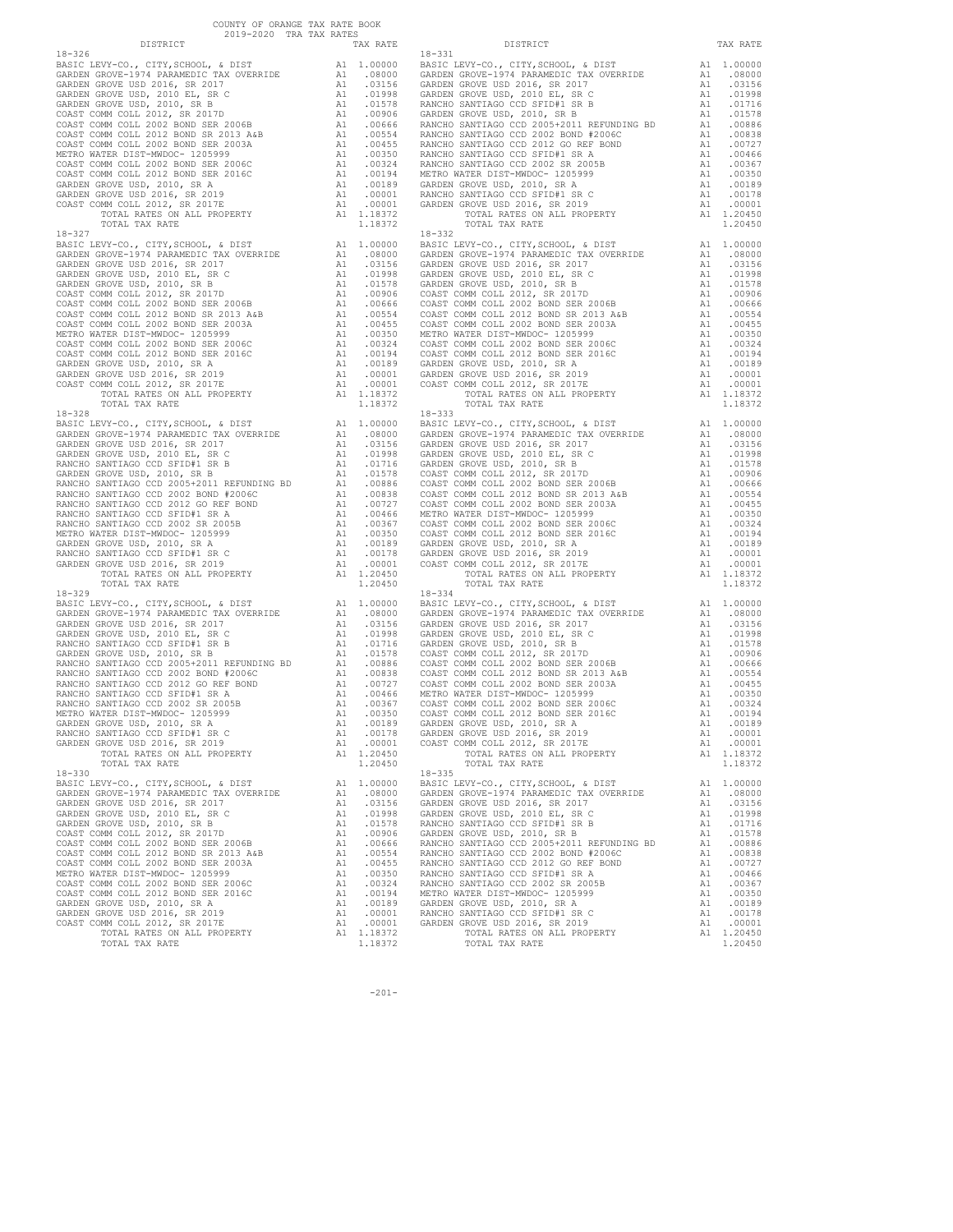| COUNTY OF ORANGE TAX RATE BOOK<br>2019-2020 TRA TAX RATES |          |          |          |
|-----------------------------------------------------------|----------|----------|----------|
| DISTRICT                                                  | TAX RATE | DISTRICT | TAX RATE |
|                                                           |          |          |          |
|                                                           |          |          |          |
|                                                           |          |          |          |
|                                                           |          |          |          |
|                                                           |          |          |          |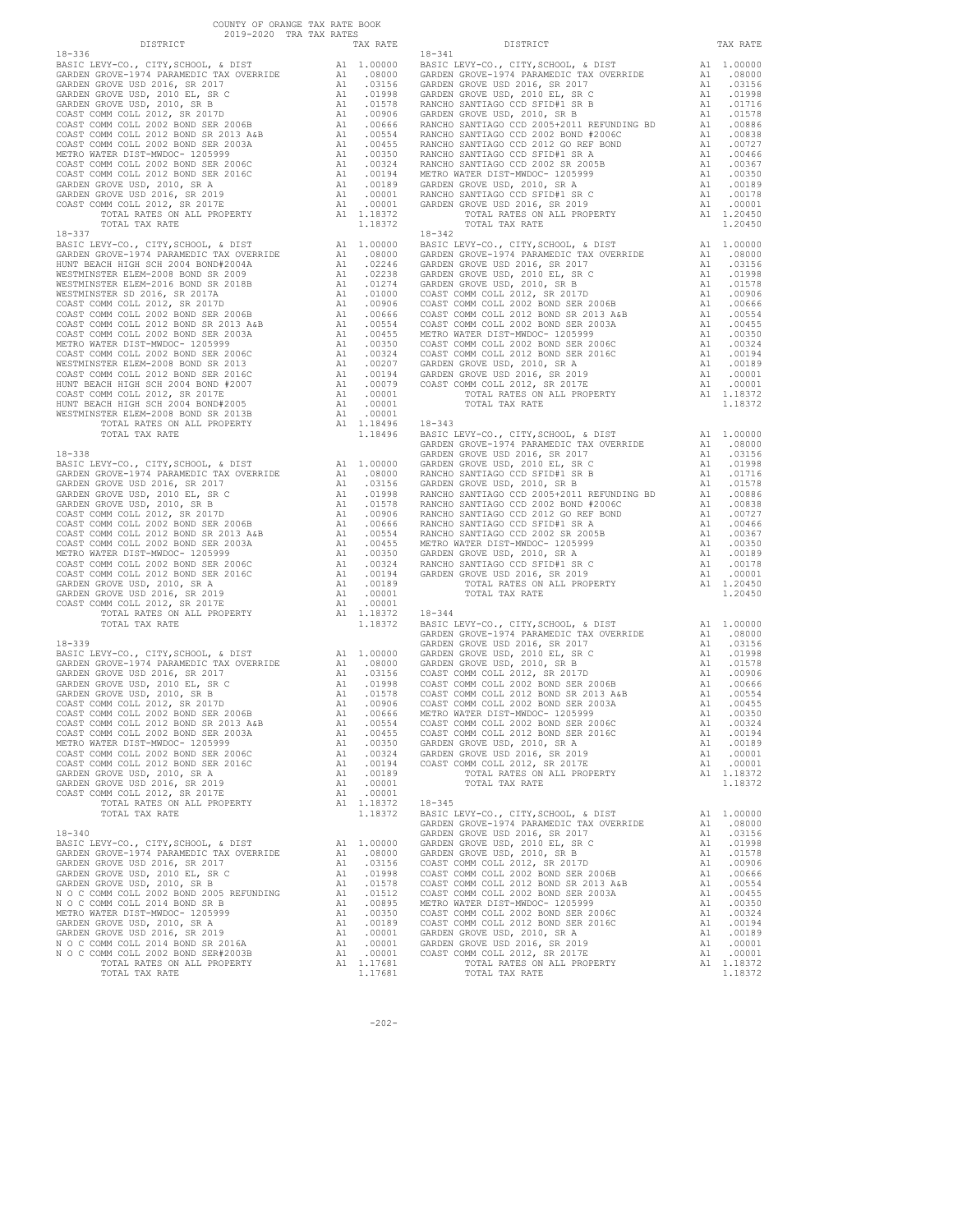COUNTY OF ORANGE TAX RATE BOOK 2019-2020 TRA TAX RATES DISTRICT TAX RATE DISTRICT TAX RATE 18-346 18-352 BASIC LEVY-CO., CITY,SCHOOL, & DIST A1 1.00000 BASIC LEVY-CO., CITY,SCHOOL, & DIST A1 1.00000 GARDEN GROVE USD 2016, SR 2017 A1 .03156 GARDEN GROVE-1974 PARAMEDIC TAX OVERRIDE A1 .08000 GARDEN GROVE USD, 2010 EL, SR C A1 .01998 HUNT BEACH HIGH SCH 2004 BOND#2004A A1 .02246 GARDEN GROVE USD, 2010, SR B A1 .01578 WESTMINSTER ELEM-2008 BOND SR 2009 A1 .02238 COAST COMM COLL 2012, SR 2017D A1 .00906 WESTMINSTER ELEM-2016 BOND SR 2018B A1 .01274 COAST COMM COLL 2002 BOND SER 2006B A1 .00666 WESTMINSTER SD 2016, SR 2017A A1 .01000 COAST COMM COLL 2012 BOND SR 2013 A&B A1 .00554 COAST COMM COLL 2012, SR 2017D A1 .00906 COAST COMM COLL 2002 BOND SER 2003A A1 .00455 COAST COMM COLL 2002 BOND SER 2006B A1 .00666 METRO WATER DIST-MWDOC- 1205999 A1 .00350 COAST COMM COLL 2012 BOND SR 2013 A&B A1 .00554 COAST COMM COLL 2002 BOND SER 2006C A1 .00324 COAST COMM COLL 2002 BOND SER 2003A A1 .00455 COAST COMM COLL 2012 BOND SER 2016C A1 .00194 METRO WATER DIST-MWDOC- 1205999 A1 .00350 GARDEN GROVE USD, 2010, SR A A1 .00189 COAST COMM COLL 2002 BOND SER 2006C A1 .00324 GARDEN GROVE USD 2016, SR 2019 A1 .00001 WESTMINSTER ELEM-2008 BOND SR 2013 A1 .00207 COAST COMM COLL 2012, SR 2017E A1 .00001 COAST COMM COLL 2012 BOND SER 2016C A1 .00194 TOTAL RATES ON ALL PROPERTY A1 1.10372 HUNT BEACH HIGH SCH 2004 BOND #2007 A1 .00079 TOTAL TAX RATE 1.10372 COAST COMM COLL 2012, SR 2017E A1 .00001 HUNT BEACH HIGH SCH 2004 BOND#2005 A1 .00001 18-347 WESTMINSTER ELEM-2008 BOND SR 2013B A1 .00001 BASIC LEVY-CO., CITY,SCHOOL, & DIST A1 1.00000 TOTAL RATES ON ALL PROPERTY A1 1.18496 GARDEN GROVE-1974 PARAMEDIC TAX OVERRIDE A1 .08000 TOTAL TAX RATE 1.18496 GARDEN GROVE USD 2016, SR 2017 A1 .03156 GARDEN GROVE USD, 2010 EL, SR C A1 .01998 18-353 GARDEN GROVE USD, 2010, SR B A1 .01578 BASIC LEVY-CO., CITY,SCHOOL, & DIST A1 1.00000 COAST COMM COLL 2012, SR 2017D A1 .00906 GARDEN GROVE-1974 PARAMEDIC TAX OVERRIDE A1 .08000 COAST COMM COLL 2002 BOND SER 2006B A1 .00666 HUNT BEACH HIGH SCH 2004 BOND#2004A A1 .02246 COAST COMM COLL 2012 BOND SR 2013 A&B A1 .00554 WESTMINSTER ELEM-2008 BOND SR 2009 A1 .02238 COAST COMM COLL 2002 BOND SER 2003A A1 .00455 WESTMINSTER ELEM-2016 BOND SR 2018B A1 .01274 METRO WATER DIST-MWDOC- 1205999 A1 .00350 WESTMINSTER SD 2016, SR 2017A A1 .01000 COAST COMM COLL 2002 BOND SER 2006C A1 .00324 COAST COMM COLL 2012, SR 2017D A1 .00906 COAST COMM COLL 2012 BOND SER 2016C A1 .00194 COAST COMM COLL 2002 BOND SER 2006B A1 .00666 GARDEN GROVE USD, 2010, SR A A1 .00189 COAST COMM COLL 2012 BOND SR 2013 A&B A1 .00554 GARDEN GROVE USD 2016, SR 2019 A1 .00001 COAST COMM COLL 2002 BOND SER 2003A A1 .00455 COAST COMM COLL 2012, SR 2017E A1 .00001 METRO WATER DIST-MWDOC- 1205999 A1 .00350 TOTAL RATES ON ALL PROPERTY A1 1.18372 COAST COMM COLL 2002 BOND SER 2006C A1 .00324 TOTAL TAX RATE 1.18372 WESTMINSTER ELEM-2008 BOND SR 2013 A1 .00207 COAST COMM COLL 2012 BOND SER 2016C A1 .00194 18-348 HUNT BEACH HIGH SCH 2004 BOND #2007 A1 .00079 BASIC LEVY-CO., CITY,SCHOOL, & DIST A1 1.00000 COAST COMM COLL 2012, SR 2017E A1 .00001 GARDEN GROVE-1974 PARAMEDIC TAX OVERRIDE A1 .08000 HUNT BEACH HIGH SCH 2004 BOND#2005 A1 .00001 GARDEN GROVE USD 2016, SR 2017 A1 .03156 WESTMINSTER ELEM-2008 BOND SR 2013B A1 .00001 GARDEN GROVE USD, 2010 EL, SR C A1 .01998 TOTAL RATES ON ALL PROPERTY A1 1.18496 RANCHO SANTIAGO CCD SFID#1 SR B A1 .01716 TOTAL TAX RATE 1.18496 GARDEN GROVE USD, 2010, SR B A1 .01578 RANCHO SANTIAGO CCD 2005+2011 REFUNDING BD A1 .00886 18-354 RANCHO SANTIAGO CCD 2002 BOND #2006C A1 .00838 BASIC LEVY-CO., CITY,SCHOOL, & DIST A1 1.00000 RANCHO SANTIAGO CCD 2012 GO REF BOND A1 .00727 GARDEN GROVE-1974 PARAMEDIC TAX OVERRIDE A1 .08000 RANCHO SANTIAGO CCD SFID#1 SR A A1 .00466 HUNT BEACH HIGH SCH 2004 BOND#2004A A1 .02246 RANCHO SANTIAGO CCD 2002 SR 2005B A1 .00367 WESTMINSTER ELEM-2008 BOND SR 2009 A1 .02238 METRO WATER DIST-MWDOC- 1205999 A1 .00350 WESTMINSTER ELEM-2016 BOND SR 2018B A1 .01274 GARDEN GROVE USD, 2010, SR A A1 .00189 WESTMINSTER SD 2016, SR 2017A A1 .01000 RANCHO SANTIAGO CCD SFID#1 SR C A1 .00178 COAST COMM COLL 2012, SR 2017D A1 .00906 GARDEN GROVE USD 2016, SR 2019 A1 .00001 COAST COMM COLL 2002 BOND SER 2006B A1 .00666 TOTAL RATES ON ALL PROPERTY A1 1.20450 COAST COMM COLL 2012 BOND SR 2013 A&B A1 .00554 TOTAL TAX RATE 1.20450 COAST COMM COLL 2002 BOND SER 2003A A1 .00455 METRO WATER DIST-MWDOC- 1205999 A1 .00350 18-349 COAST COMM COLL 2002 BOND SER 2006C A1 .00324 BASIC LEVY-CO., CITY,SCHOOL, & DIST A1 1.00000 WESTMINSTER ELEM-2008 BOND SR 2013 A1 .00207 GARDEN GROVE-1974 PARAMEDIC TAX OVERRIDE A1 .08000 COAST COMM COLL 2012 BOND SER 2016C A1 .00194 GARDEN GROVE USD 2016, SR 2017 A1 .03156 HUNT BEACH HIGH SCH 2004 BOND #2007 A1 .00079 GARDEN GROVE USD, 2010 EL, SR C A1 .01998 COAST COMM COLL 2012, SR 2017E A1 .00001 GARDEN GROVE USD, 2010, SR B A1 .01578 HUNT BEACH HIGH SCH 2004 BOND#2005 A1 .00001 N O C COMM COLL 2002 BOND 2005 REFUNDING A1 .01512 WESTMINSTER ELEM-2008 BOND SR 2013B A1 .00001 N O C COMM COLL 2014 BOND SR B A1 .00895 TOTAL RATES ON ALL PROPERTY A1 1.18496 METRO WATER DIST-MWDOC- 1205999 A1 .00350 TOTAL TAX RATE 1.18496 GARDEN GROVE USD, 2010, SR A A1 .00189 GARDEN GROVE USD 2016, SR 2019 A1 .00001 18-355 N O C COMM COLL 2014 BOND SR 2016A A1 .00001 BASIC LEVY-CO., CITY,SCHOOL, & DIST A1 1.00000 N O C COMM COLL 2002 BOND SER#2003B A1 .00001 GARDEN GROVE-1974 PARAMEDIC TAX OVERRIDE A1 .08000 TOTAL RATES ON ALL PROPERTY A1 1.17681 GARDEN GROVE USD 2016, SR 2017 A1 .03156 TOTAL TAX RATE 1.17681 GARDEN GROVE USD, 2010 EL, SR C A1 .01998 GARDEN GROVE USD, 2010, SR B A1 .01578 18-350 N O C COMM COLL 2002 BOND 2005 REFUNDING A1 .01512 BASIC LEVY-CO., CITY,SCHOOL, & DIST A1 1.00000 N O C COMM COLL 2014 BOND SR B A1 .00895 GARDEN GROVE-1974 PARAMEDIC TAX OVERRIDE A1 .08000 METRO WATER DIST-MWDOC- 1205999 A1 .00350 GARDEN GROVE USD 2016, SR 2017 A1 .03156 GARDEN GROVE USD, 2010, SR A A1 .00189 GARDEN GROVE USD, 2010 EL, SR C A1 .01998 GARDEN GROVE USD 2016, SR 2019 A1 .00001 RANCHO SANTIAGO CCD SFID#1 SR B A1 .01716 N O C COMM COLL 2014 BOND SR 2016A A1 .00001 GARDEN GROVE USD, 2010, SR B A1 .01578 N O C COMM COLL 2002 BOND SER#2003B A1 .00001 RANCHO SANTIAGO CCD 2005+2011 REFUNDING BD A1 .00886 TOTAL RATES ON ALL PROPERTY A1 1.17681 RANCHO SANTIAGO CCD 2002 BOND #2006C A1 .00838 TOTAL TAX RATE 1.17681 RANCHO SANTIAGO CCD 2012 GO REF BOND A1 .00727 RANCHO SANTIAGO CCD SFID#1 SR A A1 .00466 18-356 RANCHO SANTIAGO CCD 2002 SR 2005B A1 .00367 BASIC LEVY-CO., CITY,SCHOOL, & DIST A1 1.00000 METRO WATER DIST-MWDOC- 1205999 A1 .00350 GARDEN GROVE-1974 PARAMEDIC TAX OVERRIDE A1 .08000 GARDEN GROVE USD, 2010, SR A A1 .00189 GARDEN GROVE USD 2016, SR 2017 A1 .03156 RANCHO SANTIAGO CCD SFID#1 SR C A1 .00178 GARDEN GROVE USD, 2010 EL, SR C A1 .01998 GARDEN GROVE USD 2016, SR 2019 A1 .00001 GARDEN GROVE USD, 2010, SR B A1 .01578 TOTAL RATES ON ALL PROPERTY A1 1.20450 COAST COMM COLL 2012, SR 2017D A1 .00906 TOTAL TAX RATE 1.20450 COAST COMM COLL 2002 BOND SER 2006B A1 .00666 COAST COMM COLL 2012 BOND SR 2013 A&B A1 .00554  $\begin{tabular}{l|c|c|c|c|c} \multicolumn{4}{c}{\textbf{0.0251}} & $\textbf{0.045}\texttt{COM} & $\textbf{0.045}\texttt{COM} & $\textbf{0.045}\texttt{COM} & $\textbf{0.045}\texttt{COM} & $\textbf{0.045}\texttt{COM} & $\textbf{0.045}\texttt{COM} & $\textbf{0.045}\texttt{COM} & $\textbf{0.045}\texttt{COM} & $\textbf{0.045}\texttt{COM} & $\textbf{0.045}\texttt{COM} & $\textbf{0.045}\text$ TOTAL RATES ON ALL PROPERTY A1 1.13456 TOTAL TAX RATE 1.13456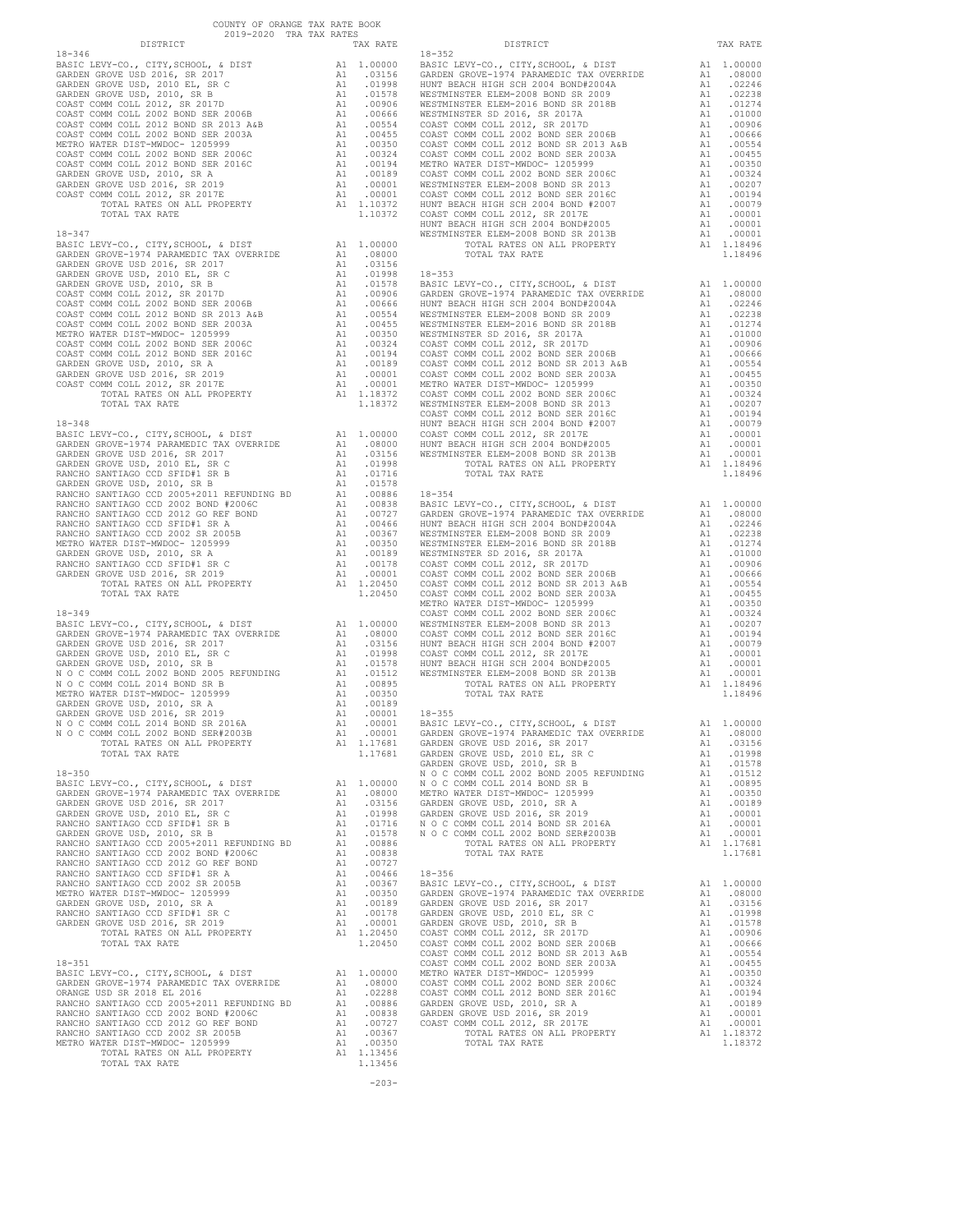| 2019-2020 TRA TAX RATES<br>KA TAA KALDO<br>TAX RATE<br>DISTRICT<br>DISTRICT | COUNTY OF ORANGE TAX RATE BOOK |  |          |
|-----------------------------------------------------------------------------|--------------------------------|--|----------|
|                                                                             |                                |  | TAX RATE |
|                                                                             |                                |  |          |
|                                                                             |                                |  |          |
|                                                                             |                                |  |          |
|                                                                             |                                |  |          |
|                                                                             |                                |  |          |
|                                                                             |                                |  |          |
|                                                                             |                                |  |          |
|                                                                             |                                |  |          |
|                                                                             |                                |  |          |
|                                                                             |                                |  |          |
|                                                                             |                                |  |          |

| TAX RATE<br>DISTRICT |  | DISTRICT | TAX RATE |
|----------------------|--|----------|----------|
|                      |  |          |          |
|                      |  |          |          |
|                      |  |          |          |
|                      |  |          |          |
|                      |  |          |          |
|                      |  |          |          |
|                      |  |          |          |
|                      |  |          |          |
|                      |  |          |          |
|                      |  |          |          |
|                      |  |          |          |
|                      |  |          |          |
|                      |  |          |          |
|                      |  |          |          |
|                      |  |          |          |
|                      |  |          |          |
|                      |  |          |          |
|                      |  |          |          |
|                      |  |          |          |
|                      |  |          |          |
|                      |  |          |          |
|                      |  |          |          |
|                      |  |          |          |
|                      |  |          |          |
|                      |  |          |          |
|                      |  |          |          |
|                      |  |          |          |
|                      |  |          |          |
|                      |  |          |          |
|                      |  |          |          |
|                      |  |          |          |
|                      |  |          |          |
|                      |  |          |          |
|                      |  |          |          |
|                      |  |          |          |
|                      |  |          |          |
|                      |  |          |          |
|                      |  |          |          |
|                      |  |          |          |
|                      |  |          |          |
|                      |  |          |          |
|                      |  |          |          |
|                      |  |          |          |
|                      |  |          |          |
|                      |  |          |          |
|                      |  |          |          |
|                      |  |          |          |
|                      |  |          |          |
|                      |  |          |          |
|                      |  |          |          |
|                      |  |          |          |
|                      |  |          |          |
|                      |  |          |          |
|                      |  |          |          |
|                      |  |          |          |
|                      |  |          |          |
|                      |  |          |          |
|                      |  |          |          |
|                      |  |          |          |
|                      |  |          |          |
|                      |  |          |          |
|                      |  |          |          |
|                      |  |          |          |
|                      |  |          |          |
|                      |  |          |          |
|                      |  |          |          |
|                      |  |          |          |
|                      |  |          |          |
|                      |  |          |          |
|                      |  |          |          |
|                      |  |          |          |
|                      |  |          |          |
|                      |  |          |          |
|                      |  |          |          |
|                      |  |          |          |
|                      |  |          |          |
|                      |  |          |          |
|                      |  |          |          |
|                      |  |          |          |
|                      |  |          |          |
|                      |  |          |          |
|                      |  |          |          |
|                      |  |          |          |
|                      |  |          |          |
|                      |  |          |          |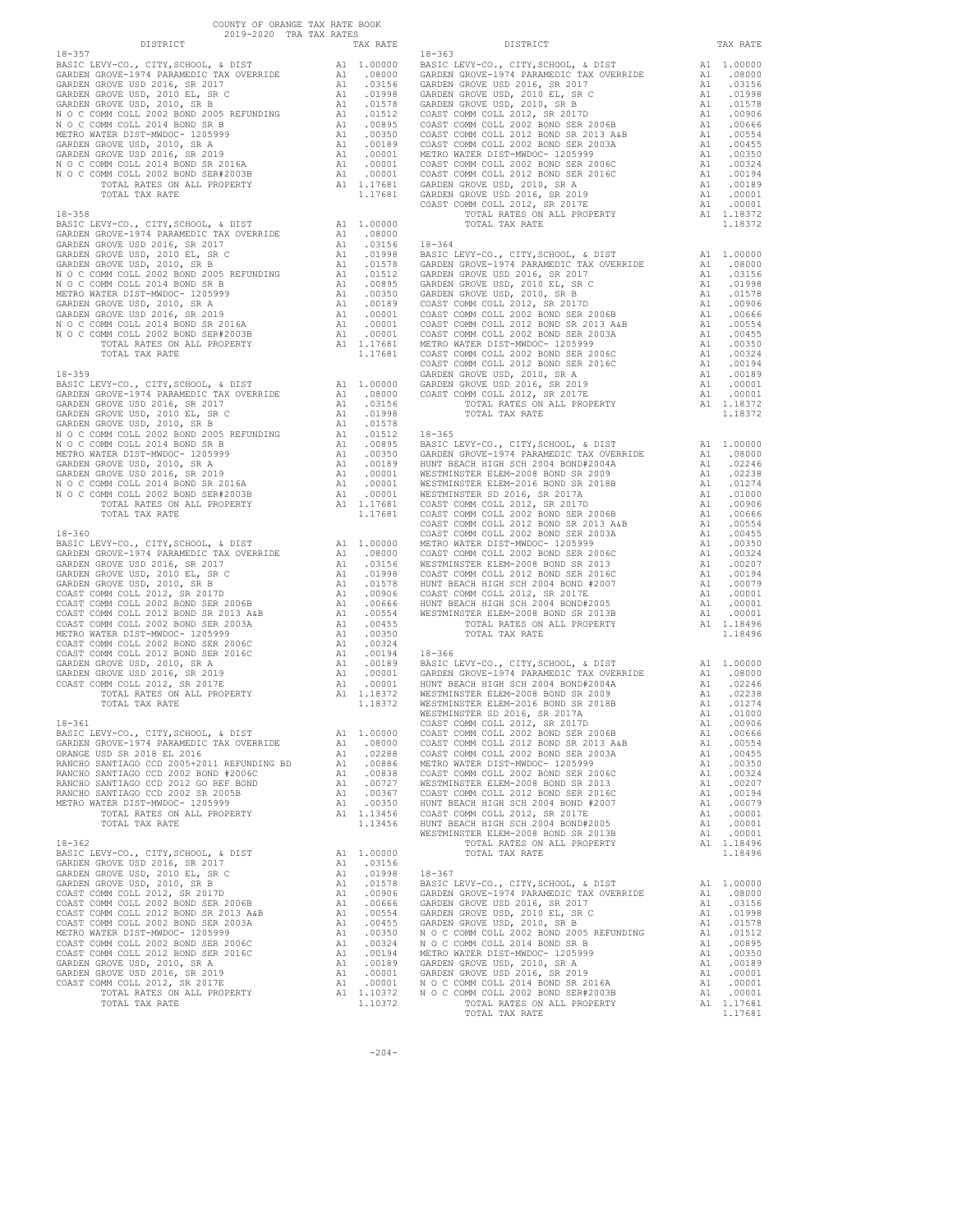| COUNTY OF ORANGE TAX RATE BOOK<br>2019-2020 TRA TAX RATES |          |                                                                                                                                                                                                                                         |          |
|-----------------------------------------------------------|----------|-----------------------------------------------------------------------------------------------------------------------------------------------------------------------------------------------------------------------------------------|----------|
| DISTRICT                                                  | TAX RATE | DISTRICT                                                                                                                                                                                                                                | TAX RATE |
| $18 - 368$                                                |          | 18-373                                                                                                                                                                                                                                  |          |
|                                                           |          |                                                                                                                                                                                                                                         |          |
|                                                           |          |                                                                                                                                                                                                                                         |          |
|                                                           |          |                                                                                                                                                                                                                                         |          |
|                                                           |          | NERIC WATER DIST-WOOD LOOSEY (MATER DESIS) METRO WATER DIST-WOOD- 12002<br>COAST COME COLL 20102 BOND SER 2016C<br>COAST COME COLL 20102 BOND SER 2016C<br>CARDEN GROUND 2012 BOND SER 2016C<br>CARDEN GROUND 2012 BOND SER 2016C<br>CA |          |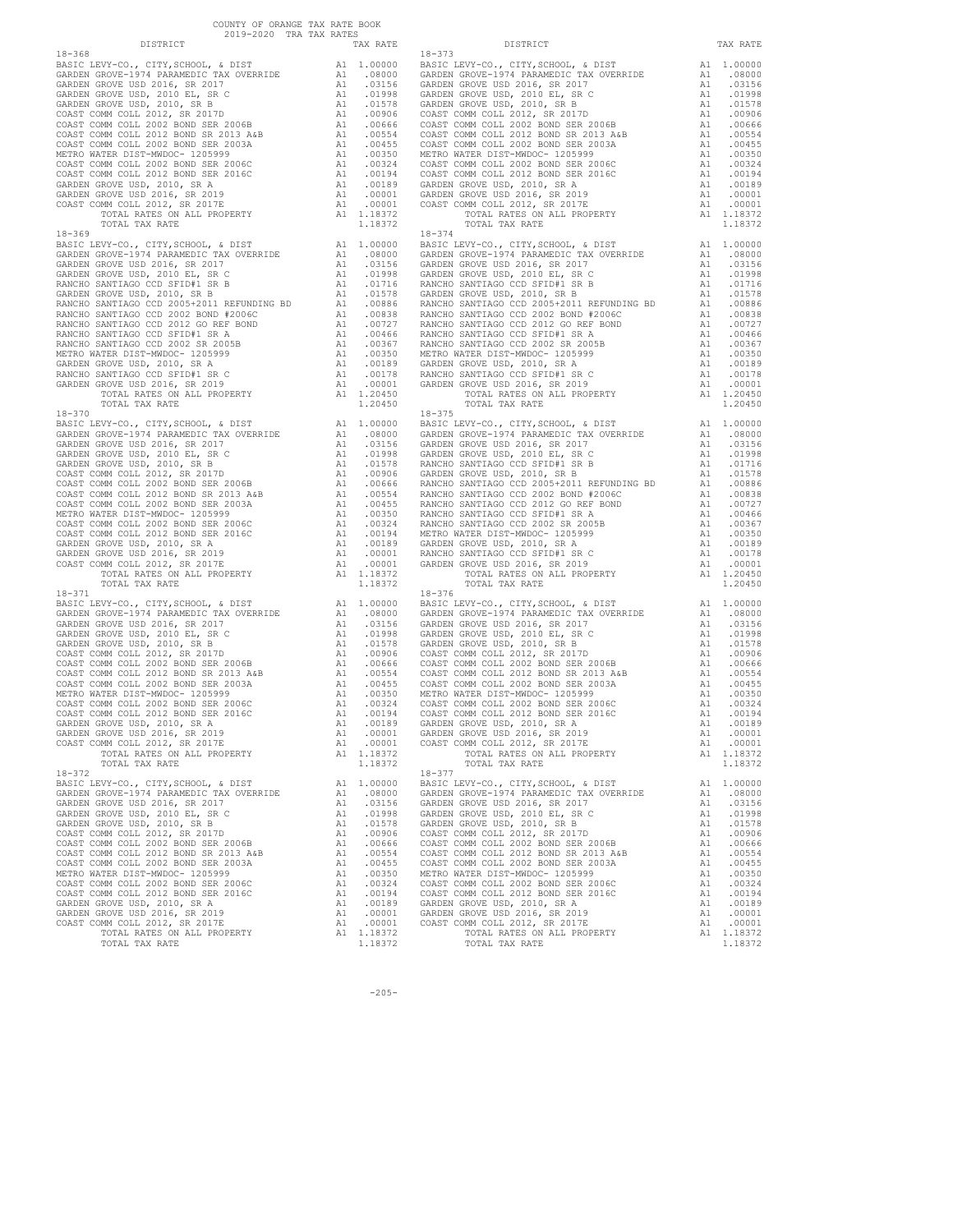| COUNTY OF ORANGE TAX RATE BOOK<br>2019-2020 TRA TAX RATES |          |                 |          |
|-----------------------------------------------------------|----------|-----------------|----------|
| DISTRICT                                                  | TAX RATE | <b>DISTRICT</b> | TAX RATE |
| $18 - 378$                                                |          | $18 - 383$      |          |
|                                                           |          |                 |          |
|                                                           |          |                 |          |
|                                                           |          |                 |          |
|                                                           |          |                 |          |
|                                                           |          |                 |          |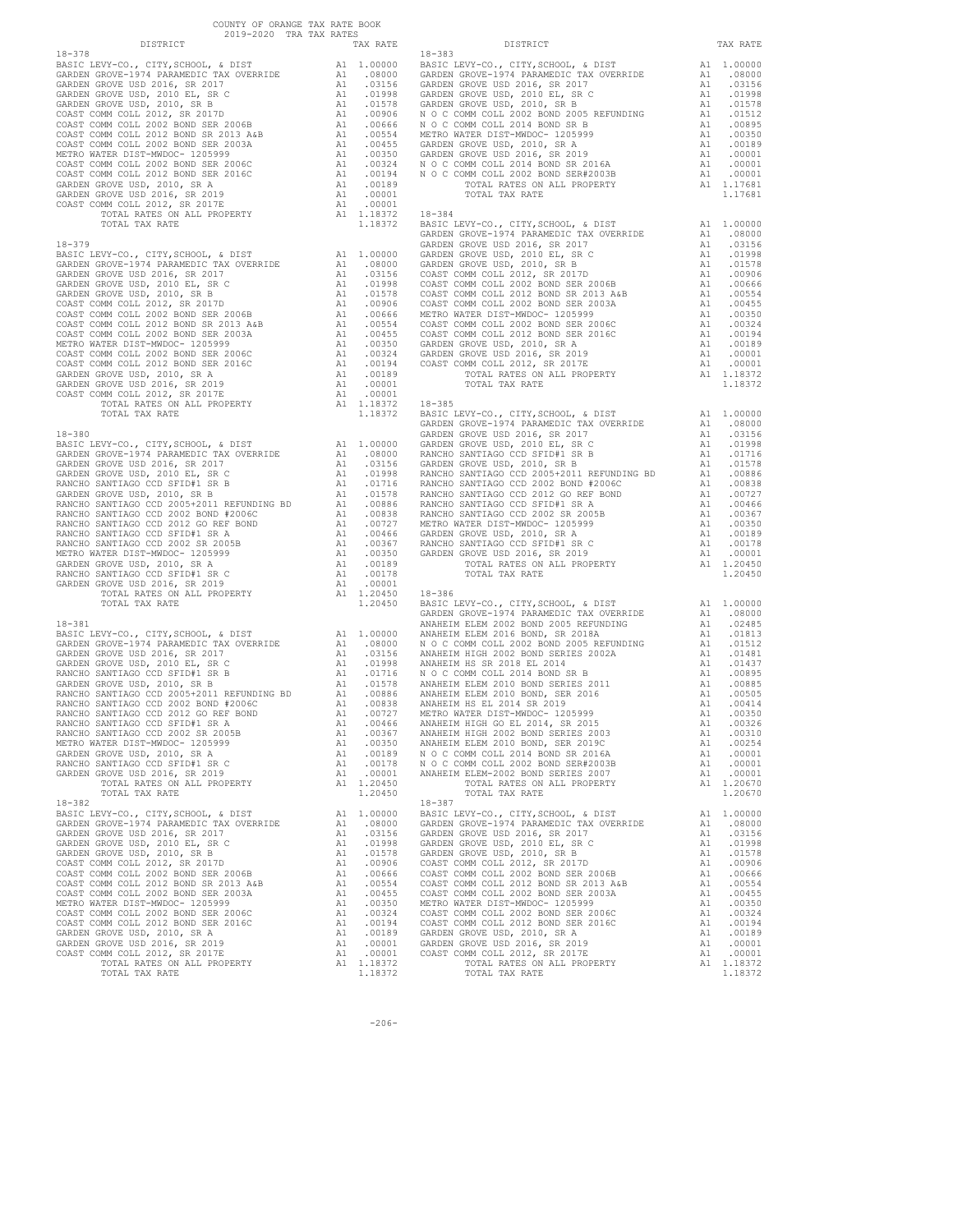| 2019-2020 TRA TAX RATES<br>DISTRICT | TAX RATE | DISTRICT       | TAX RATE |
|-------------------------------------|----------|----------------|----------|
| $18 - 388$                          |          | $18 - 394$     |          |
|                                     |          |                |          |
|                                     |          |                |          |
|                                     |          |                |          |
|                                     |          |                |          |
|                                     |          |                |          |
|                                     |          |                |          |
|                                     |          |                |          |
|                                     |          |                |          |
|                                     |          |                |          |
|                                     |          |                |          |
|                                     |          |                |          |
|                                     |          |                |          |
|                                     |          |                |          |
|                                     |          |                |          |
|                                     |          |                |          |
|                                     |          |                |          |
|                                     |          |                |          |
|                                     |          |                |          |
|                                     |          |                |          |
|                                     |          |                |          |
|                                     |          |                |          |
|                                     |          |                |          |
|                                     |          |                |          |
|                                     |          |                |          |
|                                     |          |                |          |
|                                     |          |                |          |
|                                     |          |                |          |
|                                     |          |                |          |
|                                     |          |                |          |
|                                     |          |                |          |
|                                     |          |                |          |
|                                     |          |                |          |
|                                     |          |                |          |
|                                     |          |                |          |
|                                     |          |                |          |
|                                     |          |                |          |
|                                     |          |                |          |
|                                     |          |                |          |
|                                     |          |                |          |
|                                     |          |                |          |
|                                     |          |                |          |
|                                     |          |                |          |
|                                     |          |                |          |
|                                     |          |                |          |
|                                     |          |                |          |
|                                     |          |                |          |
|                                     |          |                |          |
|                                     |          |                |          |
|                                     |          |                |          |
|                                     |          |                |          |
| TOTAL TAX RATE                      | 1.17681  | TOTAL TAX RATE | 1.18372  |
| 18-392                              |          | $18-398$       |          |
|                                     |          |                |          |
|                                     |          |                |          |
|                                     |          |                |          |
|                                     |          |                |          |
|                                     |          |                |          |
|                                     |          |                |          |
|                                     |          |                |          |
|                                     |          |                |          |
|                                     |          |                |          |
|                                     |          |                |          |
|                                     |          |                |          |
|                                     |          |                |          |
|                                     |          |                |          |
|                                     |          |                |          |
|                                     |          |                |          |
|                                     |          |                |          |
|                                     |          |                |          |
|                                     |          |                |          |
|                                     |          |                |          |
|                                     |          |                |          |
|                                     |          |                |          |
|                                     |          |                |          |
|                                     |          |                |          |
|                                     |          |                |          |
|                                     |          |                |          |
|                                     |          | TOTAL TAX RATE | 1.12450  |

-207-

COUNTY OF ORANGE TAX RATE BOOK

|    | 'I'A X         |
|----|----------------|
| A1 | $\overline{1}$ |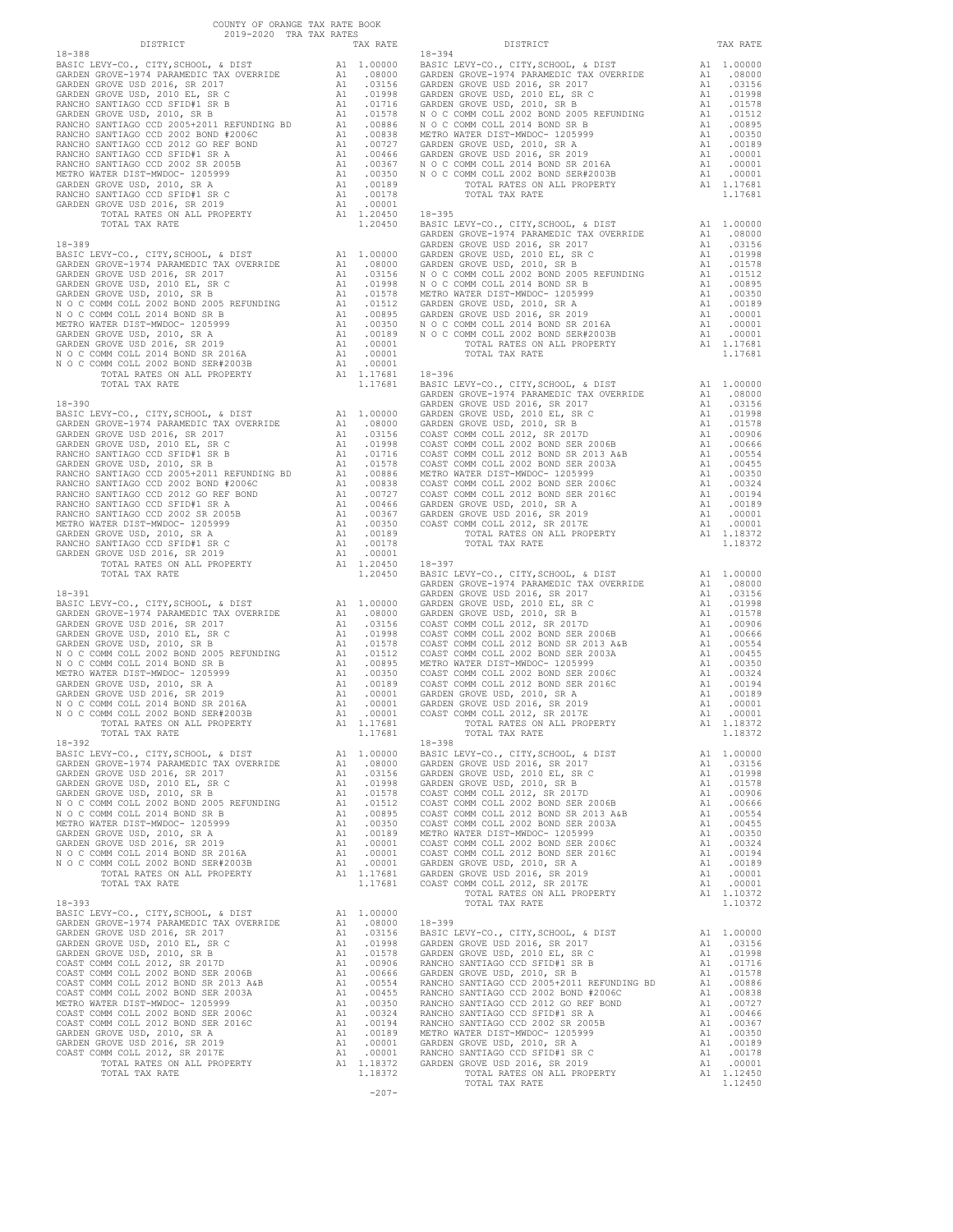| COUNTY OF ORANGE TAX RATE BOOK<br>2019-2020 TRA TAX RATES |  |                |         |
|-----------------------------------------------------------|--|----------------|---------|
|                                                           |  |                |         |
|                                                           |  |                |         |
|                                                           |  |                |         |
|                                                           |  |                |         |
|                                                           |  |                |         |
|                                                           |  |                |         |
|                                                           |  |                |         |
|                                                           |  |                |         |
|                                                           |  |                |         |
|                                                           |  |                |         |
|                                                           |  |                |         |
|                                                           |  |                |         |
|                                                           |  | TOTAL TAX RATE | 1.20450 |
| $18 - 401$                                                |  |                |         |
|                                                           |  |                |         |
|                                                           |  |                |         |
|                                                           |  |                |         |
|                                                           |  |                |         |
|                                                           |  |                |         |
|                                                           |  |                |         |
|                                                           |  |                |         |
|                                                           |  |                |         |
|                                                           |  |                |         |
|                                                           |  |                |         |
|                                                           |  |                |         |
|                                                           |  |                |         |
|                                                           |  |                |         |
|                                                           |  |                |         |
|                                                           |  |                |         |
|                                                           |  |                |         |
|                                                           |  |                |         |
|                                                           |  |                |         |
|                                                           |  |                |         |
|                                                           |  |                |         |
|                                                           |  |                |         |
|                                                           |  |                |         |
|                                                           |  |                |         |
|                                                           |  |                |         |
|                                                           |  |                |         |
|                                                           |  |                |         |
|                                                           |  |                |         |
|                                                           |  |                |         |
|                                                           |  |                |         |
|                                                           |  |                |         |
|                                                           |  |                |         |
|                                                           |  |                |         |
|                                                           |  |                |         |
|                                                           |  |                |         |
|                                                           |  |                |         |
|                                                           |  |                |         |
|                                                           |  |                |         |
|                                                           |  |                |         |
|                                                           |  |                |         |
|                                                           |  |                |         |
|                                                           |  |                |         |
|                                                           |  |                |         |
|                                                           |  |                |         |
|                                                           |  |                |         |
|                                                           |  |                |         |
|                                                           |  |                |         |
|                                                           |  |                |         |
|                                                           |  |                |         |
|                                                           |  |                |         |
|                                                           |  |                |         |
|                                                           |  |                |         |
|                                                           |  |                |         |
|                                                           |  |                |         |
|                                                           |  |                |         |
|                                                           |  |                |         |
|                                                           |  |                |         |
|                                                           |  |                |         |
|                                                           |  |                |         |
|                                                           |  |                |         |
|                                                           |  |                |         |
|                                                           |  |                |         |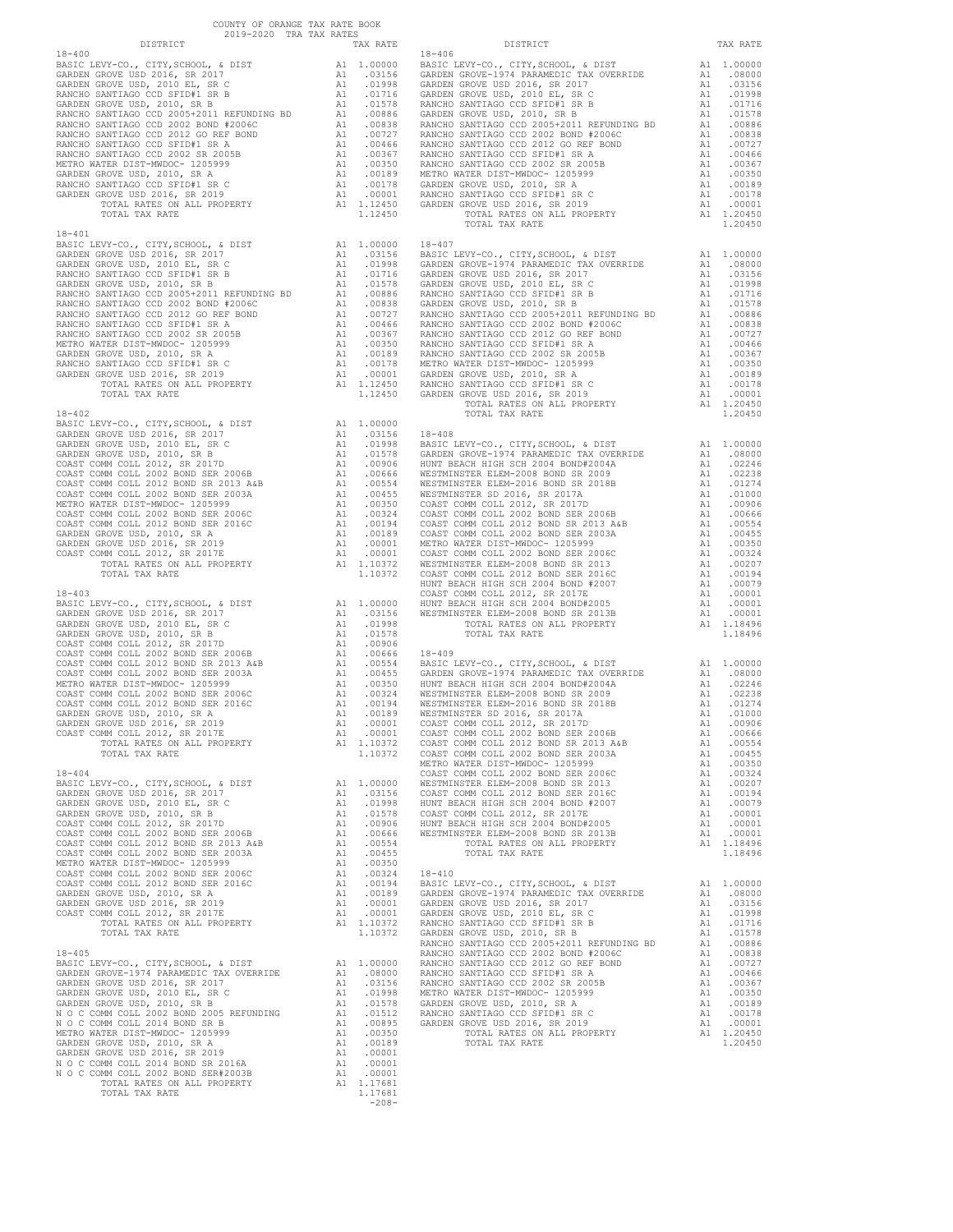| COUNTY OF ORANGE TAX RATE BOOK<br>2019-2020 TRA TAX RATES |         |                                                                                                                                                                                                                               |  |
|-----------------------------------------------------------|---------|-------------------------------------------------------------------------------------------------------------------------------------------------------------------------------------------------------------------------------|--|
|                                                           |         |                                                                                                                                                                                                                               |  |
|                                                           |         |                                                                                                                                                                                                                               |  |
|                                                           |         |                                                                                                                                                                                                                               |  |
|                                                           |         |                                                                                                                                                                                                                               |  |
|                                                           |         |                                                                                                                                                                                                                               |  |
|                                                           |         |                                                                                                                                                                                                                               |  |
|                                                           |         |                                                                                                                                                                                                                               |  |
|                                                           |         |                                                                                                                                                                                                                               |  |
|                                                           |         |                                                                                                                                                                                                                               |  |
|                                                           |         |                                                                                                                                                                                                                               |  |
|                                                           |         |                                                                                                                                                                                                                               |  |
|                                                           |         |                                                                                                                                                                                                                               |  |
|                                                           |         |                                                                                                                                                                                                                               |  |
|                                                           |         |                                                                                                                                                                                                                               |  |
|                                                           |         |                                                                                                                                                                                                                               |  |
|                                                           |         |                                                                                                                                                                                                                               |  |
|                                                           |         |                                                                                                                                                                                                                               |  |
|                                                           |         |                                                                                                                                                                                                                               |  |
|                                                           |         |                                                                                                                                                                                                                               |  |
|                                                           |         |                                                                                                                                                                                                                               |  |
|                                                           |         |                                                                                                                                                                                                                               |  |
|                                                           |         |                                                                                                                                                                                                                               |  |
|                                                           |         |                                                                                                                                                                                                                               |  |
|                                                           |         |                                                                                                                                                                                                                               |  |
|                                                           |         |                                                                                                                                                                                                                               |  |
|                                                           |         |                                                                                                                                                                                                                               |  |
|                                                           |         |                                                                                                                                                                                                                               |  |
|                                                           |         |                                                                                                                                                                                                                               |  |
|                                                           |         |                                                                                                                                                                                                                               |  |
|                                                           |         |                                                                                                                                                                                                                               |  |
|                                                           |         | Since Society of the King of Control of the Control of the Control of the Control of the Control of Control of the Control of the Control of the Control of the Control of the Control of the Control of the Control of the C |  |
|                                                           |         |                                                                                                                                                                                                                               |  |
|                                                           |         |                                                                                                                                                                                                                               |  |
|                                                           |         |                                                                                                                                                                                                                               |  |
|                                                           |         |                                                                                                                                                                                                                               |  |
|                                                           |         |                                                                                                                                                                                                                               |  |
|                                                           |         |                                                                                                                                                                                                                               |  |
|                                                           |         |                                                                                                                                                                                                                               |  |
|                                                           |         |                                                                                                                                                                                                                               |  |
|                                                           |         |                                                                                                                                                                                                                               |  |
|                                                           |         |                                                                                                                                                                                                                               |  |
|                                                           |         |                                                                                                                                                                                                                               |  |
|                                                           |         |                                                                                                                                                                                                                               |  |
|                                                           |         |                                                                                                                                                                                                                               |  |
|                                                           |         |                                                                                                                                                                                                                               |  |
|                                                           |         |                                                                                                                                                                                                                               |  |
|                                                           |         |                                                                                                                                                                                                                               |  |
|                                                           |         |                                                                                                                                                                                                                               |  |
|                                                           |         |                                                                                                                                                                                                                               |  |
|                                                           |         |                                                                                                                                                                                                                               |  |
|                                                           |         |                                                                                                                                                                                                                               |  |
|                                                           |         |                                                                                                                                                                                                                               |  |
|                                                           |         |                                                                                                                                                                                                                               |  |
|                                                           |         |                                                                                                                                                                                                                               |  |
|                                                           |         |                                                                                                                                                                                                                               |  |
|                                                           |         |                                                                                                                                                                                                                               |  |
|                                                           |         |                                                                                                                                                                                                                               |  |
|                                                           |         |                                                                                                                                                                                                                               |  |
|                                                           |         |                                                                                                                                                                                                                               |  |
|                                                           |         |                                                                                                                                                                                                                               |  |
|                                                           |         |                                                                                                                                                                                                                               |  |
|                                                           |         |                                                                                                                                                                                                                               |  |
|                                                           |         |                                                                                                                                                                                                                               |  |
|                                                           |         |                                                                                                                                                                                                                               |  |
|                                                           |         |                                                                                                                                                                                                                               |  |
|                                                           |         |                                                                                                                                                                                                                               |  |
|                                                           |         |                                                                                                                                                                                                                               |  |
|                                                           |         |                                                                                                                                                                                                                               |  |
|                                                           |         |                                                                                                                                                                                                                               |  |
|                                                           |         |                                                                                                                                                                                                                               |  |
|                                                           |         |                                                                                                                                                                                                                               |  |
|                                                           |         |                                                                                                                                                                                                                               |  |
|                                                           |         |                                                                                                                                                                                                                               |  |
|                                                           |         |                                                                                                                                                                                                                               |  |
|                                                           |         |                                                                                                                                                                                                                               |  |
|                                                           |         |                                                                                                                                                                                                                               |  |
|                                                           |         |                                                                                                                                                                                                                               |  |
|                                                           |         |                                                                                                                                                                                                                               |  |
|                                                           |         |                                                                                                                                                                                                                               |  |
|                                                           |         |                                                                                                                                                                                                                               |  |
|                                                           |         |                                                                                                                                                                                                                               |  |
|                                                           |         |                                                                                                                                                                                                                               |  |
|                                                           | $-209-$ |                                                                                                                                                                                                                               |  |

-209-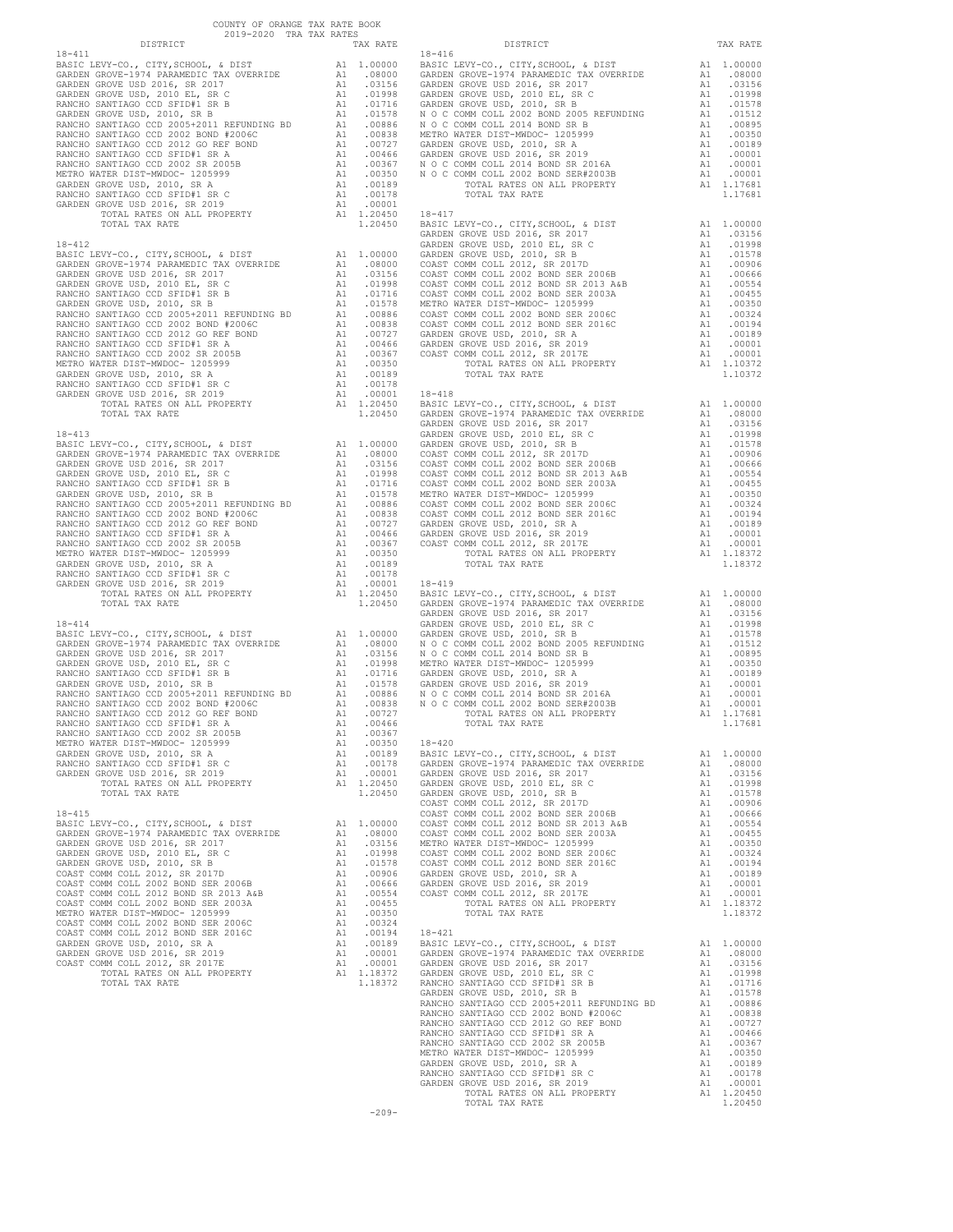| COUNTY OF ORANGE TAX RATE BOOK<br>2019-2020 TRA TAX RATES |         |            |  |
|-----------------------------------------------------------|---------|------------|--|
|                                                           |         |            |  |
|                                                           |         |            |  |
|                                                           |         |            |  |
|                                                           |         |            |  |
|                                                           |         |            |  |
|                                                           |         |            |  |
|                                                           |         |            |  |
|                                                           |         |            |  |
|                                                           |         |            |  |
|                                                           |         |            |  |
|                                                           |         |            |  |
|                                                           |         |            |  |
|                                                           |         |            |  |
|                                                           |         |            |  |
|                                                           |         |            |  |
|                                                           |         |            |  |
|                                                           |         |            |  |
|                                                           |         |            |  |
|                                                           |         |            |  |
|                                                           |         |            |  |
|                                                           |         |            |  |
|                                                           |         |            |  |
|                                                           |         |            |  |
|                                                           |         |            |  |
|                                                           |         |            |  |
|                                                           |         |            |  |
|                                                           |         |            |  |
|                                                           |         |            |  |
|                                                           |         |            |  |
|                                                           |         |            |  |
|                                                           |         |            |  |
|                                                           |         |            |  |
|                                                           |         |            |  |
|                                                           |         |            |  |
|                                                           |         |            |  |
|                                                           |         |            |  |
|                                                           |         |            |  |
|                                                           |         |            |  |
|                                                           |         |            |  |
|                                                           |         |            |  |
|                                                           |         |            |  |
|                                                           |         |            |  |
|                                                           |         |            |  |
|                                                           |         |            |  |
|                                                           |         |            |  |
|                                                           |         |            |  |
|                                                           |         |            |  |
|                                                           |         |            |  |
| TOTAL TAX RATE                                            | 1.20100 |            |  |
|                                                           |         | $19 - 002$ |  |
|                                                           |         |            |  |
|                                                           |         |            |  |
|                                                           |         |            |  |
|                                                           |         |            |  |
|                                                           |         |            |  |
|                                                           |         |            |  |
|                                                           |         |            |  |
|                                                           |         |            |  |
|                                                           |         |            |  |
|                                                           |         |            |  |
|                                                           |         |            |  |
|                                                           |         |            |  |
|                                                           |         |            |  |
|                                                           |         |            |  |
|                                                           |         |            |  |
|                                                           |         |            |  |
|                                                           |         |            |  |
|                                                           |         |            |  |
|                                                           |         |            |  |
|                                                           |         |            |  |
|                                                           |         |            |  |
|                                                           |         |            |  |
|                                                           |         |            |  |
|                                                           |         |            |  |
|                                                           |         |            |  |
|                                                           |         |            |  |
|                                                           |         |            |  |

-210-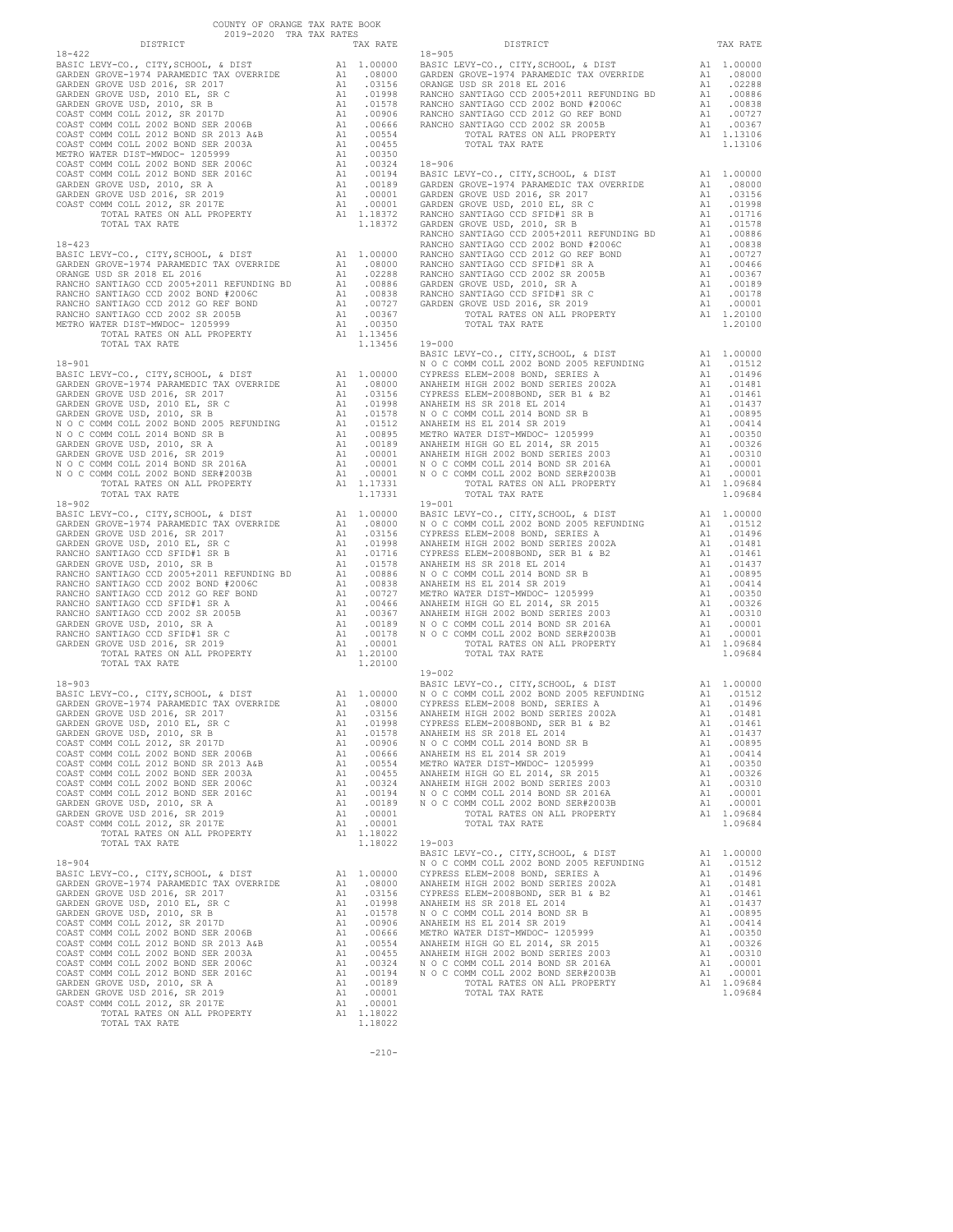| COUNTY OF ORANGE TAX RATE BOOK<br>2019-2020 TRA TAX RATES                                                                                                                                                                                                                                                                                                                                                                    |  |            |  |
|------------------------------------------------------------------------------------------------------------------------------------------------------------------------------------------------------------------------------------------------------------------------------------------------------------------------------------------------------------------------------------------------------------------------------|--|------------|--|
|                                                                                                                                                                                                                                                                                                                                                                                                                              |  |            |  |
|                                                                                                                                                                                                                                                                                                                                                                                                                              |  |            |  |
|                                                                                                                                                                                                                                                                                                                                                                                                                              |  |            |  |
|                                                                                                                                                                                                                                                                                                                                                                                                                              |  |            |  |
|                                                                                                                                                                                                                                                                                                                                                                                                                              |  |            |  |
|                                                                                                                                                                                                                                                                                                                                                                                                                              |  |            |  |
|                                                                                                                                                                                                                                                                                                                                                                                                                              |  |            |  |
|                                                                                                                                                                                                                                                                                                                                                                                                                              |  |            |  |
|                                                                                                                                                                                                                                                                                                                                                                                                                              |  |            |  |
|                                                                                                                                                                                                                                                                                                                                                                                                                              |  |            |  |
|                                                                                                                                                                                                                                                                                                                                                                                                                              |  |            |  |
|                                                                                                                                                                                                                                                                                                                                                                                                                              |  |            |  |
|                                                                                                                                                                                                                                                                                                                                                                                                                              |  |            |  |
|                                                                                                                                                                                                                                                                                                                                                                                                                              |  |            |  |
|                                                                                                                                                                                                                                                                                                                                                                                                                              |  |            |  |
|                                                                                                                                                                                                                                                                                                                                                                                                                              |  |            |  |
|                                                                                                                                                                                                                                                                                                                                                                                                                              |  |            |  |
| $19 - 007$                                                                                                                                                                                                                                                                                                                                                                                                                   |  | $19 - 013$ |  |
|                                                                                                                                                                                                                                                                                                                                                                                                                              |  |            |  |
|                                                                                                                                                                                                                                                                                                                                                                                                                              |  |            |  |
|                                                                                                                                                                                                                                                                                                                                                                                                                              |  |            |  |
|                                                                                                                                                                                                                                                                                                                                                                                                                              |  |            |  |
|                                                                                                                                                                                                                                                                                                                                                                                                                              |  |            |  |
|                                                                                                                                                                                                                                                                                                                                                                                                                              |  |            |  |
|                                                                                                                                                                                                                                                                                                                                                                                                                              |  |            |  |
|                                                                                                                                                                                                                                                                                                                                                                                                                              |  |            |  |
| $19 - 008$                                                                                                                                                                                                                                                                                                                                                                                                                   |  | $19 - 014$ |  |
| $\begin{tabular}{l cccc} \multicolumn{4}{c}{19-008}\\ \hline 19-008\\ \hline 19-008\\ \hline \multicolumn{4}{c}{19-008}\\ \hline \multicolumn{4}{c}{19-008}\\ \hline \multicolumn{4}{c}{19-008}\\ \hline \multicolumn{4}{c}{19-008}\\ \hline \multicolumn{4}{c}{19-008}\\ \hline \multicolumn{4}{c}{19-008}\\ \hline \multicolumn{4}{c}{19-008}\\ \hline \multicolumn{4}{c}{19-008}\\ \hline \multicolumn{4}{c}{19-008}\\ \$ |  |            |  |
|                                                                                                                                                                                                                                                                                                                                                                                                                              |  |            |  |
|                                                                                                                                                                                                                                                                                                                                                                                                                              |  |            |  |
|                                                                                                                                                                                                                                                                                                                                                                                                                              |  |            |  |
|                                                                                                                                                                                                                                                                                                                                                                                                                              |  |            |  |
|                                                                                                                                                                                                                                                                                                                                                                                                                              |  |            |  |
|                                                                                                                                                                                                                                                                                                                                                                                                                              |  |            |  |
|                                                                                                                                                                                                                                                                                                                                                                                                                              |  |            |  |
|                                                                                                                                                                                                                                                                                                                                                                                                                              |  |            |  |
| $19 - 009$<br>BASIC LEVY-CO., CITY, SCHOOL, & DIST A1 1.00000 19-015                                                                                                                                                                                                                                                                                                                                                         |  |            |  |
|                                                                                                                                                                                                                                                                                                                                                                                                                              |  |            |  |
|                                                                                                                                                                                                                                                                                                                                                                                                                              |  |            |  |
|                                                                                                                                                                                                                                                                                                                                                                                                                              |  |            |  |
|                                                                                                                                                                                                                                                                                                                                                                                                                              |  |            |  |
|                                                                                                                                                                                                                                                                                                                                                                                                                              |  |            |  |
|                                                                                                                                                                                                                                                                                                                                                                                                                              |  |            |  |
|                                                                                                                                                                                                                                                                                                                                                                                                                              |  |            |  |
|                                                                                                                                                                                                                                                                                                                                                                                                                              |  |            |  |
|                                                                                                                                                                                                                                                                                                                                                                                                                              |  |            |  |
|                                                                                                                                                                                                                                                                                                                                                                                                                              |  |            |  |
|                                                                                                                                                                                                                                                                                                                                                                                                                              |  |            |  |
|                                                                                                                                                                                                                                                                                                                                                                                                                              |  |            |  |
|                                                                                                                                                                                                                                                                                                                                                                                                                              |  |            |  |
|                                                                                                                                                                                                                                                                                                                                                                                                                              |  |            |  |
|                                                                                                                                                                                                                                                                                                                                                                                                                              |  |            |  |
|                                                                                                                                                                                                                                                                                                                                                                                                                              |  |            |  |
|                                                                                                                                                                                                                                                                                                                                                                                                                              |  |            |  |
|                                                                                                                                                                                                                                                                                                                                                                                                                              |  |            |  |

-211-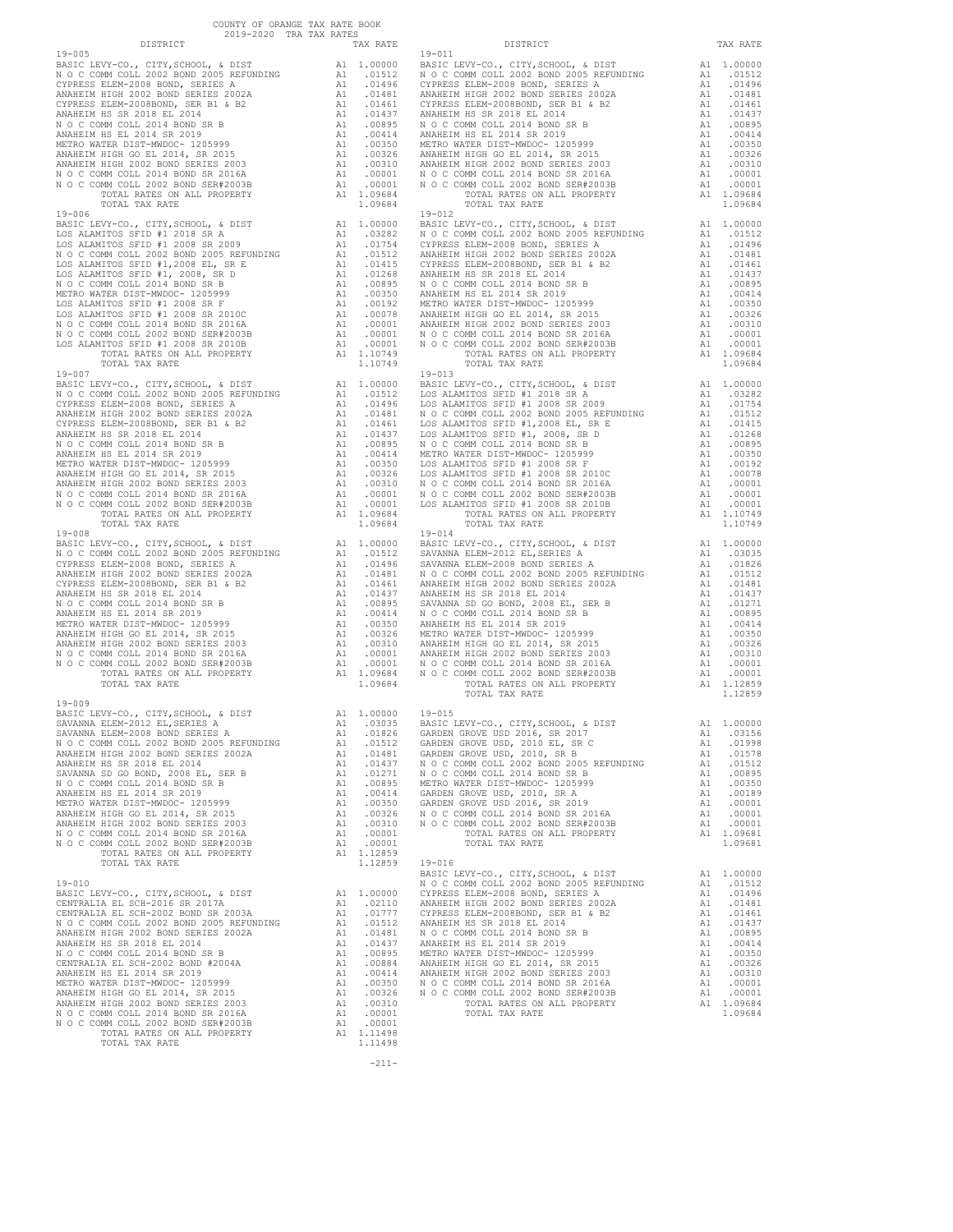| COUNTY OF ORANGE TAX RATE BOOK<br>2019-2020 TRA TAX RATES |  |                 |                                                                                                 |          |  |  |  |
|-----------------------------------------------------------|--|-----------------|-------------------------------------------------------------------------------------------------|----------|--|--|--|
| DISTRICT                                                  |  | TAX RATE 19-023 | DISTRICT                                                                                        | TAX RATE |  |  |  |
| $19 - 017$                                                |  |                 |                                                                                                 |          |  |  |  |
|                                                           |  |                 |                                                                                                 |          |  |  |  |
|                                                           |  |                 |                                                                                                 |          |  |  |  |
|                                                           |  |                 |                                                                                                 |          |  |  |  |
|                                                           |  |                 |                                                                                                 |          |  |  |  |
|                                                           |  |                 |                                                                                                 |          |  |  |  |
|                                                           |  |                 |                                                                                                 |          |  |  |  |
|                                                           |  |                 |                                                                                                 |          |  |  |  |
|                                                           |  |                 |                                                                                                 |          |  |  |  |
|                                                           |  |                 |                                                                                                 |          |  |  |  |
|                                                           |  |                 |                                                                                                 |          |  |  |  |
|                                                           |  |                 |                                                                                                 |          |  |  |  |
|                                                           |  |                 | BASIC LEVY-CO., CITY, SCHOOL, & DIST A1 1.00000 BASIC LEVY-CO., CITY, SCHOOL, & DIST A1 1.00000 |          |  |  |  |
|                                                           |  |                 |                                                                                                 |          |  |  |  |
|                                                           |  |                 |                                                                                                 |          |  |  |  |
|                                                           |  |                 |                                                                                                 |          |  |  |  |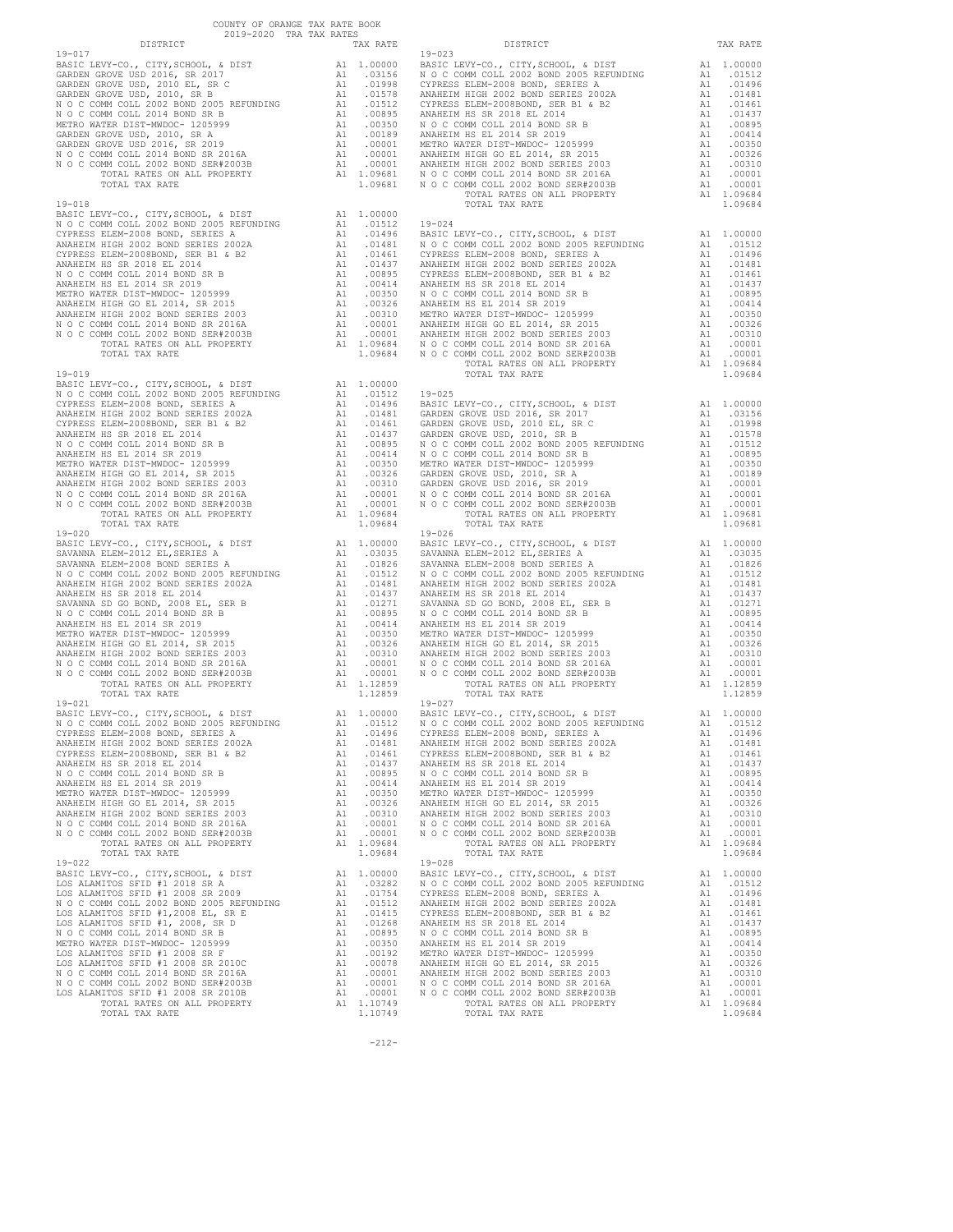| COUNTY OF ORANGE TAX RATE BOOK<br>2019-2020 TRA TAX RATES                                                                                                                                                                                                             |                |         |
|-----------------------------------------------------------------------------------------------------------------------------------------------------------------------------------------------------------------------------------------------------------------------|----------------|---------|
|                                                                                                                                                                                                                                                                       |                |         |
| $19 - 030$                                                                                                                                                                                                                                                            |                |         |
|                                                                                                                                                                                                                                                                       |                |         |
|                                                                                                                                                                                                                                                                       |                |         |
| $\begin{tabular}{l c c c c} \hline 19-032 & 19-039 & 19-039 & 19-039 & 19-039 & 19-039 & 19-039 & 10-030 & 19-039 & 10-030 & 19-039 & 10-030 & 19-039 & 10-030 & 19-039 & 10-030 & 10-030 & 10-030 & 10-030 & 10-030 & 10-030 & 10-030 & 10-030 & 10-030 & 10-030 & $ | TOTAL TAX RATE | 1.09684 |
|                                                                                                                                                                                                                                                                       |                |         |
|                                                                                                                                                                                                                                                                       |                |         |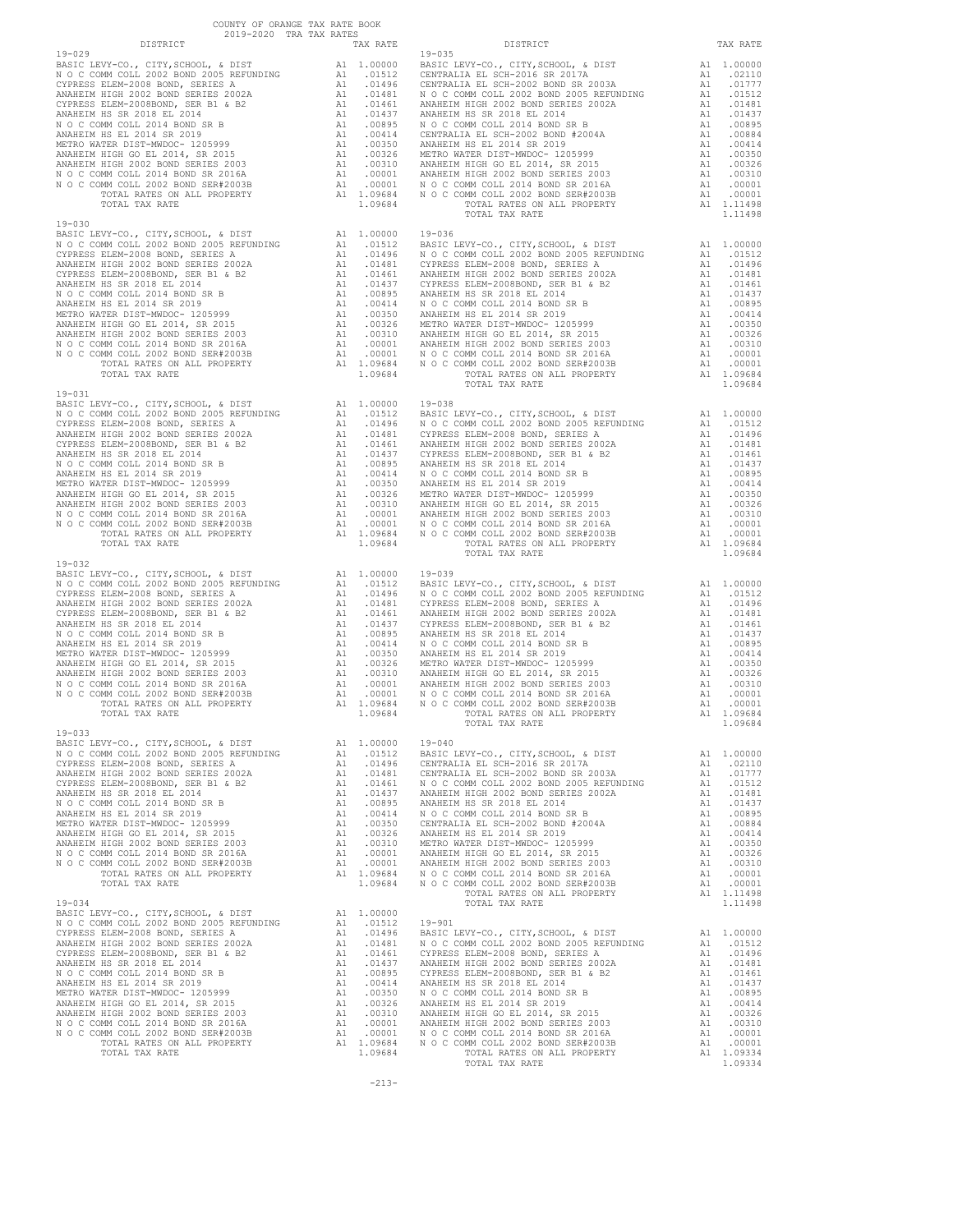| COUNTY OF ORANGE TAX RATE BOOK<br>2019-2020 TRA TAX RATES |                                                               |          |          |
|-----------------------------------------------------------|---------------------------------------------------------------|----------|----------|
| DISTRICT                                                  | $\begin{tabular}{ll} TAX RATE & \\ & 20-004 \\ \end{tabular}$ | DISTRICT | TAX RATE |
| $19 - 902$                                                |                                                               |          |          |
|                                                           |                                                               |          |          |
|                                                           |                                                               |          |          |
| $20 - 001$                                                |                                                               |          |          |
|                                                           |                                                               |          |          |
|                                                           |                                                               |          |          |

TOTAL TAX RATE 1.10496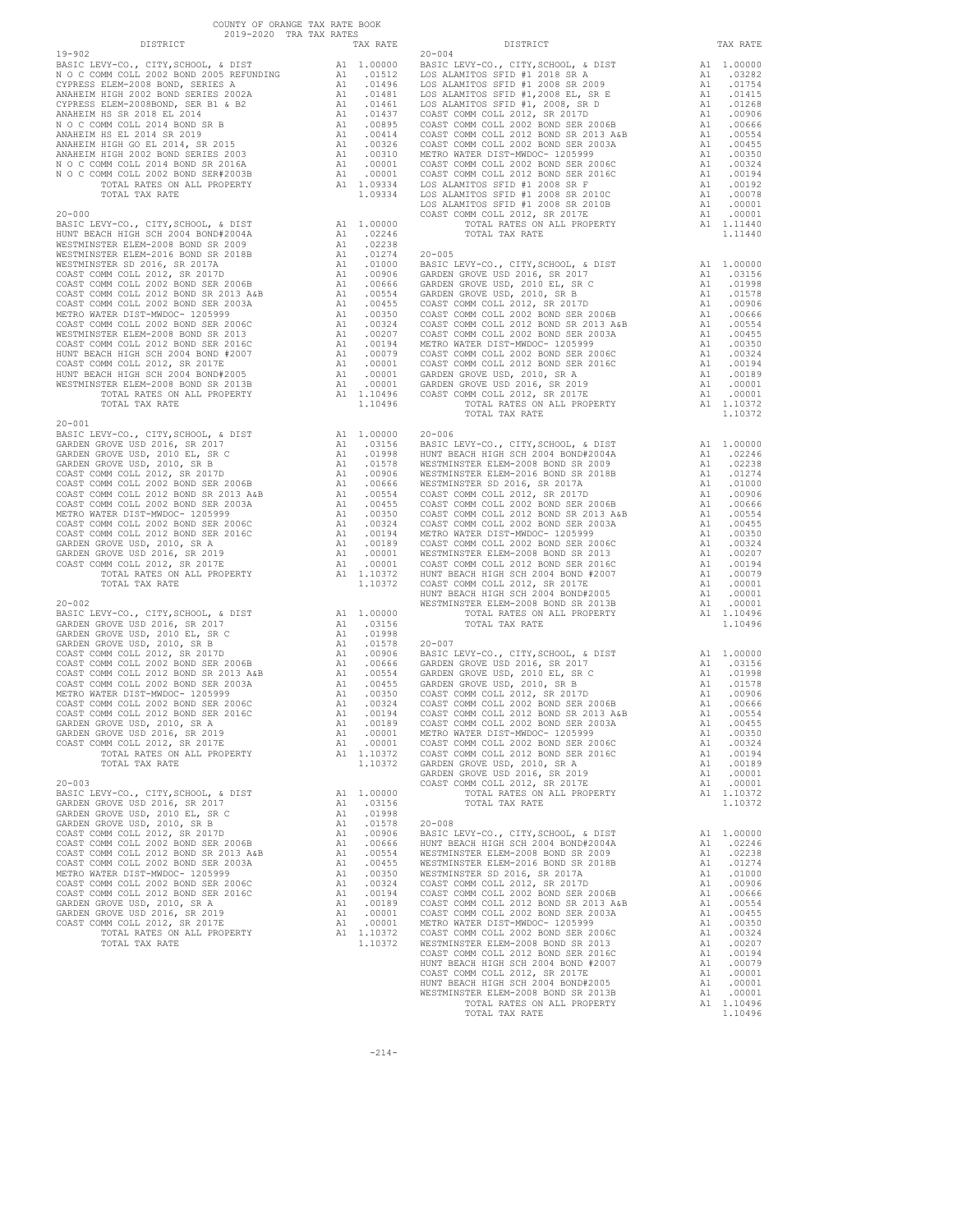| $20 - 009$<br>WESTMINSTER SD 2016, SR 2017A<br>COAST COMM COLL 2012, SR 2017D<br>COAST COMM COLL 2002 BOND SER 2006B<br>COAST COMM COLL 2012 BOND SR 2013 A&B<br>COAST COMM COLL 2002 BOND SER 2003A<br>METRO WATER DIST-MWDOC- 1205999<br>WESTMINSTER ELEM-2008 BOND SR 2013<br>COAST COMM COLL 2012 BOND SER 2016C<br>HUNT BEACH HIGH SCH 2004 BOND#2005<br>WESTMINSTER ELEM-2008 BOND SR 2013B<br>TOTAL RATES ON ALL PROPERTY<br>TOTAL TAX RATE                                                                                                                                                                          | A1                                                                          | .01000<br>$\begin{array}{ll} \text{A1} & 01000 \\ \text{A1} & 00906 \\ \text{A1} & 00666 \\ \text{A1} & 00554 \\ \text{A1} & 00350 \\ \text{A1} & 00320 \\ \text{A1} & 00320 \\ \text{A1} & 00020 \\ \text{A1} & 00194 \\ \text{A1} & 00001 \\ \text{A1} & 000001 \\ \end{array}$<br>A1 .00001<br>A1 .00001<br>A1 1.10496<br>1.10496 |
|-----------------------------------------------------------------------------------------------------------------------------------------------------------------------------------------------------------------------------------------------------------------------------------------------------------------------------------------------------------------------------------------------------------------------------------------------------------------------------------------------------------------------------------------------------------------------------------------------------------------------------|-----------------------------------------------------------------------------|--------------------------------------------------------------------------------------------------------------------------------------------------------------------------------------------------------------------------------------------------------------------------------------------------------------------------------------|
| $20 - 010$<br>BASIC LEVY-CO., CITY, SCHOOL, & DIST<br>GARDEN GROVE USD 2016, SR 2017<br>GARDEN GROVE USD, 2010 EL, SR C<br>GARDEN GROVE USD, 2010, SR B<br>COAST COMM COLL 2012, SR 2017D<br>COAST COMM COLL 2002 BOND SER 2006B<br>COAST COMM COLL 2002 BOND SER 2006B<br>COAST COMM COLL 2002 BOND SER 2003A<br>COAST COMM COLL 2002 BOND SER 2003A<br>METRO WATER DIST-MWDOC- 1205999<br>COAST COMM COLL 2002 BOND SER 2006C<br>COAST COMM COLL 2012 BOND SER 2016C<br>GARDEN GROVE USD, 2010, SR A<br>GARDEN GROVE USD 2016, SR 2019<br>COAST COMM COLL 2012, SR 2017E<br>TOTAL RATES ON ALL PROPERTY<br>TOTAL TAX RATE | A1                                                                          | A1 1.00000<br>A1 .03156<br>A1 .01598<br>A1 .01578<br>A1 .00666<br>A1 .00656<br>A1 .006554<br>A1 .00350<br>A1 .00350<br>A1 .00350<br>A1 .00350<br>A1 .00350<br>A1 .00350<br>A1 .00350<br>.00189<br>A1 .00001<br>A1 .00001<br>A1 1.10372<br>1.10372                                                                                    |
| $20 - 011$<br>BASIC LEVY-CO., CITY, SCHOOL, & DIST<br>GARDEN GROVE USD 2016, SR 2017<br>GARDEN GROVE USD, 2010 EL, SR C<br>GARDEN GROVE USD, 2010, SR B<br>COAST COMM COLL 2012, SR 2017D<br>COAST COMM COLL 2002 BOND SR 2016<br>COAST COMM COLL 2002 BOND SR 2013 A&B<br>COAST COMM COLL 2002 BOND SER 2003A<br>COAST COMM COLL 2002 BOND SER 2003A<br>METRO WATER DIST-MWDOC- 1205999<br>COAST COMM COLL 2002 BOND SER 2006C<br>COAST COMM COLL 2012 BOND SER 2016C<br>GARDEN GROVE USD, 2010, SR A<br>GARDEN GROVE USD 2016, SR 2019<br>COAST COMM COLL 2012, SR 2017E<br>TOTAL RATES ON ALL PROPERTY<br>TOTAL TAX RATE | A1<br>$\begin{array}{c}\n 11 \\  \hline\n 11 \\  \hline\n 11\n \end{array}$ | A1 1.00000<br>A1 .03156<br>A1 0101<br>A1 .03156<br>A1 .01598<br>A1 .00906<br>A1 .00666<br>A1 .00554<br>A1 .00455<br>.00350<br>.00324<br>.00194<br>.00189<br>A1 .00001<br>A1 .00001<br>A1 1.10372<br>1.10372                                                                                                                          |
| $20 - 012$<br>BASIC LEVY-CO., CITY, SCHOOL, & DIST<br>COAST COMM COLL 2012, SR 2017E<br>TOTAL RATES ON ALL PROPERTY<br>TOTAL TAX RATE                                                                                                                                                                                                                                                                                                                                                                                                                                                                                       | A1                                                                          | A1 1.00000<br>.00001<br>.00001<br>A1 1.10372<br>1.10372                                                                                                                                                                                                                                                                              |
| $20 - 013$<br>BASIC LEVY-CO., CITY, SCHOOL, & DIST<br>OCEAN VIEW SD 2016, SR 2017A<br>HUNT BEACH HIGH SCH 2004 BOND#2004A<br>COAST COMM COLL 2012, SR 2017D<br>COAST COMM COLL 2002 BOND SER 2006B<br>COAST COMM COLL 2012 BOND SR 2013 A&B<br>COAST COMM COLL 2002 BOND SER 2003A<br>METRO WATER DIST-MWDOC- 1205999<br>COAST COMM COLL 2002 BOND SER 2006C<br>COAST COMM COLL 2012 BOND SER 2016C<br>HUNT BEACH HIGH SCH 2004 BOND #2007<br>COAST COMM COLL 2012, SR 2017E                                                                                                                                                | A1<br>A1<br>A1<br>A1<br>A1<br>A1<br>A1<br>A1<br>A1<br>A1<br>A1              | A1 1.00000<br>.02800<br>.02246<br>.00906<br>.00666<br>.00554<br>.00455<br>.00350<br>.00324<br>.00194<br>.00079<br>.00001                                                                                                                                                                                                             |

 DISTRICT TAX RATE DISTRICT TAX RATE 20-009 20-014 BASIC LEVY-CO., CITY,SCHOOL, & DIST A1 1.00000 BASIC LEVY-CO., CITY,SCHOOL, & DIST A1 1.00000 HUNT BEACH HIGH SCH 2004 BOND#2004A A1 .02246 OCEAN VIEW SD 2016, SR 2017A A1 .02800 WESTMINSTER ELEM-2008 BOND SR 2009 A1 .02238 HUNT BEACH HIGH SCH 2004 BOND#2004A A1 .02246 WESTMINSTER ELEM-2016 BOND SR 2018B A1 .01274 COAST COMM COLL 2012, SR 2017D A1 .00906 WESTMINSTER SD 2016, SR 2017A A1 .01000 COAST COMM COLL 2002 BOND SER 2006B A1 .00666 COAST COMM COLL 2012, SR 2017D A1 .00906 COAST COMM COLL 2012 BOND SR 2013 A&B A1 .00554 COAST COMM COLL 2002 BOND SER 2006B A1 .00666 COAST COMM COLL 2002 BOND SER 2003A A1 .00455 COAST COMM COLL 2012 BOND SR 2013 A&B A1 .00554 METRO WATER DIST-MWDOC- 1205999 A1 .00350 COAST COMM COLL 2002 BOND SER 2003A A1 .00455 COAST COMM COLL 2002 BOND SER 2006C A1 .00324 METRO WATER DIST-MWDOC- 1205999 A1 .00350 COAST COMM COLL 2012 BOND SER 2016C A1 .00194 COAST COMM COLL 2002 BOND SER 2006C A1 .00324 HUNT BEACH HIGH SCH 2004 BOND #2007 A1 .00079 WESTMINSTER ELEM-2008 BOND SR 2013 A1 .00207 COAST COMM COLL 2012, SR 2017E A1 .00001 COAST COMM COLL 2012 BOND SER 2016C A1 .00194 HUNT BEACH HIGH SCH 2004 BOND#2005 A1 .00001 HUNT BEACH HIGH SCH 2004 BOND #2007 A1 .00079 TOTAL RATES ON ALL PROPERTY A1 1.08576 COAST COMM COLL 2012, SR 2017E A1 .00001 TOTAL TAX RATE 1.08576 WESTMINSTER ELEM-2008 BOND SR 2013B A1 .00001 20-015 TOTAL RATES ON ALL PROPERTY A1 1.10496 BASIC LEVY-CO., CITY,SCHOOL, & DIST A1 1.00000 TOTAL TAX RATE 1.10496 HUNT BEACH HIGH SCH 2004 BOND#2004A A1 .02246 WESTMINSTER ELEM-2008 BOND SR 2009 A1 .02238 20-010 WESTMINSTER ELEM-2016 BOND SR 2018B A1 .01274 BASIC LEVY-CO., CITY,SCHOOL, & DIST A1 1.00000 WESTMINSTER SD 2016, SR 2017A A1 .01000 GARDEN GROVE USD 2016, SR 2017 A1 .03156 COAST COMM COLL 2012, SR 2017D A1 .00906 GARDEN GROVE USD, 2010 EL, SR C A1 .01998 COAST COMM COLL 2002 BOND SER 2006B A1 .00666 GARDEN GROVE USD, 2010, SR B A1 .01578 COAST COMM COLL 2012 BOND SR 2013 A&B A1 .00554 COAST COMM COLL 2012, SR 2017D A1 .00906 COAST COMM COLL 2002 BOND SER 2003A A1 .00455 COAST COMM COLL 2002 BOND SER 2006B A1 .00666 METRO WATER DIST-MWDOC- 1205999 A1 .00350 COAST COMM COLL 2012 BOND SR 2013 A&B A1 .00554 COAST COMM COLL 2002 BOND SER 2006C A1 .00324 COAST COMM COLL 2002 BOND SER 2003A A1 .00455 WESTMINSTER ELEM-2008 BOND SR 2013 A1 .00207 METRO WATER DIST-MWDOC- 1205999 A1 .00350 COAST COMM COLL 2012 BOND SER 2016C A1 .00194 COAST COMM COLL 2002 BOND SER 2006C A1 .00324 HUNT BEACH HIGH SCH 2004 BOND #2007 A1 .00079 COAST COMM COLL 2012 BOND SER 2016C A1 .00194 COAST COMM COLL 2012, SR 2017E A1 .00001 GARDEN GROVE USD, 2010, SR A A1 .00189 HUNT BEACH HIGH SCH 2004 BOND#2005 A1 .00001 GARDEN GROVE USD 2016, SR 2019 A1 .00001 WESTMINSTER ELEM-2008 BOND SR 2013B A1 .00001 COAST COMM COLL 2012, SR 2017E A1 .00001 TOTAL RATES ON ALL PROPERTY A1 1.10496 TOTAL RATES ON ALL PROPERTY A1 1.10372 TOTAL TAX RATE 1.10496 20-016 20-011 BASIC LEVY-CO., CITY,SCHOOL, & DIST A1 1.00000 BASIC LEVY-CO., CITY,SCHOOL, & DIST A1 1.00000 HUNT BEACH HIGH SCH 2004 BOND#2004A A1 .02246 GARDEN GROVE USD 2016, SR 2017 A1 .03156 FOUNTAIN VALLEY SD 2016, SR 2019 A1 .02151 GARDEN GROVE USD, 2010 EL, SR C A1 .01998 COAST COMM COLL 2012, SR 2017D A1 .00906 GARDEN GROVE USD, 2010, SR B A1 .01578 COAST COMM COLL 2002 BOND SER 2006B A1 .00666 COAST COMM COLL 2012, SR 2017D A1 .00906 COAST COMM COLL 2012 BOND SR 2013 A&B A1 .00554 COAST COMM COLL 2002 BOND SER 2006B A1 .00666 FOUNTAIN VALLEY SD 2016, SR 2017 A1 .00460 COAST COMM COLL 2012 BOND SR 2013 A&B A1 .00554 COAST COMM COLL 2002 BOND SER 2003A A1 .00455 COAST COMM COLL 2002 BOND SER 2003A A1 .00455 METRO WATER DIST-MWDOC- 1205999 A1 .00350 METRO WATER DIST-MWDOC- 1205999 A1 .00350 COAST COMM COLL 2002 BOND SER 2006C A1 .00324 COAST COMM COLL 2002 BOND SER 2006C A1 .00324 COAST COMM COLL 2012 BOND SER 2016C A1 .00194 COAST COMM COLL 2012 BOND SER 2016C A1 .00194 HUNT BEACH HIGH SCH 2004 BOND #2007 A1 .00079 GARDEN GROVE USD, 2010, SR A A1 .00189 COAST COMM COLL 2012, SR 2017E A1 .00001 GARDEN GROVE USD 2016, SR 2019 A1 .00001 HUNT BEACH HIGH SCH 2004 BOND#2005 A1 .00001 COAST COMM COLL 2012, SR 2017E A1 .00001 TOTAL RATES ON ALL PROPERTY A1 1.08387 TOTAL RATES ON ALL PROPERTY A1 1.10372 TOTAL TAX RATE 1.08387 20-017 20-012 BASIC LEVY-CO., CITY,SCHOOL, & DIST A1 1.00000 BASIC LEVY-CO., CITY,SCHOOL, & DIST A1 1.00000 HUNT BEACH HIGH SCH 2004 BOND#2004A A1 .02246 GARDEN GROVE USD 2016, SR 2017 A1 .03156 WESTMINSTER ELEM-2008 BOND SR 2009 A1 .02238 GARDEN GROVE USD, 2010 EL, SR C A1 .01998 WESTMINSTER ELEM-2016 BOND SR 2018B A1 .01274 GARDEN GROVE USD, 2010, SR B A1 .01578 WESTMINSTER SD 2016, SR 2017A A1 .01000 COAST COMM COLL 2012, SR 2017D A1 .00906 COAST COMM COLL 2012, SR 2017D A1 .00906 COAST COMM COLL 2002 BOND SER 2006B A1 .00666 COAST COMM COLL 2002 BOND SER 2006B A1 .00666 COAST COMM COLL 2012 BOND SR 2013 A&B A1 .00554 COAST COMM COLL 2012 BOND SR 2013 A&B A1 .00554 COAST COMM COLL 2002 BOND SER 2003A A1 .00455 COAST COMM COLL 2002 BOND SER 2003A A1 .00455 METRO WATER DIST-MWDOC- 1205999 A1 .00350 METRO WATER DIST-MWDOC- 1205999 A1 .00350 COAST COMM COLL 2002 BOND SER 2006C A1 .00324 COAST COMM COLL 2002 BOND SER 2006C A1 .00324 COAST COMM COLL 2012 BOND SER 2016C A1 .00194 WESTMINSTER ELEM-2008 BOND SR 2013 A1 .00207 GARDEN GROVE USD, 2010, SR A A1 .00189 COAST COMM COLL 2012 BOND SER 2016C A1 .00194 GARDEN GROVE USD 2016, SR 2019 A1 .00001 HUNT BEACH HIGH SCH 2004 BOND #2007 A1 .00079 COAST COMM COLL 2012, SR 2017E A1 .00001 COAST COMM COLL 2012, SR 2017E A1 .00001 TOTAL RATES ON ALL PROPERTY A1 1.10372 HUNT BEACH HIGH SCH 2004 BOND#2005 A1 .00001 TOTAL TAX RATE 1.10372 WESTMINSTER ELEM-2008 BOND SR 2013B A1 .00001 TOTAL RATES ON ALL PROPERTY A1 1.10496 20-013 TOTAL TAX RATE 1.10496  $\begin{array}{ll} \text{A1} & 1.00000 \\ \text{A1} & .02800 \end{array}$ OCEAN VIEW SD 2016, SR 2017A A1 .02800 20-018 HUNT BEACH HIGH SCH 2004 BOND#2004A A1 .02246 BASIC LEVY-CO., CITY,SCHOOL, & DIST A1 1.00000 COAST COMM COLL 2012, SR 2017D A1 .00906 HUNT BEACH HIGH SCH 2004 BOND#2004A A1 .02246 COAST COMM COLL 2002 BOND SER 2006B A1 .00666 WESTMINSTER ELEM-2008 BOND SR 2009 A1 .02238 COAST COMM COLL 2012 BOND SR 2013 A&B A1 .00554 WESTMINSTER ELEM-2016 BOND SR 2018B A1 .01274 COAST COMM COLL 2002 BOND SER 2003A A1 .00455 WESTMINSTER SD 2016, SR 2017A A1 .01000 METRO WATER DIST-MWDOC- 1205999 A1 .00350 COAST COMM COLL 2012, SR 2017D A1 .00906 COAST COMM COLL 2002 BOND SER 2006C A1 .00324 COAST COMM COLL 2002 BOND SER 2006B A1 .00666 COAST COMM COLL 2012 BOND SER 2016C A1 .00194 COAST COMM COLL 2012 BOND SR 2013 A&B A1 .00554 HUNT BEACH HIGH SCH 2004 BOND #2007 A1 .00079 COAST COMM COLL 2002 BOND SER 2003A A1 .00455 COAST COMM COLL 2012, SR 2017E A1 .00001 METRO WATER DIST-MWDOC- 1205999 A1 .00350 HUNT BEACH HIGH SCH 2004 BOND#2005 A1 .00001 COAST COMM COLL 2002 BOND SER 2006C A1 .00324 TOTAL RATES ON ALL PROPERTY A1 1.08576 WESTMINSTER ELEM-2008 BOND SR 2013 A1 .00207 TOTAL TAX RATE 1.08576 COAST COMM COLL 2012 BOND SER 2016C A1 .00194 HUNT BEACH HIGH SCH 2004 BOND #2007 A1 .00079 COAST COMM COLL 2012, SR 2017E A1 .00001 HUNT BEACH HIGH SCH 2004 BOND#2005 A1 .00001 WESTMINSTER ELEM-2008 BOND SR 2013B A1 .00001 TOTAL RATES ON ALL PROPERTY A1 1.10496 TOTAL TAX RATE 1.10496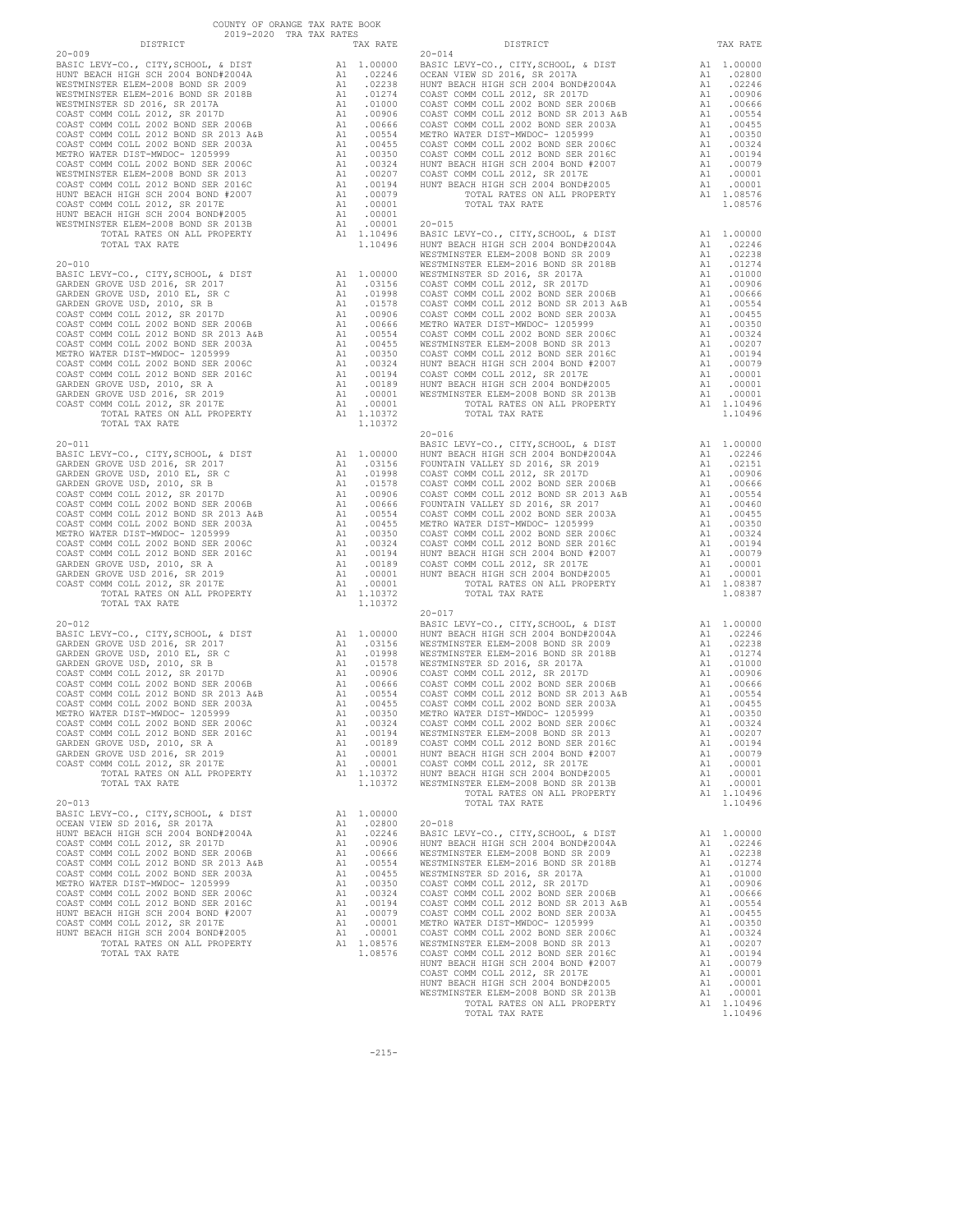| レエウエレエニエ                               |    | ina nais                                                                                                                                                                                                                       |                |
|----------------------------------------|----|--------------------------------------------------------------------------------------------------------------------------------------------------------------------------------------------------------------------------------|----------------|
| $20 - 019$                             |    |                                                                                                                                                                                                                                | $20 - 024$     |
|                                        |    |                                                                                                                                                                                                                                |                |
|                                        |    |                                                                                                                                                                                                                                |                |
|                                        |    |                                                                                                                                                                                                                                |                |
|                                        |    |                                                                                                                                                                                                                                |                |
|                                        |    |                                                                                                                                                                                                                                |                |
|                                        |    |                                                                                                                                                                                                                                |                |
|                                        |    |                                                                                                                                                                                                                                |                |
|                                        |    |                                                                                                                                                                                                                                |                |
|                                        |    |                                                                                                                                                                                                                                |                |
|                                        |    |                                                                                                                                                                                                                                |                |
|                                        |    |                                                                                                                                                                                                                                |                |
|                                        |    |                                                                                                                                                                                                                                |                |
|                                        |    |                                                                                                                                                                                                                                |                |
|                                        |    |                                                                                                                                                                                                                                |                |
|                                        |    |                                                                                                                                                                                                                                |                |
|                                        |    |                                                                                                                                                                                                                                |                |
|                                        |    |                                                                                                                                                                                                                                |                |
|                                        |    |                                                                                                                                                                                                                                |                |
|                                        |    |                                                                                                                                                                                                                                |                |
|                                        |    |                                                                                                                                                                                                                                |                |
|                                        |    |                                                                                                                                                                                                                                |                |
|                                        |    |                                                                                                                                                                                                                                |                |
|                                        |    |                                                                                                                                                                                                                                |                |
|                                        |    |                                                                                                                                                                                                                                | WESTMIN        |
| $20 - 020$                             |    |                                                                                                                                                                                                                                | WESTMIN        |
|                                        |    |                                                                                                                                                                                                                                |                |
|                                        |    |                                                                                                                                                                                                                                |                |
|                                        |    |                                                                                                                                                                                                                                |                |
|                                        |    |                                                                                                                                                                                                                                |                |
|                                        |    |                                                                                                                                                                                                                                |                |
|                                        |    |                                                                                                                                                                                                                                |                |
|                                        |    |                                                                                                                                                                                                                                |                |
|                                        |    |                                                                                                                                                                                                                                |                |
|                                        |    |                                                                                                                                                                                                                                |                |
|                                        |    |                                                                                                                                                                                                                                |                |
|                                        |    |                                                                                                                                                                                                                                |                |
|                                        |    |                                                                                                                                                                                                                                |                |
|                                        |    |                                                                                                                                                                                                                                |                |
|                                        |    |                                                                                                                                                                                                                                |                |
|                                        |    |                                                                                                                                                                                                                                |                |
|                                        |    |                                                                                                                                                                                                                                |                |
|                                        |    |                                                                                                                                                                                                                                |                |
|                                        |    |                                                                                                                                                                                                                                |                |
|                                        |    |                                                                                                                                                                                                                                |                |
|                                        |    |                                                                                                                                                                                                                                |                |
|                                        |    |                                                                                                                                                                                                                                |                |
|                                        |    |                                                                                                                                                                                                                                |                |
|                                        |    |                                                                                                                                                                                                                                |                |
|                                        |    | $\begin{tabular}{ll} 1.10496 & \texttt{BASIC L}\\ 1.10496 & \texttt{GARDEN} \end{tabular}$                                                                                                                                     |                |
|                                        |    |                                                                                                                                                                                                                                | GARDEN         |
| $20 - 021$                             |    |                                                                                                                                                                                                                                | GARDEN         |
|                                        |    |                                                                                                                                                                                                                                |                |
|                                        |    |                                                                                                                                                                                                                                |                |
|                                        |    |                                                                                                                                                                                                                                |                |
|                                        |    |                                                                                                                                                                                                                                |                |
|                                        |    |                                                                                                                                                                                                                                |                |
|                                        |    |                                                                                                                                                                                                                                |                |
|                                        |    |                                                                                                                                                                                                                                |                |
|                                        |    |                                                                                                                                                                                                                                |                |
|                                        |    |                                                                                                                                                                                                                                |                |
|                                        |    |                                                                                                                                                                                                                                |                |
|                                        |    |                                                                                                                                                                                                                                |                |
|                                        |    |                                                                                                                                                                                                                                |                |
|                                        |    |                                                                                                                                                                                                                                |                |
|                                        |    |                                                                                                                                                                                                                                |                |
|                                        |    |                                                                                                                                                                                                                                |                |
|                                        |    |                                                                                                                                                                                                                                |                |
|                                        |    |                                                                                                                                                                                                                                |                |
|                                        |    | $\begin{array}{ccc} 1.08576 & \quad 20\text{--}027 \\ 1.08576 & \quad \text{BASIC L} \end{array}$                                                                                                                              |                |
| TOTAL TAX RATE                         |    |                                                                                                                                                                                                                                |                |
|                                        |    |                                                                                                                                                                                                                                | HUNT BE        |
| $20 - 022$                             |    |                                                                                                                                                                                                                                | WESTMIN        |
|                                        |    |                                                                                                                                                                                                                                |                |
|                                        |    |                                                                                                                                                                                                                                |                |
|                                        |    |                                                                                                                                                                                                                                |                |
|                                        |    |                                                                                                                                                                                                                                |                |
|                                        |    |                                                                                                                                                                                                                                |                |
|                                        |    |                                                                                                                                                                                                                                |                |
|                                        |    |                                                                                                                                                                                                                                |                |
|                                        |    |                                                                                                                                                                                                                                |                |
|                                        |    |                                                                                                                                                                                                                                |                |
|                                        |    |                                                                                                                                                                                                                                |                |
|                                        |    |                                                                                                                                                                                                                                |                |
| COAST COMM COLL 2002 BOND SER 2006C A1 |    |                                                                                                                                                                                                                                |                |
|                                        |    |                                                                                                                                                                                                                                | .00324 COAST C |
| COAST COMM COLL 2012 BOND SER 2016C    | A1 | .00194                                                                                                                                                                                                                         | HUNT BE        |
| GARDEN GROVE USD, 2010, SR A           | A1 |                                                                                                                                                                                                                                |                |
| GARDEN GROVE USD 2016, SR 2019         | A1 | .00189 COAST C<br>.00001 HUNT BE<br>.00001 --                                                                                                                                                                                  |                |
|                                        | A1 |                                                                                                                                                                                                                                | WESTMIN        |
| COAST COMM COLL 2012, SR 2017E         |    | .00001                                                                                                                                                                                                                         |                |
| TOTAL RATES ON ALL PROPERTY            |    | A1 1.10372                                                                                                                                                                                                                     |                |
| TOTAL TAX RATE                         |    | 1.10372                                                                                                                                                                                                                        |                |
| $20 - 023$                             |    |                                                                                                                                                                                                                                | $20 - 028$     |
|                                        | A1 | 1.00000                                                                                                                                                                                                                        |                |
| BASIC LEVY-CO., CITY, SCHOOL, & DIST   |    |                                                                                                                                                                                                                                | BASIC L        |
| GARDEN GROVE USD 2016, SR 2017         | A1 | .03156                                                                                                                                                                                                                         | HUNT BE        |
| GARDEN GROVE USD, 2010 EL, SR C        | A1 | .01998                                                                                                                                                                                                                         | WESTMIN        |
| GARDEN GROVE USD, 2010, SR B           | A1 | .01578                                                                                                                                                                                                                         | WESTMIN        |
| COAST COMM COLL 2012, SR 2017D         | A1 | .00906                                                                                                                                                                                                                         | WESTMIN        |
|                                        |    |                                                                                                                                                                                                                                |                |
| COAST COMM COLL 2002 BOND SER 2006B    | A1 | .00666                                                                                                                                                                                                                         | COAST C        |
| COAST COMM COLL 2012 BOND SR 2013 A&B  | A1 | .00554                                                                                                                                                                                                                         | COAST C        |
| COAST COMM COLL 2002 BOND SER 2003A    |    |                                                                                                                                                                                                                                |                |
| METRO WATER DIST-MWDOC- 1205999        |    |                                                                                                                                                                                                                                |                |
|                                        |    |                                                                                                                                                                                                                                |                |
| COAST COMM COLL 2002 BOND SER 2006C    |    |                                                                                                                                                                                                                                |                |
| COAST COMM COLL 2012 BOND SER 2016C    |    |                                                                                                                                                                                                                                |                |
| GARDEN GROVE USD, 2010, SR A           |    |                                                                                                                                                                                                                                |                |
| GARDEN GROVE USD 2016, SR 2019         |    |                                                                                                                                                                                                                                |                |
|                                        |    | A1 .00359 COAST COAST COAST COAST COAST COAST COAST COAST COAST COAST COAST COAST COAST COAST COAST COAST COAST COAST COAST COAST COAST COAST COAST COAST COAST COAST COAST COAST COAST COAST COAST COAST COAST COAST COAST CO |                |
| COAST COMM COLL 2012, SR 2017E         |    | 11 100001 1011 11                                                                                                                                                                                                              |                |
| TOTAL RATES ON ALL PROPERTY            |    |                                                                                                                                                                                                                                |                |

| DISTRICT   | AVIS AVAV TIMA IAA IMILIU | TAX RATE | $20 - 024$<br>DISTRICT                                                                                                                                                                                                                                                                                                                                                                          | TAX RATE |
|------------|---------------------------|----------|-------------------------------------------------------------------------------------------------------------------------------------------------------------------------------------------------------------------------------------------------------------------------------------------------------------------------------------------------------------------------------------------------|----------|
| $20 - 019$ |                           |          |                                                                                                                                                                                                                                                                                                                                                                                                 |          |
|            |                           |          |                                                                                                                                                                                                                                                                                                                                                                                                 |          |
|            |                           |          |                                                                                                                                                                                                                                                                                                                                                                                                 |          |
|            |                           |          |                                                                                                                                                                                                                                                                                                                                                                                                 |          |
|            |                           |          |                                                                                                                                                                                                                                                                                                                                                                                                 |          |
|            |                           |          |                                                                                                                                                                                                                                                                                                                                                                                                 |          |
|            |                           |          |                                                                                                                                                                                                                                                                                                                                                                                                 |          |
|            |                           |          |                                                                                                                                                                                                                                                                                                                                                                                                 |          |
|            |                           |          |                                                                                                                                                                                                                                                                                                                                                                                                 |          |
|            |                           |          |                                                                                                                                                                                                                                                                                                                                                                                                 |          |
|            |                           |          |                                                                                                                                                                                                                                                                                                                                                                                                 |          |
|            |                           |          |                                                                                                                                                                                                                                                                                                                                                                                                 |          |
|            |                           |          |                                                                                                                                                                                                                                                                                                                                                                                                 |          |
|            |                           |          |                                                                                                                                                                                                                                                                                                                                                                                                 |          |
|            |                           |          |                                                                                                                                                                                                                                                                                                                                                                                                 |          |
|            |                           |          |                                                                                                                                                                                                                                                                                                                                                                                                 |          |
|            |                           |          |                                                                                                                                                                                                                                                                                                                                                                                                 |          |
|            |                           |          |                                                                                                                                                                                                                                                                                                                                                                                                 |          |
|            |                           |          |                                                                                                                                                                                                                                                                                                                                                                                                 |          |
|            |                           |          |                                                                                                                                                                                                                                                                                                                                                                                                 |          |
|            |                           |          |                                                                                                                                                                                                                                                                                                                                                                                                 |          |
|            |                           |          |                                                                                                                                                                                                                                                                                                                                                                                                 |          |
|            |                           |          |                                                                                                                                                                                                                                                                                                                                                                                                 |          |
|            |                           |          |                                                                                                                                                                                                                                                                                                                                                                                                 |          |
|            |                           |          |                                                                                                                                                                                                                                                                                                                                                                                                 |          |
|            |                           |          |                                                                                                                                                                                                                                                                                                                                                                                                 |          |
|            |                           |          |                                                                                                                                                                                                                                                                                                                                                                                                 |          |
|            |                           |          |                                                                                                                                                                                                                                                                                                                                                                                                 |          |
|            |                           |          |                                                                                                                                                                                                                                                                                                                                                                                                 |          |
|            |                           |          |                                                                                                                                                                                                                                                                                                                                                                                                 |          |
|            |                           |          |                                                                                                                                                                                                                                                                                                                                                                                                 |          |
|            |                           |          |                                                                                                                                                                                                                                                                                                                                                                                                 |          |
|            |                           |          |                                                                                                                                                                                                                                                                                                                                                                                                 |          |
|            |                           |          |                                                                                                                                                                                                                                                                                                                                                                                                 |          |
|            |                           |          |                                                                                                                                                                                                                                                                                                                                                                                                 |          |
|            |                           |          |                                                                                                                                                                                                                                                                                                                                                                                                 |          |
|            |                           |          |                                                                                                                                                                                                                                                                                                                                                                                                 |          |
|            |                           |          |                                                                                                                                                                                                                                                                                                                                                                                                 |          |
|            |                           |          |                                                                                                                                                                                                                                                                                                                                                                                                 |          |
|            |                           |          |                                                                                                                                                                                                                                                                                                                                                                                                 |          |
|            |                           |          |                                                                                                                                                                                                                                                                                                                                                                                                 |          |
|            |                           |          |                                                                                                                                                                                                                                                                                                                                                                                                 |          |
|            |                           |          |                                                                                                                                                                                                                                                                                                                                                                                                 |          |
|            |                           |          |                                                                                                                                                                                                                                                                                                                                                                                                 |          |
|            |                           |          |                                                                                                                                                                                                                                                                                                                                                                                                 |          |
|            |                           |          |                                                                                                                                                                                                                                                                                                                                                                                                 |          |
|            |                           |          |                                                                                                                                                                                                                                                                                                                                                                                                 |          |
|            |                           |          |                                                                                                                                                                                                                                                                                                                                                                                                 |          |
|            |                           |          |                                                                                                                                                                                                                                                                                                                                                                                                 |          |
|            |                           |          |                                                                                                                                                                                                                                                                                                                                                                                                 |          |
|            |                           |          |                                                                                                                                                                                                                                                                                                                                                                                                 |          |
|            |                           |          |                                                                                                                                                                                                                                                                                                                                                                                                 |          |
|            |                           |          |                                                                                                                                                                                                                                                                                                                                                                                                 |          |
|            |                           |          |                                                                                                                                                                                                                                                                                                                                                                                                 |          |
|            |                           |          |                                                                                                                                                                                                                                                                                                                                                                                                 |          |
|            |                           |          |                                                                                                                                                                                                                                                                                                                                                                                                 |          |
|            |                           |          | $\begin{tabular}{l c c c c c} \multicolumn{1}{c}{\textbf{MTEN CML 2002 BOND SER 2003A} & \multicolumn{1}{c}{A1} & .00455 & \multicolumn{1}{c}{\textbf{METRO} MCOL 2008 BORD SER 2006} & \multicolumn{1}{c}{A1} & .00457 & \multicolumn{1}{c}{\textbf{METRO} MCOL 2008 BOND SER 2016} & \multicolumn{1}{c}{\textbf{A1}} & .00324 & \multicolumn{1}{c}{\textbf{COAST COMM COLL 2012 BOND SER 201$ |          |
|            |                           |          |                                                                                                                                                                                                                                                                                                                                                                                                 |          |
|            |                           |          |                                                                                                                                                                                                                                                                                                                                                                                                 |          |
|            |                           |          |                                                                                                                                                                                                                                                                                                                                                                                                 |          |
|            |                           |          |                                                                                                                                                                                                                                                                                                                                                                                                 |          |
|            |                           |          |                                                                                                                                                                                                                                                                                                                                                                                                 |          |
|            |                           |          |                                                                                                                                                                                                                                                                                                                                                                                                 |          |
|            |                           |          |                                                                                                                                                                                                                                                                                                                                                                                                 |          |
|            |                           |          |                                                                                                                                                                                                                                                                                                                                                                                                 |          |
|            |                           |          |                                                                                                                                                                                                                                                                                                                                                                                                 |          |
|            |                           |          |                                                                                                                                                                                                                                                                                                                                                                                                 |          |
|            |                           |          |                                                                                                                                                                                                                                                                                                                                                                                                 |          |
|            |                           |          |                                                                                                                                                                                                                                                                                                                                                                                                 |          |
|            |                           |          |                                                                                                                                                                                                                                                                                                                                                                                                 |          |
|            |                           |          |                                                                                                                                                                                                                                                                                                                                                                                                 |          |
|            |                           |          |                                                                                                                                                                                                                                                                                                                                                                                                 |          |
|            |                           |          |                                                                                                                                                                                                                                                                                                                                                                                                 |          |
|            |                           |          |                                                                                                                                                                                                                                                                                                                                                                                                 |          |
|            |                           |          |                                                                                                                                                                                                                                                                                                                                                                                                 |          |
|            |                           |          |                                                                                                                                                                                                                                                                                                                                                                                                 |          |
|            |                           |          |                                                                                                                                                                                                                                                                                                                                                                                                 |          |
|            |                           |          |                                                                                                                                                                                                                                                                                                                                                                                                 |          |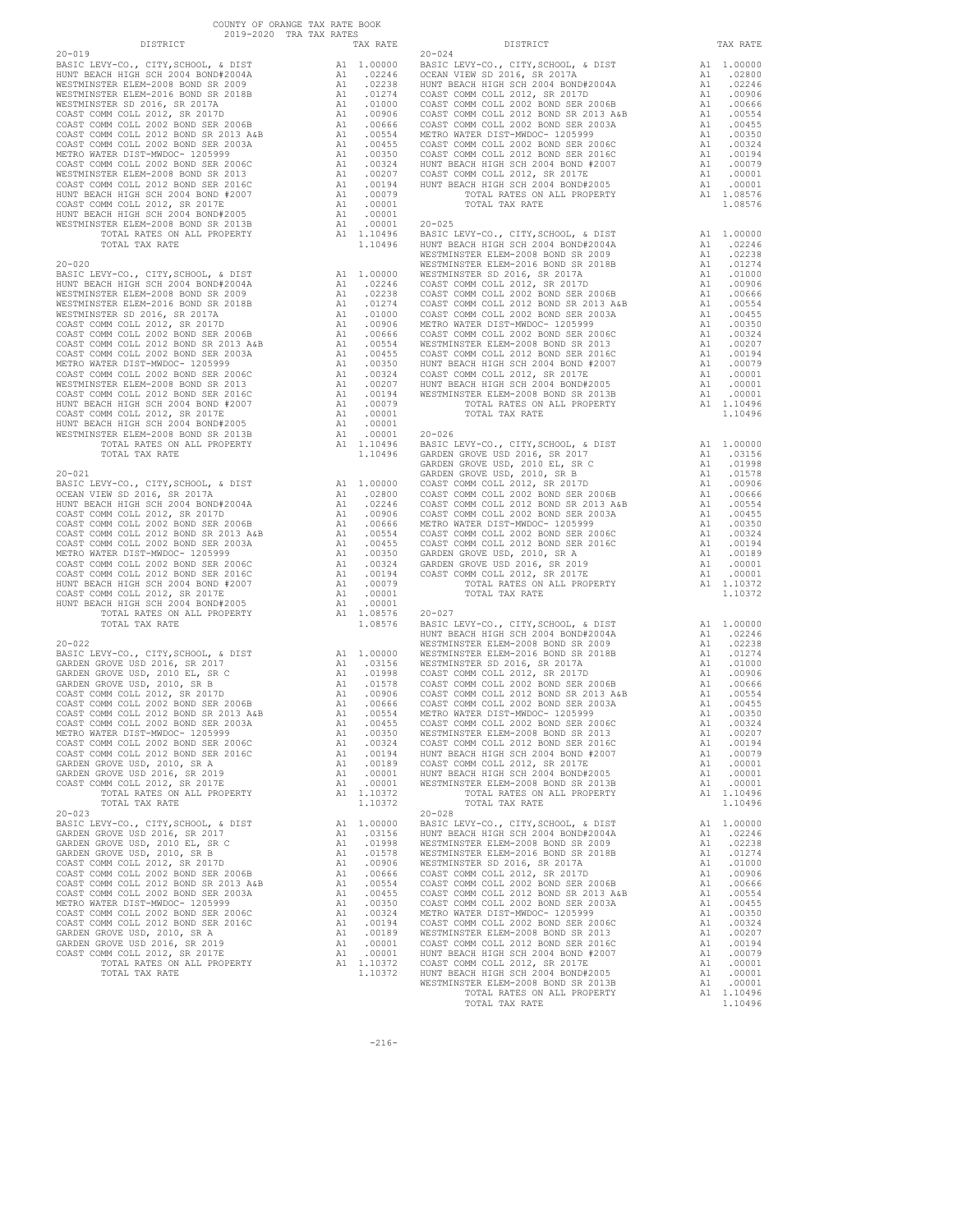| 1.00001 MESTIMINSTER ELEM-Z008 BOND SR 2013B<br>TOTAL RATES ON ALL PROPERTY MESTIMING MESTIMING MESTIMING AT TOTAL RATES ON ALL PROPERTY MESTIMING MESTIMING TOTAL RATES ON ALL PROPERTY AT 1.10496<br>TOTAL TAX RATE MESTIMING TOTA |  |  |  |
|--------------------------------------------------------------------------------------------------------------------------------------------------------------------------------------------------------------------------------------|--|--|--|
| $20 - 031$                                                                                                                                                                                                                           |  |  |  |
|                                                                                                                                                                                                                                      |  |  |  |
|                                                                                                                                                                                                                                      |  |  |  |
|                                                                                                                                                                                                                                      |  |  |  |
|                                                                                                                                                                                                                                      |  |  |  |
|                                                                                                                                                                                                                                      |  |  |  |
|                                                                                                                                                                                                                                      |  |  |  |
|                                                                                                                                                                                                                                      |  |  |  |
|                                                                                                                                                                                                                                      |  |  |  |
|                                                                                                                                                                                                                                      |  |  |  |
|                                                                                                                                                                                                                                      |  |  |  |
|                                                                                                                                                                                                                                      |  |  |  |
|                                                                                                                                                                                                                                      |  |  |  |
|                                                                                                                                                                                                                                      |  |  |  |
|                                                                                                                                                                                                                                      |  |  |  |
|                                                                                                                                                                                                                                      |  |  |  |
|                                                                                                                                                                                                                                      |  |  |  |
|                                                                                                                                                                                                                                      |  |  |  |
|                                                                                                                                                                                                                                      |  |  |  |
| $20 - 032$                                                                                                                                                                                                                           |  |  |  |
|                                                                                                                                                                                                                                      |  |  |  |
|                                                                                                                                                                                                                                      |  |  |  |
|                                                                                                                                                                                                                                      |  |  |  |
|                                                                                                                                                                                                                                      |  |  |  |
|                                                                                                                                                                                                                                      |  |  |  |
|                                                                                                                                                                                                                                      |  |  |  |
|                                                                                                                                                                                                                                      |  |  |  |
|                                                                                                                                                                                                                                      |  |  |  |
|                                                                                                                                                                                                                                      |  |  |  |
|                                                                                                                                                                                                                                      |  |  |  |
|                                                                                                                                                                                                                                      |  |  |  |
|                                                                                                                                                                                                                                      |  |  |  |
|                                                                                                                                                                                                                                      |  |  |  |
|                                                                                                                                                                                                                                      |  |  |  |
|                                                                                                                                                                                                                                      |  |  |  |
|                                                                                                                                                                                                                                      |  |  |  |
|                                                                                                                                                                                                                                      |  |  |  |
| $20 - 033$                                                                                                                                                                                                                           |  |  |  |
|                                                                                                                                                                                                                                      |  |  |  |
|                                                                                                                                                                                                                                      |  |  |  |
|                                                                                                                                                                                                                                      |  |  |  |
|                                                                                                                                                                                                                                      |  |  |  |
|                                                                                                                                                                                                                                      |  |  |  |
|                                                                                                                                                                                                                                      |  |  |  |
|                                                                                                                                                                                                                                      |  |  |  |
|                                                                                                                                                                                                                                      |  |  |  |
|                                                                                                                                                                                                                                      |  |  |  |
|                                                                                                                                                                                                                                      |  |  |  |
|                                                                                                                                                                                                                                      |  |  |  |
|                                                                                                                                                                                                                                      |  |  |  |
|                                                                                                                                                                                                                                      |  |  |  |
|                                                                                                                                                                                                                                      |  |  |  |
|                                                                                                                                                                                                                                      |  |  |  |
|                                                                                                                                                                                                                                      |  |  |  |
|                                                                                                                                                                                                                                      |  |  |  |
|                                                                                                                                                                                                                                      |  |  |  |
|                                                                                                                                                                                                                                      |  |  |  |

| DISTRICT   | TAX RATE | DISTRICT       | TAX RATE |
|------------|----------|----------------|----------|
| $20 - 029$ |          | $20 - 034$     |          |
|            |          |                |          |
|            |          |                |          |
|            |          |                |          |
|            |          |                |          |
|            |          |                |          |
|            |          |                |          |
|            |          |                |          |
|            |          |                |          |
|            |          |                |          |
|            |          |                |          |
|            |          |                |          |
|            |          |                |          |
|            |          |                |          |
|            |          |                |          |
|            |          |                |          |
|            |          |                |          |
|            |          |                |          |
|            |          |                |          |
|            |          |                |          |
|            |          | TOTAL TAX RATE |          |
| $20 - 030$ |          |                |          |
|            |          |                |          |
|            |          |                |          |
|            |          |                |          |
|            |          |                |          |
|            |          |                |          |
|            |          |                |          |
|            |          |                |          |
|            |          |                |          |
|            |          |                |          |
|            |          |                |          |
|            |          |                |          |
|            |          |                |          |
|            |          |                |          |
|            |          |                |          |
|            |          |                |          |
|            |          |                |          |
|            |          |                |          |
|            |          |                |          |
|            |          |                |          |
|            |          |                |          |
|            |          |                |          |
| $20 - 031$ |          |                |          |
|            |          |                |          |
|            |          |                |          |
|            |          |                |          |
|            |          |                |          |
|            |          |                |          |
|            |          |                |          |
|            |          |                |          |
|            |          |                |          |
|            |          |                |          |
|            |          |                |          |
|            |          |                |          |
|            |          |                |          |
|            |          |                |          |
|            |          |                |          |
|            |          |                |          |
|            |          |                |          |
|            |          |                |          |
|            |          |                |          |
|            |          |                |          |
|            |          |                |          |
|            |          |                |          |
| $20 - 032$ |          |                |          |
|            |          |                |          |
|            |          |                |          |
|            |          |                |          |
|            |          |                |          |
|            |          |                |          |
|            |          |                |          |
|            |          |                |          |
|            |          |                |          |
|            |          |                |          |
|            |          |                |          |
|            |          |                |          |
|            |          |                |          |
|            |          |                |          |
|            |          |                |          |
|            |          |                |          |
|            |          |                |          |
|            |          |                |          |
|            |          |                |          |
|            |          |                |          |
|            |          |                |          |
|            |          |                |          |
|            |          |                |          |
| $20 - 033$ |          |                |          |
|            |          |                |          |
|            |          |                |          |
|            |          |                |          |

| HUNT BEACH HIGH SCH 2004 BOND #2007             | <b>A1</b>                                                                                                                                                                                                                      | .00079     | COAST COMM COLL 2012 BOND SER 2016C   | A1 | .00194          |
|-------------------------------------------------|--------------------------------------------------------------------------------------------------------------------------------------------------------------------------------------------------------------------------------|------------|---------------------------------------|----|-----------------|
| COAST COMM COLL 2012, SR 2017E A1               |                                                                                                                                                                                                                                | .00001     | HUNT BEACH HIGH SCH 2004 BOND #2007   | A1 | .00079          |
| HUNT BEACH HIGH SCH 2004 BOND#2005              | A1                                                                                                                                                                                                                             | .00001     | COAST COMM COLL 2012, SR 2017E        | A1 | .00001          |
| WESTMINSTER ELEM-2008 BOND SR 2013B A1 .00001   |                                                                                                                                                                                                                                |            | HUNT BEACH HIGH SCH 2004 BOND#2005    | A1 | .00001          |
| TOTAL RATES ON ALL PROPERTY                     |                                                                                                                                                                                                                                | A1 1.10496 | WESTMINSTER ELEM-2008 BOND SR 2013B   | A1 | .00001          |
| TOTAL TAX RATE                                  |                                                                                                                                                                                                                                | 1.10496    | TOTAL RATES ON ALL PROPERTY           |    | A1 1.10496      |
|                                                 |                                                                                                                                                                                                                                |            | TOTAL TAX RATE                        |    | 1.10496         |
| $20 - 033$                                      |                                                                                                                                                                                                                                |            |                                       |    |                 |
| BASIC LEVY-CO., CITY, SCHOOL, & DIST A1 1.00000 |                                                                                                                                                                                                                                |            | $20 - 038$                            |    |                 |
| HUNT BEACH HIGH SCH 2004 BOND#2004A A1          |                                                                                                                                                                                                                                | .02246     | BASIC LEVY-CO., CITY, SCHOOL, & DIST  |    | A1 1.00000      |
| WESTMINSTER ELEM-2008 BOND SR 2009 A1           |                                                                                                                                                                                                                                | .02238     | GARDEN GROVE USD 2016, SR 2017        | A1 | .03156          |
| WESTMINSTER ELEM-2016 BOND SR 2018B A1          |                                                                                                                                                                                                                                | .01274     | GARDEN GROVE USD, 2010 EL, SR C       | A1 | .01998          |
| WESTMINSTER SD 2016, SR 2017A                   |                                                                                                                                                                                                                                | .01000     | GARDEN GROVE USD, 2010, SR B          | A1 | .01578          |
| COAST COMM COLL 2012, SR 2017D                  | A1                                                                                                                                                                                                                             | .00906     | COAST COMM COLL 2012, SR 2017D        | A1 | .00906          |
| COAST COMM COLL 2002 BOND SER 2006B             | A1                                                                                                                                                                                                                             | .00666     | COAST COMM COLL 2002 BOND SER 2006B   | A1 | .00666          |
| COAST COMM COLL 2012 BOND SR 2013 A&B           | A1                                                                                                                                                                                                                             | .00554     | COAST COMM COLL 2012 BOND SR 2013 A&B | A1 | .00554          |
| COAST COMM COLL 2002 BOND SER 2003A A1          |                                                                                                                                                                                                                                | .00455     | COAST COMM COLL 2002 BOND SER 2003A   | A1 | .00455          |
| METRO WATER DIST-MWDOC- 1205999                 | A1                                                                                                                                                                                                                             | .00350     | METRO WATER DIST-MWDOC- 1205999       | A1 | .00350          |
| COAST COMM COLL 2002 BOND SER 2006C             | A1                                                                                                                                                                                                                             | .00324     | COAST COMM COLL 2002 BOND SER 2006C   | A1 | .00324          |
| WESTMINSTER ELEM-2008 BOND SR 2013              | A1                                                                                                                                                                                                                             | .00207     | COAST COMM COLL 2012 BOND SER 2016C   | A1 | .00194          |
| COAST COMM COLL 2012 BOND SER 2016C             | and the state and a state and a state and a state and a state of the state and a state of the state of the state of the state of the state of the state of the state of the state of the state of the state of the state of th | .00194     | GARDEN GROVE USD, 2010, SR A          | A1 | .00189          |
| HUNT BEACH HIGH SCH 2004 BOND #2007             | and the state and a state and a state and a state and a state of the state and a state of the state of the state of the state of the state of the state of the state of the state of the state of the state of the state of th | .00079     | GARDEN GROVE USD 2016, SR 2019        | A1 | .00001          |
| COAST COMM COLL 2012, SR 2017E                  | A1                                                                                                                                                                                                                             | .00001     | COAST COMM COLL 2012, SR 2017E        | A1 | .00001          |
| HUNT BEACH HIGH SCH 2004 BOND#2005              | A1                                                                                                                                                                                                                             | .00001     | TOTAL RATES ON ALL PROPERTY           |    | A1 1.10372<br>. |
|                                                 |                                                                                                                                                                                                                                |            |                                       |    |                 |

-217-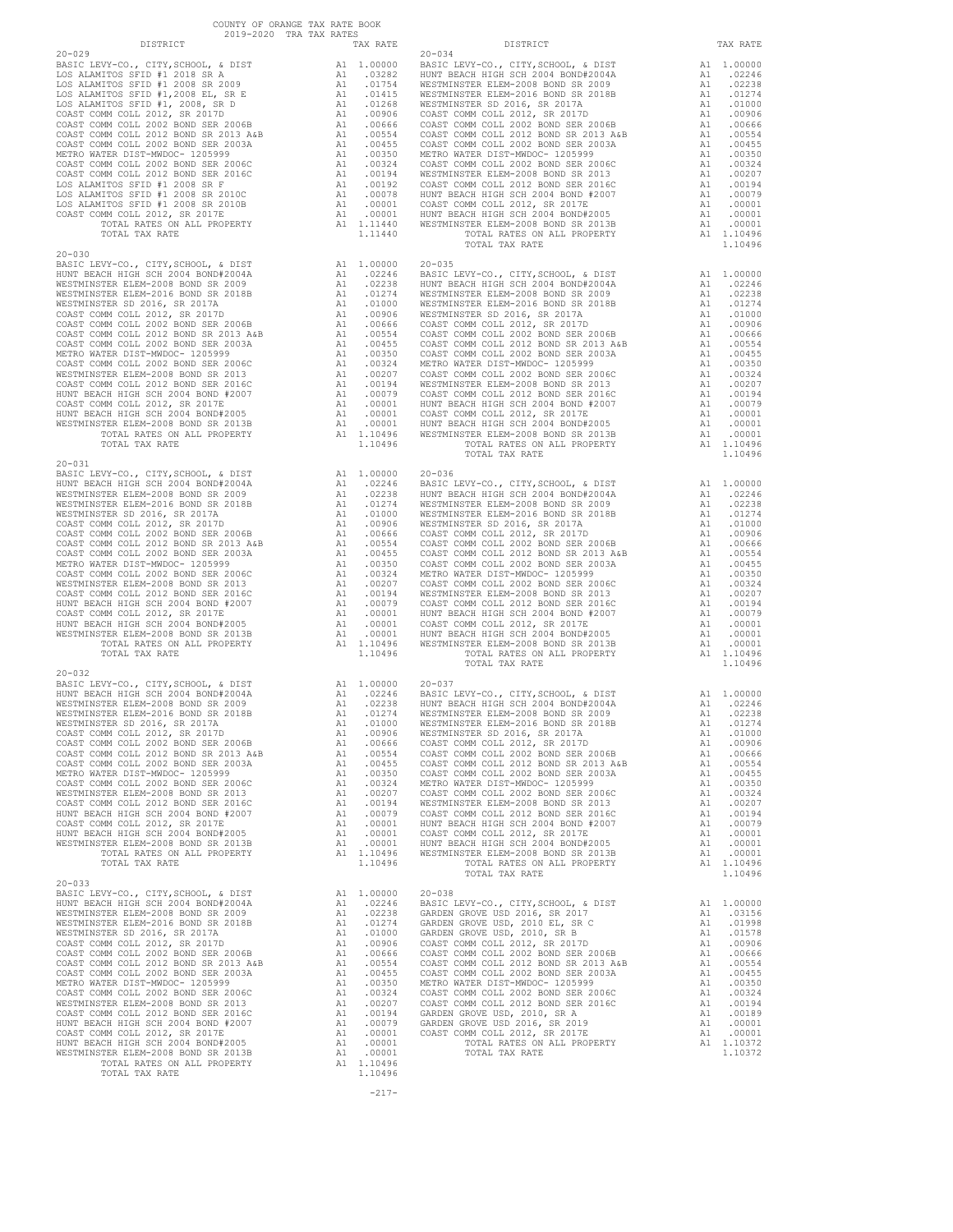| TOTAL TAX RATE                                                              |                                       | 1.08576             |                    |
|-----------------------------------------------------------------------------|---------------------------------------|---------------------|--------------------|
| $20 - 041$                                                                  |                                       |                     |                    |
|                                                                             |                                       |                     |                    |
|                                                                             |                                       |                     |                    |
|                                                                             |                                       |                     |                    |
|                                                                             |                                       |                     |                    |
|                                                                             |                                       |                     |                    |
|                                                                             |                                       |                     |                    |
|                                                                             |                                       |                     |                    |
|                                                                             |                                       |                     |                    |
|                                                                             |                                       |                     |                    |
|                                                                             |                                       |                     |                    |
|                                                                             |                                       |                     |                    |
|                                                                             |                                       |                     |                    |
|                                                                             |                                       |                     |                    |
|                                                                             |                                       |                     |                    |
| TOTAL TAX RATE                                                              |                                       | 1.10496 20-048      |                    |
|                                                                             |                                       |                     | BASIC L            |
|                                                                             |                                       |                     |                    |
|                                                                             |                                       |                     |                    |
|                                                                             |                                       |                     |                    |
|                                                                             |                                       |                     |                    |
|                                                                             |                                       |                     |                    |
|                                                                             |                                       |                     |                    |
|                                                                             |                                       |                     |                    |
|                                                                             |                                       |                     |                    |
|                                                                             |                                       |                     |                    |
|                                                                             |                                       |                     |                    |
|                                                                             |                                       |                     |                    |
|                                                                             |                                       |                     |                    |
|                                                                             |                                       |                     |                    |
|                                                                             |                                       |                     |                    |
| BASIC LEVY-CO., CITY, SCHOOL, & DIST<br>HUNT BEACH HIGH SCH 2004 BOND#2004A | A1 1.00000 GARDEN<br>A1 .02246 GARDEN |                     |                    |
| WESTMINSTER ELEM-2008 BOND SR 2009                                          | A1                                    | .02238              | GARDEN             |
| WESTMINSTER ELEM-2016 BOND SR 2018B                                         | A1                                    | .01274              | COAST C            |
| WESTMINSTER SD 2016, SR 2017A<br>COAST COMM COLL 2012, SR 2017D             | A1<br>A1                              | .01000<br>.00906    | COAST C<br>COAST C |
| COAST COMM COLL 2002 BOND SER 2006B                                         | A1                                    | .00666              | COAST C            |
| COAST COMM COLL 2012 BOND SR 2013 A&B                                       | A1                                    | .00554              | METRO W            |
| COAST COMM COLL 2002 BOND SER 2003A                                         | A1                                    | .00455              | COAST C            |
| METRO WATER DIST-MWDOC- 1205999<br>COAST COMM COLL 2002 BOND SER 2006C      | A1                                    | A1 .00350<br>.00324 | COAST C<br>GARDEN  |
| WESTMINSTER ELEM-2008 BOND SR 2013                                          | A1                                    | .00207              | GARDEN             |
| COAST COMM COLL 2012 BOND SER 2016C                                         | A1                                    | .00194              | COAST C            |
| HUNT BEACH HIGH SCH 2004 BOND #2007                                         | A1                                    | .00079              |                    |
| COAST COMM COLL 2012, SR 2017E<br>HUNT BEACH HIGH SCH 2004 BOND#2005        | A1<br>A1                              | .00001<br>.00001    |                    |
| WESTMINSTER ELEM-2008 BOND SR 2013B                                         | A1                                    | .00001              |                    |
| TOTAL RATES ON ALL PROPERTY                                                 |                                       | A1 1.10496          |                    |
| TOTAL TAX RATE                                                              |                                       | 1.10496             |                    |

| DISTRICT       | CUIDTZUZU INA IAA NAILO<br>TAX RATE | DISTRICT   | TAX RATE |
|----------------|-------------------------------------|------------|----------|
| $20 - 039$     |                                     | $20 - 044$ |          |
| $20 - 041$     |                                     |            |          |
|                |                                     |            |          |
| TOTAL TAX RATE | 1.08576                             |            |          |
|                |                                     | $20 - 049$ |          |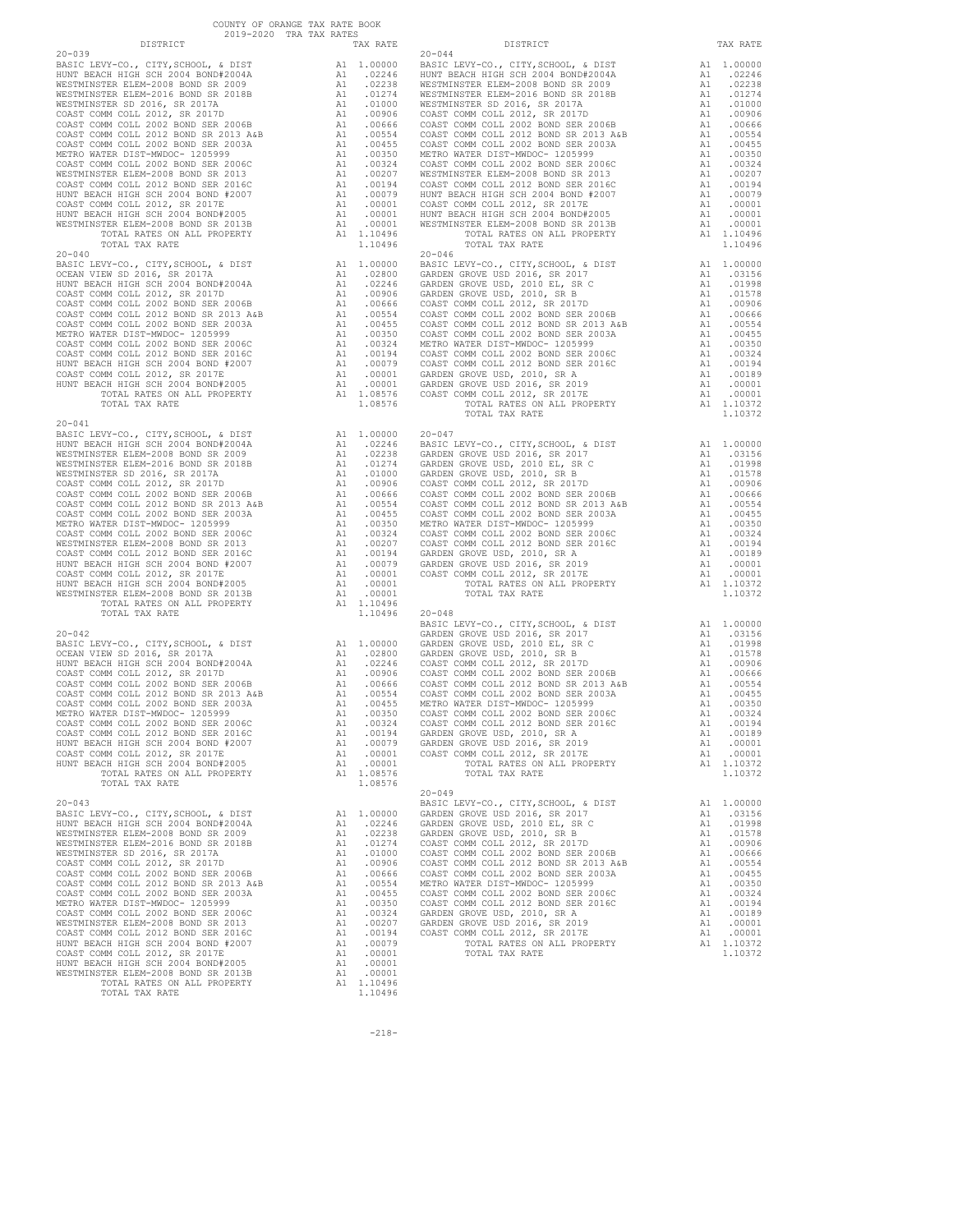|                |                 | COAST C |
|----------------|-----------------|---------|
| $20 - 053$     |                 | COAST C |
|                |                 |         |
|                |                 |         |
|                |                 |         |
|                |                 |         |
|                |                 |         |
|                |                 |         |
|                |                 |         |
|                |                 |         |
|                |                 |         |
|                |                 |         |
|                |                 |         |
|                |                 |         |
|                |                 |         |
|                |                 |         |
|                |                 |         |
|                |                 |         |
|                |                 |         |
| TOTAL TAX RATE | 1.10496 COAST C |         |
|                |                 | COAST C |
| $20 - 054$     |                 | COAST C |
|                |                 |         |
|                |                 |         |
|                |                 |         |
|                |                 |         |
|                |                 |         |
|                |                 |         |
|                |                 |         |
|                |                 |         |
|                |                 |         |
|                |                 |         |
|                |                 |         |
|                |                 |         |
|                |                 |         |
|                |                 |         |
|                |                 |         |
|                |                 |         |
|                |                 |         |
|                |                 |         |
| TOTAL TAX RATE | 1.10496         |         |
|                |                 |         |

| TAITH MITHA AN ITH TIATHITT                           |                                                                                                                                                                                                                                                                                                  |            | ----      |
|-------------------------------------------------------|--------------------------------------------------------------------------------------------------------------------------------------------------------------------------------------------------------------------------------------------------------------------------------------------------|------------|-----------|
| TOTAL TAX RATE                                        |                                                                                                                                                                                                                                                                                                  | 1.10496    | BASIC L   |
|                                                       |                                                                                                                                                                                                                                                                                                  |            | OCEAN V   |
| $20 - 051$                                            |                                                                                                                                                                                                                                                                                                  |            | HUNT BE   |
| BASIC LEVY-CO., CITY, SCHOOL, & DIST                  |                                                                                                                                                                                                                                                                                                  | A1 1.00000 | COAST C   |
| HUNT BEACH HIGH SCH 2004 BOND#2004A                   |                                                                                                                                                                                                                                                                                                  | A1.02246   | COAST C   |
| WESTMINSTER ELEM-2008 BOND SR 2009                    |                                                                                                                                                                                                                                                                                                  | A1 .02238  | COAST C   |
| WESTMINSTER ELEM-2016 BOND SR 2018B                   | A1                                                                                                                                                                                                                                                                                               | .01274     | COAST C   |
| WESTMINSTER SD 2016, SR 2017A                         | A1                                                                                                                                                                                                                                                                                               | .01000     | METRO W   |
| COAST COMM COLL 2012, SR 2017D                        |                                                                                                                                                                                                                                                                                                  | A1 .00906  | COAST C   |
| COAST COMM COLL 2002 BOND SER 2006B                   | A1                                                                                                                                                                                                                                                                                               | .00666     | COAST C   |
| COAST COMM COLL 2012 BOND SR 2013 A&B A1              |                                                                                                                                                                                                                                                                                                  | .00554     | HUNT BE   |
| COAST COMM COLL 2002 BOND SER 2003A                   |                                                                                                                                                                                                                                                                                                  | A1 .00455  | COAST C   |
| METRO WATER DIST-MWDOC- 1205999                       | A1                                                                                                                                                                                                                                                                                               | .00350     | HUNT BE   |
| COAST COMM COLL 2002 BOND SER 2006C                   | A1                                                                                                                                                                                                                                                                                               | .00324     |           |
| WESTMINSTER ELEM-2008 BOND SR 2013                    |                                                                                                                                                                                                                                                                                                  | A1 .00207  |           |
| COAST COMM COLL 2012 BOND SER 2016C                   |                                                                                                                                                                                                                                                                                                  | A1 .00194  |           |
| HUNT BEACH HIGH SCH 2004 BOND #2007                   | A1                                                                                                                                                                                                                                                                                               | .00079     | 20-057    |
| COAST COMM COLL 2012, SR 2017E                        |                                                                                                                                                                                                                                                                                                  | A1 .00001  | BASIC L   |
| HUNT BEACH HIGH SCH 2004 BOND#2005                    |                                                                                                                                                                                                                                                                                                  | A1 .00001  | OCEAN V   |
| WESTMINSTER ELEM-2008 BOND SR 2013B                   |                                                                                                                                                                                                                                                                                                  | A1 .00001  | HUNT BE   |
| TOTAL RATES ON ALL PROPERTY                           |                                                                                                                                                                                                                                                                                                  | A1 1.10496 | COAST C   |
| TOTAL TAX RATE                                        |                                                                                                                                                                                                                                                                                                  | 1.10496    | COAST C   |
|                                                       |                                                                                                                                                                                                                                                                                                  |            | COAST C   |
| $20 - 052$                                            |                                                                                                                                                                                                                                                                                                  |            | COAST C   |
| BASIC LEVY-CO., CITY, SCHOOL, & DIST                  |                                                                                                                                                                                                                                                                                                  | A1 1.00000 | METRO W   |
| GARDEN GROVE USD 2016, SR 2017                        |                                                                                                                                                                                                                                                                                                  | A1 .03156  | COAST C   |
| GARDEN GROVE USD, 2010 EL, SR C                       | A1                                                                                                                                                                                                                                                                                               | .01998     | COAST C   |
| $CADDDRM$ $CDAMP$ $HCD$ $DAD$ $DAD$ $DCD$ $DCD$ $DCD$ | $\mathbb{R}^n$ , $\mathbb{R}^n$ , $\mathbb{R}^n$ , $\mathbb{R}^n$ , $\mathbb{R}^n$ , $\mathbb{R}^n$ , $\mathbb{R}^n$ , $\mathbb{R}^n$ , $\mathbb{R}^n$ , $\mathbb{R}^n$ , $\mathbb{R}^n$ , $\mathbb{R}^n$ , $\mathbb{R}^n$ , $\mathbb{R}^n$ , $\mathbb{R}^n$ , $\mathbb{R}^n$ , $\mathbb{R}^n$ , |            | TITIME DE |

## WESTMINSTER ELEM-2008 BOND SR 2013B A1 .00001 TOTAL RATES ON ALL PROPERTY A1 1.10496 20-056

| DISTRICT | TAX RATE | DISTRICT | TAX RATE |
|----------|----------|----------|----------|
|          |          |          |          |
|          |          |          |          |
|          |          |          |          |
|          |          |          |          |
|          |          |          |          |
|          |          |          |          |
|          |          |          |          |
|          |          |          |          |
|          |          |          |          |
|          |          |          |          |
|          |          |          |          |
|          |          |          |          |
|          |          |          |          |
|          |          |          |          |
|          |          |          |          |
|          |          |          |          |
|          |          |          |          |
|          |          |          |          |
|          |          |          |          |
|          |          |          |          |
|          |          |          |          |
|          |          |          |          |
|          |          |          |          |
|          |          |          |          |
|          |          |          |          |
|          |          |          |          |
|          |          |          |          |
|          |          |          |          |
|          |          |          |          |
|          |          |          |          |
|          |          |          |          |
|          |          |          |          |
|          |          |          |          |
|          |          |          |          |
|          |          |          |          |
|          |          |          |          |
|          |          |          |          |
|          |          |          |          |
|          |          |          |          |
|          |          |          |          |
|          |          |          |          |
|          |          |          |          |
|          |          |          |          |
|          |          |          |          |
|          |          |          |          |
|          |          |          |          |
|          |          |          |          |
|          |          |          |          |
|          |          |          |          |
|          |          |          |          |
|          |          |          |          |
|          |          |          |          |
|          |          |          |          |
|          |          |          |          |
|          |          |          |          |
|          |          |          |          |
|          |          |          |          |
|          |          |          |          |
|          |          |          |          |
|          |          |          |          |
|          |          |          |          |
|          |          |          |          |
|          |          |          |          |
|          |          |          |          |
|          |          |          |          |
|          |          |          |          |
|          |          |          |          |
|          |          |          |          |
|          |          |          |          |
|          |          |          |          |
|          |          |          |          |
|          |          |          |          |
|          |          |          |          |
|          |          |          |          |
|          |          |          |          |
|          |          |          |          |
|          |          |          |          |
|          |          |          |          |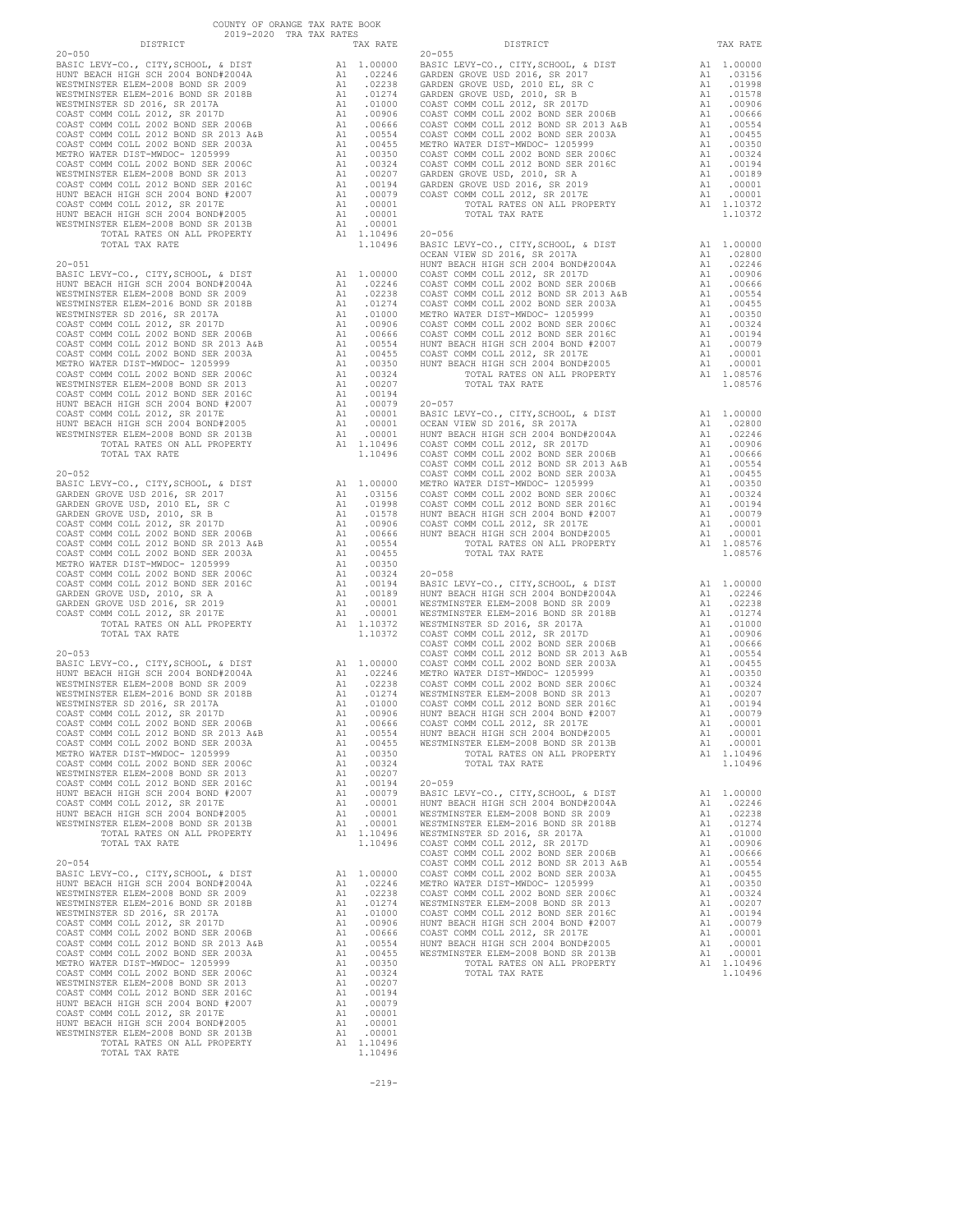| WESTMINSTER ELEM-2008 BOND SR 2013B   |    | A1 .00001  |         |
|---------------------------------------|----|------------|---------|
| TOTAL RATES ON ALL PROPERTY           |    | A1 1.10496 | 20-069  |
| TOTAL TAX RATE                        |    | 1.10496    | BASIC L |
|                                       |    |            | HUNT BE |
| $20 - 064$                            |    |            | WESTMIN |
| BASIC LEVY-CO., CITY, SCHOOL, & DIST  |    | A1 1.00000 | WESTMIN |
| HUNT BEACH HIGH SCH 2004 BOND#2004A   |    | A1 .02246  | WESTMIN |
| WESTMINSTER ELEM-2008 BOND SR 2009    |    | A1 .02238  | COAST C |
| WESTMINSTER ELEM-2016 BOND SR 2018B   |    | A1 .01274  | COAST C |
| WESTMINSTER SD 2016, SR 2017A         |    | A1.01000   | COAST C |
| COAST COMM COLL 2012, SR 2017D        |    | A1.00906   | COAST C |
| COAST COMM COLL 2002 BOND SER 2006B   |    | A1 .00666  | METRO W |
| COAST COMM COLL 2012 BOND SR 2013 A&B |    | A1 .00554  | COAST C |
| COAST COMM COLL 2002 BOND SER 2003A   | A1 | .00455     | WESTMIN |
| METRO WATER DIST-MWDOC- 1205999       |    | A1.00350   | COAST C |
| COAST COMM COLL 2002 BOND SER 2006C   | A1 | .00324     | HUNT BE |
| WESTMINSTER ELEM-2008 BOND SR 2013    |    | A1 .00207  | COAST C |
| COAST COMM COLL 2012 BOND SER 2016C   | A1 | .00194     | HUNT BE |
| HUNT BEACH HIGH SCH 2004 BOND #2007   |    | A1 .00079  | WESTMIN |
| COAST COMM COLL 2012, SR 2017E        | A1 | .00001     |         |
| HUNT BEACH HIGH SCH 2004 BOND#2005    |    | A1 .00001  |         |
| WESTMINSTER ELEM-2008 BOND SR 2013B   |    | A1 .00001  |         |
| TOTAL RATES ON ALL PROPERTY           | A1 | 1,10496    |         |
| TOTAL TAX RATE                        |    | 1,10496    |         |
|                                       |    |            |         |

## WESTMINSTER ELEM-2008 BOND SR 2013B A1 .00001 TOTAL RATES ON ALL PROPERTY A1 1.10496 20-066

| $\begin{tabular}{@{}c@{}}\textbf{20}-0101 & \textbf{20}-0101 & \textbf{20}-0101 & \textbf{20}-0101 & \textbf{20}-0101 & \textbf{20}-0101 & \textbf{20}-0101 & \textbf{20}-0101 & \textbf{20}-0101 & \textbf{20} & \textbf{20} & \textbf{20} & \textbf{20} & \textbf{20} & \textbf{20} & \textbf{20} & \textbf{20} & \textbf{20} & \textbf{20} & \textbf{20} & \textbf{20} & \textbf{$ |  |  |  |
|---------------------------------------------------------------------------------------------------------------------------------------------------------------------------------------------------------------------------------------------------------------------------------------------------------------------------------------------------------------------------------------|--|--|--|
|                                                                                                                                                                                                                                                                                                                                                                                       |  |  |  |
|                                                                                                                                                                                                                                                                                                                                                                                       |  |  |  |
|                                                                                                                                                                                                                                                                                                                                                                                       |  |  |  |
|                                                                                                                                                                                                                                                                                                                                                                                       |  |  |  |
|                                                                                                                                                                                                                                                                                                                                                                                       |  |  |  |
|                                                                                                                                                                                                                                                                                                                                                                                       |  |  |  |
|                                                                                                                                                                                                                                                                                                                                                                                       |  |  |  |
|                                                                                                                                                                                                                                                                                                                                                                                       |  |  |  |
|                                                                                                                                                                                                                                                                                                                                                                                       |  |  |  |
|                                                                                                                                                                                                                                                                                                                                                                                       |  |  |  |
|                                                                                                                                                                                                                                                                                                                                                                                       |  |  |  |
|                                                                                                                                                                                                                                                                                                                                                                                       |  |  |  |
|                                                                                                                                                                                                                                                                                                                                                                                       |  |  |  |
|                                                                                                                                                                                                                                                                                                                                                                                       |  |  |  |
|                                                                                                                                                                                                                                                                                                                                                                                       |  |  |  |
|                                                                                                                                                                                                                                                                                                                                                                                       |  |  |  |
|                                                                                                                                                                                                                                                                                                                                                                                       |  |  |  |
|                                                                                                                                                                                                                                                                                                                                                                                       |  |  |  |
|                                                                                                                                                                                                                                                                                                                                                                                       |  |  |  |
|                                                                                                                                                                                                                                                                                                                                                                                       |  |  |  |
|                                                                                                                                                                                                                                                                                                                                                                                       |  |  |  |
|                                                                                                                                                                                                                                                                                                                                                                                       |  |  |  |
|                                                                                                                                                                                                                                                                                                                                                                                       |  |  |  |
|                                                                                                                                                                                                                                                                                                                                                                                       |  |  |  |
|                                                                                                                                                                                                                                                                                                                                                                                       |  |  |  |
|                                                                                                                                                                                                                                                                                                                                                                                       |  |  |  |
|                                                                                                                                                                                                                                                                                                                                                                                       |  |  |  |
|                                                                                                                                                                                                                                                                                                                                                                                       |  |  |  |
|                                                                                                                                                                                                                                                                                                                                                                                       |  |  |  |
|                                                                                                                                                                                                                                                                                                                                                                                       |  |  |  |
|                                                                                                                                                                                                                                                                                                                                                                                       |  |  |  |
| <b>MORE REGISTER AND A 1990 MAN (1990 M)</b> $\lambda$ 1990 M) The Result of the Result of the Man (1991 M) $\lambda$ 1990 M) $\lambda$ 1990 M) $\lambda$ 1990 M) $\lambda$ 1990 M) $\lambda$ 1990 M) $\lambda$ 1990 M) $\lambda$ 1990 M) $\lambda$ 1990 M) $\lambda$ 1990 M) $\lambda$ 1                                                                                             |  |  |  |
|                                                                                                                                                                                                                                                                                                                                                                                       |  |  |  |
|                                                                                                                                                                                                                                                                                                                                                                                       |  |  |  |
|                                                                                                                                                                                                                                                                                                                                                                                       |  |  |  |
|                                                                                                                                                                                                                                                                                                                                                                                       |  |  |  |
|                                                                                                                                                                                                                                                                                                                                                                                       |  |  |  |
|                                                                                                                                                                                                                                                                                                                                                                                       |  |  |  |
|                                                                                                                                                                                                                                                                                                                                                                                       |  |  |  |
|                                                                                                                                                                                                                                                                                                                                                                                       |  |  |  |
|                                                                                                                                                                                                                                                                                                                                                                                       |  |  |  |
|                                                                                                                                                                                                                                                                                                                                                                                       |  |  |  |
|                                                                                                                                                                                                                                                                                                                                                                                       |  |  |  |
|                                                                                                                                                                                                                                                                                                                                                                                       |  |  |  |
|                                                                                                                                                                                                                                                                                                                                                                                       |  |  |  |
|                                                                                                                                                                                                                                                                                                                                                                                       |  |  |  |
|                                                                                                                                                                                                                                                                                                                                                                                       |  |  |  |
|                                                                                                                                                                                                                                                                                                                                                                                       |  |  |  |
|                                                                                                                                                                                                                                                                                                                                                                                       |  |  |  |
|                                                                                                                                                                                                                                                                                                                                                                                       |  |  |  |
|                                                                                                                                                                                                                                                                                                                                                                                       |  |  |  |
|                                                                                                                                                                                                                                                                                                                                                                                       |  |  |  |
|                                                                                                                                                                                                                                                                                                                                                                                       |  |  |  |
|                                                                                                                                                                                                                                                                                                                                                                                       |  |  |  |
|                                                                                                                                                                                                                                                                                                                                                                                       |  |  |  |
|                                                                                                                                                                                                                                                                                                                                                                                       |  |  |  |
|                                                                                                                                                                                                                                                                                                                                                                                       |  |  |  |
|                                                                                                                                                                                                                                                                                                                                                                                       |  |  |  |
|                                                                                                                                                                                                                                                                                                                                                                                       |  |  |  |
|                                                                                                                                                                                                                                                                                                                                                                                       |  |  |  |
|                                                                                                                                                                                                                                                                                                                                                                                       |  |  |  |
|                                                                                                                                                                                                                                                                                                                                                                                       |  |  |  |
|                                                                                                                                                                                                                                                                                                                                                                                       |  |  |  |
|                                                                                                                                                                                                                                                                                                                                                                                       |  |  |  |
|                                                                                                                                                                                                                                                                                                                                                                                       |  |  |  |
|                                                                                                                                                                                                                                                                                                                                                                                       |  |  |  |
|                                                                                                                                                                                                                                                                                                                                                                                       |  |  |  |
|                                                                                                                                                                                                                                                                                                                                                                                       |  |  |  |
|                                                                                                                                                                                                                                                                                                                                                                                       |  |  |  |
|                                                                                                                                                                                                                                                                                                                                                                                       |  |  |  |
|                                                                                                                                                                                                                                                                                                                                                                                       |  |  |  |
|                                                                                                                                                                                                                                                                                                                                                                                       |  |  |  |
|                                                                                                                                                                                                                                                                                                                                                                                       |  |  |  |
|                                                                                                                                                                                                                                                                                                                                                                                       |  |  |  |
|                                                                                                                                                                                                                                                                                                                                                                                       |  |  |  |
|                                                                                                                                                                                                                                                                                                                                                                                       |  |  |  |
|                                                                                                                                                                                                                                                                                                                                                                                       |  |  |  |
|                                                                                                                                                                                                                                                                                                                                                                                       |  |  |  |
|                                                                                                                                                                                                                                                                                                                                                                                       |  |  |  |
|                                                                                                                                                                                                                                                                                                                                                                                       |  |  |  |
|                                                                                                                                                                                                                                                                                                                                                                                       |  |  |  |
|                                                                                                                                                                                                                                                                                                                                                                                       |  |  |  |
|                                                                                                                                                                                                                                                                                                                                                                                       |  |  |  |
|                                                                                                                                                                                                                                                                                                                                                                                       |  |  |  |
|                                                                                                                                                                                                                                                                                                                                                                                       |  |  |  |
|                                                                                                                                                                                                                                                                                                                                                                                       |  |  |  |
|                                                                                                                                                                                                                                                                                                                                                                                       |  |  |  |
|                                                                                                                                                                                                                                                                                                                                                                                       |  |  |  |
|                                                                                                                                                                                                                                                                                                                                                                                       |  |  |  |
|                                                                                                                                                                                                                                                                                                                                                                                       |  |  |  |
|                                                                                                                                                                                                                                                                                                                                                                                       |  |  |  |
| NEW MACHINE SCRIP (1991 SCRIP COMPROSITE AL. 19905)<br>NEW MACHINE SCRIP (1991 SCRIP COMPROSITE AL. 19905)<br>20–914<br>20–914<br>20–914<br>20–914<br>20–914<br>20–914<br>20–914<br>20–914<br>20–914<br>20–914<br>20–914<br>20–914<br>20–914<br>20–914<br>20–                                                                                                                         |  |  |  |
|                                                                                                                                                                                                                                                                                                                                                                                       |  |  |  |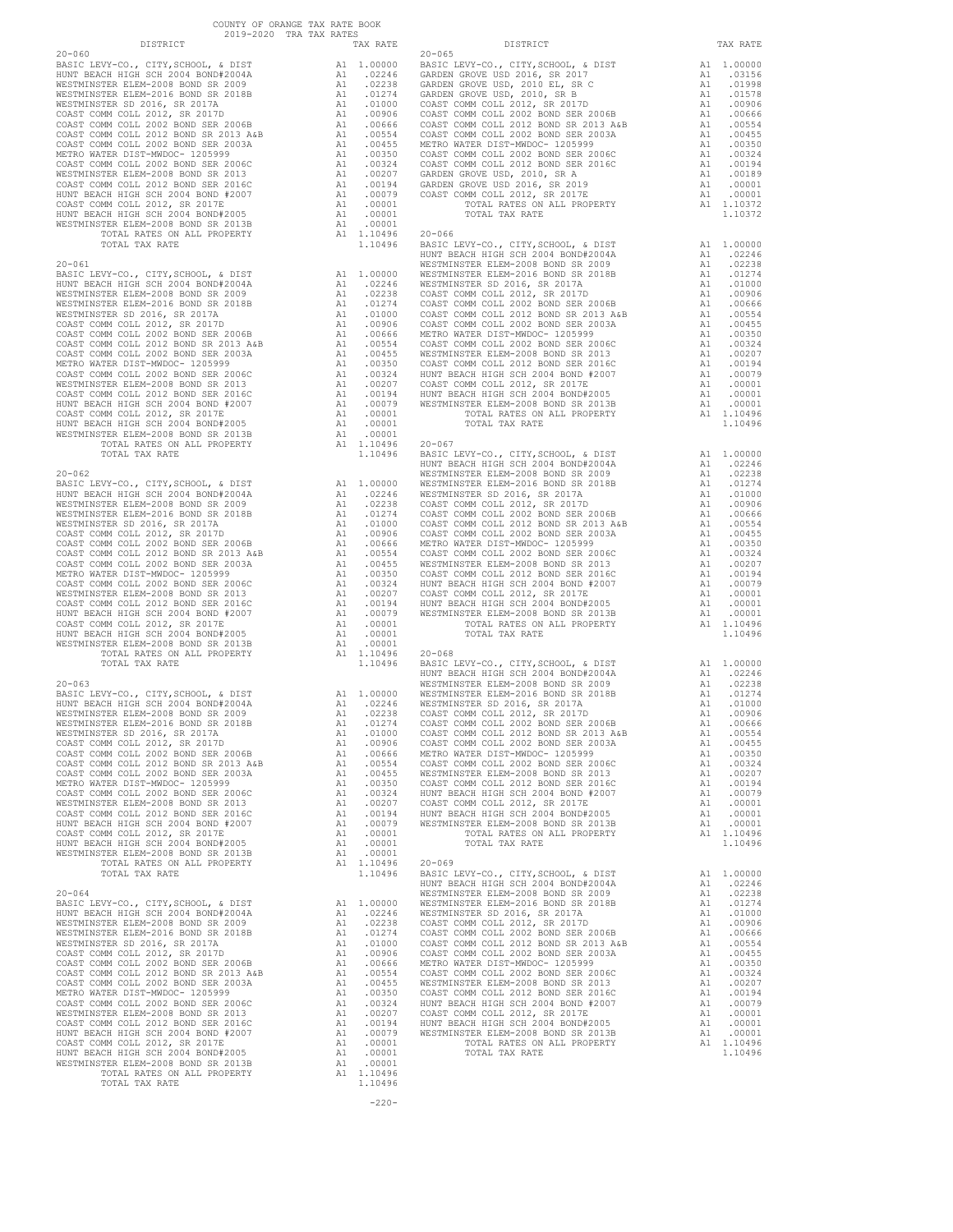| $20 - 070$<br>BASIC LEVY-CO., CITY, SCHOOL, & DIST<br>EUNT BEACH HIGH SCH 2004 BOND#2004A MESTMINSTER ELEM-2008 BOND SR 2009 A1 .02238<br>WESTMINSTER ELEM-2008 BOND SR 2009 A1 .02238<br>WESTMINSTER ELEM-2016 BOND SR 2018B A1 .01274<br>WESTMINSTER SD 2016, SR 2017A<br>COAST COMM COLL 2012, SR 2017D<br>COAST COMM COLL 2002 BOND SR 2006B<br>COAST COMM COLL 2012 BOND SR 2013 A&B<br>COAST COMM COLL 2002 BOND SER 2003A<br>COAST COMM COLL 2002 BOND SER 2003A<br>METRO WATER DIST-MWDOC- 1205999<br>COAST COMM COLL 2002 BOND SER 2006C<br>WESTMINSTER ELEM-2008 BOND SR 2013<br>WORTHOM COLL 2012 BOND SER 2016C<br>RUNT BEACH HIGH SCH 2004 BOND #2007<br>COAST COMM COLL 2012, SR 2017E<br>COAST COMM COLL 2012, SR 2017E<br>HUNT BEACH HIGH SCH 2004 BOND#2005<br>WESTMINSTER ELEM-2008 BOND SR 2013B<br>TOTAL RATES ON ALL PROPERTY<br>TOTAL TAX RATE                |                               | A1 1.00000<br>.02238<br>1.10496                                                                                                                                                                                                                                                                                                                                               |
|-------------------------------------------------------------------------------------------------------------------------------------------------------------------------------------------------------------------------------------------------------------------------------------------------------------------------------------------------------------------------------------------------------------------------------------------------------------------------------------------------------------------------------------------------------------------------------------------------------------------------------------------------------------------------------------------------------------------------------------------------------------------------------------------------------------------------------------------------------------------------------------|-------------------------------|-------------------------------------------------------------------------------------------------------------------------------------------------------------------------------------------------------------------------------------------------------------------------------------------------------------------------------------------------------------------------------|
| $20 - 071$<br>BASIC LEVY-CO., CITY, SCHOOL, & DIST<br>HUNT BEACH HIGH SCH 2004 BOND#2004A<br>WESTMINSTER ELEM-2008 BOND SR 2009<br>WESTMINSTER ELEM-2016 BOND SR 2018B<br>WESTMINSTER SD 2016, SR 2017A<br>COAST COMM COLL 2012, SR 2017D<br>COAST COMM COLL 2002 BOND SER 2006B<br>COAST COMM COLL 2002 BOND SER 2006B<br>COAST COMM COLL 2002 BOND SER 2006B<br>COAST COMM COLL 2002 BOND SER 2003<br>COAST COMM COLL 2002 BOND SER 2003A<br>METRO WATER DIST-MWDOC- 1205999<br>METRO WATER DIST-MWDOC- 1205999<br>COAST COMM COLL 2002 BOND SER 2006C<br>WESTMINSTER ELEM-2008 BOND SR 2013<br>COAST COMM COLL 2012 BOND SER 2016C<br>COAST COMM COLL 2012 BOND SER 2016C<br>HUNT BEACH HIGH SCH 2004 BOND #2007<br>COAST COMM COLL 2012, SR 2017E<br>HUNT BEACH HIGH SCH 2004 BOND#2005<br>WESTMINSTER ELEM-2008 BOND SR 2013B<br>TOTAL RATES ON ALL PROPERTY<br>TOTAL TAX RATE |                               | $\begin{tabular}{cc} \bf A1 & 1.00000 \\ \bf A1 & .02246 \\ \bf A1 & .02238 \\ \bf A1 & .01273 \\ \bf A1 & .01000 \\ \bf A1 & .000066 \\ \bf A1 & .000666 \\ \bf A1 & .00554 \\ \bf A1 & .00554 \\ \bf A1 & .00324 \\ \bf A1 & .00320 \\ \bf A1 & .00320 \\ \bf A1 & .00079 \\ \bf A1 & .00001 \\ \bf A1 & .00001 \\ \bf A1 & .00001 \\ \bf A1 & .00001 \\ \bf A1$<br>1.10496 |
| $20 - 072$<br>BASIC LEVY-CO., CITY, SCHOOL, & DIST<br>OCEAN VIEW SD 2016, SR 2017A<br>HUNT BEACH HIGH SCH 2004 BOND#2004A<br>COAST COMM COLL 2012, SR 2017D<br>COAST COMM COLL 2002 BOND SER 2006B<br>COAST COMM COLL 2012 BOND SER 2013 A&B<br>COAST COMM COLL 2012 BOND SER 2013 A&B<br>COAST COMM COLL 2002 BOND SER 2003A<br>METRO WATER DIGT AWNDO 1905592<br>METRO WATER DIST-MWDOC- 1205999<br>COAST COMM COLL 2002 BOND SER 2006C<br>COAST COMM COLL 2012 BOND SER 2016C<br>HUNT BEACH HIGH SCH 2004 BOND #2007<br>COAST COMM COLL 2012, SR 2017E<br>HUNT BEACH HIGH SCH 2004 BOND#2005<br>TOTAL RATES ON ALL PROPERTY<br>TOTAL TAX RATE                                                                                                                                                                                                                                    |                               | A1 1.00000<br>A1 .02800<br>A1 .02246<br>A1 1.00000<br>A1 .02800<br>A1 .02804<br>A1 .00906<br>A1 .00666<br>A1 .00554<br>A1 .00555<br>A1 .00350<br>A1 .00350<br>A1 .00324<br>A1 .00194<br>A1 .00079<br>A1 .00079<br>A1 .00079<br>A1 .00079<br>A1 .00079<br>A1 .00079<br>A1 .00079<br>A1 .00079<br>1.08576                                                                       |
| $20 - 073$<br>BASIC LEVY-CO., CITY, SCHOOL, & DIST<br>GARDEN GROVE USD 2016, SR 2017<br>GARDEN GROVE USD, 2010 EL, SR C<br>GARDEN GROVE USD, 2010, SR B<br>COAST COMM COLL 2012, SR 2017D<br>COAST COMM COLL 2002 BOND SER 2006B<br>COAST COMM COLL 2012 BOND SR 2013 A&B<br>COAST COMM COLL 2012 BOND SR 2013 A&B<br>COAST COMM COLL 2002 BOND SER 2003A<br>METRO WATER DIST-MWDOC- 1205999<br>COAST COMM COLL 2002 BOND SER 2006C<br>COAST COMM COLL 2012 BOND SER 2016C<br>CARDEN GROVE USD, 2010, SR A<br>GARDEN GROVE USD 2016, SR 2019<br>COAST COMM COLL 2012, SR 2017E<br>TOTAL RATES ON ALL PROPERTY<br>TOTAL TAX RATE                                                                                                                                                                                                                                                     | A1<br>A1                      | A1 1.00000<br>A1 .03156<br>.03156<br>$.01998$<br>$.01578$<br>A1 01578<br>A1 00906<br>A1 00666<br>A1 00666<br>A1 00455<br>A1 00159<br>A1 00194<br>A1 00109<br>A1 00109<br>A1 00001<br>A1 100001<br>A1 100001<br>1.10372                                                                                                                                                        |
| $20 - 074$<br>BASIC LEVY-CO., CITY, SCHOOL, & DIST<br>UUNT PRACH UTCH SCH 2004 POND#20043                                                                                                                                                                                                                                                                                                                                                                                                                                                                                                                                                                                                                                                                                                                                                                                           | A1 1.00000<br>$\mathcal{R}$ 1 | 0224c                                                                                                                                                                                                                                                                                                                                                                         |

COAST COMM COLL 2012 BOND SER 2016C A1 .00194 HUNT BEACH HIGH SCH 2004 BOND #2007 A1 .00079 COAST COMM COLL 2012, SR 2017E A1 .00001 HUNT BEACH HIGH SCH 2004 BOND#2005 A1 .00001 WESTMINSTER ELEM-2008 BOND SR 2013B A1 .00001 TOTAL RATES ON ALL PROPERTY A1 1.10496 TOTAL TAX RATE 1.10496

 COUNTY OF ORANGE TAX RATE BOOK 2019-2020 TRA TAX RATES DISTRICT TAX RATE DISTRICT TAX RATE 20-070 20-075 BASIC LEVY-CO., CITY,SCHOOL, & DIST A1 1.00000 BASIC LEVY-CO., CITY,SCHOOL, & DIST A1 1.00000 HUNT BEACH HIGH SCH 2004 BOND#2004A A1 .02246 OCEAN VIEW SD 2016, SR 2017A A1 .02800 WESTMINSTER ELEM-2008 BOND SR 2009 A1 .02238 HUNT BEACH HIGH SCH 2004 BOND#2004A A1 .02246 WESTMINSTER ELEM-2016 BOND SR 2018B A1 .01274 COAST COMM COLL 2012, SR 2017D A1 .00906 WESTMINSTER SD 2016, SR 2017A A1 .01000 COAST COMM COLL 2002 BOND SER 2006B A1 .00666 COAST COMM COLL 2012, SR 2017D A1 .00906 COAST COMM COLL 2012 BOND SR 2013 A&B A1 .00554 COAST COMM COLL 2002 BOND SER 2006B A1 .00666 COAST COMM COLL 2002 BOND SER 2003A A1 .00455 COAST COMM COLL 2012 BOND SR 2013 A&B A1 .00554 METRO WATER DIST-MWDOC- 1205999 A1 .00350 COAST COMM COLL 2002 BOND SER 2003A A1 .00455 COAST COMM COLL 2002 BOND SER 2006C A1 .00324 METRO WATER DIST-MWDOC- 1205999 A1 .00350 COAST COMM COLL 2012 BOND SER 2016C A1 .00194 COAST COMM COLL 2002 BOND SER 2006C A1 .00324 HUNT BEACH HIGH SCH 2004 BOND #2007 A1 .00079 WESTMINSTER ELEM-2008 BOND SR 2013 A1 .00207 COAST COMM COLL 2012, SR 2017E A1 .00001 COAST COMM COLL 2012 BOND SER 2016C A1 .00194 HUNT BEACH HIGH SCH 2004 BOND#2005 A1 .00001 HUNT BEACH HIGH SCH 2004 BOND #2007 A1 .00079 TOTAL RATES ON ALL PROPERTY A1 1.08576 COAST COMM COLL 2012, SR 2017E A1 .00001 TOTAL TAX RATE 1.08576 WESTWINSTER ELEM-2008 BOND SR 2013 BASIC LEVY-CO., CITY, SCHOOL, & DIST (1.00000111)<br>
TOTAL TAX RATE 1.10496 BASIC LEVY-CO., CITY, SCHOOL, & DIST<br>
TOTAL TAX RATE 1.10496 BASIC LEVY-CO., CITY, SCHOOL, SR B<br>
20-071<br>
BASIC LE HUNT BEACH HIGH SCH 2004 BOND #2007 A1 .00079 20-077 COAST COMM COLL 2012, SR 2017E A1 .00001 BASIC LEVY-CO., CITY,SCHOOL, & DIST A1 1.00000 HUNT BEACH HIGH SCH 2004 BOND#2005 A1 .00001 GARDEN GROVE USD 2016, SR 2017 A1 .03156 WESTMINSTER ELEM-2008 BOND SR 2013B A1 .00001 GARDEN GROVE USD, 2010 EL, SR C A1 .01998 TOTAL RATES ON ALL PROPERTY A1 1.10496 GARDEN GROVE USD, 2010, SR B A1 .01578 TOTAL TAX RATE 1.10496 COAST COMM COLL 2012, SR 2017D A1 .00906 COAST COMM COLL 2002 BOND SER 2006B A1 .00666 20-072 COAST COMM COLL 2012 BOND SR 2013 A&B A1 .00554 BASIC LEVY-CO., CITY,SCHOOL, & DIST A1 1.00000 COAST COMM COLL 2002 BOND SER 2003A A1 .00455 OCEAN VIEW SD 2016, SR 2017A A1 .02800 METRO WATER DIST-MWDOC- 1205999 A1 .00350 HUNT BEACH HIGH SCH 2004 BOND#2004A A1 .02246 COAST COMM COLL 2002 BOND SER 2006C A1 .00324 COAST COMM COLL 2012, SR 2017D A1 .00906 COAST COMM COLL 2012 BOND SER 2016C A1 .00194 COAST COMM COLL 2002 BOND SER 2006B A1 .00666 GARDEN GROVE USD, 2010, SR A A1 .00189 COAST COMM COLL 2012 BOND SR 2013 A&B A1 .00554 GARDEN GROVE USD 2016, SR 2019 A1 .00001 COAST COMM COLL 2002 BOND SER 2003A A1 .00455 COAST COMM COLL 2012, SR 2017E A1 .00001 METRO WATER DIST-MWDOC- 1205999 A1 .00350 TOTAL RATES ON ALL PROPERTY A1 1.10372 COAST COMM COLL 2002 BOND SER 2006C A1 .00324 TOTAL TAX RATE 1.10372 HUNT BEACH HIGH SCH 2004 BOND #2007 A1 .00079 20-078 COAST COMM COLL 2012, SR 2017E A1 .00001 BASIC LEVY-CO., CITY,SCHOOL, & DIST A1 1.00000 HUNT BEACH HIGH SCH 2004 BOND#2005 A1 .00001 OCEAN VIEW SD 2016, SR 2017A A1 .02800 TOTAL RATES ON ALL PROPERTY A1 1.08576 HUNT BEACH HIGH SCH 2004 BOND#2004A A1 .02246 TOTAL TAX RATE 1.08576 COAST COMM COLL 2012, SR 2017D A1 .00906 COAST COMM COLL 2002 BOND SER 2006B A1 .00666 20-073 COAST COMM COLL 2012 BOND SR 2013 A&B A1 .00554 BASIC LEVY-CO., CITY,SCHOOL, & DIST A1 1.00000 COAST COMM COLL 2002 BOND SER 2003A A1 .00455 GARDEN GROVE USD 2016, SR 2017 A1 .03156 METRO WATER DIST-MWDOC- 1205999 A1 .00350 GARDEN GROVE USD, 2010 EL, SR C A1 .01998 COAST COMM COLL 2002 BOND SER 2006C A1 .00324 GARDEN GROVE USD, 2010, SR B A1 .01578 COAST COMM COLL 2012 BOND SER 2016C A1 .00194 COAST COMM COLL 2012, SR 2017D A1 .00906 HUNT BEACH HIGH SCH 2004 BOND #2007 A1 .00079 COAST COMM COLL 2002 BOND SER 2006B A1 .00666 COAST COMM COLL 2012, SR 2017E A1 .00001 COAST COMM COLL 2012 BOND SR 2013 A&B A1 .00554 HUNT BEACH HIGH SCH 2004 BOND#2005 A1 .00001 COAST COMM COLL 2002 BOND SER 2003A A1 .00455 TOTAL RATES ON ALL PROPERTY A1 1.08576 METRO WATER DIST-MWDOC- 1205999 A1 .00350 TOTAL TAX RATE 1.08576 COAST COMM COLL 2012 BOND SER 2016C A1 .00194 20-079 GARDEN GROVE USD, 2010, SR A A1 .00189 BASIC LEVY-CO., CITY,SCHOOL, & DIST A1 1.00000 GARDEN GROVE USD 2016, SR 2019 A1 .00001 HUNT BEACH HIGH SCH 2004 BOND#2004A A1 .02246 COAST COMM COLL 2012, SR 2017E A1 .00001 WESTMINSTER ELEM-2008 BOND SR 2009 A1 .02238 TOTAL RATES ON ALL PROPERTY A1 1.10372 WESTMINSTER ELEM-2016 BOND SR 2018B A1 .01274 TOTAL TAX RATE 1.10372 WESTMINSTER SD 2016, SR 2017A A1 .01000 COAST COMM COLL 2012, SR 2017D A1 .00906 20-074 COAST COMM COLL 2002 BOND SER 2006B A1 .00666 BASIC LEVY-CO., CITY,SCHOOL, & DIST A1 1.00000 COAST COMM COLL 2012 BOND SR 2013 A&B A1 .00554 HUNT BEACH HIGH SCH 2004 BOND#2004A A1 .02246 COAST COMM COLL 2002 BOND SER 2003A A1 .00455 WESTMINSTER ELEM-2008 BOND SR 2009 A1 .02238 METRO WATER DIST-MWDOC- 1205999 A1 .00350 WESTMINSTER ELEM-2016 BOND SR 2018B A1 .01274 COAST COMM COLL 2002 BOND SER 2006C A1 .00324 WESTMINSTER SD 2016, SR 2017A A1 .01000 WESTMINSTER ELEM-2008 BOND SR 2013 A1 .00207 COAST COMM COLL 2012, SR 2017D A1 .00906 COAST COMM COLL 2012 BOND SER 2016C A1 .00194 COAST COMM COLL 2002 BOND SER 2006B A1 .00666 HUNT BEACH HIGH SCH 2004 BOND #2007 A1 .00079 COAST COMM COLL 2012 BOND SR 2013 A&B A1 .00554 COAST COMM COLL 2012, SR 2017E A1 .00001 COAST COMM COLL 2002 BOND SER 2003A A1 .00455 HUNT BEACH HIGH SCH 2004 BOND#2005 A1 .00001 METRO WATER DIST-MWDOC- 1205999 A1 .00350 WESTMINSTER ELEM-2008 BOND SR 2013B A1 .00001 COAST COMM COLL 2002 BOND SER 2006C A1 .00324 TOTAL RATES ON ALL PROPERTY A1 1.10496 WESTMINSTER ELEM-2008 BOND SR 2013 A1 .00207 TOTAL TAX RATE 1.10496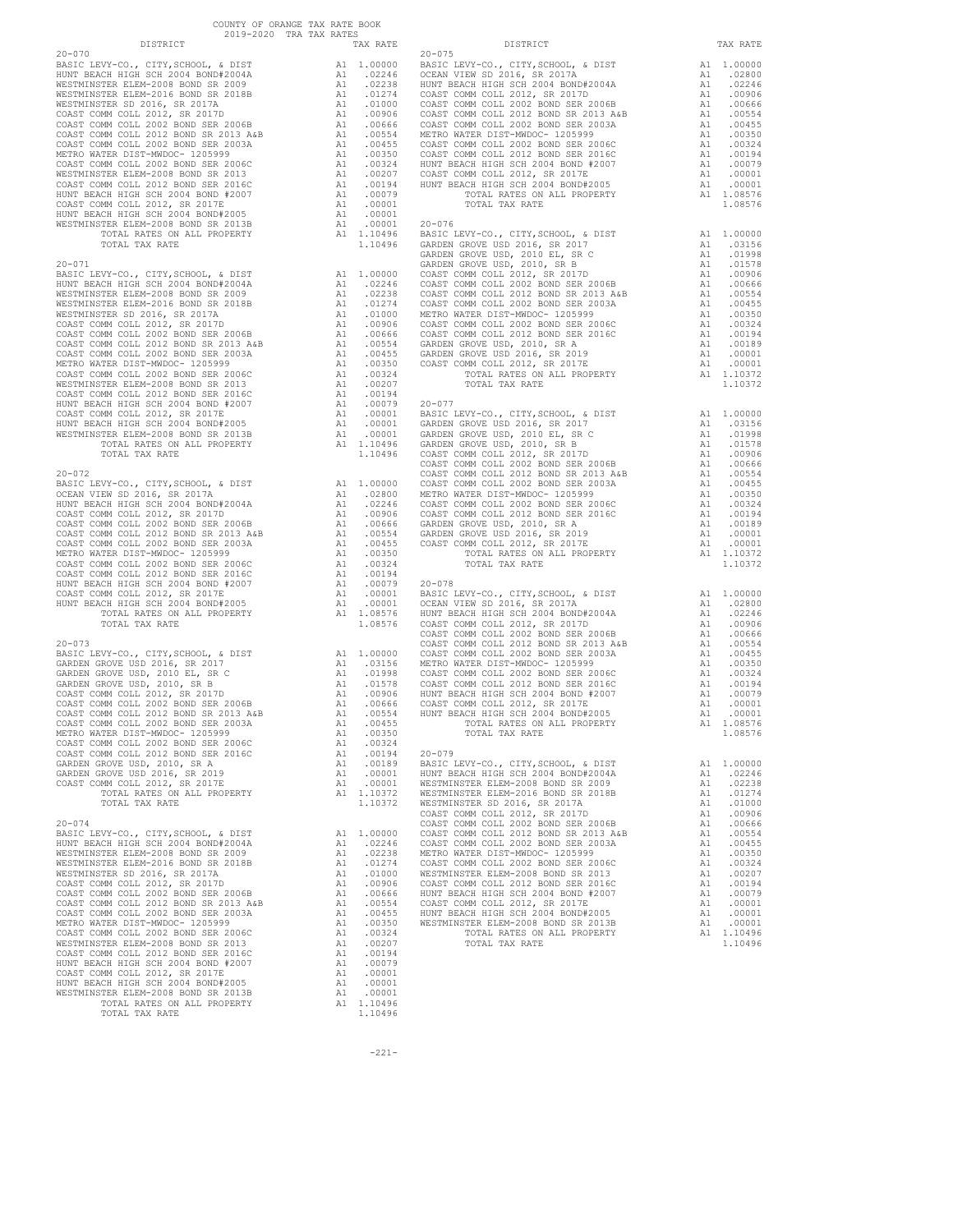| HUNT BEACH HIGH SCH 2004 BOND#2005<br>WESTMINSTER ELEM-2008 BOND SR 2013B | A1 .00001<br>A1 .00001<br>A1 1.10496                                            |                       |                       |
|---------------------------------------------------------------------------|---------------------------------------------------------------------------------|-----------------------|-----------------------|
| TOTAL RATES ON ALL PROPERTY<br>TOTAL TAX RATE                             |                                                                                 | 1.10496               | $20 - 086$<br>BASIC L |
|                                                                           |                                                                                 |                       | GARDEN                |
|                                                                           |                                                                                 |                       |                       |
|                                                                           |                                                                                 |                       |                       |
|                                                                           |                                                                                 |                       |                       |
|                                                                           |                                                                                 |                       |                       |
|                                                                           |                                                                                 |                       |                       |
|                                                                           |                                                                                 |                       |                       |
|                                                                           |                                                                                 |                       |                       |
|                                                                           |                                                                                 |                       |                       |
|                                                                           |                                                                                 |                       |                       |
|                                                                           |                                                                                 |                       |                       |
|                                                                           |                                                                                 |                       |                       |
|                                                                           |                                                                                 |                       |                       |
|                                                                           |                                                                                 |                       |                       |
| $20 - 082$                                                                |                                                                                 |                       | COAST C<br>COAST C    |
|                                                                           |                                                                                 |                       |                       |
|                                                                           |                                                                                 |                       |                       |
|                                                                           |                                                                                 |                       |                       |
|                                                                           |                                                                                 |                       |                       |
|                                                                           |                                                                                 |                       |                       |
|                                                                           |                                                                                 |                       |                       |
|                                                                           |                                                                                 |                       |                       |
|                                                                           |                                                                                 |                       |                       |
|                                                                           |                                                                                 |                       |                       |
|                                                                           |                                                                                 |                       |                       |
|                                                                           |                                                                                 |                       |                       |
|                                                                           |                                                                                 |                       |                       |
|                                                                           |                                                                                 |                       | METRO W               |
| $20 - 083$                                                                |                                                                                 |                       | COAST C               |
|                                                                           |                                                                                 |                       |                       |
|                                                                           |                                                                                 |                       |                       |
|                                                                           |                                                                                 |                       |                       |
|                                                                           |                                                                                 |                       |                       |
|                                                                           |                                                                                 |                       |                       |
|                                                                           |                                                                                 |                       |                       |
|                                                                           |                                                                                 |                       |                       |
|                                                                           |                                                                                 |                       |                       |
|                                                                           |                                                                                 |                       |                       |
|                                                                           |                                                                                 |                       |                       |
|                                                                           |                                                                                 |                       |                       |
| $20 - 084$<br>BASIC LEVY-CO., CITY, SCHOOL, & DIST                        |                                                                                 |                       | COAST C               |
| HUNT BEACH HIGH SCH 2004 BOND#2004A                                       | A1 1.00000 COAST C<br>A1 .02246 GARDEN<br>A1 .02238 GARDEN<br>A1 .01274 COAST C |                       |                       |
| WESTMINSTER ELEM-2008 BOND SR 2009<br>WESTMINSTER ELEM-2016 BOND SR 2018B | <b>All</b>                                                                      |                       |                       |
| WESTMINSTER SD 2016, SR 2017A                                             | A1                                                                              | .01000                |                       |
| COAST COMM COLL 2012, SR 2017D<br>COAST COMM COLL 2002 BOND SER 2006B     | A1<br>A1                                                                        | .00906<br>.00666      |                       |
| COAST COMM COLL 2012 BOND SR 2013 A&B                                     | A1                                                                              | .00554                |                       |
| COAST COMM COLL 2002 BOND SER 2003A<br>METRO WATER DIST-MWDOC- 1205999    | A1<br>A1                                                                        | .00455<br>.00350      |                       |
| COAST COMM COLL 2002 BOND SER 2006C                                       | A1                                                                              | .00324                |                       |
| WESTMINSTER ELEM-2008 BOND SR 2013<br>COAST COMM COLL 2012 BOND SER 2016C | A1<br>A1                                                                        | .00207<br>.00194      |                       |
| HUNT BEACH HIGH SCH 2004 BOND #2007                                       | A1                                                                              | .00079                |                       |
| COAST COMM COLL 2012, SR 2017E<br>HUNT BEACH HIGH SCH 2004 BOND#2005      | A1<br>A1                                                                        | .00001<br>.00001      |                       |
| WESTMINSTER ELEM-2008 BOND SR 2013B                                       | A1                                                                              | .00001                |                       |
| TOTAL RATES ON ALL PROPERTY<br>TOTAL TAX RATE                             |                                                                                 | A1 1.10496<br>1.10496 |                       |
|                                                                           |                                                                                 |                       |                       |

| TAX RATE<br>DISTRICT |  | DISTRICT | TAX RATE |
|----------------------|--|----------|----------|
|                      |  |          |          |
|                      |  |          |          |
|                      |  |          |          |
|                      |  |          |          |
|                      |  |          |          |
|                      |  |          |          |
|                      |  |          |          |
|                      |  |          |          |
|                      |  |          |          |
|                      |  |          |          |
|                      |  |          |          |
|                      |  |          |          |
|                      |  |          |          |
|                      |  |          |          |
|                      |  |          |          |
|                      |  |          |          |
|                      |  |          |          |
|                      |  |          |          |
|                      |  |          |          |
|                      |  |          |          |
|                      |  |          |          |
|                      |  |          |          |
|                      |  |          |          |
|                      |  |          |          |
|                      |  |          |          |
|                      |  |          |          |
|                      |  |          |          |
|                      |  |          |          |
|                      |  |          |          |
|                      |  |          |          |
|                      |  |          |          |
|                      |  |          |          |
|                      |  |          |          |
|                      |  |          |          |
|                      |  |          |          |
|                      |  |          |          |
|                      |  |          |          |
|                      |  |          |          |
|                      |  |          |          |
|                      |  |          |          |
|                      |  |          |          |
|                      |  |          |          |
|                      |  |          |          |
|                      |  |          |          |
|                      |  |          |          |
|                      |  |          |          |
|                      |  |          |          |
|                      |  |          |          |
|                      |  |          |          |
|                      |  |          |          |
|                      |  |          |          |
|                      |  |          |          |
|                      |  |          |          |
|                      |  |          |          |
|                      |  |          |          |
|                      |  |          |          |
|                      |  |          |          |
|                      |  |          |          |
|                      |  |          |          |
|                      |  |          |          |
|                      |  |          |          |
|                      |  |          |          |
|                      |  |          |          |
|                      |  |          |          |
|                      |  |          |          |
|                      |  |          |          |
|                      |  |          |          |
|                      |  |          |          |
|                      |  |          |          |
|                      |  |          |          |
|                      |  |          |          |
|                      |  |          |          |
|                      |  |          |          |
|                      |  |          |          |
|                      |  |          |          |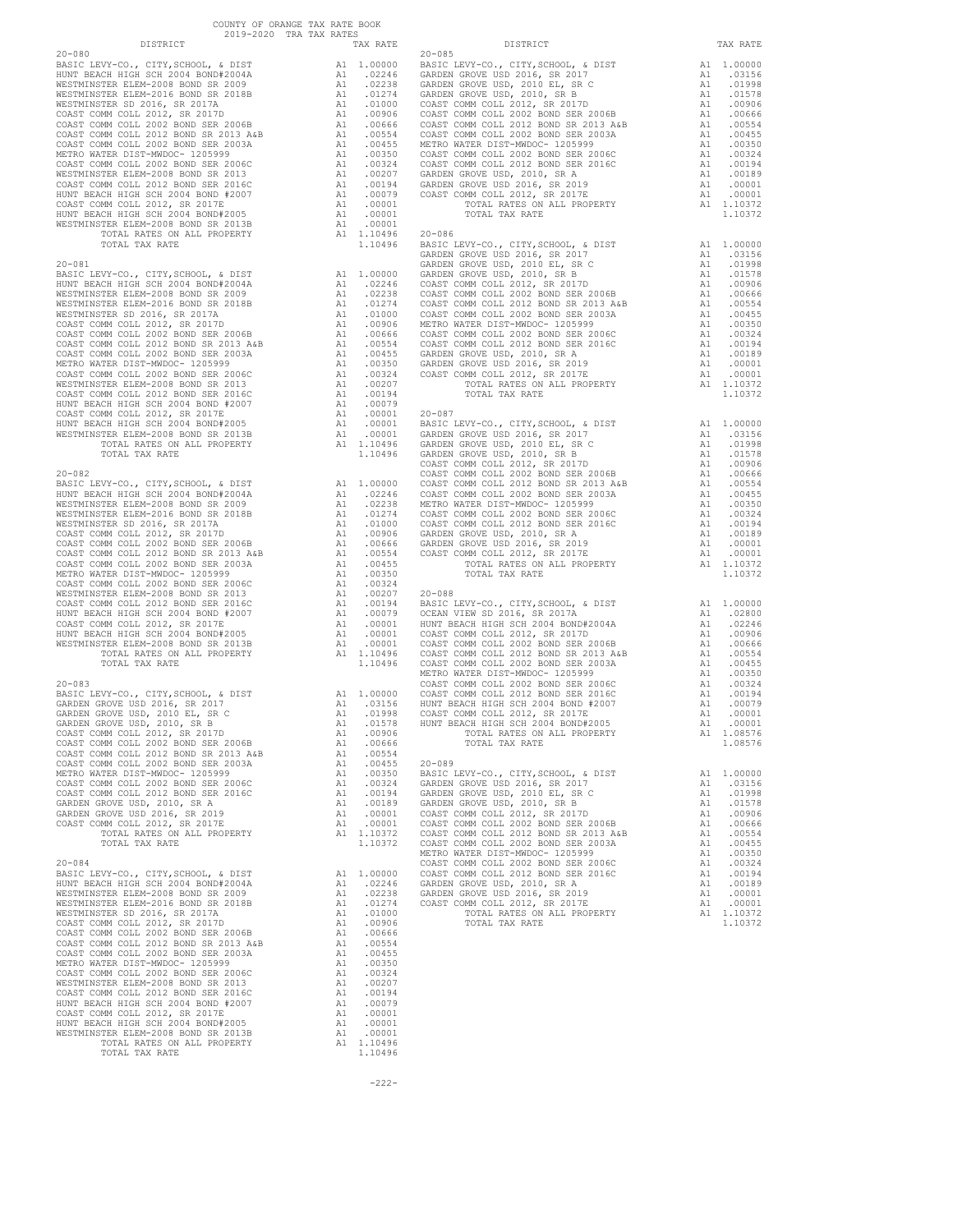| COAST COMM COLL 2002 BOND SER 2003A   | A1 and any | .00455     |
|---------------------------------------|------------|------------|
| METRO WATER DIST-MWDOC- 1205999       | A1         | .00350     |
| COAST COMM COLL 2002 BOND SER 2006C   | A1         | .00324     |
| COAST COMM COLL 2012 BOND SER 2016C   | A1         | .00194     |
| GARDEN GROVE USD, 2010, SR A          | A1         | .00189     |
| GARDEN GROVE USD 2016, SR 2019        | A1         | .00001     |
| COAST COMM COLL 2012, SR 2017E        |            | A1 .00001  |
| TOTAL RATES ON ALL PROPERTY           |            | A1 1.10372 |
| TOTAL TAX RATE                        |            | 1,10372    |
|                                       |            |            |
| $20 - 094$                            |            |            |
| BASIC LEVY-CO., CITY, SCHOOL, & DIST  |            | A1 1.00000 |
| HUNT BEACH HIGH SCH 2004 BOND#2004A   |            | A1 .02246  |
| WESTMINSTER ELEM-2008 BOND SR 2009    |            | A1 .02238  |
| WESTMINSTER ELEM-2016 BOND SR 2018B   | A1         | .01274     |
| WESTMINSTER SD 2016, SR 2017A         | A1         | .01000     |
| COAST COMM COLL 2012, SR 2017D        | A1         | .00906     |
| COAST COMM COLL 2002 BOND SER 2006B   | A1         | .00666     |
| COAST COMM COLL 2012 BOND SR 2013 A&B | A1         | .00554     |
| COAST COMM COLL 2002 BOND SER 2003A   | A1         | .00455     |
| METRO WATER DIST-MWDOC- 1205999       | A1         | .00350     |
| COAST COMM COLL 2002 BOND SER 2006C   | A1         | .00324     |
| WESTMINSTER ELEM-2008 BOND SR 2013    | A1         | .00207     |
| COAST COMM COLL 2012 BOND SER 2016C   | A1         | .00194     |
| HUNT BEACH HIGH SCH 2004 BOND #2007   | A1         | .00079     |
| COAST COMM COLL 2012, SR 2017E        | A1         | .00001     |
| HUNT BEACH HIGH SCH 2004 BOND#2005    | A1         | .00001     |
| WESTMINSTER ELEM-2008 BOND SR 2013B   | A1         | .00001     |
| TOTAL RATES ON ALL PROPERTY           |            | A1 1.10496 |
| TOTAL TAX RATE                        |            | 1.10496    |
|                                       |            |            |

| DISTRICT | TAX RATE | DISTRICT | TAX RATE |
|----------|----------|----------|----------|
|          |          |          |          |
|          |          |          |          |
|          |          |          |          |
|          |          |          |          |
|          |          |          |          |
|          |          |          |          |
|          |          |          |          |
|          |          |          |          |
|          |          |          |          |
|          |          |          |          |
|          |          |          |          |
|          |          |          |          |
|          |          |          |          |
|          |          |          |          |
|          |          |          |          |
|          |          |          |          |
|          |          |          |          |
|          |          |          |          |
|          |          |          |          |
|          |          |          |          |
|          |          |          |          |
|          |          |          |          |
|          |          |          |          |
|          |          |          |          |
|          |          |          |          |
|          |          |          |          |
|          |          |          |          |
|          |          |          |          |
|          |          |          |          |
|          |          |          |          |
|          |          |          |          |
|          |          |          |          |
|          |          |          |          |
|          |          |          |          |
|          |          |          |          |
|          |          |          |          |
|          |          |          |          |
|          |          |          |          |
|          |          |          |          |
|          |          |          |          |
|          |          |          |          |
|          |          |          |          |
|          |          |          |          |
|          |          |          |          |
|          |          |          |          |
|          |          |          |          |
|          |          |          |          |
|          |          |          |          |
|          |          |          |          |
|          |          |          |          |
|          |          |          |          |
|          |          |          |          |
|          |          |          |          |
|          |          |          |          |
|          |          |          |          |
|          |          |          |          |
|          |          |          |          |
|          |          |          |          |
|          |          |          |          |
|          |          |          |          |
|          |          |          |          |
|          |          |          |          |
|          |          |          |          |
|          |          |          |          |
|          |          |          |          |
|          |          |          |          |
|          |          |          |          |
|          |          |          |          |
|          |          |          |          |
|          |          |          |          |
|          |          |          |          |
|          |          |          |          |
|          |          |          |          |
|          |          |          |          |
|          |          |          |          |
|          |          |          |          |
|          |          |          |          |
|          |          |          |          |
|          |          |          |          |
|          |          |          |          |
|          |          |          |          |
|          |          |          |          |
|          |          |          |          |
|          |          |          |          |
|          |          |          |          |
|          |          |          |          |
|          |          |          |          |
|          |          |          |          |
|          |          |          |          |
|          |          |          |          |
|          |          |          |          |
|          |          |          |          |
|          |          |          |          |
|          |          |          |          |

-223-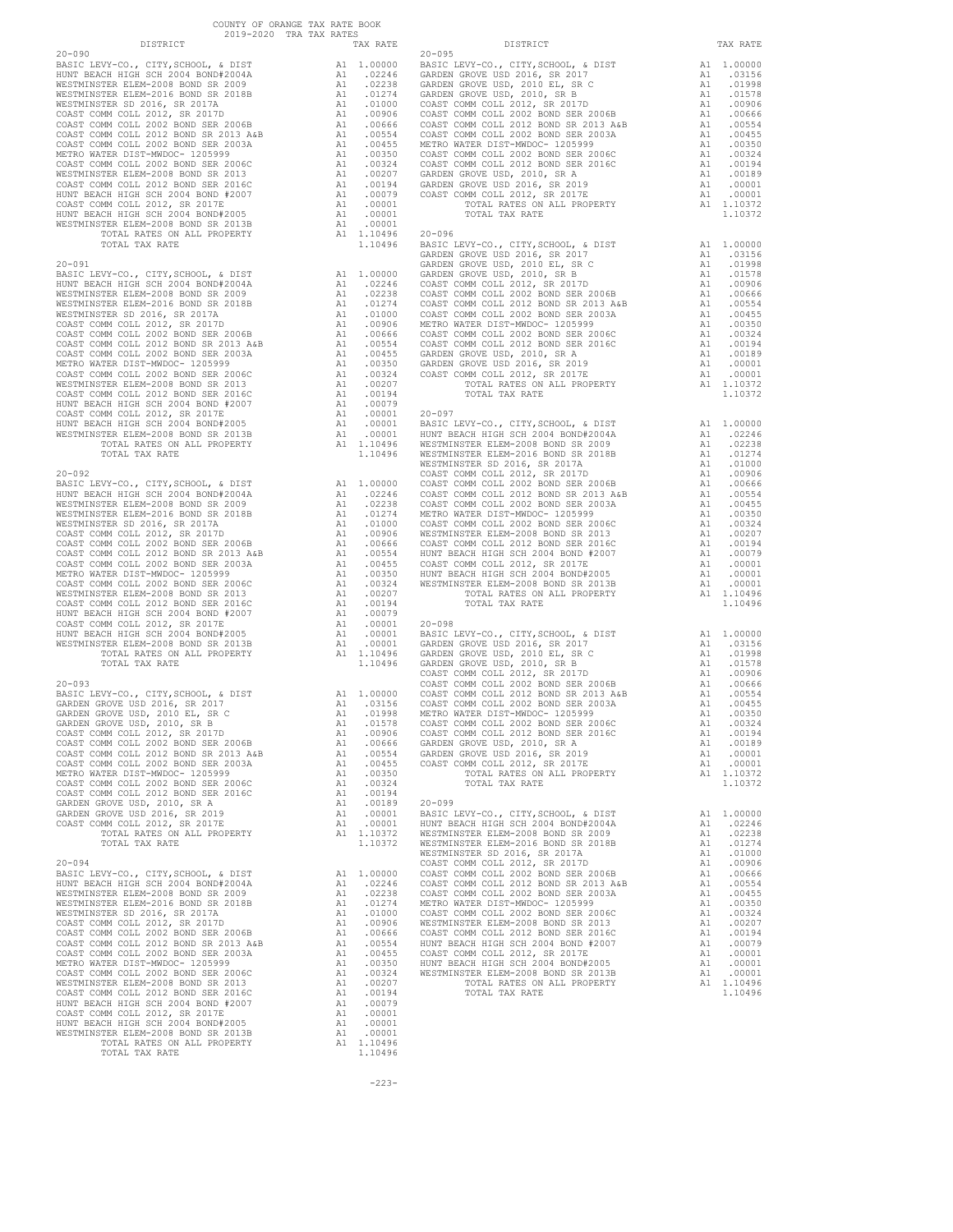| ----------                            |    | ina nais                                                                                     |                 |
|---------------------------------------|----|----------------------------------------------------------------------------------------------|-----------------|
| $20 - 100$                            |    |                                                                                              | $20 - 105$      |
|                                       |    |                                                                                              |                 |
|                                       |    |                                                                                              |                 |
|                                       |    |                                                                                              |                 |
|                                       |    |                                                                                              |                 |
|                                       |    |                                                                                              |                 |
|                                       |    |                                                                                              |                 |
|                                       |    |                                                                                              |                 |
|                                       |    |                                                                                              |                 |
|                                       |    |                                                                                              |                 |
|                                       |    |                                                                                              |                 |
|                                       |    |                                                                                              |                 |
|                                       |    |                                                                                              |                 |
|                                       |    |                                                                                              |                 |
|                                       |    |                                                                                              |                 |
|                                       |    |                                                                                              |                 |
|                                       |    |                                                                                              |                 |
|                                       |    |                                                                                              |                 |
|                                       |    |                                                                                              | HUNT BE         |
| $20 - 101$                            |    |                                                                                              | WESTMIN         |
|                                       |    |                                                                                              |                 |
|                                       |    |                                                                                              |                 |
|                                       |    |                                                                                              |                 |
|                                       |    |                                                                                              |                 |
|                                       |    |                                                                                              |                 |
|                                       |    |                                                                                              |                 |
|                                       |    |                                                                                              |                 |
|                                       |    |                                                                                              |                 |
|                                       |    |                                                                                              |                 |
|                                       |    |                                                                                              |                 |
|                                       |    |                                                                                              |                 |
|                                       |    |                                                                                              |                 |
|                                       |    |                                                                                              |                 |
|                                       |    |                                                                                              |                 |
|                                       |    |                                                                                              |                 |
|                                       |    |                                                                                              |                 |
|                                       |    |                                                                                              |                 |
|                                       |    |                                                                                              | WESTMIN         |
| $20 - 102$                            |    |                                                                                              | COAST C         |
| BASIC LEVY-CO., CITY, SCHOOL, & DIST  |    | COAST C<br>A1 1.00000 HUNT BE<br>A1 .03156 COAST C<br>A1 .01998 HUNT BE<br>A1 .01578 WESTMIN |                 |
|                                       |    |                                                                                              |                 |
| GARDEN GROVE USD 2016, SR 2017        |    |                                                                                              |                 |
| GARDEN GROVE USD, 2010 EL, SR C       |    |                                                                                              |                 |
|                                       |    |                                                                                              |                 |
|                                       |    |                                                                                              |                 |
|                                       |    |                                                                                              |                 |
|                                       |    |                                                                                              |                 |
|                                       |    |                                                                                              |                 |
|                                       |    |                                                                                              |                 |
|                                       |    |                                                                                              |                 |
|                                       |    |                                                                                              |                 |
|                                       |    |                                                                                              |                 |
|                                       |    |                                                                                              |                 |
|                                       |    |                                                                                              |                 |
|                                       |    |                                                                                              |                 |
|                                       |    |                                                                                              |                 |
|                                       |    |                                                                                              |                 |
|                                       |    |                                                                                              |                 |
|                                       |    |                                                                                              |                 |
|                                       |    |                                                                                              |                 |
|                                       |    |                                                                                              |                 |
|                                       |    |                                                                                              |                 |
|                                       |    |                                                                                              |                 |
|                                       |    |                                                                                              |                 |
|                                       |    |                                                                                              |                 |
|                                       |    |                                                                                              |                 |
|                                       |    |                                                                                              |                 |
|                                       |    |                                                                                              |                 |
|                                       |    |                                                                                              |                 |
|                                       |    |                                                                                              |                 |
|                                       |    |                                                                                              |                 |
|                                       |    |                                                                                              |                 |
|                                       |    |                                                                                              |                 |
|                                       |    |                                                                                              |                 |
|                                       |    |                                                                                              |                 |
|                                       |    |                                                                                              |                 |
|                                       |    |                                                                                              |                 |
|                                       |    |                                                                                              |                 |
| WESTMINSTER ELEM-2008 BOND SR 2013B   | A1 | .00001                                                                                       | COAST C         |
| TOTAL RATES ON ALL PROPERTY           |    | A1 1.10496                                                                                   | COAST C         |
| TOTAL TAX RATE                        |    | 1,10496                                                                                      | COAST C         |
|                                       |    |                                                                                              |                 |
|                                       |    |                                                                                              | COAST C         |
| $20 - 104$                            |    |                                                                                              | METRO W         |
| BASIC LEVY-CO., CITY, SCHOOL, & DIST  | A1 | 1.00000                                                                                      | COAST C         |
| OCEAN VIEW SD 2016, SR 2017A          |    | A1 .02800                                                                                    | WESTMIN         |
| HUNT BEACH HIGH SCH 2004 BOND#2004A   | A1 | .02246                                                                                       | COAST C         |
| COAST COMM COLL 2012, SR 2017D        | A1 | .00906                                                                                       | HUNT BE         |
| COAST COMM COLL 2002 BOND SER 2006B   | A1 |                                                                                              | COAST C         |
|                                       |    | .00666                                                                                       |                 |
| COAST COMM COLL 2012 BOND SR 2013 A&B |    | A1 .00554                                                                                    | HUNT BE         |
| COAST COMM COLL 2002 BOND SER 2003A   |    | A1 .00455                                                                                    | WESTMIN         |
| METRO WATER DIST-MWDOC- 1205999       | A1 | .00350                                                                                       |                 |
| COAST COMM COLL 2002 BOND SER 2006C   | A1 | .00324                                                                                       |                 |
| COAST COMM COLL 2012 BOND SER 2016C   | A1 | .00194                                                                                       |                 |
| HUNT BEACH HIGH SCH 2004 BOND #2007   | A1 | .00079                                                                                       | $20 - 109$      |
|                                       |    |                                                                                              |                 |
| COAST COMM COLL 2012, SR 2017E        | A1 | .00001                                                                                       | BASIC L         |
| HUNT BEACH HIGH SCH 2004 BOND#2005    | A1 | .00001                                                                                       | HUNT BE         |
| TOTAL RATES ON ALL PROPERTY           |    | A1 1.08576                                                                                   | WESTMIN         |
| TOTAL TAX RATE                        |    | 1.08576                                                                                      | WESTMIN         |
|                                       |    |                                                                                              | <b>MDO DATM</b> |

| COUNTY OF ORANGE TAX RATE BOOK<br>2019-2020 TRA TAX RATES |  |          |  |
|-----------------------------------------------------------|--|----------|--|
|                                                           |  | DISTRICT |  |
|                                                           |  |          |  |
|                                                           |  |          |  |
|                                                           |  |          |  |
|                                                           |  |          |  |
|                                                           |  |          |  |
|                                                           |  |          |  |
|                                                           |  |          |  |
|                                                           |  |          |  |
|                                                           |  |          |  |
|                                                           |  |          |  |
|                                                           |  |          |  |
|                                                           |  |          |  |
|                                                           |  |          |  |
|                                                           |  |          |  |
|                                                           |  |          |  |
|                                                           |  |          |  |
|                                                           |  |          |  |
|                                                           |  |          |  |
|                                                           |  |          |  |
|                                                           |  |          |  |
|                                                           |  |          |  |
|                                                           |  |          |  |
|                                                           |  |          |  |
|                                                           |  |          |  |
|                                                           |  |          |  |
|                                                           |  |          |  |
|                                                           |  |          |  |
|                                                           |  |          |  |
|                                                           |  |          |  |
|                                                           |  |          |  |
|                                                           |  |          |  |
|                                                           |  |          |  |
|                                                           |  |          |  |
|                                                           |  |          |  |
|                                                           |  |          |  |
|                                                           |  |          |  |
|                                                           |  |          |  |
|                                                           |  |          |  |
|                                                           |  |          |  |
|                                                           |  |          |  |
|                                                           |  |          |  |
|                                                           |  |          |  |
|                                                           |  |          |  |
|                                                           |  |          |  |
|                                                           |  |          |  |
|                                                           |  |          |  |
|                                                           |  |          |  |
|                                                           |  |          |  |
|                                                           |  |          |  |
|                                                           |  |          |  |
|                                                           |  |          |  |
|                                                           |  |          |  |
|                                                           |  |          |  |
|                                                           |  |          |  |
|                                                           |  |          |  |
|                                                           |  |          |  |
|                                                           |  |          |  |
|                                                           |  |          |  |
|                                                           |  |          |  |
|                                                           |  |          |  |
|                                                           |  |          |  |
|                                                           |  |          |  |
|                                                           |  |          |  |
|                                                           |  |          |  |
|                                                           |  |          |  |
|                                                           |  |          |  |
|                                                           |  |          |  |
|                                                           |  |          |  |
|                                                           |  |          |  |
|                                                           |  |          |  |
|                                                           |  |          |  |
|                                                           |  |          |  |
|                                                           |  |          |  |
|                                                           |  |          |  |
|                                                           |  |          |  |
|                                                           |  |          |  |
|                                                           |  |          |  |
|                                                           |  |          |  |
|                                                           |  |          |  |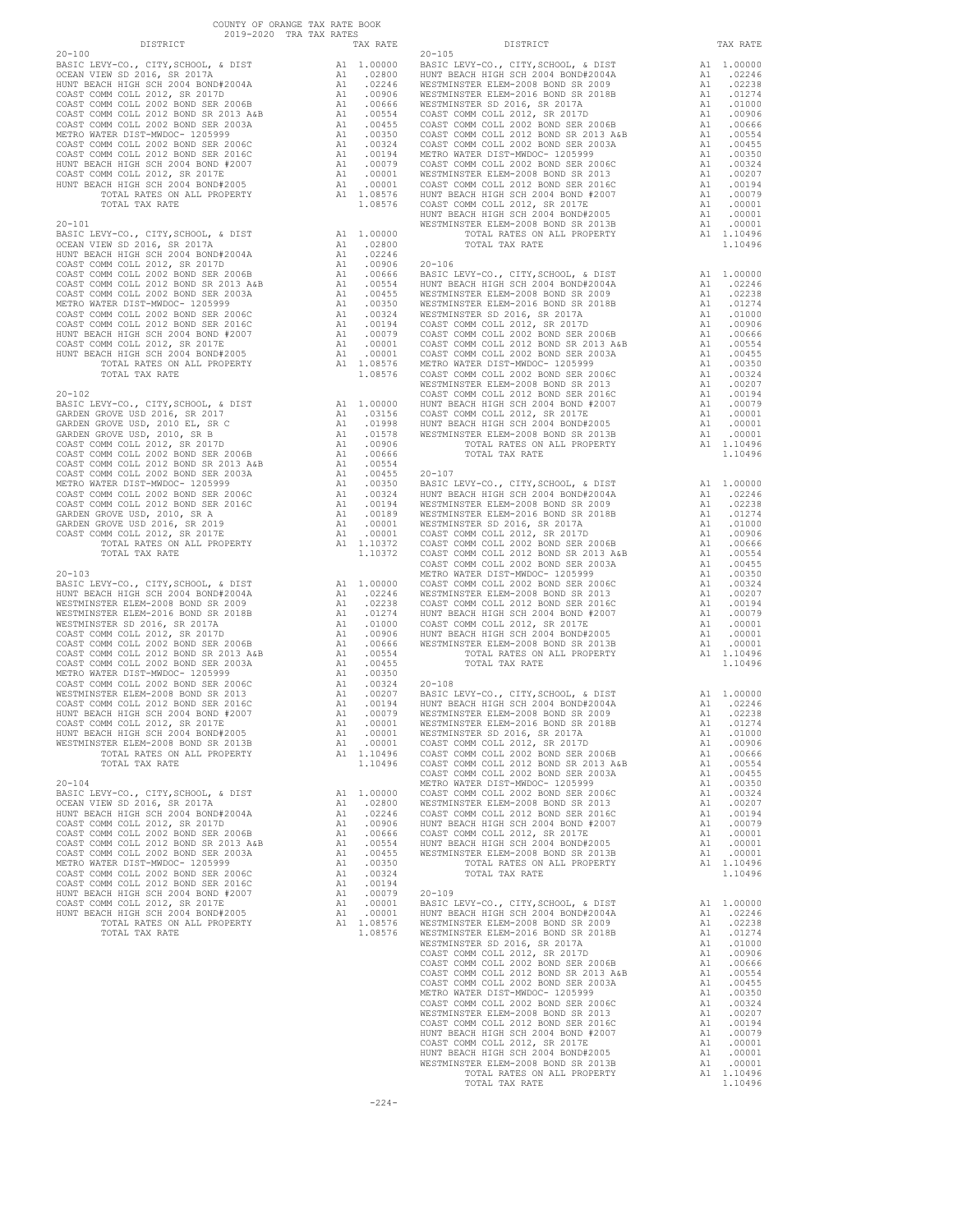| ---------                             |    | TTTT TATTI                                                                                                                                                                              |                                                    |
|---------------------------------------|----|-----------------------------------------------------------------------------------------------------------------------------------------------------------------------------------------|----------------------------------------------------|
| $20 - 110$                            |    |                                                                                                                                                                                         | $20 - 115$                                         |
|                                       |    |                                                                                                                                                                                         |                                                    |
|                                       |    |                                                                                                                                                                                         |                                                    |
|                                       |    |                                                                                                                                                                                         |                                                    |
|                                       |    |                                                                                                                                                                                         |                                                    |
|                                       |    |                                                                                                                                                                                         |                                                    |
|                                       |    |                                                                                                                                                                                         |                                                    |
|                                       |    |                                                                                                                                                                                         |                                                    |
|                                       |    |                                                                                                                                                                                         |                                                    |
|                                       |    |                                                                                                                                                                                         |                                                    |
|                                       |    |                                                                                                                                                                                         |                                                    |
|                                       |    |                                                                                                                                                                                         |                                                    |
|                                       |    |                                                                                                                                                                                         |                                                    |
|                                       |    |                                                                                                                                                                                         |                                                    |
|                                       |    |                                                                                                                                                                                         |                                                    |
|                                       |    |                                                                                                                                                                                         |                                                    |
| TOTAL TAX RATE                        |    | 1.10372                                                                                                                                                                                 |                                                    |
|                                       |    |                                                                                                                                                                                         | $20 - 116$                                         |
| $20 - 111$                            |    |                                                                                                                                                                                         | BASIC L                                            |
|                                       |    |                                                                                                                                                                                         |                                                    |
|                                       |    |                                                                                                                                                                                         |                                                    |
|                                       |    |                                                                                                                                                                                         |                                                    |
|                                       |    |                                                                                                                                                                                         |                                                    |
|                                       |    |                                                                                                                                                                                         |                                                    |
|                                       |    |                                                                                                                                                                                         |                                                    |
|                                       |    |                                                                                                                                                                                         |                                                    |
|                                       |    |                                                                                                                                                                                         |                                                    |
|                                       |    |                                                                                                                                                                                         |                                                    |
|                                       |    |                                                                                                                                                                                         |                                                    |
|                                       |    |                                                                                                                                                                                         |                                                    |
|                                       |    |                                                                                                                                                                                         |                                                    |
|                                       |    |                                                                                                                                                                                         |                                                    |
|                                       |    |                                                                                                                                                                                         |                                                    |
|                                       |    |                                                                                                                                                                                         |                                                    |
|                                       |    |                                                                                                                                                                                         |                                                    |
| TOTAL TAX RATE                        |    | 1.10372                                                                                                                                                                                 |                                                    |
|                                       |    |                                                                                                                                                                                         | $20 - 117$                                         |
|                                       |    |                                                                                                                                                                                         |                                                    |
|                                       |    |                                                                                                                                                                                         |                                                    |
|                                       |    |                                                                                                                                                                                         |                                                    |
|                                       |    |                                                                                                                                                                                         |                                                    |
|                                       |    |                                                                                                                                                                                         |                                                    |
|                                       |    |                                                                                                                                                                                         |                                                    |
|                                       |    |                                                                                                                                                                                         |                                                    |
|                                       |    |                                                                                                                                                                                         |                                                    |
|                                       |    |                                                                                                                                                                                         |                                                    |
|                                       |    |                                                                                                                                                                                         |                                                    |
|                                       |    |                                                                                                                                                                                         |                                                    |
|                                       |    |                                                                                                                                                                                         |                                                    |
|                                       |    |                                                                                                                                                                                         |                                                    |
|                                       |    |                                                                                                                                                                                         |                                                    |
|                                       |    |                                                                                                                                                                                         |                                                    |
|                                       |    |                                                                                                                                                                                         |                                                    |
|                                       |    |                                                                                                                                                                                         |                                                    |
|                                       |    |                                                                                                                                                                                         |                                                    |
|                                       |    |                                                                                                                                                                                         |                                                    |
|                                       |    |                                                                                                                                                                                         |                                                    |
|                                       |    |                                                                                                                                                                                         |                                                    |
|                                       |    |                                                                                                                                                                                         |                                                    |
|                                       |    |                                                                                                                                                                                         |                                                    |
|                                       |    |                                                                                                                                                                                         |                                                    |
|                                       |    |                                                                                                                                                                                         |                                                    |
|                                       |    |                                                                                                                                                                                         |                                                    |
|                                       |    |                                                                                                                                                                                         |                                                    |
|                                       |    |                                                                                                                                                                                         |                                                    |
|                                       |    |                                                                                                                                                                                         |                                                    |
|                                       |    |                                                                                                                                                                                         |                                                    |
|                                       |    |                                                                                                                                                                                         |                                                    |
|                                       |    |                                                                                                                                                                                         |                                                    |
|                                       |    |                                                                                                                                                                                         |                                                    |
|                                       |    |                                                                                                                                                                                         |                                                    |
|                                       |    |                                                                                                                                                                                         |                                                    |
| TOTAL TAX RATE                        |    | 1.08576 WESTMIN                                                                                                                                                                         |                                                    |
|                                       |    |                                                                                                                                                                                         |                                                    |
| $20 - 114$                            |    |                                                                                                                                                                                         |                                                    |
| BASIC LEVY-CO., CITY, SCHOOL, & DIST  |    | A1 1.00000                                                                                                                                                                              |                                                    |
| HUNT BEACH HIGH SCH 2004 BOND#2004A   |    | A1 .02246                                                                                                                                                                               | $20 - 119$                                         |
| WESTMINSTER ELEM-2008 BOND SR 2009    | A1 | .02238                                                                                                                                                                                  | BASIC L                                            |
| WESTMINSTER ELEM-2016 BOND SR 2018B   | A1 |                                                                                                                                                                                         |                                                    |
| WESTMINSTER SD 2016, SR 2017A         | A1 |                                                                                                                                                                                         |                                                    |
| COAST COMM COLL 2012, SR 2017D        | A1 |                                                                                                                                                                                         | .01274 HUNT BE<br>.01000 WESTMIN<br>.00906 WESTMIN |
| COAST COMM COLL 2002 BOND SER 2006B   |    |                                                                                                                                                                                         |                                                    |
| COAST COMM COLL 2012 BOND SR 2013 A&B |    |                                                                                                                                                                                         |                                                    |
| COAST COMM COLL 2002 BOND SER 2003A   |    | A1 .00666 WESTMIN<br>A1 .00554 COAST C<br>A1 .00455 COAST C<br>A1 .00350 COAST C<br>A1 .00324 COAST C<br>A1 .00324 COAST C                                                              |                                                    |
| METRO WATER DIST-MWDOC- 1205999       |    |                                                                                                                                                                                         |                                                    |
|                                       |    |                                                                                                                                                                                         |                                                    |
| COAST COMM COLL 2002 BOND SER 2006C   |    |                                                                                                                                                                                         |                                                    |
| WESTMINSTER ELEM-2008 BOND SR 2013    |    |                                                                                                                                                                                         |                                                    |
| COAST COMM COLL 2012 BOND SER 2016C   |    |                                                                                                                                                                                         |                                                    |
| HUNT BEACH HIGH SCH 2004 BOND #2007   |    |                                                                                                                                                                                         |                                                    |
| COAST COMM COLL 2012, SR 2017E        |    |                                                                                                                                                                                         |                                                    |
| HUNT BEACH HIGH SCH 2004 BOND#2005    |    |                                                                                                                                                                                         |                                                    |
| WESTMINSTER ELEM-2008 BOND SR 2013B   |    |                                                                                                                                                                                         |                                                    |
| TOTAL RATES ON ALL PROPERTY           |    | A1 .00207 METRO WAST CORP .<br>A1 .00207 METRO WEST CORP .<br>A1 .00079 MEST CORP .<br>A1 .00001 COAST C<br>A1 .00001 .<br>COAST C<br>A1 .00001 .<br>COAST C<br>A1 .1.0496 .<br>HUNT BE |                                                    |
| TOTAL TAX RATE                        |    | 1.10496 WESTMIN                                                                                                                                                                         |                                                    |
|                                       |    |                                                                                                                                                                                         |                                                    |

| COUNTY OF ORANGE TAX RATE BOOK<br>2019-2020 TRA TAX RATES |  |            |  |
|-----------------------------------------------------------|--|------------|--|
|                                                           |  |            |  |
|                                                           |  |            |  |
|                                                           |  |            |  |
|                                                           |  | $20 - 116$ |  |
|                                                           |  |            |  |
|                                                           |  |            |  |
|                                                           |  |            |  |
|                                                           |  |            |  |
|                                                           |  |            |  |
|                                                           |  |            |  |
|                                                           |  |            |  |
|                                                           |  |            |  |
|                                                           |  |            |  |
|                                                           |  |            |  |
|                                                           |  |            |  |
|                                                           |  |            |  |
|                                                           |  |            |  |
|                                                           |  |            |  |
|                                                           |  |            |  |
|                                                           |  |            |  |
|                                                           |  |            |  |
|                                                           |  |            |  |
|                                                           |  |            |  |
|                                                           |  |            |  |
|                                                           |  |            |  |
|                                                           |  |            |  |
|                                                           |  |            |  |
|                                                           |  |            |  |
|                                                           |  |            |  |
|                                                           |  |            |  |
|                                                           |  |            |  |
|                                                           |  |            |  |
|                                                           |  |            |  |
|                                                           |  |            |  |
|                                                           |  |            |  |
|                                                           |  |            |  |
|                                                           |  |            |  |
|                                                           |  |            |  |
|                                                           |  |            |  |
|                                                           |  |            |  |
|                                                           |  |            |  |
|                                                           |  |            |  |
|                                                           |  |            |  |
|                                                           |  |            |  |
|                                                           |  |            |  |
|                                                           |  |            |  |
|                                                           |  |            |  |
|                                                           |  |            |  |
|                                                           |  |            |  |
|                                                           |  |            |  |
|                                                           |  |            |  |
|                                                           |  |            |  |
|                                                           |  |            |  |
|                                                           |  |            |  |
|                                                           |  |            |  |